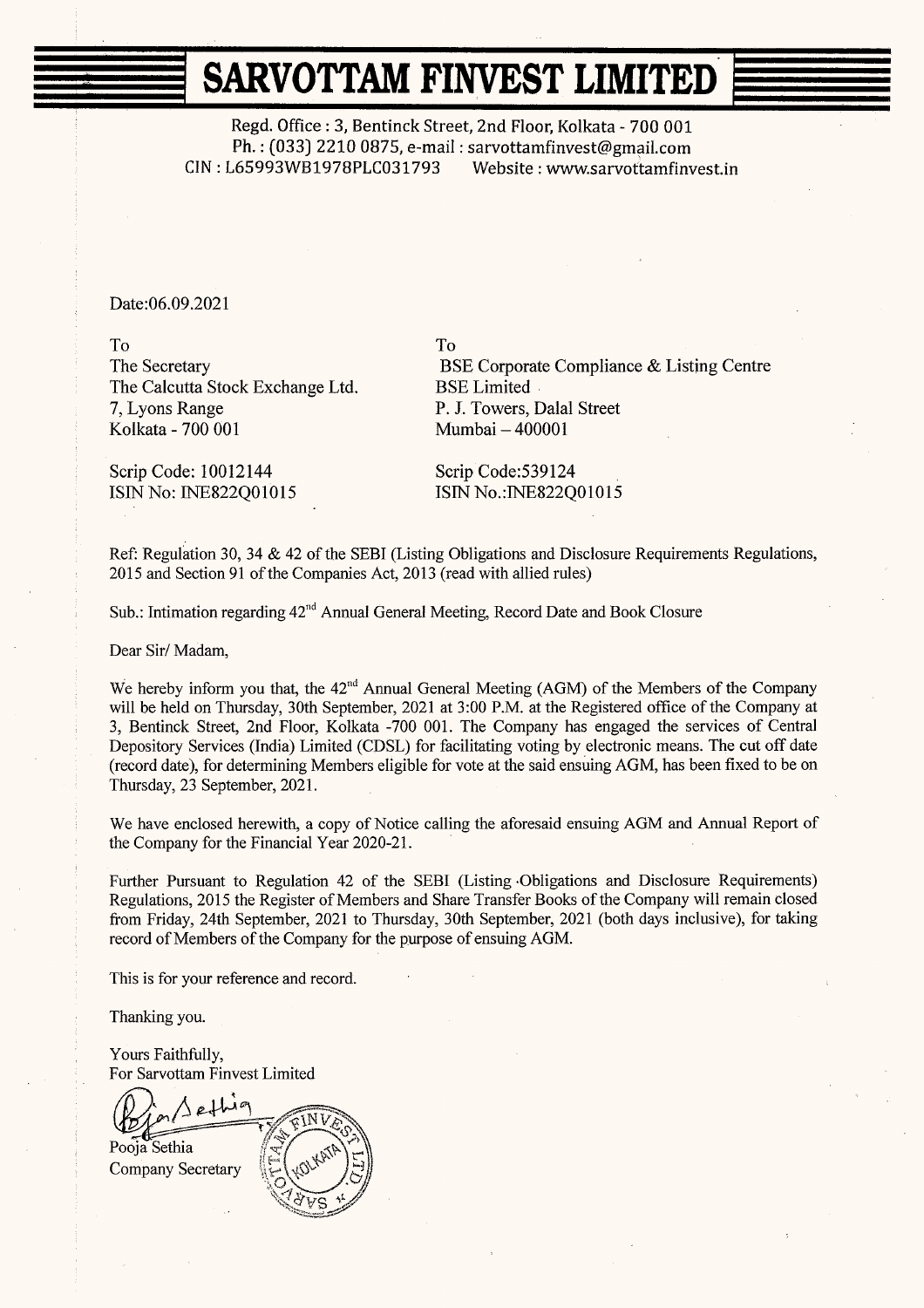# **Sarvottam Finvest Limited**

### **nd Annual Report Ͳ21**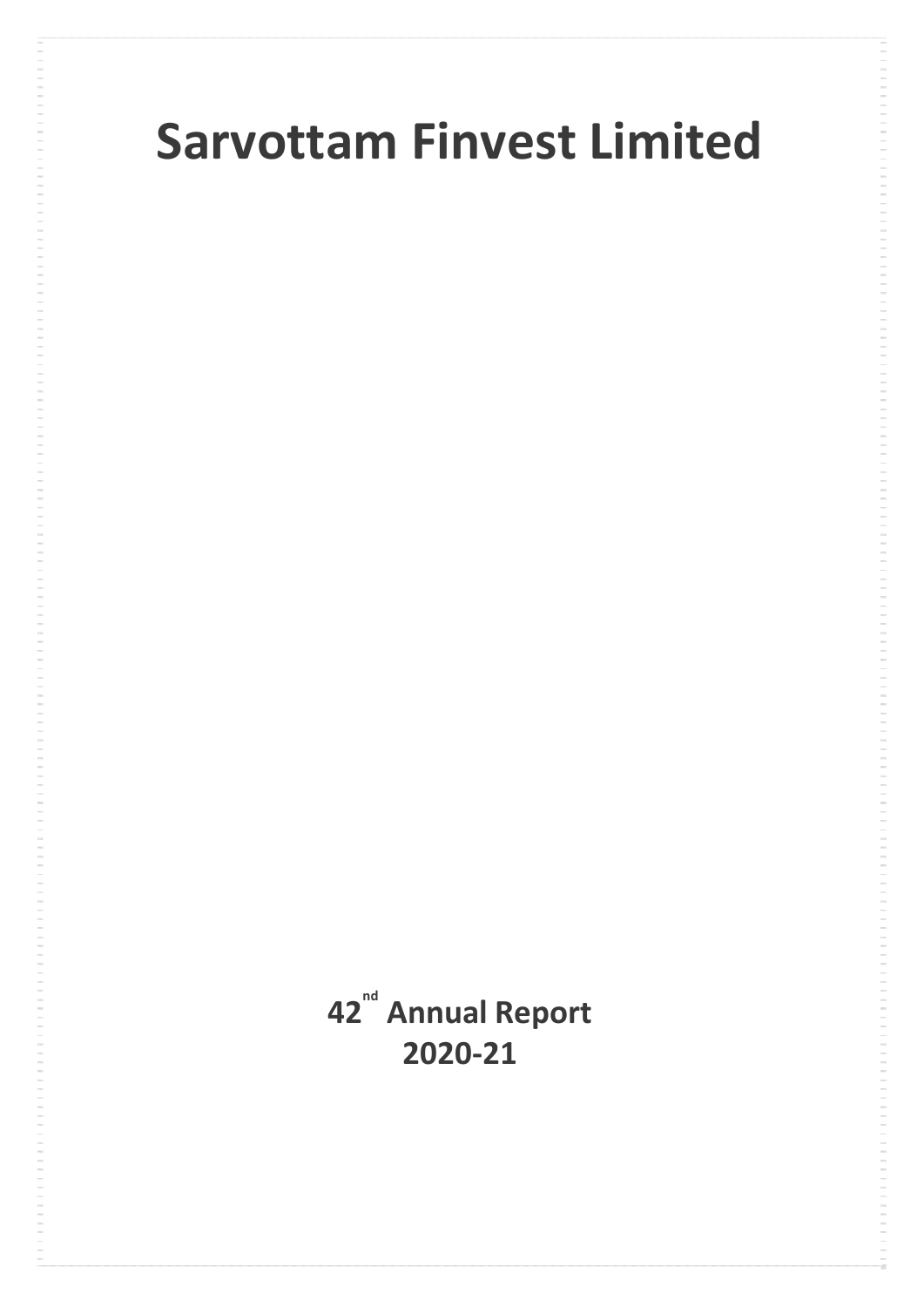|                                                        | Chairman<br><b>Dilip Kumar Gupta</b><br><b>Managing Director</b><br><b>Rajesh Shah</b><br>Independent Director<br>Sangeeta Sethia<br>Non-Independent Non-Executive Director<br><b>Mali Chand Agarwala</b><br>Independent Director<br><b>Mukesh Agarwal</b><br>Independent Director<br>Anupama Madhogarhia<br>Independent Director |
|--------------------------------------------------------|-----------------------------------------------------------------------------------------------------------------------------------------------------------------------------------------------------------------------------------------------------------------------------------------------------------------------------------|
| <b>Company Secretary and Chief Compliance Officer:</b> | Pooja Sethia                                                                                                                                                                                                                                                                                                                      |
| <b>Chief Financial Officer:</b>                        | <b>Rohit Jain</b>                                                                                                                                                                                                                                                                                                                 |
| <b>Audit Committee:</b>                                | RajeshShah<br><b>Mali Chand Agarwala</b><br>Manoj Sethia                                                                                                                                                                                                                                                                          |
| <b>Stakeholders' Relationship Committee:</b>           | Manoj Sethia<br><b>Rajesh Shah</b><br><b>Dilip Kumar Gupta</b>                                                                                                                                                                                                                                                                    |
| <b>Nomination and Remuneration Committee:</b>          | <b>Mali Chand Agarwala</b><br><b>Manoj Sethia</b><br><b>Rajesh Shah</b>                                                                                                                                                                                                                                                           |
| <b>Auditors:</b>                                       | M/s. V. Goyal & Associates<br><b>Chartered Accountants</b>                                                                                                                                                                                                                                                                        |
| <b>Bankers:</b>                                        | <b>IndusInd Bank Limited</b><br><b>RBL Bank Limited.</b>                                                                                                                                                                                                                                                                          |
| <b>Registered Office:</b>                              | 3, Bentinck Street, 2ndFloor<br>Kolkata-700 001<br>Telephone: 033-2210-0875<br>e-mail: sarvottamfinvest@gmail.com<br>website: www.sarvottamfinvest.in                                                                                                                                                                             |
| CIN:                                                   | L65993WB1978PLC031793                                                                                                                                                                                                                                                                                                             |
| <b>Registrar and Share Transfer Agent:</b>             | <b>ABS Consultant Pvt. Ltd.</b><br>Room No. 99, 6th Floor,<br>Stephen House,<br>4, B.B.D Bag (East), Kolkata-700 001<br>Telephone:033-22301043/22430153<br>e-mail: absconsultant99@gmail.com                                                                                                                                      |

#### **CONTENTS:**

**EZO EZ ST ST DISPERS** EXPORT: **EXA EXAMPLE THE DEZU DE DETA:** Discussion and Analysis Report: 26 Report on CorporateGovernance: 30 Independent Auditors' Report: 44 **Balance Sheet: 52** *K***Statement of Profit and Loss**: 53 Statement of Change of Equity:54 Cash Flow Statement:55 **Notes to Financial Statements:56**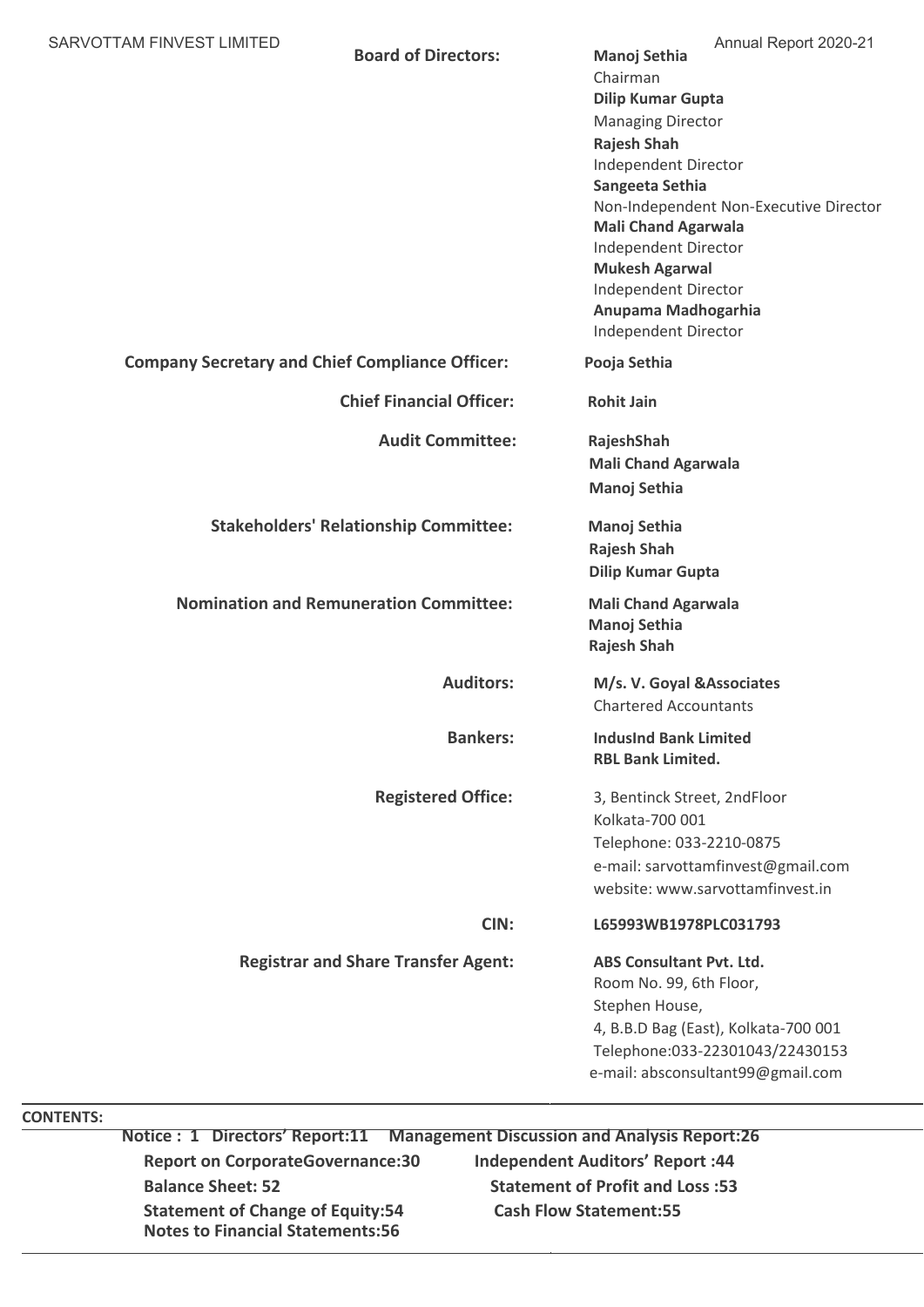#### **NOTICE**

NOTICE is hereby given that the 42<sup>nd</sup> Annual General Meeting of the Members of Sarvottam Finvest Limited will be held at the Registered Office of the Company at 3, Bentinck Street, 2nd Floor, Kolkata-700001 at 3:00 P.M. on Thursday, the 30<sup>th</sup>September, 2021 to transact the following businesses:-

#### **AS ORDINARY BUSINESS**

- 1. To receive, consider and adopt the Audited Financial Statements of the Company for the financial year ended 31<sup>st</sup> March, 2021 together with the Director's Report and Auditors' Report thereon.
- 2. To appoint a director in place of Mr. Dilip Kumar Gupta (DIN: 01168576), who retires by rotation and being eligible, offers himself for re-appointment.

#### **AS SPECIAL BUSINESS**

3. To consider and thought fit to pass with or without modification(s) the following resolution as a Special Resolution:

"RESOLVED THAT pursuant to the provisions of section 196, 197 and 203 read with the Schedule V and all other applicable provisions of the Companies Act, 2013 and the Companies (Appointment and Remuneration of Managerial Personnel) Rules, 2014(including any statutory modification(s) or re-enactment thereof for the time being in force), the consent of the Members be and is hereby granted to the re-appointment of Mr. Dilip Kumar Gupta as the Managing Director of the Company, liable to retire by rotation for a period of 5(five) years with effect from  $1<sup>st</sup>$  October, 2021, on the terms and conditions including remuneration as are set out in the Explanatory Statement annexed hereto with the liberty to the Board of Directors, including any committee thereof, to alter and vary and/or modify the terms and conditions of the re-appointment including remuneration, commission etc. payable to Mr. Dilip Kumar Gupta within the limits specified in Schedule V to the Companies Act, 2013 from time to time and as may be agreed between the Board of Directors and Mr. Dilip Kumar Gupta."

#### **By order of the Board**

Pooja Sethia Company Secretary

Place: Kolkata Date: 3<sup>rd</sup> September, 2021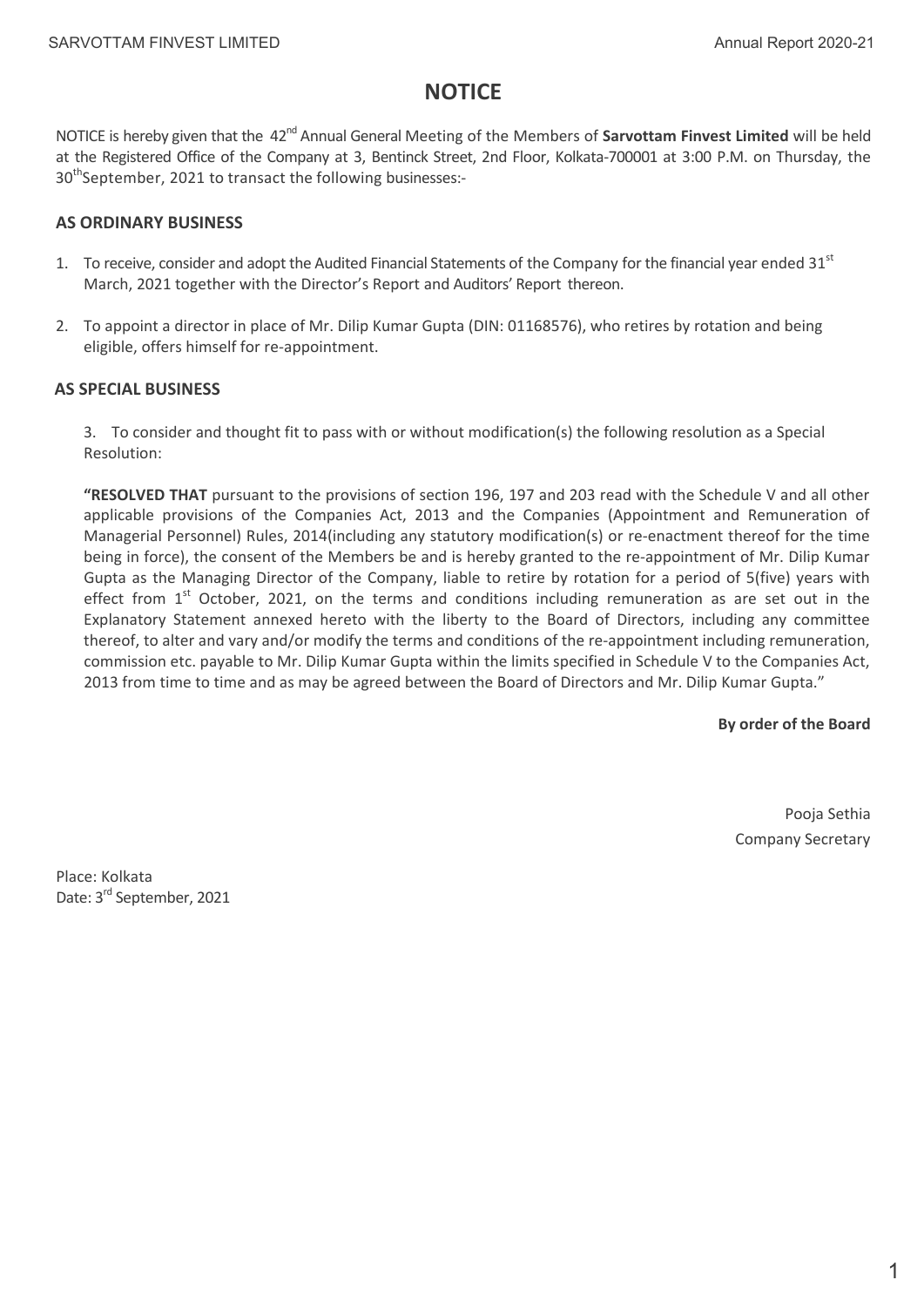#### **NOTES**

- 1. A member entitled to attend and vote is also entitled to appoint a proxy to attend and vote instead of himself and such proxy need not be a member of the company. Proxies in order to be effective must be received by the company at its registered office not less than 48 hours before the meeting. A person can act as a proxy on behalf of members not exceeding fifty and holding in aggregate not more than ten percent of total share capital of the Company. A member holding more than ten percent of the total share capital of the Company carrying voting rights may appoint a single person as proxy and such person shall not act as proxy for any other person or member.
- 2. Proxies submitted on behalf of Limited Companies, Body corporates, Societies etc. must be supported by appropriate resolution/authority, as applicable. Blank Proxy form is attached.
- 3. Route-map to the venue of the Meeting is provided in the notice for the convenience of the members.
- 4. Corporate members intending to send their Authorized Representatives to attend the Meeting are requested to send to the Company a certified copy of the Board resolution authorizing their representative to attend and vote on their behalf at the meeting.
- 5. Register of Members and Share Transfer Books of the Company will remain closed from 24.09.2021 to 30.09.2021 (both days inclusive).
- 6. Brief resume of the Directors being re-appointed, nature of the expertise in specific functional areas, names of Indian Public Limited Companies in which she holds directorship and membership/Chairmanship of Board Committees, shareholding and relationships between directors inter-se as stipulated under regulation 36(3) SEBI (Listing Obligations and Disclosure Requirements) Regulations, 2015 are provided in the notice forming part of Annual Report.
- 7. The Company's shares are listed on BSE Ltd. and The Calcutta Stock Exchange Ltd. with scrip Code 538895 and 10012144 are respectively.
- 8. All documents referred to in the accompanying Notice shall be open for inspection at the Registered Office of the Company during office hours on all working days except Sundays and Holidays between 11:00 a.m. and 1:00 p.m. up to the date of the Annual General Meeting.

#### **9.** Updation of Members' Details:

The format of Register of Members prescribed by Ministry of Corporate Affairs under the Act requires the Company/Registrar and Share Transfer Agents to record additional details of Members, including their PAN details, e-mail address, bank details for payment of dividend, etc. A form requesting for such additional details is appended to this Notice. Members holding shares in physical form are requested to submit the form duly filled in to the Company or ABS Consultant Private Limited.

#### 10. Members are requested:

- a) To bring their attendance slip along with their copy of Annual Report to the Meeting;
- b) To quote their Ledger Folio No./DP ID and Client ID in all communications addressed to the Company;
- c) To notify immediately any change in your address (including pin code), bank details to Company/RTA in case the shares are held in physical form; and
- d) In case the shares held in dematerialized form please update any change in your address (including pin code), bank details to your respective Depository Participant.

#### 11. Voting through electronic means

In compliance with provisions of Section 108 of the Companies Act, 2013 read with Rule 20 of the Companies (Management and Administration) Rules, 2014, as amended from time to time and Regulation 44 of SEBI (Listing Obligations and Disclosure Requirements) Regulations, 2015, Members are provided with the facilities to cast their votes on all resolutions set forth in the Notice of the Annual General Meeting using electronic means and business may be transacted through remote e-voting. The Company has engaged the service of Central Depository Services (India) Ltd. (CDSL) as the authorized agency to provide the remote evoting facilities.

The facility for voting through ballot paper shall be made available at the Annual General Meeting and the members attending the meeting who have not cast their vote by remote e-voting shall be able to exercise their right at the meeting through ballot paper.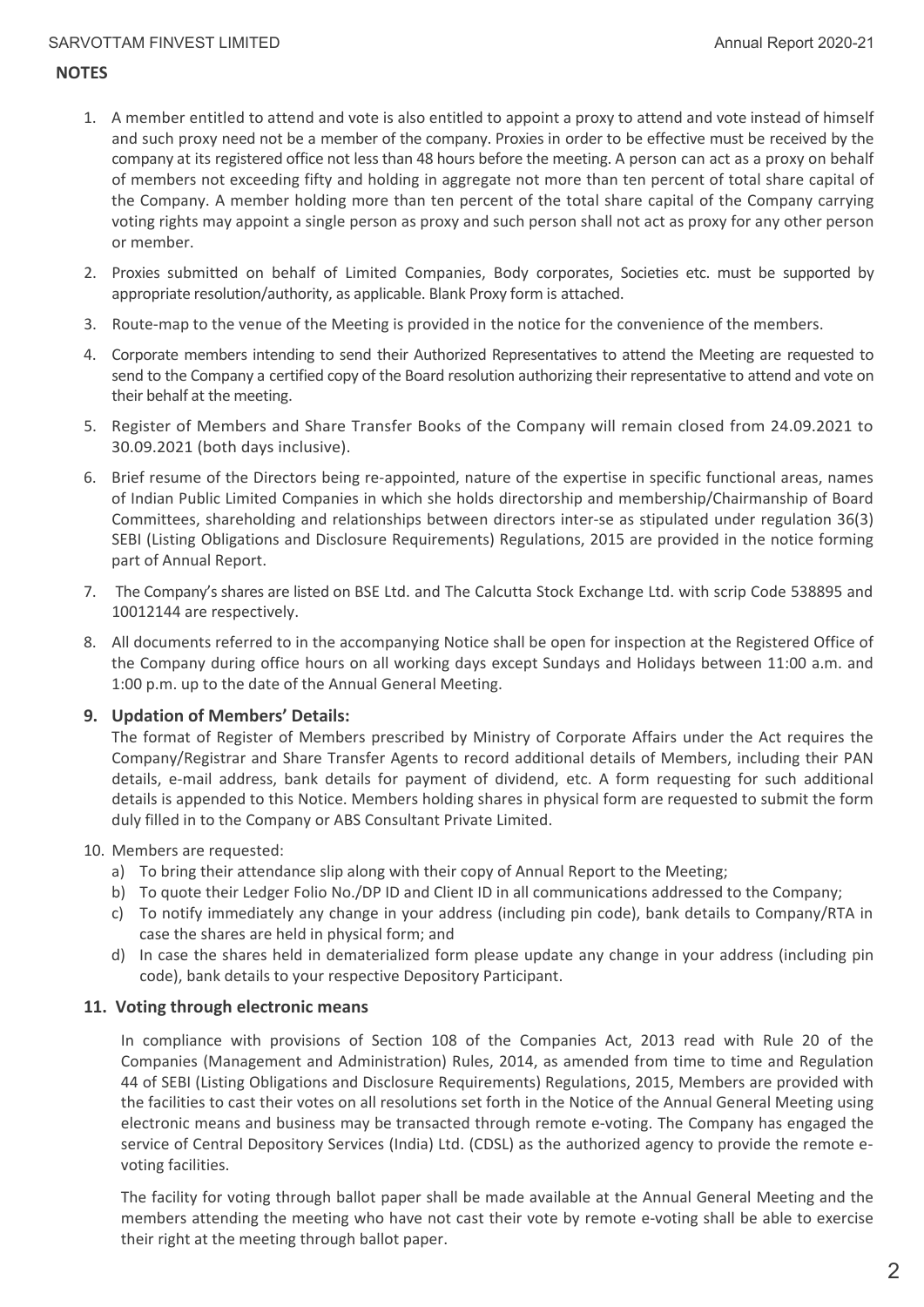The members who have cast their vote by remote e-voting prior to the Annual General Meeting may also attend the Annual General Meeting but shall not be entitled to cast their vote again.

The notice of the e-voting process along with printed Attendance Slip and Proxy Form is being dispatched to all the Members. The e-voting particulars are provided at the bottom of the Attendance Slip.

#### The Instructions for E-Voting are as under:

- (i) The remote e-voting period begins from 27-09-2021 from 9.00 A.M. and ends on 29-09-2021 till 5.00 P.M. During this period, shareholders' of the Company, holding shares either in physical form or in dematerialized form, as on the cut-off/entitlement date of 23-09-2021 may cast their vote electronically. The remote e-voting module shall be disabled by Central Depository Services (India) Ltd. for voting thereafter.
- (ii) Pursuant to SEBI Circular No. SEBI/HO/CFD/CMD/CIR/P/2020/242 dated 09.12.2020, under Regulation 44 of Securities and Exchange Board of India (Listing Obligations and Disclosure Requirements) Regulations, 2015, listed entities are required to provide remote e-voting facility to its shareholders, in respect of all shareholders' resolutions. However, it has been observed that the participation by the public non-institutional shareholders/retail shareholders is at a negligible level.

Currently, there are multiple e-voting service providers (ESPs) providing e-voting facility to listed entities in India. This necessitates registration on various ESPs and maintenance of multiple user IDs and passwords by the shareholders.

In order to increase the efficiency of the voting process, pursuant to a public consultation, it has been decided to enable e-voting to all the demat account holders, by way of a single login credential, through their demat accounts/ websites of Depositories/ Depository Participants. Demat account holders would be able to cast their vote without having to register again with the ESPs, thereby, not only facilitating seamless authentication but also enhancing ease and convenience of participating in e-voting process.

(iii) In terms of SEBI circular no. SEBI/HO/CFD/CMD/CIR/P/2020/242 dated December 9, 2020 on e-Voting facility provided by Listed Companies, Individual shareholders holding securities in demat mode are allowed to vote through their demat account maintained with Depositories and Depository Participants. Shareholders are advised to update their mobile number and email Id in their demat accounts in order to access e-Voting facility.

Pursuant to above said SEBI Circular, Login method for e-Voting and joining virtual meetings for Individual shareholders holding securities in Demat mode is given below:

| Type                                                                                     | οf | Login Method                                                                                                                                                                                                                                                                                                                                                                                                                                                                                                                                                                                                                                                                                                                                                                                                                                                                                                                                                                                                                                                                               |
|------------------------------------------------------------------------------------------|----|--------------------------------------------------------------------------------------------------------------------------------------------------------------------------------------------------------------------------------------------------------------------------------------------------------------------------------------------------------------------------------------------------------------------------------------------------------------------------------------------------------------------------------------------------------------------------------------------------------------------------------------------------------------------------------------------------------------------------------------------------------------------------------------------------------------------------------------------------------------------------------------------------------------------------------------------------------------------------------------------------------------------------------------------------------------------------------------------|
| shareholders                                                                             |    |                                                                                                                                                                                                                                                                                                                                                                                                                                                                                                                                                                                                                                                                                                                                                                                                                                                                                                                                                                                                                                                                                            |
| Individual<br><b>Shareholders</b><br>holding<br>securities in<br>Demat mode<br>with CDSL |    | Users who have opted for CDSL Easi / Easiest facility, can login through their existing<br>$\left( \begin{matrix} 1 \end{matrix} \right)$<br>user id and password. Option will be made available to reach e-Voting page without<br>any further authentication. The URL for users to login to Easi / Easiest are<br>https://web.cdslindia.com/myeasi/home/login or visit www.cdslindia.com and click<br>on Login icon and select New System My easi.<br>After successful login the Easi / Easiest user will be able to see the e-Voting option<br>2)<br>for eligible companies where the e-voting is in progress as per the information<br>provided by company. On clicking the evoting option, the user will be able to see e-<br>Voting page of the e-Voting service provider for casting your vote during the remote<br>e-Voting period or joining virtual meeting & voting during the meeting. Additionally,<br>there is also links provided to access the system of all e-Voting Service Providers i.e.<br>CDSL/NSDL/KARVY/LINKINTIME, so that the user can visit the e-Voting service |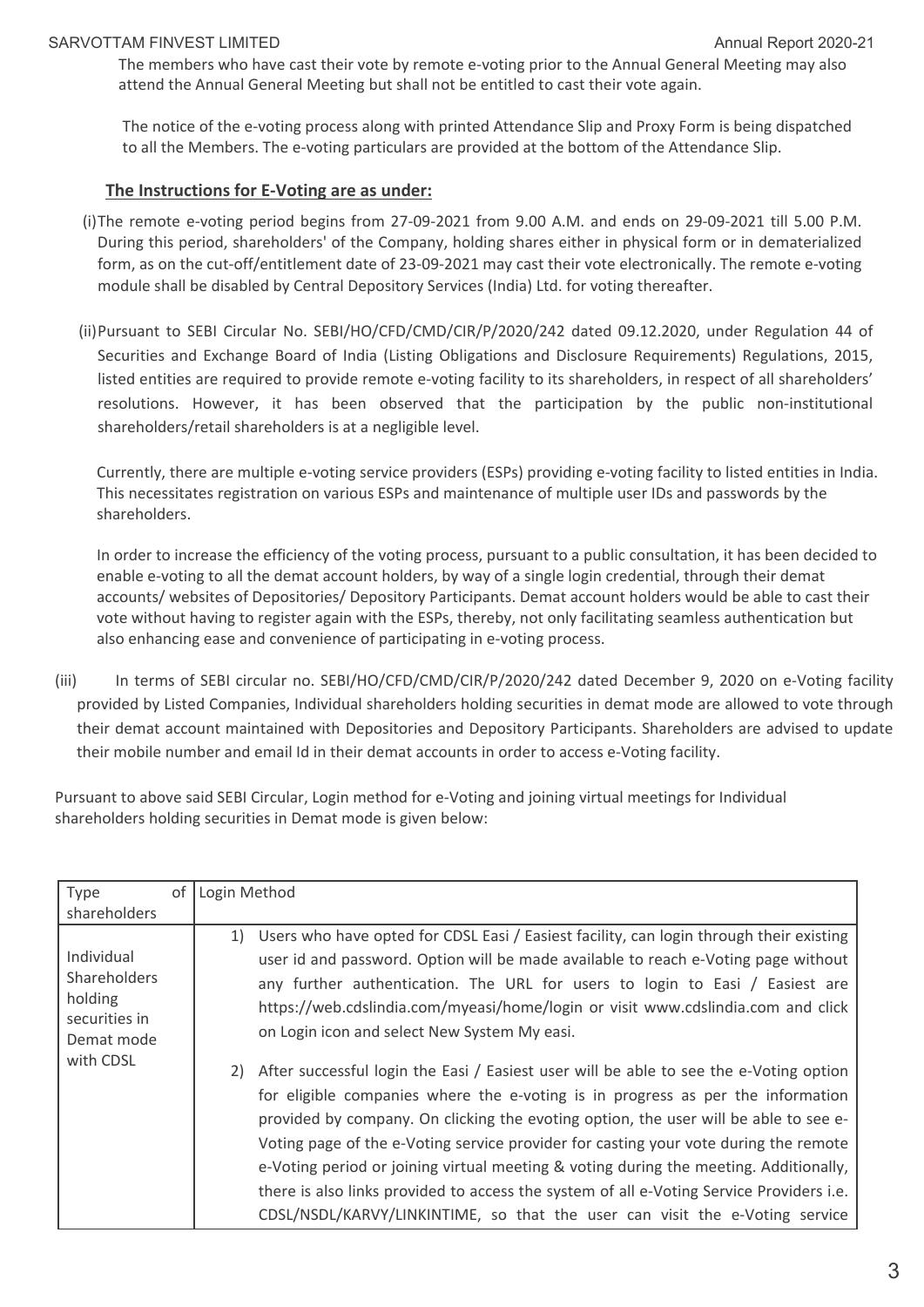providers' website directly. 3) If the user is not registered for Easi/Easiest, option to register is available at https:// web.cdslindia.com/myeasi/Registration/EasiRegistration 4) Alternatively, the user can directly access e-Voting page by providing Demat Account Number and PAN No. from a e-Voting link available on www.cdslindia.com home page. The system will authenticate the user by sending OTP on registered Mobile & Email as recorded in the Demat Account. After successful authentication, user will be able to see the e-Voting option where the evoting is in progress and also able to directly access the system of all e-Voting Service Providers. Individual Shareholders holding securities in demat mode with NSDL 1) If you are already registered for NSDL IDeAS facility, please visit the e-Services website of NSDL. Open web browser by typing the following URL: https://eservices.nsdl.com either on a Personal Computer or on a mobile. Once the home page of e-Services is launched, click on the "Beneficial Owner" icon under "Login" which is available under 'IDeAS' section. A new screen will open. You will have to enter your User ID and Password. After successful authentication, you will be able to see e-Voting services. Click on "Access to e-Voting" under e-Voting services and you will be able to see e-Voting page. Click on company name or e-Voting service provider name and you will be re-directed to e-Voting service provider website for casting your vote during the remote e-Voting period or joining virtual meeting & voting during the meeting. 2) If the user is not registered for IDeAS e-Services, option to register is available at https://eservices.nsdl.com. Select "Register Online for IDeAS "Portal or click at https://eservices.nsdl.com/SecureWeb/IdeasDirectReg.jsp 3) Visit the e-Voting website of NSDL. Open web browser by typing the following URL: https://www.evoting.nsdl.com/ either on a Personal Computer or on a mobile. Once the home page of e-Voting system is launched, click on the icon "Login" which is available under 'Shareholder/Member' section. A new screen will open. You will have to enter your User ID (i.e. your sixteen digit demat account number hold with NSDL). Password/OTP and a Verification Code as shown on the screen. After successful authentication, you will be redirected to NSDL Depository site wherein you can see e-Voting page. Click on company name or e-Voting service provider name and you will be redirected to e-Voting service provider website for casting your vote during the remote e-Voting period or joining virtual meeting & voting during the meeting Individual Shareholders (holding securities in demat mode) login through their Depository Participants You can also login using the login credentials of your demat account through your Depository Participant registered with NSDL/CDSL for e-Voting facility. After Successful login, you will be able to see e-Voting option. Once you click on e-Voting option, you will be redirected to NSDL/CDSL Depository site after successful authentication, wherein you can see e-Voting feature. Click on company name or e-Voting service provider name and you will be redirected to e-Voting service provider website for casting your vote during the remote e-Voting period or joining virtual meeting & voting during the meeting.

**Important note**: Members who are unable to retrieve User ID/ Password are advised to use Forget User ID and Forget Password option available at abovementioned website.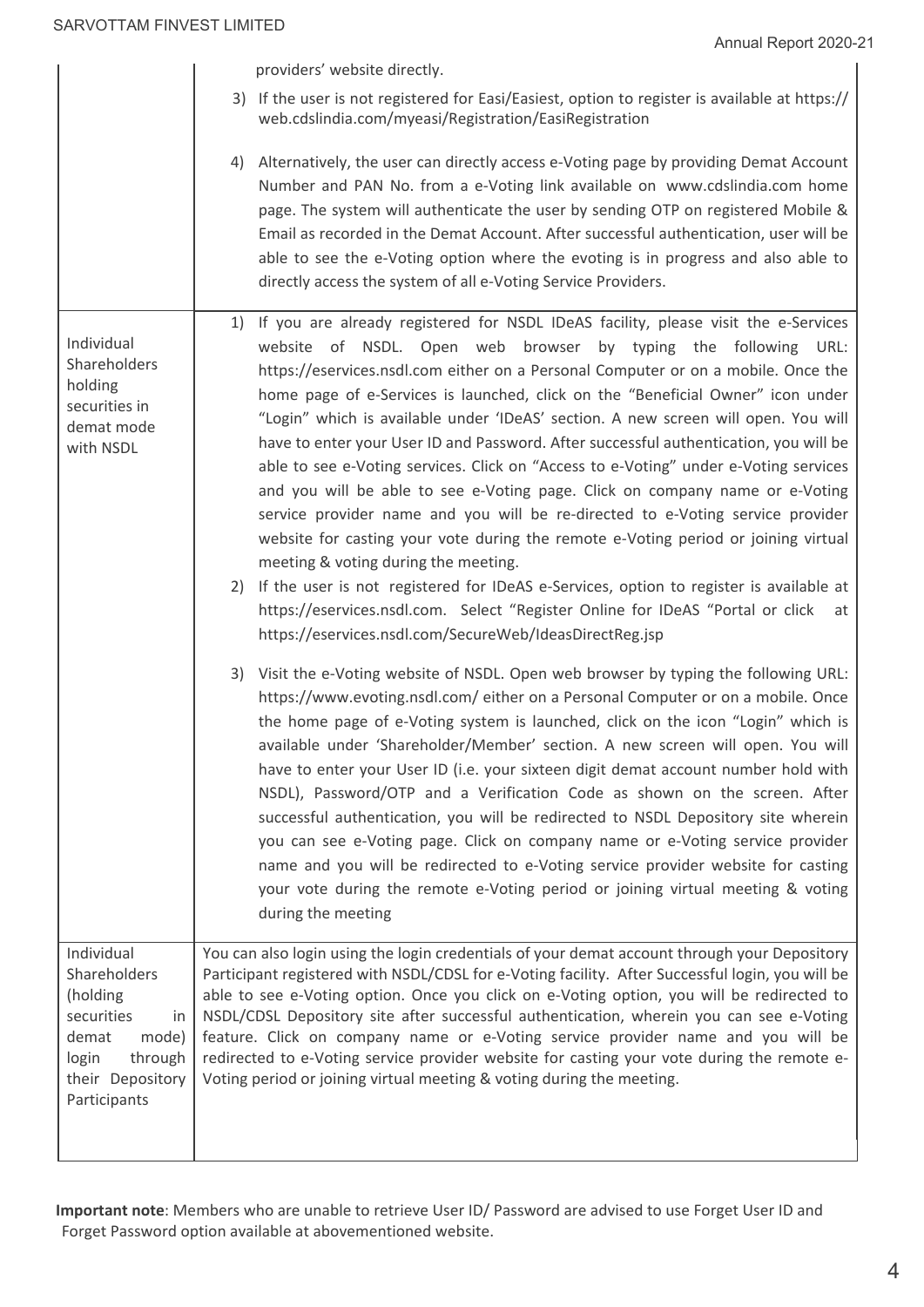#### SARVOTTAM FINVEST LIMITED **AND ANNUAL REPORT 2020-21** Annual Report 2020-21

Helpdesk for Individual Shareholders holding securities in demat mode for any technical issues related to login through Depository i.e. CDSL and NSDL

| Login type                                                            | Helpdesk details                                                                                                                                                                    |
|-----------------------------------------------------------------------|-------------------------------------------------------------------------------------------------------------------------------------------------------------------------------------|
| Individual Shareholders holding<br>securities in Demat mode with CDSL | Members facing any technical issue in login can<br>contact CDSL helpdesk by sending a request at<br>helpdesk.evoting@cdslindia.comor contact at<br>022-23058738 and 22-23058542-43. |
| Individual Shareholders holding<br>securities in Demat mode with NSDL | Members facing any technical issue in login can<br>contact NSDL helpdesk by sending a request at<br>evoting@nsdl.co.in or call at toll free no.: 1800<br>1020 990 and 1800 22 44 30 |

- (iv)Login method for e-Voting and joining virtual meeting for shareholders other than individual shareholders holding in Demat form & physical shareholders.
- 1) The shareholders should log on to the e-voting website www.evotingindia.com.
- 2) Click on "Shareholders" module.
- 3) Now enter your User ID
	- a. For CDSL: 16 digits beneficiary ID,
	- b. For NSDL: 8 Character DP ID followed by 8 Digits Client ID,
	- c. Shareholders holding shares in Physical Form should enter Folio Number registered with the Company.
- 4) Next enter the Image Verification as displayed and Click on Login.
- 5) If you are holding shares in demat form and had logged on to www.evotingindia.com and voted on an earlier evoting of any company, then your existing password is to be used.
- 6) If you are a first-time user follow the steps given below:

|                | For Shareholders holding shares in Demat Form other than individual and           |  |  |  |  |  |  |  |
|----------------|-----------------------------------------------------------------------------------|--|--|--|--|--|--|--|
|                | Physical Form                                                                     |  |  |  |  |  |  |  |
| <b>PAN</b>     | Enter your 10 digit alpha-numeric *PAN issued by Income Tax Department            |  |  |  |  |  |  |  |
|                | (Applicable for both demat shareholders as well as physical shareholders)         |  |  |  |  |  |  |  |
|                |                                                                                   |  |  |  |  |  |  |  |
|                | Shareholders who have not updated their PAN with<br>the<br>$\bullet$              |  |  |  |  |  |  |  |
|                | Company/Depository Participant are requested to use the sequence                  |  |  |  |  |  |  |  |
|                | number sent by Company/RTA or contact Company/RTA.                                |  |  |  |  |  |  |  |
| Dividend       | Enter the Dividend Bank Details or Date of Birth (in dd/mm/yyyy format) as        |  |  |  |  |  |  |  |
| Bank           | recorded in your demat account or in the company records in order to login.       |  |  |  |  |  |  |  |
| <b>Details</b> | If both the details are not recorded with the depository or company,<br>$\bullet$ |  |  |  |  |  |  |  |
| OR Date of     | please enter the member id / folio number in the Dividend Bank details            |  |  |  |  |  |  |  |
| Birth (DOB)    | field as mentioned in instruction (v).                                            |  |  |  |  |  |  |  |

- (v) After entering these details appropriately, click on "SUBMIT" tab.
- (vi)Shareholders holding shares in physical form will then directly reach the Company selection screen. However, shareholders holding shares in demat form will now reach 'Password Creation' menu wherein they are required to mandatorily enter their login password in the new password field. Kindly note that this password is to be also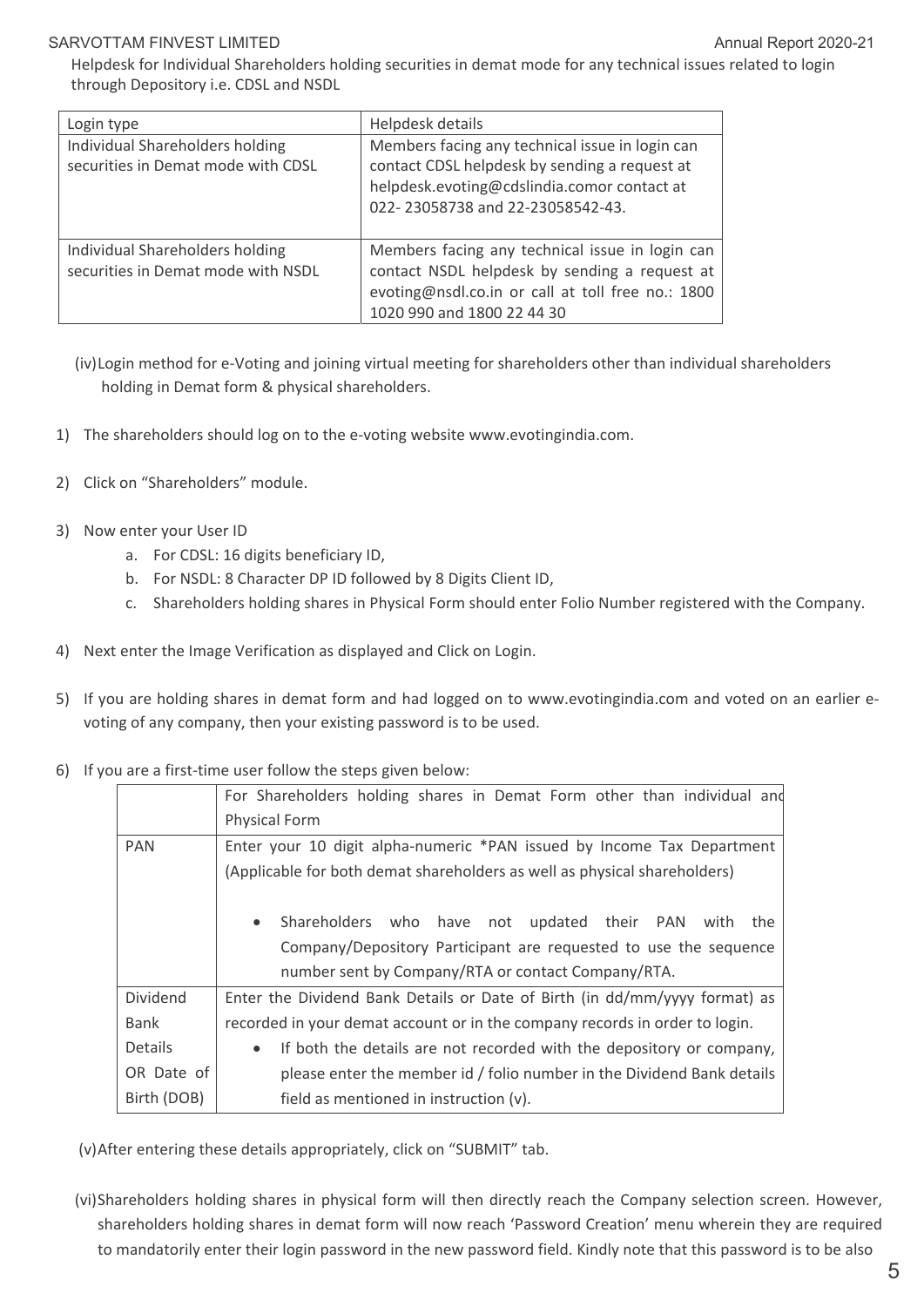- (vii)used by the demat holders for voting for resolutions of any other company on which they are eligible to vote, provided that company opts for e-voting through CDSL platform. It is strongly recommended not to share your password with any other person and take utmost care to keep your password confidential.
- (viii) For shareholders holding shares in physical form, the details can be used only for e-voting on the resolutions contained in this Notice.
- (ix) Click on the EVSN for the relevant <Sarvottam Finvest Limited> on which you choose to vote.
- (x) On the voting page, you will see "RESOLUTION DESCRIPTION" and against the same the option "YES/NO" for voting. Select the option YES or NO as desired. The option YES implies that you assent to the Resolution and option NO implies that you dissent to the Resolution.
- (xi)Click on the "RESOLUTIONS FILE LINK" if you wish to view the entire Resolution details.
- (xii)After selecting the resolution, you have decided to vote on, click on "SUBMIT". A confirmation box will be displayed. If you wish to confirm your vote, click on "OK", else to change your vote, click on "CANCEL" and accordingly modify your vote.
- (xiii) Once you "CONFIRM" your vote on the resolution, you will not be allowed to modify your vote.
- (xiv) You can also take a print of the votes cast by clicking on "Click here to print" option on the Voting page.
- (xv) If a demat account holder has forgotten the login password then Enter the User ID and the image verification code and click on Forgot Password & enter the details as prompted by the system.

(xvi) Facility for Non - Individual Shareholders and Custodians - Remote Voting

- Non-Individual shareholders (i.e. other than Individuals, HUF, NRI etc.) and Custodians are required to log on to www.evotingindia.com and register themselves in the "Corporates" module.
- A scanned copy of the Registration Form bearing the stamp and sign of the entity should be emailed to helpdesk.evoting@cdslindia.com.
- After receiving the login details a Compliance User should be created using the admin login and password. The Compliance User would be able to link the account(s) for which they wish to vote on.
- The list of accounts linked in the login should be mailed to helpdesk.evoting@cdslindia.com and on approval of the accounts they would be able to cast their vote.
- A scanned copy of the Board Resolution and Power of Attorney (POA) which they have issued in favour of the Custodian, if any, should be uploaded in PDF format in the system for the scrutinizer to verify the same.
- Alternatively Non Individual shareholders are required to send the relevant Board Resolution/ Authority letter etc. together with attested specimen signature of the duly authorized signatory who are authorized to vote, to the Scrutinizer and to the Company at the email address viz; sarvottamfinvest@gmail.com (designated email address by company), if they have voted from individual tab & not uploaded same in the CDSL e-voting system for the scrutinizer to verify the same.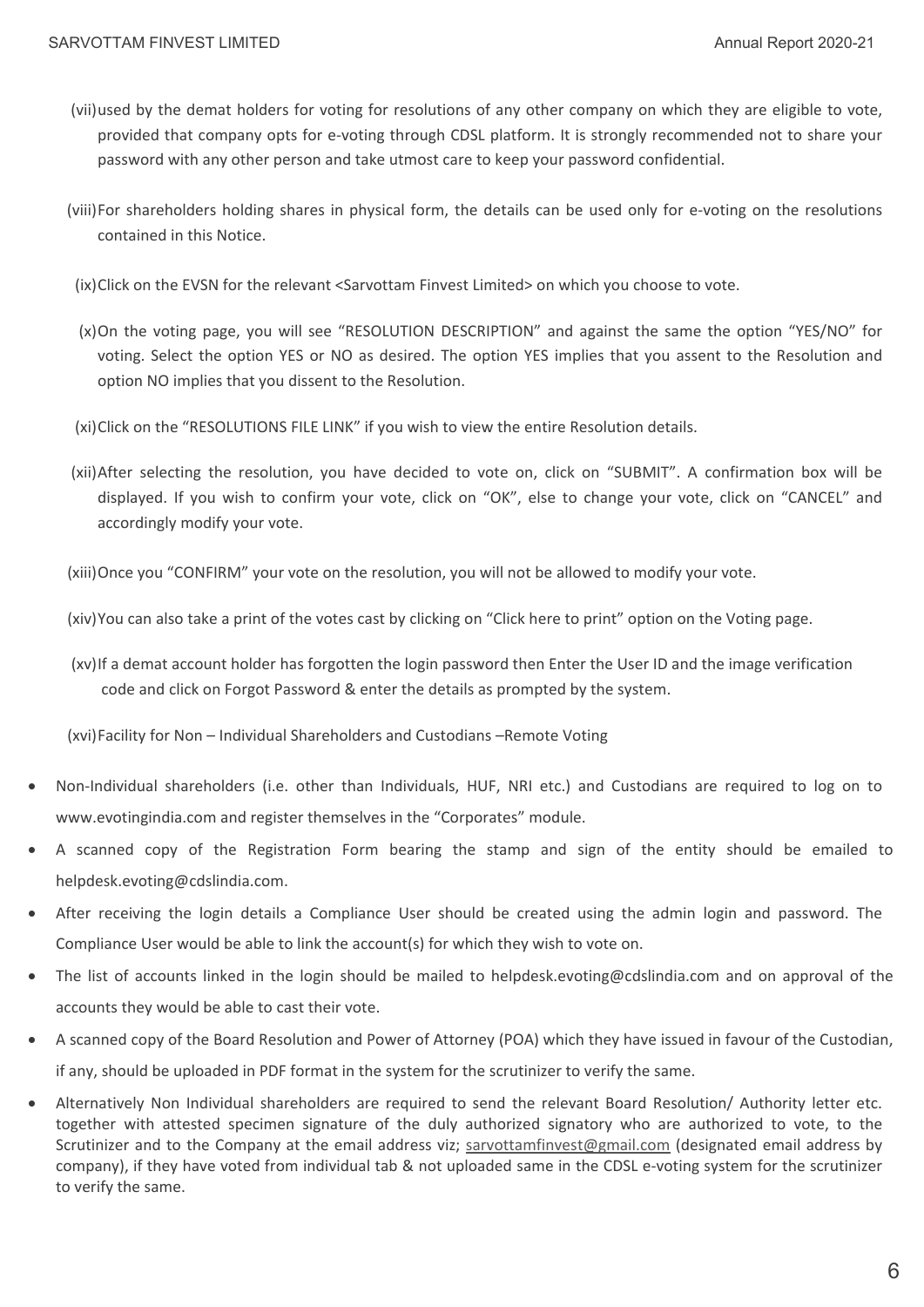#### PROCESS FOR THOSE SHAREHOLDERS WHOSE EMAIL/MOBILE NO. ARE NOT REGISTERED WITH THE COMPANY/DEPOSITORIES.

1. For Physical shareholders- please provide necessary details like Folio No., Name of shareholder, scanned copy of the share certificate (front and back), PAN (self attested scanned copy of PAN card), AADHAR (self attested scanned copy of Aadhar Card) by email to Company/RTA email id.

2. For Demat shareholders -, Please update your email id & mobile no. with your respective Depository Participant (DP)

3. For Individual Demat shareholders – Please update your email id & mobile no. with your respective Depository Participant (DP) which is mandatory while e-Voting & joining virtual meetings through Depository.

If you have any queries or issues regarding attending AGM & e-Voting from the CDSL e-Voting System, you can write an email to helpdesk.evoting@cdslindia.com or contact at 022-23058738 and 022-23058542/43.

All grievances connected with the facility for voting by electronic means may be addressed to Mr. Rakesh Dalvi, Sr. Manager, (CDSL, ) Central Depository Services (India) Limited, A Wing, 25th Floor, MarathonFuturex, Mafatlal Mill Compounds, N M Joshi Marg, Lower Parel (East), Mumbai - 400013 or send an email to helpdesk.evoting@cdslindia.com or call on 022-23058542/43.

- A. In case you have any queries or issues regarding e-voting, you may refer the Frequently Asked Questions ("FAQs") and e-voting manual available at www.evotingindia.com under help Section or write an email to helpdesk.evoting@cdslindia.com.
- B. Once the vote on a resolution is cast by the shareholder by electronic means, the shareholder shall not be allowed to change it subsequently or cast his vote by any other means.
- C. Any Person who becomes a Member of the Company after dispatch of this Notice and holding shares as on the cut-off date i.e.23.09.2021, may obtain the User ID and password for Remote E-voting by sending request at sarvottamfinvest@gmail.com.
- D. The voting rights of shareholders shall be in proportion to their shares of the paid up equity share capital of the Company as on the cut-off/entitlement date of 23.09.2021.
- E. M/s Agarwal Priti& Associates, a Practicing Company Secretary, (PCS No. 10877) has been appointed as the Scrutinizer to scrutinize the e-voting process in a fair and transparent manner.
- F. The Scrutinizer shall, after scrutinizing the votes cast at the Annual General Meeting and through Remote Evoting, not later than 3 (three) days from the conclusion of the Annual General Meeting make a consolidated Scrutinizer's report and submit the same to the Chairman.
- G. The Results declared along with the Scrutinizer's Report shall be placed on the Company's website at www.sarvottamfinvest.in and on the website of Central Depository Services (India) Ltd. viz. www.evotingindia.com within three days of passing of the resolutions at the 42<sup>nd</sup> Annual General Meeting (AGM) of the Company on 30th September 2021 and communicate to BSE Ltd. And The Calcutta Stock Exchange Ltd.(CSE), where Equity Shares of the Company are listed.

**By order of the Board** 

Pooja Sethia Company Secretary

Place: Kolkata Date: 3rd September, 2021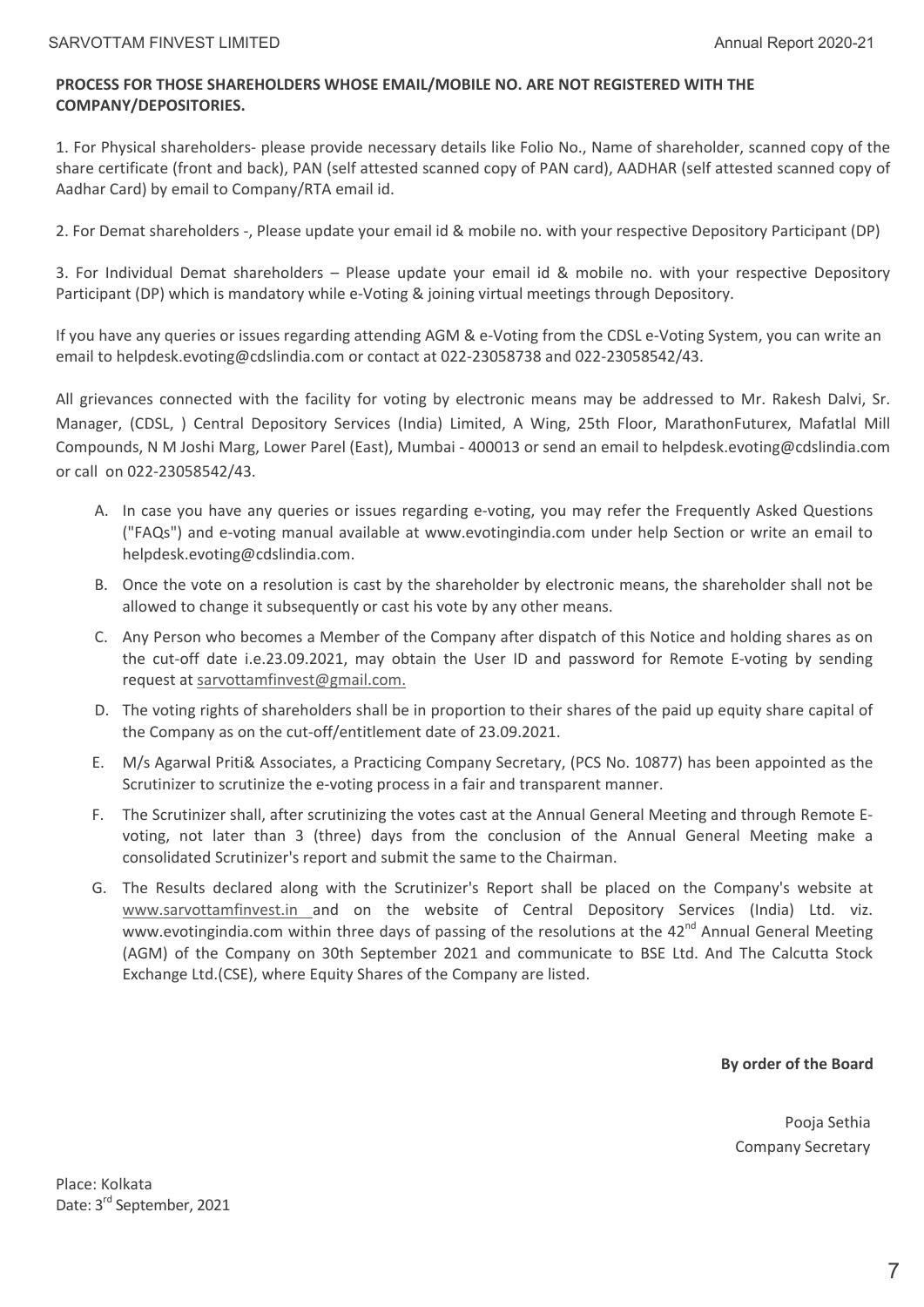### Route Map to the Venue of the 42<sup>ND</sup> Annual General Meeting of Sarvottam Finvest Limited

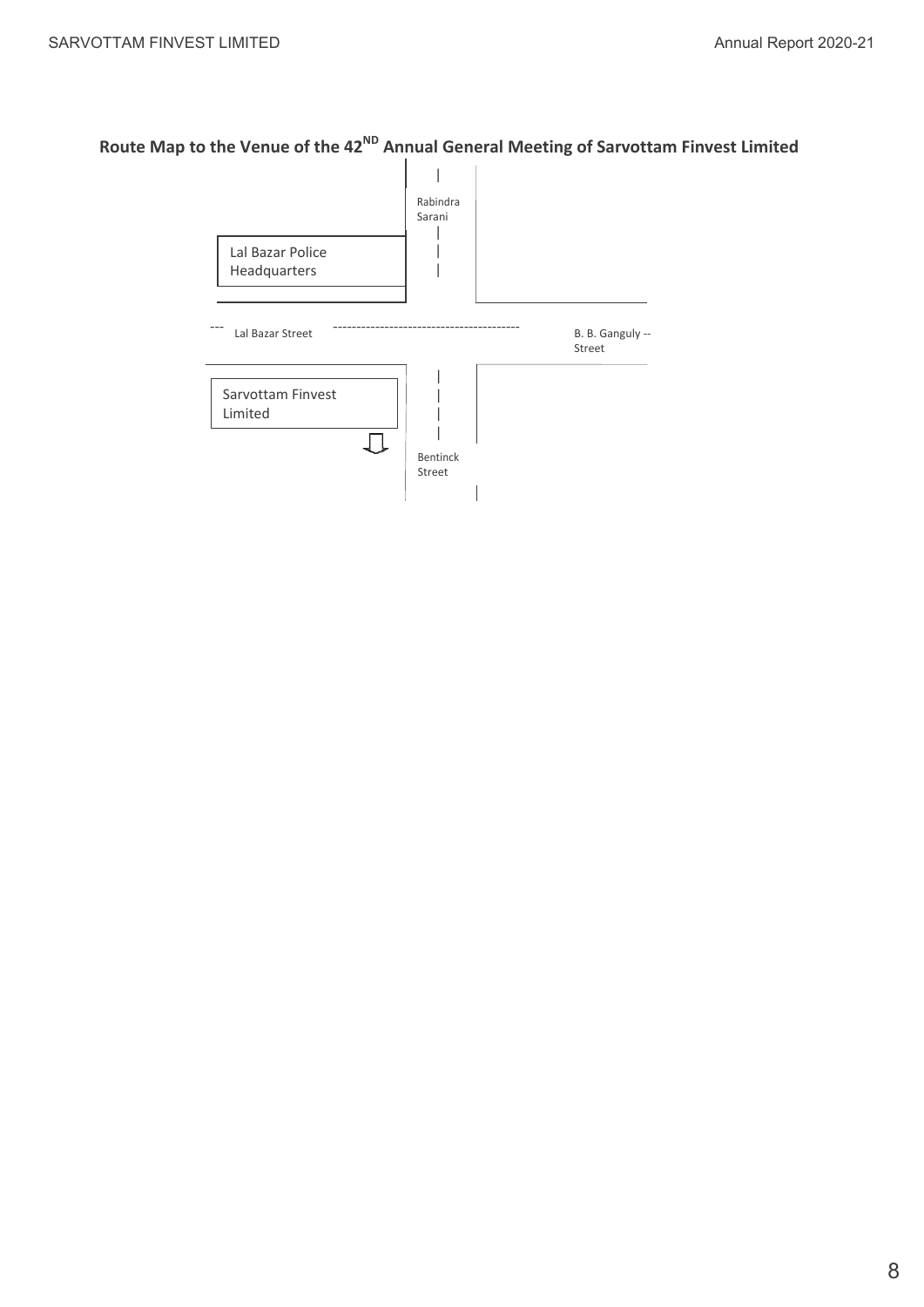#### **EXPLANATOTY STATEMENT [PUSUANT TO SECTION 102(1) OF THE COMPANIES ACT, 2013(the Act)]**

#### **ltem No. 3**

Mr. Dilip Kumar Gupta was re-appointed as the Managing Director of the Company for a period of five years effective from  $1<sup>st</sup>$  October 2016 till 30<sup>th</sup> September, 2021, liable to retire by rotation, and the said re-appointment was approved by the shareholders at the  $37<sup>th</sup>$  Annual General Meeting held on  $29<sup>th</sup>$  September, 2016.

The Board of Directors of the Company at its meeting held on 3<sup>rd</sup> September, 2021 has, subject to the approval of the shareholders, re-appointed Mr. Dilip Kumar Gupta as Managing Director of the Company for another term of 5 (five) years with effect from  $1<sup>st</sup>$  October, 2021 on the terms and conditions including remuneration as recommended by the Nomination and Remuneration Committee of the Company.

Brief particulars of Mr. Dilip Kumar Gupta, as required under SEBI (Listing Obligations and Disclosure Requirements) Regulations, 2015 are annexed to this Notice.

Mr. Dilip Kumar Gupta is interested in the resolution set out at item no. 3 of the Notice with regard to his reappointment.

The terms and conditions of his appointment are as follows:

1. Tenure:

Mr. Dilip Kumar Gupta will be appointed for a period from  $1<sup>st</sup>$  October, 2021 to  $30<sup>th</sup>$  September, 2026

#### 2. Remuneration:

Rs. 6,00,000/- per annum (Rupees Six Lacs Only) inclusive of all the perquisite and benefits. For the purpose of calculating the above ceiling, perquisite and allowances shall be evaluated as per Income Tax Rules, 1962 wherever applicable. In the absence of any such rules, perquisite and allowances shall be evaluated as per rules of the Company. The gratuity payment shall be considered as per Company's rules and shall not be included in the computation of ceiling on remuneration and perquisite.

#### **3.** Other terms of Appointment:

The terms set out for payment of remuneration specified herein may be altered and varied from time to time by the Board of Directors/Nomination and Remuneration Committee as it may, at its discretion deem fit. The Board is also entitled to revise the salary of Mr. Dilip Kumar Gupta at any time, such that the overall yearly remuneration payable to the said Directors shall not exceed the limits specified under Schedule V of the Companies Act, 2013.

#### 4. Minimum Remuneration:

Notwithstanding anything to the contrary herein contained, where in any financial year, the Company has suffered loss or its profits are inadequate, Mr. Dilip Kumar Gupta shall be paid the above remuneration as minimum remuneration subject to the limit prescribed under section 197 read with Schedule V to the Companies Act, 2013.

Mr. Dilip Kumar Gupta will not be entitled to any sitting fee for attending meetings of the Board.

The Board of Directors, therefore, recommends the resolution for approval of the Member.

By order of the Board

Pooja Sethia Company Secretary

Place: Kolkata Date: 3rd September, 2021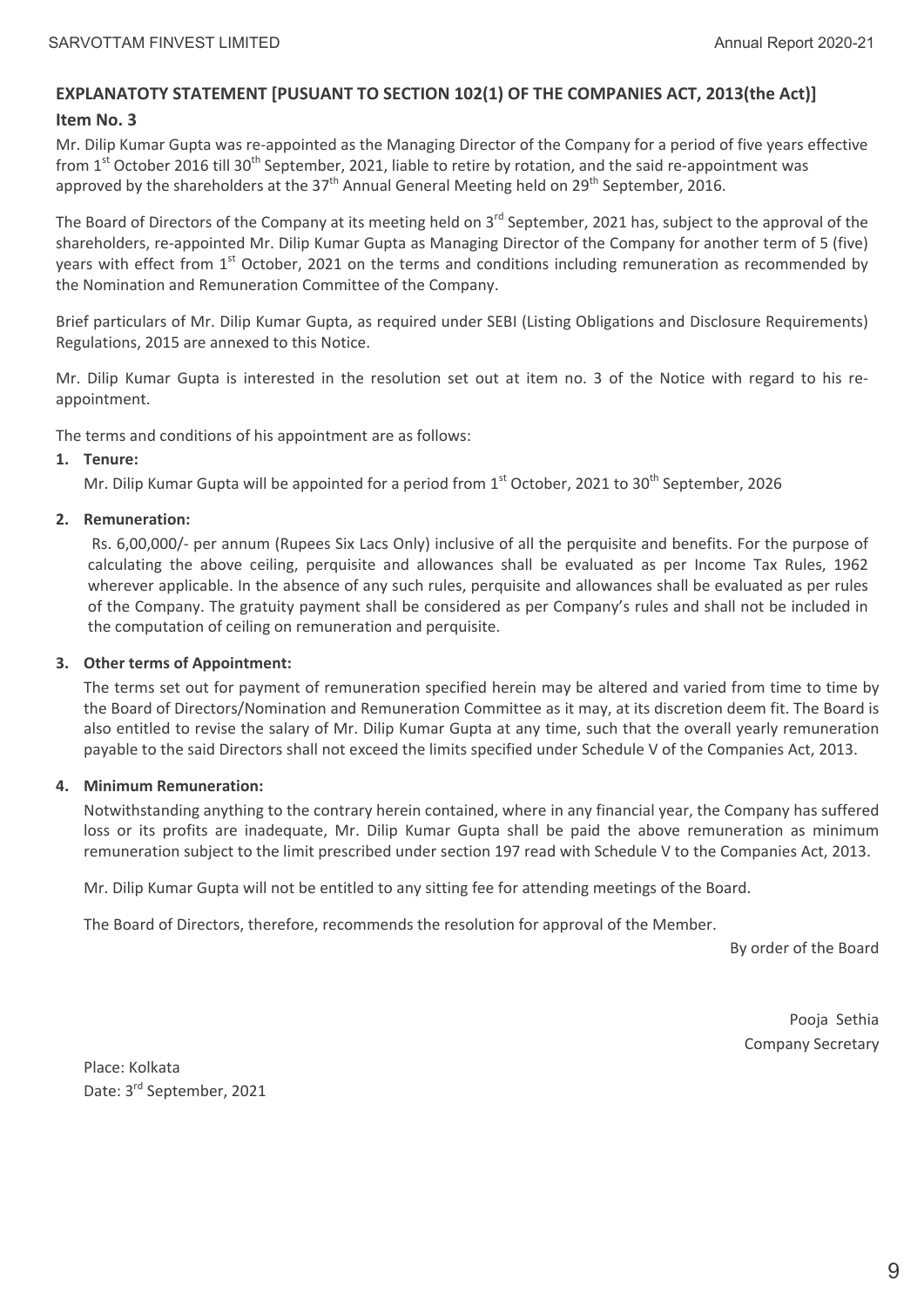#### **Annexure**

Information pursuant to Regulation 36(3) of SEBI (Listing Obligations and Disclosure Requirements) Regulations, 2015 with regard to the director seeking appointment/reappointment at the forthcoming Annual General Meeting (Refer item no. 2 and 3 of the Notice)

| Name of Director                                                                                 | Mr. Dilip Kumar Gupta                                                             |
|--------------------------------------------------------------------------------------------------|-----------------------------------------------------------------------------------|
| Date of Birth                                                                                    | $27th$ July, 1983                                                                 |
| Qualification                                                                                    | <b>Bachelors of Commerce</b>                                                      |
| Expertise<br>in<br>functional area                                                               | specificHe has over 12 years of experiences in the field of Finance and Accounts. |
| Directorship Held in other<br>Indian Public Listed<br>Companies (Excluding<br>foreign companies) | <b>NIL</b>                                                                        |
| Membership/Chairmanship NIL<br>of Committees of other<br>Indian Public Companies:                |                                                                                   |
| Number of shares held in<br>the Company as on 31<br>March, 2021                                  | <b>NIL</b>                                                                        |
| inter-se NONE<br>Directors'<br>Relationship                                                      |                                                                                   |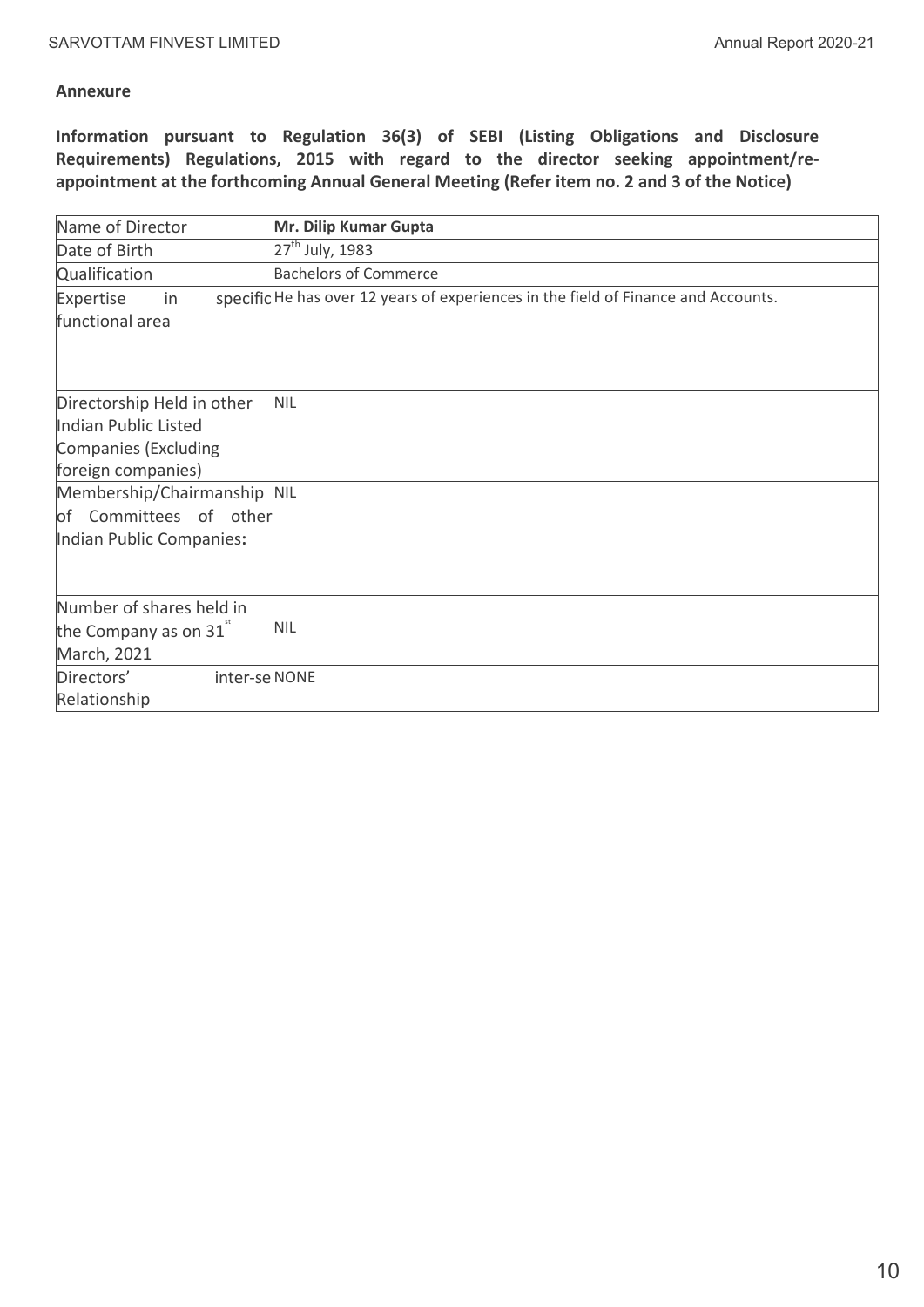#### **DIRECTORS' REPORT**

#### Dear Members.

Your Directors have pleasure in presenting the 42<sup>nd</sup> Annual Report along with the Audited Statement of Accounts of the Company for the financial year ended 31st March, 2021.

#### **EINANCIAL HIGHLIGHTS** (Rs. In Lakhs)

| <b>Particulars</b>                                  | 31st March, 2021 | <b>31st March, 2020</b> |
|-----------------------------------------------------|------------------|-------------------------|
| Profit /(Loss) before tax                           | (4.45)           | (0.84)                  |
| Less: Tax Expense                                   | 1.38             | 4.43                    |
| Profit /(Loss) after tax                            | (5.84)           | (5.27)                  |
| Other Comprehensive Income for the year, net of tax | 0.00             | 0.00                    |
| Total Comprehensive Income for the year             | (5.84)           | (5.27)                  |

#### **DIVIDEND**

With a view to conserve resources for growth of Company, the Board recommends no dividend for the year ended 31st March, 2021.

#### **COVID-19**

The COVID-19 pandemic which is a once in a lifetime occurrence has brought with it an unimaginable suffering to people and to almost all sections of the economy. The nationwide lockdowns to curtail the transmission of disease, had put the global economy in extreme stress of the level not seen since the Great Depression and would have a long-lasting economic impact. The dynamic and evolving nature of the pandemic with its resurgence (second wave) at the close of the year once again creates uncertainty, including economic impact. Hopefully, the outreach of vaccination drives across the country, additional efforts to set up medical infrastructure and obtain required medical supplies, in addition to continued adherence to COVID-19 specific protocols will help in overcoming this testing situation. Like the greater economy, the pandemic coupled with the lockdown and relief measures provided by RBI had a bearing on the performance of the Company. The impact of the above on the performance of the Company and the measures adopted by the Company to steer through the pandemic have been discussed in detail in Management Discussion and Analysis.

#### **TRANSFER TO RESERVE**

The Company did not transfer any amount to General Reserve during the year.

#### **PUBLIC DEPOSITS**

The Company is registered with Reserve Bank of India as a Non-Deposit taking Non-Banking Financial Company. The Company has neither invited nor accepted/renewed any deposits from the public within the meaning of Chapter V of Companies Act, 2013 or extant regulations of the Reserve Bank of India during the year under review.

#### **CAPITAL STRUCTURE**

During the year, there has been no change in the capital base of the Company, which comprises of 7500000 Equity Shares of Rs.10/-each.

#### **CHANGE IN NATURE OF THE BUSINESS**

There has been no change in the nature of business of the Company during the year.

#### **STATUTORY & LEGAL MATTERS**

There has been no significant and/or material order(s) passed by any Regulators/Courts/Tribunals impacting the going concern status of the Company's operations in future.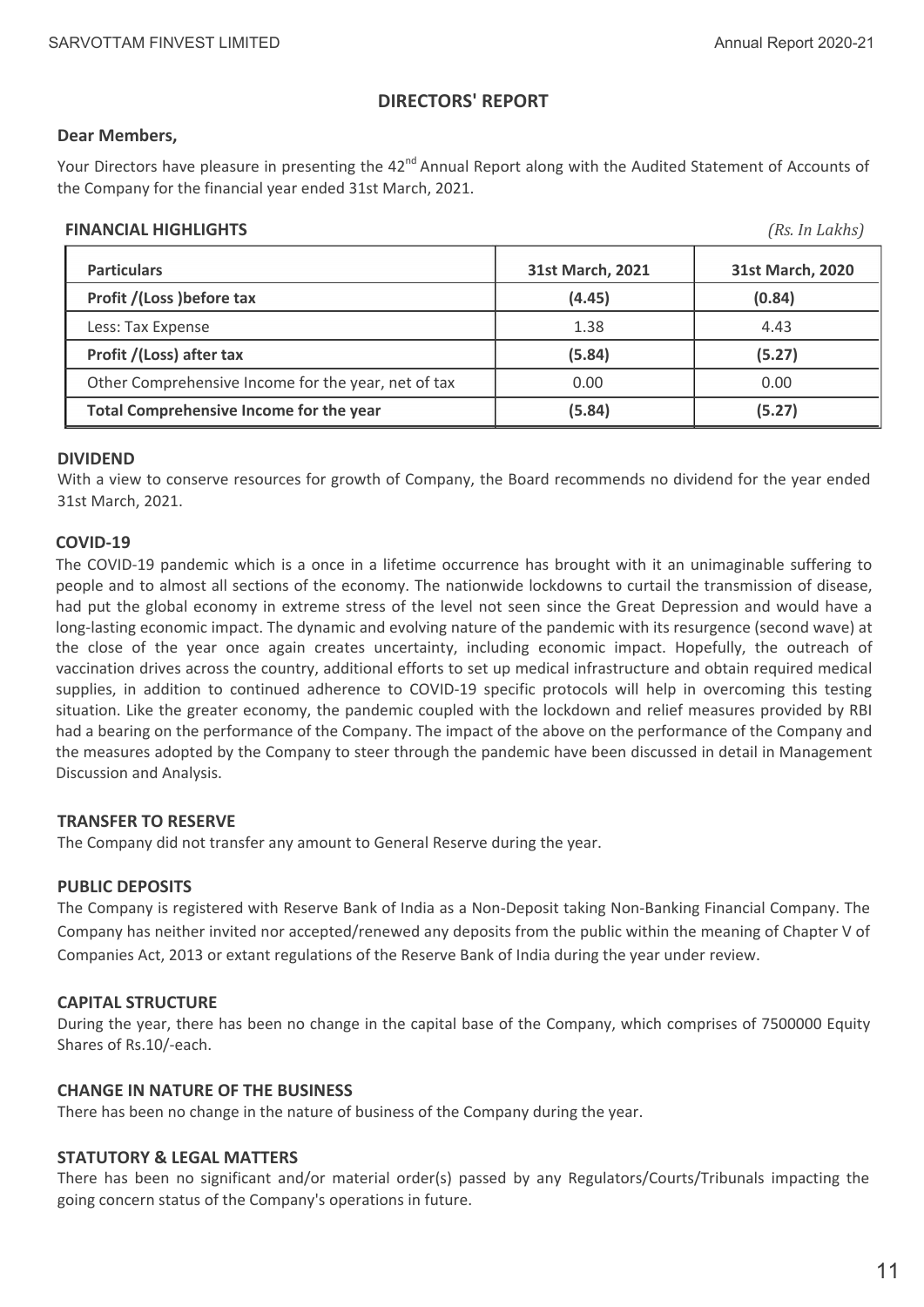#### **DIRECTORS AND KEY MANAGERIAL PERSONNEL**

In terms of Section 152 of the Companies Act, 2013, Mr. Dilip Kumar Gupta (DIN:01168576), retires by rotation from the Board of Directors of the Company at the ensuing Annual General Meeting and being eligible, has offered himself for re-appointment.

Additional information pursuant to SEBI (Listing Obligations and Disclosure Requirements) Regulations, 2015 in respect of Director seeking re-appointment is given in the Notice convening Annual General Meeting Notice of the Company.

None of the Directors of the Company is disqualified for being appointed as a Director, under section 164(2) of the Companies Act, 2013.

#### DECLARATION BY INDEPENDENT DIRECTORS

The Company has received the necessary declaration from each Independent Director of the Company under section 149(7) of Companies Act, 2013 that they meet the criteria of Independence as laid down under the provisions of subsection (6) of section 149 of the Companies Act, 2013 and SEBI (Listing Obligations and Disclosure Requirements) Regulations, 2015.

#### **DETAILS OF SUBSIDIARIES, JOINT VENTURES AND ASSOCIATE COMPANIES**

There are no Subsidiaries, Joint Ventures and Associate Company during the financial year 2020-21 under review.

#### **DIRECTORS' RESPONSIBILITY STATEMENT**

Pursuant to the provisions of section 134(3)(c) of the Companies Act, 2013, it is hereby confirmed that:

- a) In the preparation of the Annual Accounts for the year ended 31st March, 2021, the applicable accounting standards had been followed along with the proper explanation relating to material departures, if any;
- b) That such accounting policies have been selected as mentioned in the Notes to Financial Statements and applied them consistently and made judgments and estimates that are reasonable and prudent so as to give a true and fair view of the state of affairs of the Company as on 31st March, 2021 and of the loss of the Company for the vear ended on that date;
- c) That proper and sufficient care has been taken for the maintenance of adequate accounting records in accordance with the provisions of the Act for safeguarding the assets of Company and for preventing and detecting fraud and other irregularities;
- d) that annual accounts have been prepared for the financial year ended 31st March, 2021 on 'going concern 'basis;
- e) that proper internal financial controls to be followed by the Company and that such internal financial controls are adequate and were operating effectively;
- f) that proper system have been devised to ensure compliance with the provisions of all applicable laws and that such systems were adequate and operating effectively.

#### **STATUTORY AUDITORS AND AUDIT REPORT**

M/s. V. Goyal & Associates., Chartered Accountants, Statutory Auditors of the Company were re-appointed by the shareholders at thirty eighth Annual General Meeting for further period of five years till conclusion of 43rd Annual General Meeting to be scheduled in 2022. They have confirmed their eligibility and are not disqualified to act as auditors of the Company.

The observations made by the auditor's in the Auditors' Report are self explanatory and do not contain any gualification or any adverse remarks and, therefore need no further clarifications or any further explanations as required under sub-section (3) of section 134 of Companies Act, 2013.

#### **SECRETARIAL AUDIT**

In compliances with provisions of Section 204 and other applicable provisions of Companies Act 2013, a Secretarial Audit was conducted during the year by Secretarial Auditors M/s Agarwal Priti & Associates (CP No.9937). The Secretarial Auditor's Report for the financial year ended 31st March, 2021 is attached as Annexure-A and form part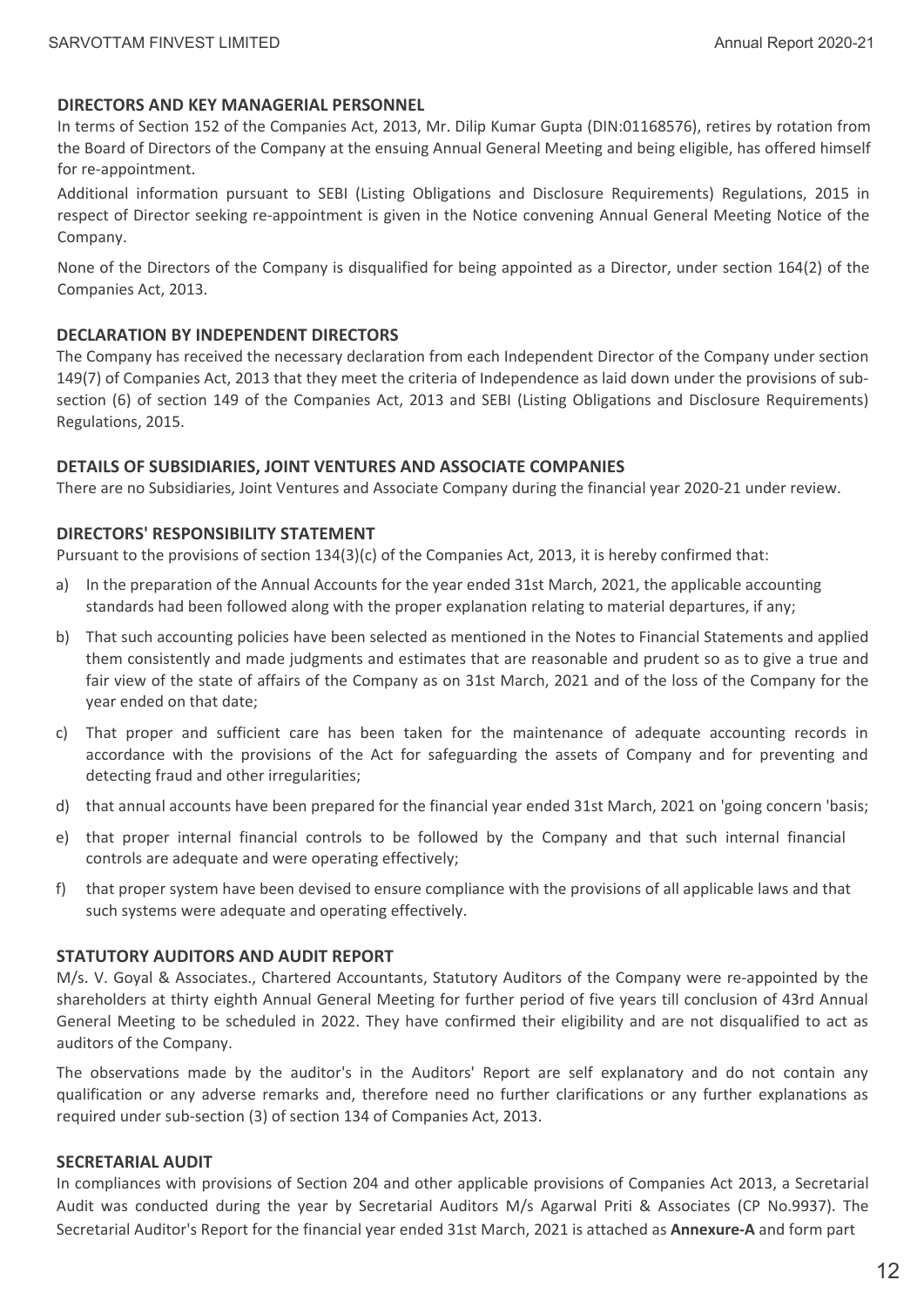of this report. There are no qualifications or observations or remarks made by the Secretarial Auditors in their Audit Report.

#### **SECRETARIAL STANDARD**

The Company complies with all applicable Secretarial Standard.

#### **FRAUD REPORTING**

There was no fraud reported by Auditors of the Company under Section 143 (12) of the Companies Act, 2013, to the Audit Committee or Board of Directors during the year under review.

#### **MEETINGS OF THE BOARD**

Eight meetings of the Board of Directors were held during the year. The details of various Board Meetings are provided in the Corporate Governance Report of this Annual Report.

#### **CORPORATE GOVERNANCE**

Transparency is the cornerstone of your Company's philosophy and all requirements of Corporate Governance are adhered to both in letter and spirit. All the Committees of the Board of Directors meets at regular intervals as required in terms of SEBI (Listing Obligations and Disclosure Requirements) Regulations, 2015. Your Board of Directors has taken all the necessary steps to ensure compliances with all statutory requirements. The Directors and Key Managerial Personnel of your Company have complied with the approved code of conduct for the Board and Senior Management.

The Report on Corporate Governance as required under regulation 27 of SEBI (Listing Obligations and Disclosure Requirements) Regulations, 2015 is attached as a separate section forming part of the Annual Report. The Auditors' Certificate on compliance with Corporate Governance Requirements is also attached to this report.

#### **BUSINESS RESPONSIBILTY REPORT (BRR)**

Preparation of Business Responsibility Report is not applicable to the Company.

#### **MANAGEMENT DISCUSSION AND ANALYSIS REPORT**

In terms of provision of Regulation 34 of the SEBI (Listing Obligations and Disclosure Requirements) Regulations, 2015, the management discussion and analysis report for the year is presented, in a separate section forming part of the Annual Report.

#### **LISTED WITH STOCK EXCHANGES**

The Company's share continues to remain listed with BSE Ltd. and The Calcutta Stock Exchange Ltd. The Company has paid the annual listing fees for the year 2021-22 to both the Stock Exchanges.

#### **MATERIALS CHANGES AND COMMITMENTS**

No material changes and commitments have occurred after the close of the financial year 2020-21 till the date of this Report, which affect the financial position of the Company.

#### **INTERNAL FINANCIAL CONTROL**

The Board has adopted policies and procedures for ensuring the orderly and efficient conduct of its business, including adherence to the Company's policies, the safeguarding of its assets, the prevention and detection of frauds and errors, the accuracy and completeness of the accounting records, and the timely preparation of reliable financial disclosure.

#### **MANAGERIAL REMUNERATION**

In terms of the provision of Section 197(12) of the Act read with Rules 5(1) of the Companies (Appointment and Remuneration of Managerial Personnel) Rules, 2014 or amendment thereof, if any, in respect of the managerial personnel of the company is attached here as **Annexure-B**.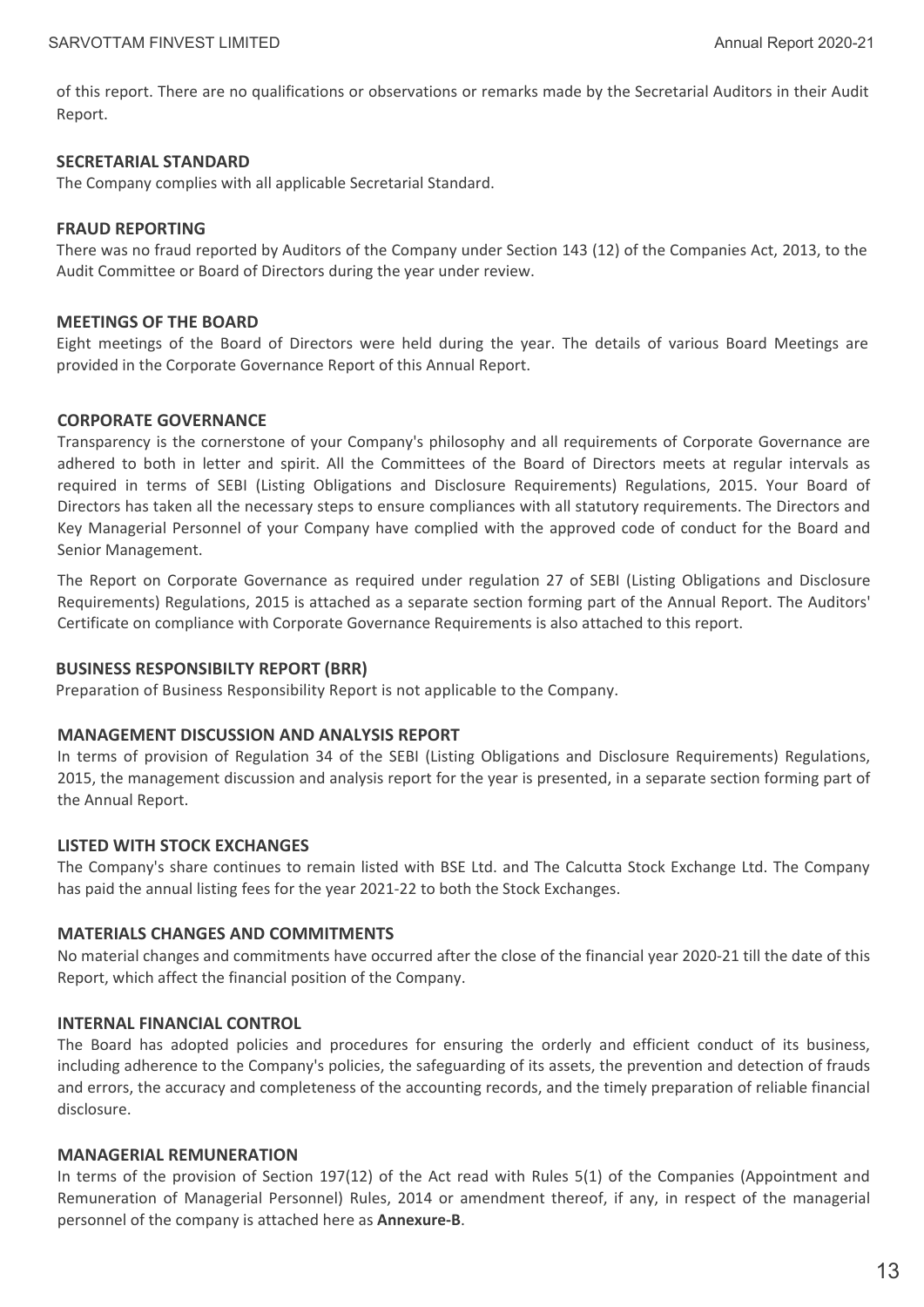#### **PARTICULARS OF EMPLOYEES AND RELATED DISCLOSURES**

There are no employees who are in receipt of remuneration in excess of the limit specified under section 134(3)(g) read with Rule 5(2) and 5(3) of the Companies (Appointment and Remuneration of Managerial Personnel) Rules, 2014.

#### **CONSERVATION OF ENERGY, TECHNOLOGY ABSORPTION AND FOREIGN EXCHANGE EARNINGS AND OUTGO**

Your Company does not have any activity requiring conservation of energy or technology absorption and there was no foreign exchange earnings and/or foreign exchange outgo.

#### **RELATED PARTY TRANSACTIONS**

All related party transactions that were entered into during the financial year were at arm's length basis and were in the ordinary course of business. Details of materially significant related party transactions that are the transactions of a material nature between the Company and the Promoters, Management, Directors or their relatives etc. are disclosed in the Note No. 30 of the Financial Statements in compliance with the Accounting Standard relating to "Related Party Disclosures".

There are no materially significant related party transactions with the Company's Promoters, Directors, Management or their relatives, which may have a potential conflict with the interest of the Company.

#### **EXTRACT OF ANNUAL RETURN**

The details forming part of the extract of the Annual Return of the Company as on the financial year ended 31st March, 2021 in Form No. MGT 9 is annexed to this report as **Annexure-C**.

The Extract is also available on the website of the Company at www.sarvottamfinvest.in.

#### **RISK MANAGEMENT POLICY**

As required under provisions of SEBI (Listing Obligations and Disclosure Requirements) Regulations, 2015 the Company has established a well documented and robust risk management framework.

The Audit Committee of the Board of Directors reviews the Risk Management Strategy of the Company to ensure effectiveness of the Risk Management policy and procedures. Board of Directors of the Company is regularly apprised on the key risk assessment areas and a mitigation mechanism is recommended.

During the year, the Board has reviewed the risk assessment and a risk minimization procedure commensurate to the risks has been adopted and is in place.

#### **CORPORATE SOCIAL RESPONSIBILITY**

The Company does not fall in the category of Companies to where under section 135(1) is applicable. Hence Corporate Social Responsibility requirements are not applicable to Company.

#### **VIGIL MECHANISM**

In accordance with Section 177(9) and 177(10) of the Companies Act, 2013 and SEBI (Listing Obligations and Disclosure Requirements) Regulations, 2015 the Company has established a Vigil Mechanism/Whistle Blower Policy. The policy is available at Company's website.

#### **PERFORMANCE EVALUATION**

Pursuant to the provisions of the Companies Act, 2013 and SEBI (Listing Obligations and Disclosure Requirements) Regulations, 2015, the Company has formulated the criteria for the evaluation of the performance of Board of Directors, Independent Directors, Non-Independent Directors and the Chairman of the Board. Based on that performance evaluation has been undertaken. The Independent Directors of the Company have also convened a separate meeting for this purpose. All the results and evaluation has been communicated to the Chairman of the Board of Directors. All Directors of the Board are familiar with the business of the Company.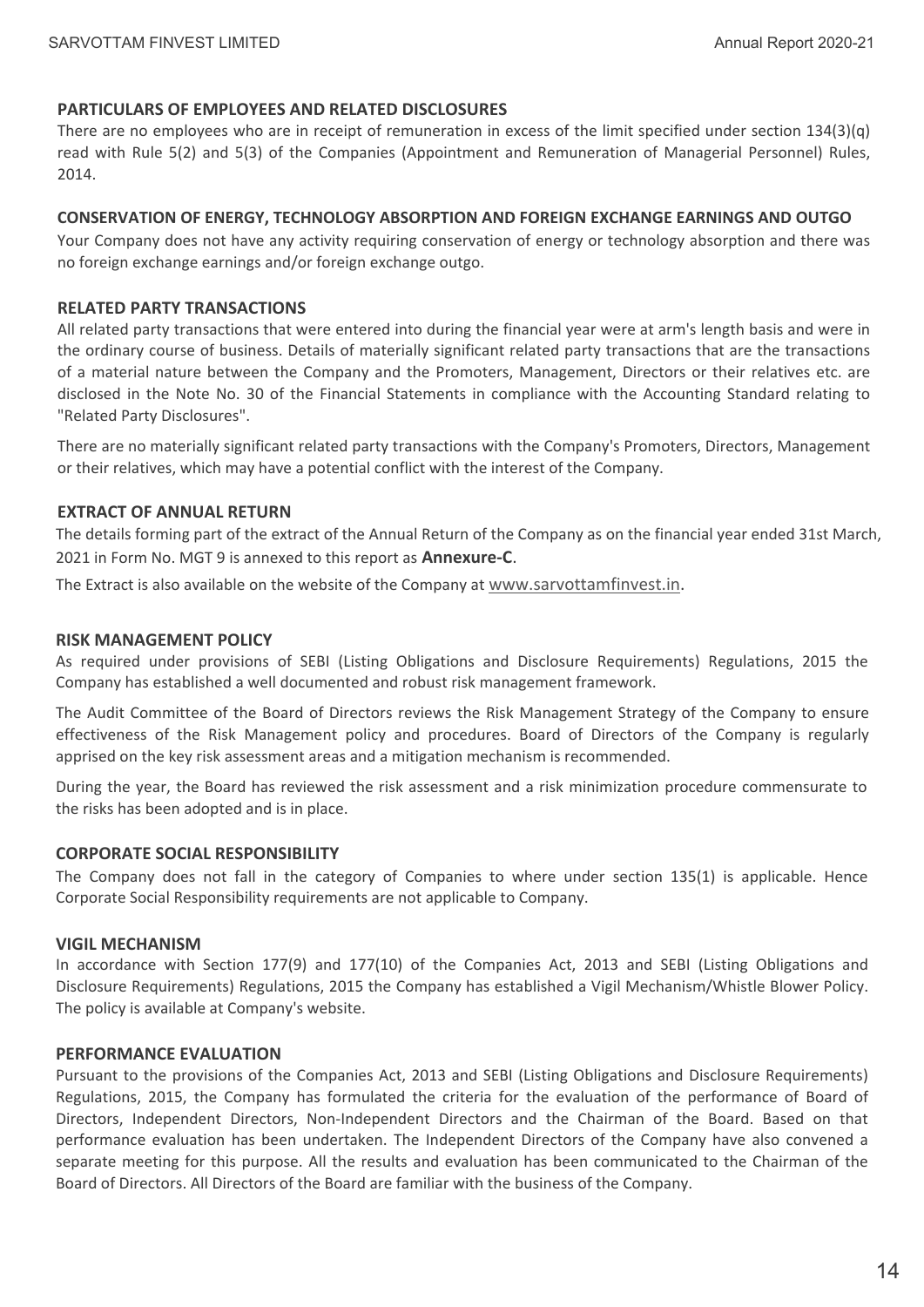#### **RBI GUIDELINES**

The Company continues to comply with all the requirements prescribed by the Reserve Bank of India from time to time.

#### DISCLOSURE AS REQUIRED UNDER SECTION 22 OF SEXUAL HARASSMENT OF WOMEN AT WORKPLACE **(PREVENTION, PROHIBITION AND REDRESSAL) ACT, 2013**

The Company has in place an Anti Sexual Harassment Policy in line with the requirements of the Sexual Harassment of Women at Workplace (Prevention, Prohibition and Redressal) Act, 2013. All employees are covered under this policy.

During the year under review, no case was filed pursuant to the Sexual Harassment of Women at Workplace (Prevention, Prohibition and Redressal) Act, 2013.

#### **APPRECIATION**

Your Directors wish to place on record their appreciation for continued guidance and co-operation received from the various stakeholders including financial institutions and banks, regulators, government authorities and other business associates, who have extended their valuable support and encouragement during the year under review. The Directors thank the Company's employees, customers, vendors, investors and academic partners for their continuous support.

The Directors regret the loss of life due to COVID-19 pandemic and are deeply grateful and have immense respect for every person who risked their life and safety to fight this pandemic. The Directors appreciate and value the contribution made by every member of the Company.

For and on behalf of the Board **Manoi Sethia** Place: Kolkata Chairman & Chairman & Chairman & Chairman & Chairman & Chairman & Chairman Date: 3<sup>rd</sup> September, 2021 **And Accord 2012** DIN: 00585491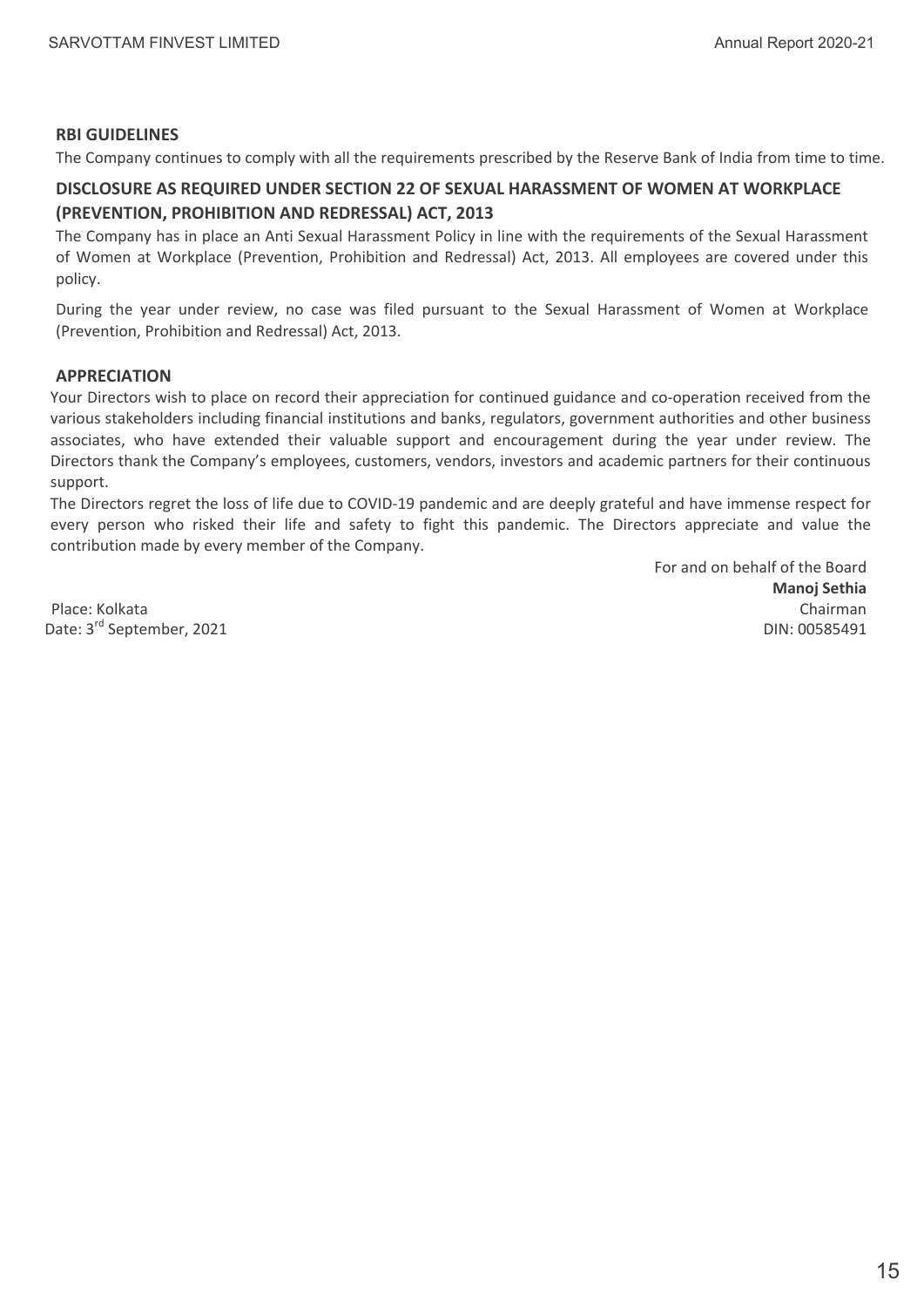#### **ANNEXURE-A**

#### **Form No. MR-3**

#### **SECRETARIAL AUDIT REPORT FOR THE FINANCIAL YEAR ENDED 31ST MARCH, 2021**

[Pursuant to Section 204(1) of the Companies Act, 2013 and Rule 9 of the Companies (Appointment and Remuneration Personnel) Rules, 2014]

To. The Members. **Sarvottam Finvest Limited** 3, Bentinck Street, 2nd Floor, Kolkata - 700001

We have conducted the secretarial audit of the compliance of applicable statutory provisions and the adherence to good corporate practices by M/s. Sarvottam Finvest Limited (hereinafter called the company). Secretarial Audit was conducted in a manner that provided us a reasonable basis for evaluating the corporate conducts/statutory compliances and expressing our opinion thereon.

Based on our verification of the Company's books, papers, minute books, forms and returns filed and other records maintained by the Company and also the information provided by the Company, its officers, agents and authorized representatives during the conduct of secretarial audit, the explanations given to us and the representations made by the Management and considering the relaxations granted by the Ministry of Corporate Affairs and Securities and Exchange Board of India warranted due to the spread of the COVID-19 pandemic, we hereby report that in our opinion, the Company has, during the audit period covering the financial year ended on 31st March, 2021 complied with the statutory provisions listed hereunder and also that the company has proper Board-processes and compliance-mechanism in place to the extent, in the manner and subject to the reporting made hereinafter.

We have examined the books, papers, minute books, forms and returns filed and other records made available to us maintained by the Company for the financial year ended on 31st March, 2021 according to the provisions of:

- (i) The Companies Act, 2013 (the Act) and the rules made there under, as applicable;
- (ii) The Securities Contracts (Regulation) Act, 1956 ('SCRA') and the rules made there under;
- (iii) The Depositories Act, 1996 and the Regulations and Bye-laws framed there under;
- (iv) Foreign Exchange Management Act, 1999 and the rules and regulations made thereunder to the extent Of Foreign Direct Investment, Overseas Direct Investment and External Commercial Borrowings (Not applicable to the Company during the Audit Period);
- (v) The following Regulations and Guidelines prescribed under the Securities and Exchange Board of India Act,1992 ('SEBI Act'):-
	- (a) The Securities and Exchange Board of India (Substantial Acquisition of Shares and Takeovers) Regulations.2011:
	- (b) The Securities and Exchange Board of India (Prohibition of Insider Trading) Regulations.2015:
	- (c) The Securities and Exchange Board of India (Issue of Capital and Disclosure Requirements) Regulations, 2018. (Not applicable to the Company during the Audit Period);
	- (d) The Securities and Exchange Board of India (Issue and Listing of Debt Securities) Regulations, 2008 (Not applicable to the Company during the Audit Period);
	- (e) The Securities and Exchange Board of India (Registrars to an Issue and Share Transfer Agents) Regulations, 1993 -The Company has appointed M/s ABS Consultant Private Limited as Registrar and Transfer Agent.
	- (f) The Securities and Exchange Board of India (Delisting of Equity Shares) Regulations, 2009 (Not applicable to the Company during the Audit Period);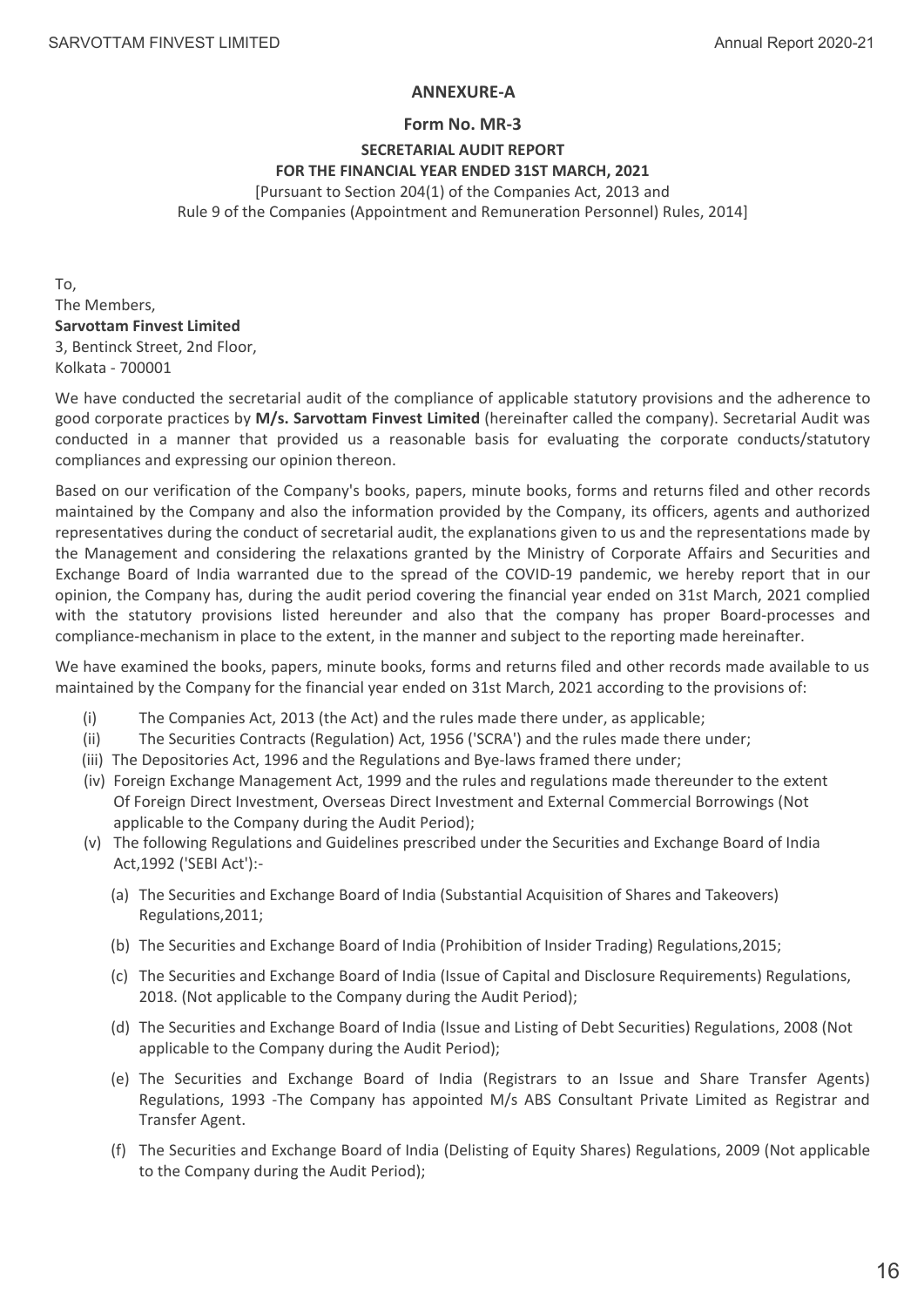- (g) The Securities and Exchange Board of India (Buyback of Securities) Regulations, 1998(Not applicable to the Company during the Audit Period); and
- (h) The Securities and Exchange Board of India (Share Based Employee Benefits) Regulations, 2014(Not applicable to the Company during the Audit Period);
- (vi) Rules, Regulations, Guidelines and Directions issued by the Reserve Bank of India or Non-Deposit taking NBFCs; as specifically applicable to the Company.

We have also examined compliance with the applicable clauses of the following:

- (i) Secretarial Standards issued by The Institute of Company Secretaries of India.
- (ii) The Listing Agreements entered into by the Company with The Calcutta Stock Exchange Limited and BSE Ltd. as per SEBI (Listing Obligations and Disclosure Requirements) Regulations, 2015.

During the period under review and as per the explanations and clarifications given to us and the representations made by the Management, the Company has generally complied with the provisions of the Act, Rules, Regulations, Guidelines etc. mentioned above.

#### **We further report that:**

The Board of Directors of the Company is duly constituted with proper balance of Executive Directors, Non-Executive Directors and Independent Directors. The changes in the composition of the Board of Directors that took place during the period under review were carried out incompliance with the provisions of the Act.

Adequate notice is given to all directors to schedule the Board Meeting's agenda and detailed notes on agenda were sent at least seven days in advance, and a system exists for seeking and obtaining further information and clarifications on the agenda items before the meeting and for meaningful participation at the meeting.

All decisions at Board Meetings and Committee Meetings are carried out unanimously as recorded in the minutes of the meetings of the Board of Directors or Committee of the Board, as the case maybe.

We further report that there are adequate systems and processes in the Company commensurate with the size and operations of the Company to monitor and ensure compliance with applicable laws, rules, regulations and guidelines.

During the year under report, the Company has not undertaken any event/action having a major bearing on the Company's affairs in pursuance of the above referred laws, rules, regulations, guidelines, standards, etc. referred to above.

For M/s. Agarwal Priti & Associates

#### **Priti Agarwal**

Proprietor (Company Secretary in Practice) PCS No.:10877 and C.P. No :9937

Place: Kolkata Date: 3rd September, 2021 UDIN:F010877C000894309

**NOTE-This report is to be read out with our letter of even date which is annexed as <b>Annexure I** and forms an integral part of this report.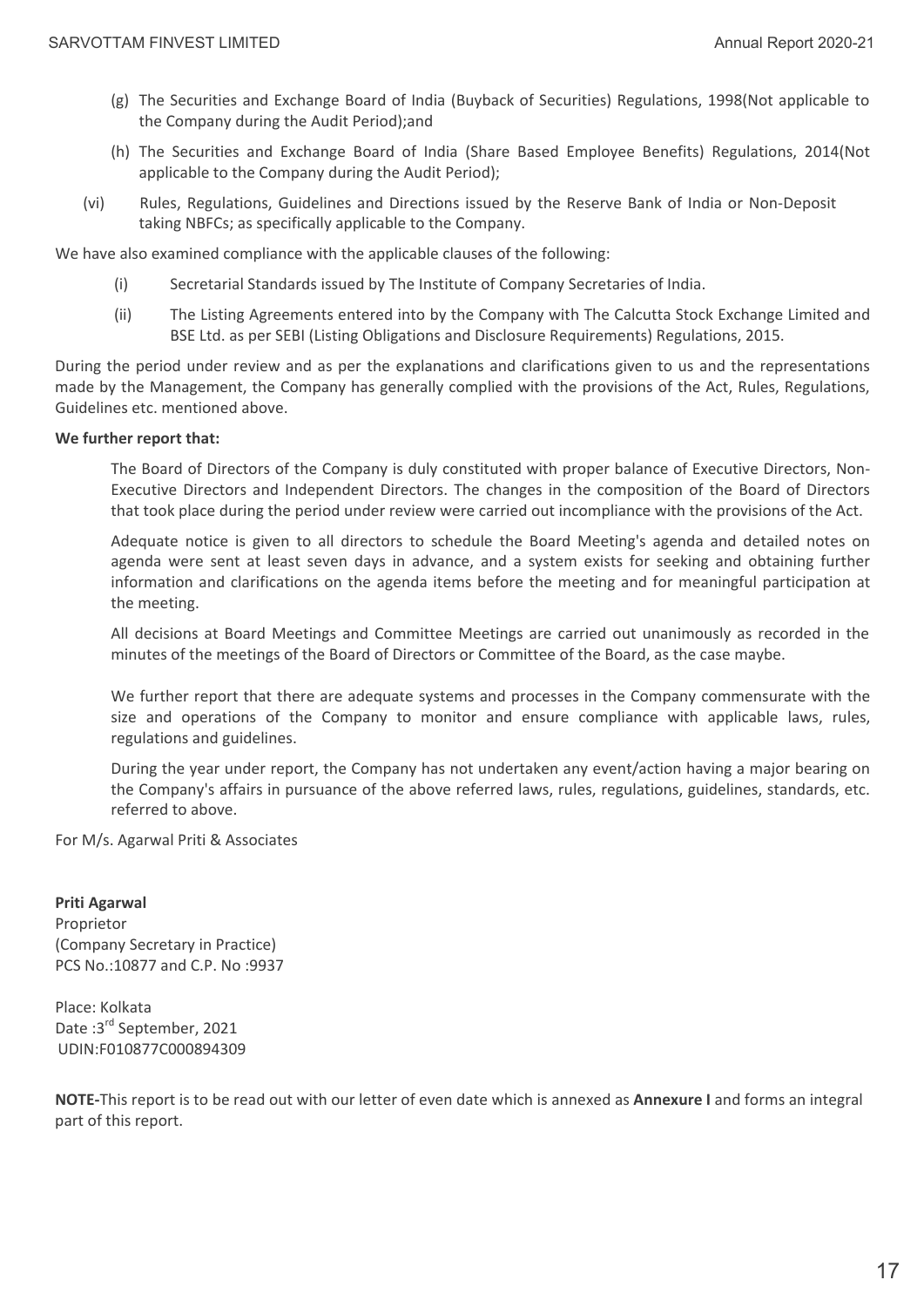#### **Annexure-I**

#### (TO THE SECRETARIAL AUDIT REPORT OF **Sarvottam Finvest Limited** FOR THE FINANCIAL YEAR ENDED 31ST MARCH, 2021)

To. The Members. **Sarvottam Finvest Limited** 3, Bentinck Street, 2nd Floor, Kolkata - 700001

Our report of even date is to be read along with this letter.

- 1. Maintenance of Secretarial Records is the responsibility of the Management of the Company. Our responsibility is to express an opinion on these secretarial records based on our audit.
- 2. We have followed the Audit practices and processes as were appropriate to obtain reasonable assurance about the correctness of the contents of the Secretarial records. The verification was done on test basis to ensure that correct facts are reflected in Secretarial Records. We believe that the processes and practices, we followed provide a reasonable basis for our opinion.
- 3. We have not verified the correctness and appropriateness of financial records and Books of Accounts of the Company.
- 4. Wherever required, we have obtained the Management Representation about the compliance of laws, rules and regulations and happening of events etc.
- 5. The compliance of the provisions of corporate and other applicable laws, rules, regulations and standards is the responsibilities of the management. Our examination was limited to the verification of procedures on test basis.
- 6. The Secretarial Audit Report is neither an assurance as to the future viability of the Company nor of the efficacy or effectiveness with which the management has conducted the affairs of the Company.

For M/s. Agarwal Priti & Associates

**Priti Agarwal** Proprietor (Company Secretary in Practice) PCS No.:10877 C.P. No:9937 UDIN:F010877C000894309

Place: Kolkata Date: 3<sup>rd</sup> September, 2021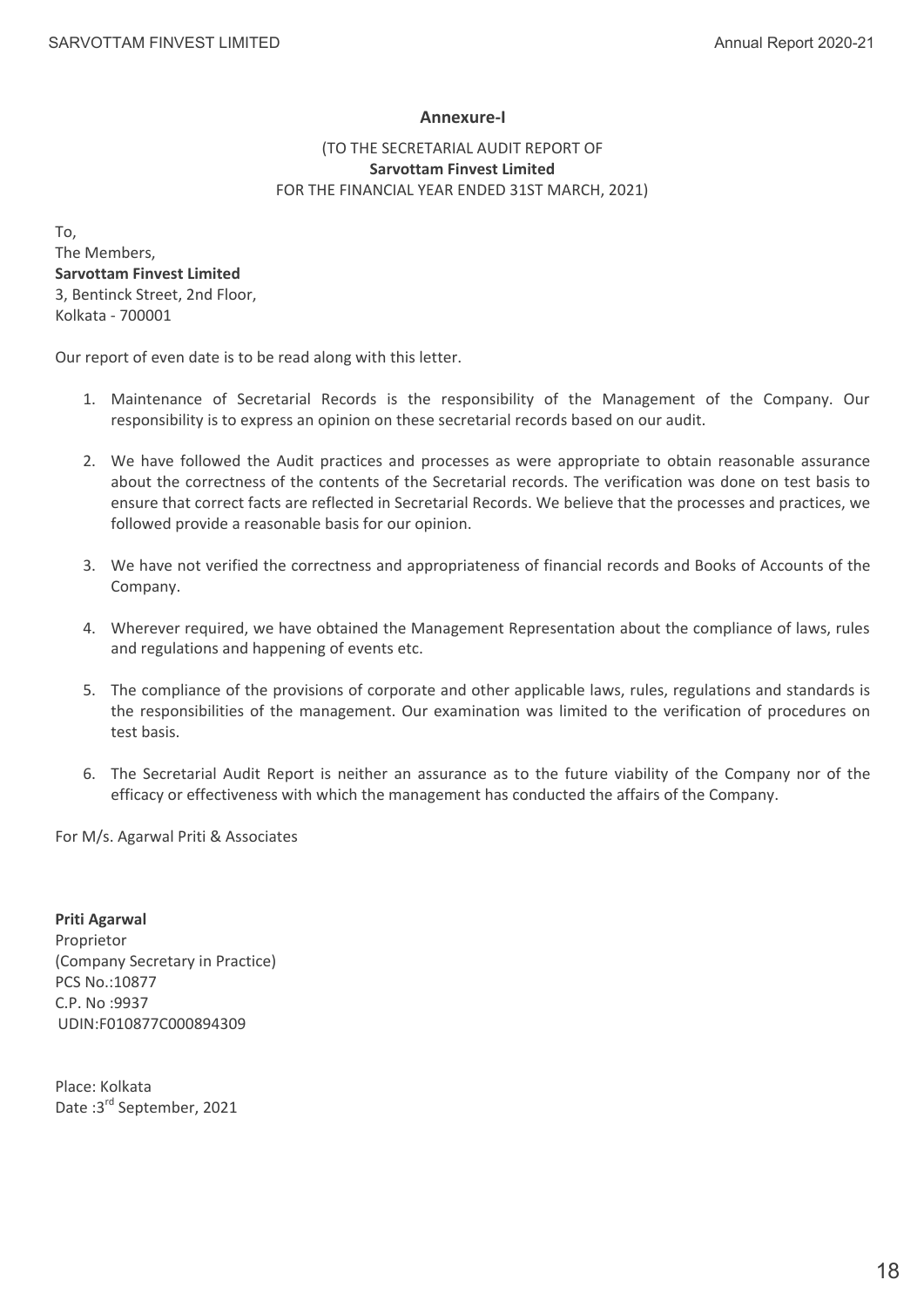#### **EXURE - B**

#### 1) REMUNERATION PAID TO DIRECTORS

| <b>SL</b>      | NAME OF THE DIRECTOR                | <b>DESIGNATIO</b>                   | <b>REMUNERATION</b> | <b>REMUNERATION</b> | % INCREASE              | <b>RATIO OF</b> | RATIO OF                                                |
|----------------|-------------------------------------|-------------------------------------|---------------------|---------------------|-------------------------|-----------------|---------------------------------------------------------|
|                |                                     | N                                   | IN<br>F.Y. 2020-21  | IN<br>F.Y. 2019-20  | <b>OF</b><br>REMUNERATI | TO              | <b>IREMUNERATION REMUNERTAION</b><br><b>TO REVENUES</b> |
|                |                                     |                                     | (Rs.)               | (Rs.)               | ONI IN 20-21            | <b>MRE</b>      | IN                                                      |
|                |                                     |                                     |                     |                     | <b>AGAINST</b><br>19-20 | $(Note-1)$      | 2021<br>$(Note-1)$                                      |
| 1              | Mr. Dilip Kumar Gupta               | Managing<br>Director                | 4,50,000            | 4,50,000            | 0.00                    |                 | 0.02                                                    |
| $\overline{2}$ | Mr. Manoj Sethia                    | <b>Non</b><br>Executive<br>Director | <b>NIL</b>          | <b>NIL</b>          | <b>NIL</b>              | <b>NIL</b>      | <b>NIL</b>                                              |
| 3              | Mr. Rajesh Shah                     | Independent<br>Director             | <b>NIL</b>          | <b>NIL</b>          | <b>NIL</b>              | <b>NIL</b>      | <b>NIL</b>                                              |
| 4              | Mrs. Sangeeta<br>Sethia             | Non<br>Executive<br>Director        | <b>NIL</b>          | <b>NIL</b>          | <b>NIL</b>              | <b>NIL</b>      | <b>NIL</b>                                              |
| 5              | Mr. Mali Chand Agarwala Independent | Director                            | <b>NIL</b>          | <b>NIL</b>          | <b>NIL</b>              | <b>NIL</b>      | <b>NIL</b>                                              |
| 6              | Mr. Mukesh Agarwal                  | Independent                         |                     |                     |                         |                 |                                                         |
|                |                                     | Director                            | <b>NIL</b>          | <b>NIL</b>          | <b>NIL</b>              | <b>NIL</b>      | <b>NIL</b>                                              |
| $\overline{7}$ | Mrs. Anupama<br>Madhogarhia*        | Independent<br>Director             | <b>NIL</b>          | <b>NIL</b>          | <b>NIL</b>              | <b>NIL</b>      | <b>NIL</b>                                              |

\*Appointed w.e.f.10.07.2020

#### 2) REMUNERATION PAID TO KEY MANAGERIALPERSONNEL

| SL. | <b>NAME OF THE KEY</b><br><b>MANAGERIAL</b><br>PERSONNEL | <b>DESIGNATION</b>                      | <b>REMUNE</b><br><b>RATION IN</b><br>F.Y 2020-21<br>(RS) | <b>REMUNE</b><br><b>RATION IN</b><br>F.Y2019-20<br>(RS) | $%$ IN<br><b>CREASE OF</b><br>REMU<br><b>NERATION</b><br>IN20-21<br><b>AGAINST</b><br>19-20 | RATIO OF<br><b>REMUNE</b><br><b>RATION</b><br><b>TO MRE</b><br>$(Note - 1)$ | RATIO OF<br><b>REMUNE</b><br><b>RATION TO</b><br><b>REVENUES</b><br>IN 2021<br>$(Note - 1)$ |
|-----|----------------------------------------------------------|-----------------------------------------|----------------------------------------------------------|---------------------------------------------------------|---------------------------------------------------------------------------------------------|-----------------------------------------------------------------------------|---------------------------------------------------------------------------------------------|
| 1.  | Ms. Pooja Sethia*                                        | Company<br>Secretary                    | 2,45,000                                                 |                                                         | $**$                                                                                        | 1.29                                                                        | 0.02                                                                                        |
| 2.  | Mr. Rohit Jain                                           | <b>Chief Financial</b><br>Officer (CFO) | 3,50,000                                                 | 2,60,000                                                | 16.67%                                                                                      | 1.08                                                                        | 0.02                                                                                        |

\* Appointment w.e.f . 05.09.2020

<sup>\*\*</sup> The disclosure with respect to increase in remuneration is not given as the tenure of Director/KMP was only for the part of F.Y.  $2020 - 21$ 

#### **NOTES:**

- 1. Calculation based on annualized salary.
- 2. No remuneration is paid to any Non Executive director during the period
	- a. The percentage increase in the median remuneration of employees in the financial year 8.33%
	- b. The number of permanent employees in the rolls of the company as on 31.03.2021 16
	- c. Average percentile increased already made in the salaries of employee other than the KMPs in the last financial year and its comparison with the percentile increase in managerial remuneration and justification thereof and point out if there are any exceptional circumstances for increase in the managerial remuneration - 4.38%
	- d. The remuneration is paid as per recommendation of the Nomination and Remuneration Committee.
	- e. During the Financial year 2019-20 no employee received remuneration in excess of that paid to Managing Director.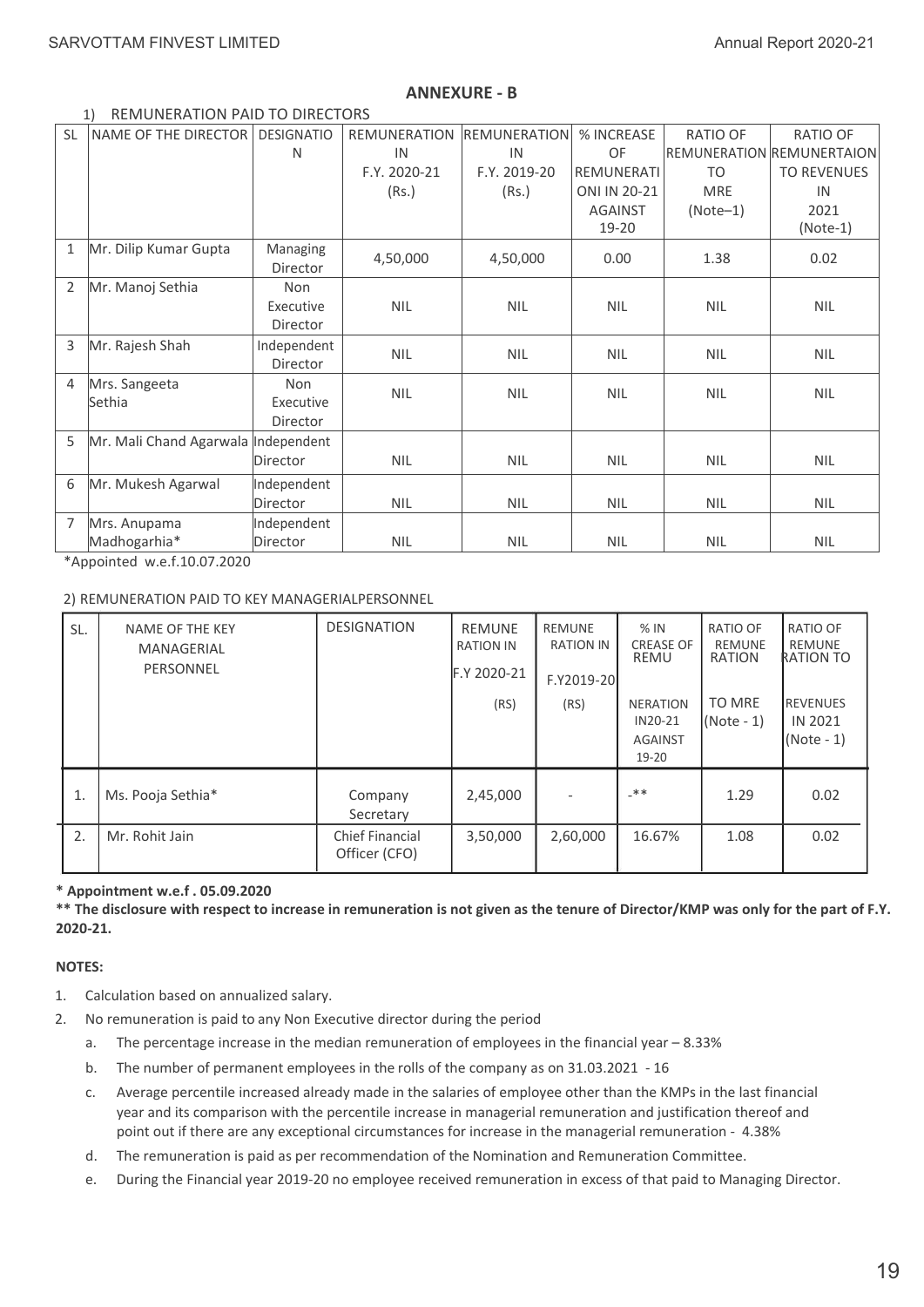#### **ANNEXURE-C**

#### **FORM NO. MGT 9 EXTRACT OF ANNUAL RETURN**

#### **As on financial year ended on 31.03.2021**

#### Pursuant to Section 92 (3) of the Companies Act, 2013 and Rule 12(1) of the Company (Management & **Administration) Rules, 2014.**

#### *I.* REGISTRATION & OTHERDETAILS:

| 1. | <b>CIN</b>                                                                       | L65993WB1978PLC031793                                                                                                                                                                          |
|----|----------------------------------------------------------------------------------|------------------------------------------------------------------------------------------------------------------------------------------------------------------------------------------------|
| 2. | <b>Registration Date</b>                                                         | 30/11/1978                                                                                                                                                                                     |
| 3. | Name of the Company                                                              | Sarvottam Finvest Limited                                                                                                                                                                      |
| 4. | Category/Sub-category of<br>the Company                                          | <b>Public Limited</b>                                                                                                                                                                          |
| 5. | Address of the Registered<br>loffice & contact details                           | 3, Bentinck Street, 2 <sup>nd</sup> Floor<br>Kolkata - 700001<br>Telephone: (033) 22100875<br>e-mail:sarvottamfinvest@gmail.com<br>Website: www.sarvottamfinvest.in                            |
| 6. | Whether listed Company                                                           | lYes                                                                                                                                                                                           |
| 7. | Name, Address & contact<br>details of the Registrar &<br>Transfer Agent, if any. | <b>ABS Consultant Pyt. Ltd.</b><br>Room No. 99, 6th Floor, Stephen House<br>4, B.B.D. Bag (East), Kolkata-700001<br>Telephone: (033) 2230 1043, 2243 0153<br>E-mail: absconsultant99@gmail.com |

#### **II. PRINCIPAL BUSINESS ACTIVITIES OF THECOMPANY**

| S. No. | Name and Description of main<br>products / services                                   | NIC Code of the<br>Product/service | % to total turnover of the Company |
|--------|---------------------------------------------------------------------------------------|------------------------------------|------------------------------------|
|        | Lending Activities (Making Loan and<br>Investment and other fund based<br>activities) | 6492                               | 100%                               |

#### **III. PARTICULARS OF HOLDING, SUBSIDIARY AND ASSOCIATE COMPANIES-**

| SI. No. | Name and Address of the<br>Company | <b>CIN</b> | Holding/Subsidi<br>ary/Associate | % of<br>shares<br>held | Applicable<br>Section |
|---------|------------------------------------|------------|----------------------------------|------------------------|-----------------------|
|         | <b>NIL</b>                         | <b>NIL</b> | <b>NIL</b>                       | <b>NIL</b>             | <b>NIL</b>            |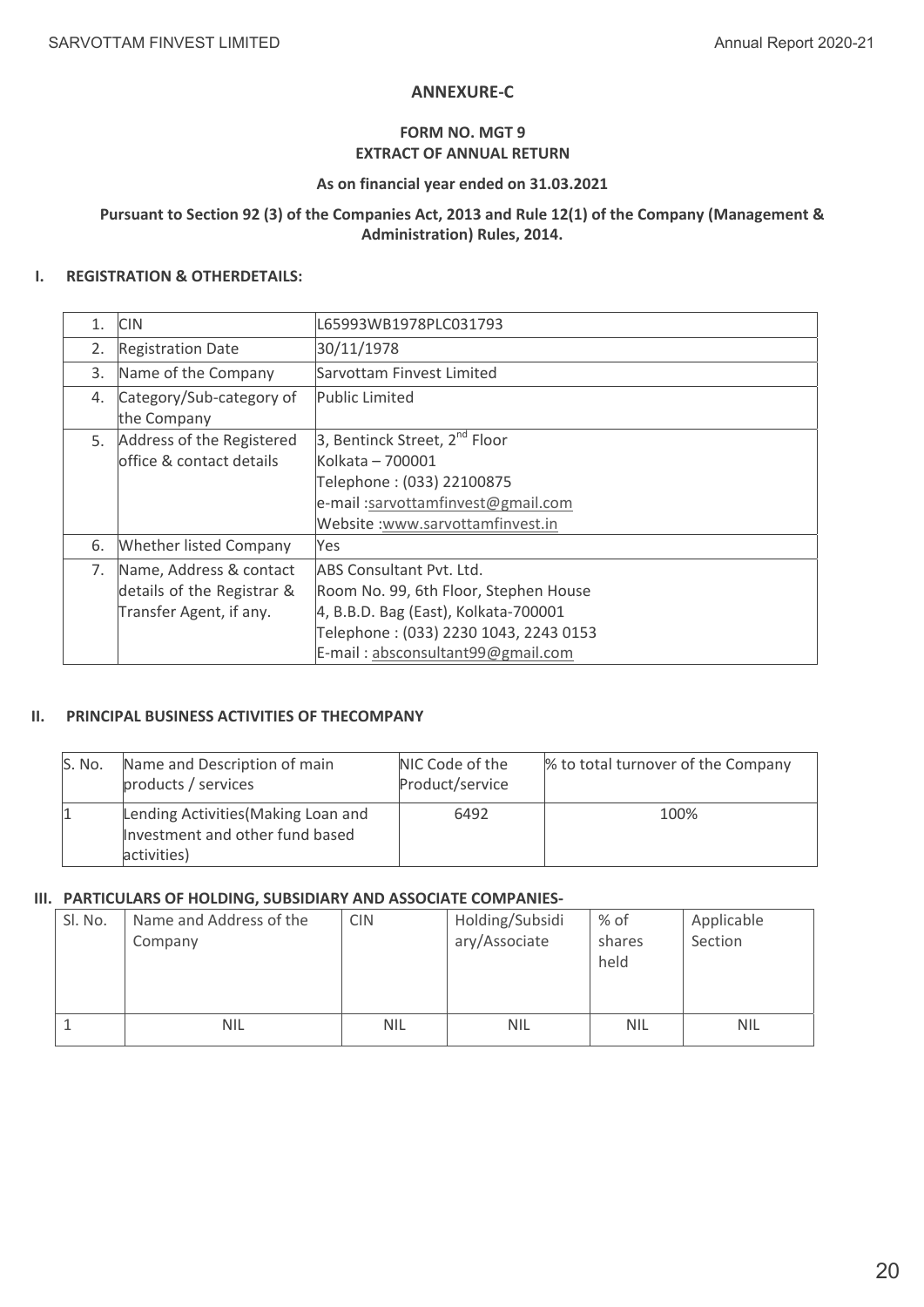#### SHARE HOLDING PATTERN (Equity Share Capital Breakup as percentage of Total Equity)

#### i) Category-wise Share Holding

| Category of Shareholders                                                                                   | No. of Shares held at the beginning of the<br>year[As on 01/04/2020] |          |         |                            | No. of Shares held at the end of the year[As<br>on 31/03/2021] |          |         |                             | % Change<br>during<br>the |
|------------------------------------------------------------------------------------------------------------|----------------------------------------------------------------------|----------|---------|----------------------------|----------------------------------------------------------------|----------|---------|-----------------------------|---------------------------|
|                                                                                                            | Demat                                                                | Physical | Total   | % of Total Demat<br>Shares |                                                                | Physical | Total   | % of Total<br><b>Shares</b> | Year                      |
| A. Promoters                                                                                               |                                                                      |          |         |                            |                                                                |          |         |                             |                           |
| $(1)$ Indian                                                                                               |                                                                      |          |         |                            |                                                                |          |         |                             |                           |
| a) Individual/HUF                                                                                          | 50                                                                   | 0.00     | 50      | 0.00                       | 50                                                             | 0.00     | 50      | 0.00                        | 0.00                      |
| b) Central Govt                                                                                            | 0.00                                                                 | 0.00     | 0.00    | 0.00                       | 0.00                                                           | 0.00     | 0.00    | 0.00                        | 0.00                      |
| c) State Govt(s)                                                                                           | 0.00                                                                 | 0.00     | 0.00    | 0.00                       | 0.00                                                           | 0.00     | 0.00    | 0.00                        | 0.00                      |
| d) Bodies Corp.                                                                                            | 1800000                                                              | 0.00     | 1800000 | 24.00                      | 1800000                                                        | 0.00     | 1800000 | 24.00                       | 0.00                      |
| e) Banks / FI                                                                                              | 0.00                                                                 | 0.00     | 0.00    | 0.00                       | 0.00                                                           | 0.00     | 0.00    | 0.00                        | 0.00                      |
| f) Any other                                                                                               | 0.00                                                                 | 0.00     | 0.00    | 0.00                       | 0.00                                                           | 0.00     | 0.00    | 0.00                        | 0.00                      |
| Sub-Total(A)(1)                                                                                            | 1800050                                                              | 0.00     | 1800050 | 24.00                      | 1800050                                                        | 0.00     | 1800050 | 24.00                       | 0.00                      |
| (2) Foreign                                                                                                |                                                                      |          |         |                            |                                                                |          |         |                             |                           |
| a) NRI-Individual                                                                                          | 0.00                                                                 | 0.00     | 0.00    | 0.00                       | 0.00                                                           | 0.00     | 0.00    | 0.00                        | 0.00                      |
| b) Other Individual                                                                                        | 0.00                                                                 | 0.00     | 0.00    | 0.00                       | 0.00                                                           | 0.00     | 0.00    | 0.00                        | 0.00                      |
| c) Bodies Corporate                                                                                        | 0.00                                                                 | 0.00     | 0.00    | 0.00                       | 0.00                                                           | 0.00     | 0.00    | 0.00                        | 0.00                      |
| d) Banks/FI                                                                                                | 0.00                                                                 | 0.00     | 0.00    | 0.00                       | 0.00                                                           | 0.00     | 0.00    | 0.00                        | 0.00                      |
| e) Any Other                                                                                               | 0.00                                                                 | 0.00     | 0.00    | 0.00                       | 0.00                                                           | 0.00     | 0.00    | 0.00                        | 0.00                      |
| Sub-Total(A)(2)                                                                                            | 0.00                                                                 | 0.00     | 0.00    | 0.00                       | 0.00                                                           | 0.00     | 0.00    | 0.00                        | 0.00                      |
| <b>Total Shareholding of Promoter</b><br>&Promoter<br>Group(A)=(A)(1)+(2)<br><b>B. Public Shareholding</b> | 1800050                                                              | 0.00     | 1800050 | 24.00                      | 1800050                                                        | 0.00     | 1800050 | 24.00                       | 0.00                      |
| 1. Institutions                                                                                            |                                                                      |          |         |                            |                                                                |          |         |                             |                           |
| a) Mutual Funds                                                                                            | 0.00                                                                 | 0.00     | 0.00    | 0.00                       | 0.00                                                           | 0.00     | 0.00    | 0.00                        | 0.00                      |
| b) Banks / FI                                                                                              | 0.00                                                                 | 0.00     | 0.00    | 0.00                       | 0.00                                                           | 0.00     | 0.00    | 0.00                        | 0.00                      |
| c) Central Govt                                                                                            | 0.00                                                                 | 0.00     | 0.00    | 0.00                       | 0.00                                                           | 0.00     | 0.00    | 0.00                        | 0.00                      |
| d) State Govt(s)                                                                                           | 0.00                                                                 | 0.00     | 0.00    | 0.00                       | 0.00                                                           | 0.00     | 0.00    | 0.00                        | 0.00                      |
| e) Venture Capital Funds                                                                                   | 0.00                                                                 | 0.00     | 0.00    | 0.00                       | 0.00                                                           | 0.00     | 0.00    | 0.00                        | 0.00                      |
| f) Insurance Companies                                                                                     | 0.00                                                                 | 0.00     | 0.00    | 0.00                       | 0.00                                                           | 0.00     | 0.00    | 0.00                        | 0.00                      |
| g) FIIs                                                                                                    | 0.00                                                                 | 0.00     | 0.00    | 0.00                       | 0.00                                                           | 0.00     | 0.00    | 0.00                        | 0.00                      |
| h) Foreign Venture Capital Funds                                                                           | 0.00                                                                 | 0.00     | 0.00    | 0.00                       | 0.00                                                           | 0.00     | 0.00    | 0.00                        | 0.00                      |
| i) Others (specify)                                                                                        | 0.00                                                                 | 0.00     | 0.00    | 0.00                       | 0.00                                                           | 0.00     | 0.00    | 0.00                        | 0.00                      |
| Sub-total (B)(1):-                                                                                         | 0.00                                                                 | 0.00     | 0.00    | 0.00                       | 0.00                                                           | 0.00     | 0.00    | 0.00                        | 0.00                      |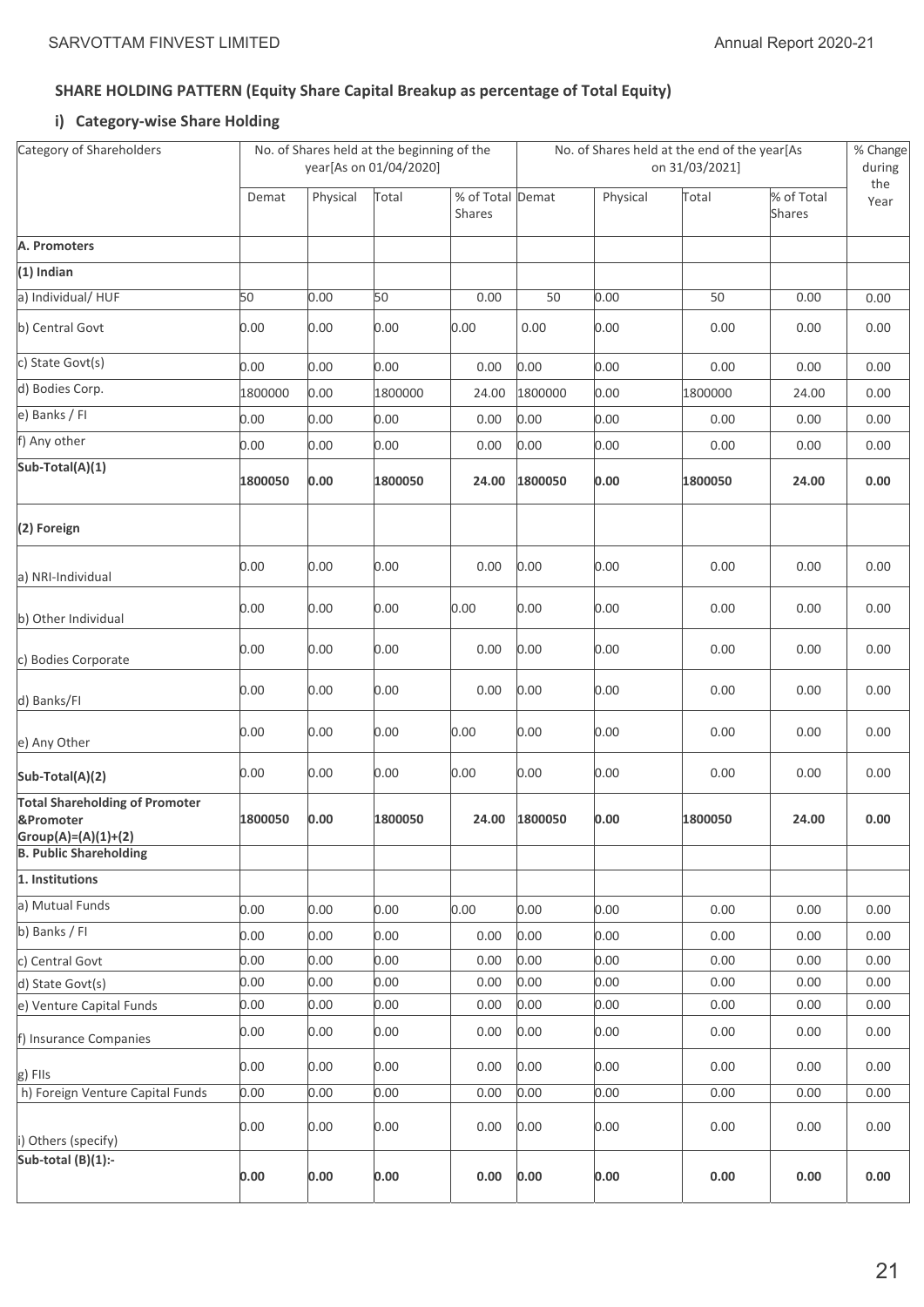#### SARVOTTAM FINVEST LIMITED **Annual Report 2020-21** Annual Report 2020-21

| 2. Non-Institutions                                                                    |         |         |         |        |         |         |         |        |      |
|----------------------------------------------------------------------------------------|---------|---------|---------|--------|---------|---------|---------|--------|------|
|                                                                                        |         |         |         |        |         |         |         |        |      |
| a) Bodies Corp.                                                                        |         |         |         |        |         |         |         |        |      |
| i) Indian                                                                              | 0.00    | 4657000 | 4657000 | 62.09  | 25000   | 4632000 | 4657000 | 62.09  | 0.00 |
| ii) Overseas                                                                           | 0.00    | 0.00    | 0.00    | 0.00   | 0.00    | 0.00    | 0.00    | 0.00   | 0.00 |
| b) Individuals                                                                         |         |         |         |        |         |         |         |        |      |
| i) Individual shareholders holding<br>nominal share capital uptoRs. 1 lakh             | 364     | 2500    | 2864    | 0.04   | 364     | 2500    | 2864    | 0.04   | 0.00 |
| ii) Individual shareholders holding<br>nominal share capital in excess of Rs 1<br>lakh | 739236  | 300850  | 1040086 | 13.87  | 739236  | 300850  | 1040086 | 13.87  | 0.00 |
| c) Others (specify)                                                                    | 0.00    | 0.00    | 0.00    | 0.00   | 0.00    | 0.00    | 0.00    | 0.00   | 0.00 |
| Sub-total (B)(2):-                                                                     | 739600  | 4960350 | 5699950 | 76.00  | 764600  | 4935350 | 5699950 | 76.00  | 0.00 |
| Total Public Shareholding (B)=(B)(1)+<br>(B)(2)                                        | 739600  | 4960350 | 5699950 | 76.00  | 764600  | 4935350 | 5699950 | 76.00  | 0.00 |
| C. Shares held by Custodian for GDRs<br>& ADRs                                         | 0.00    | 0.00    | 0.00    | 0.00   | 0.00    | 0.00    | 0.00    | 0.00   | 0.00 |
| Grand Total (A+B+C)                                                                    | 2539650 | 4960350 | 7500000 | 100.00 | 2564650 | 4935350 | 7500000 | 100.00 | 0.00 |

#### **ii) Shareholding of Promoters-**

|           |                              | Shareholding at the beginning of the<br>year(As on 01-04-2020) |                                    | Shareholding at the end of the year<br>(As on 31-03-2021) |               |                                        | % change in<br>shareholding                               |                    |
|-----------|------------------------------|----------------------------------------------------------------|------------------------------------|-----------------------------------------------------------|---------------|----------------------------------------|-----------------------------------------------------------|--------------------|
| <b>SN</b> | Shareholder's<br><b>Name</b> | No. of<br><b>Shares</b>                                        | Shares of the Pledged /<br>Company | % of total  % of Shares<br>encumbered to<br>total shares  | No. of Shares | % of total<br>Shares of the<br>Company | %of Shares<br>Pledged /<br>lencumbered to<br>total shares | during the<br>year |
|           | Jain Commodity               |                                                                |                                    |                                                           |               |                                        |                                                           |                    |
|           | Broking Pvt. Ltd.            | 1800000 24.00                                                  |                                    | 0.00                                                      | 1800000 24.00 |                                        | 0.00                                                      | 0.00               |
|           | Mr. Manoj Sethia             | 50                                                             | 0.00                               | 0.00                                                      | 50            | 0.00                                   | 0.00                                                      | 0.00               |

(iii) Change in Promoters' Shareholding (please specify, if there is nochange)

There is no Change in Promoters' Shareholding for financial year 01.04.2020 to 31.03.2021

| <b>SN</b> | Particulars                                             |                           |               | Shareholding at the beginning Cumulative Shareholding during the |               |  |
|-----------|---------------------------------------------------------|---------------------------|---------------|------------------------------------------------------------------|---------------|--|
|           |                                                         | of the year               |               | vear                                                             |               |  |
|           |                                                         | No. of shares  % of total |               | No. of shares                                                    | % of total    |  |
|           |                                                         |                           | shares of the |                                                                  | shares of the |  |
|           |                                                         |                           | Company       |                                                                  | Company       |  |
|           |                                                         |                           |               |                                                                  |               |  |
|           | At the beginning of the year 01.04.2020                 | 1800050                   | 24.00         | 1800050                                                          | 24.00         |  |
|           | Decrease in Promoters<br>wise<br>Increase<br>Date       |                           |               |                                                                  |               |  |
|           | Shareholding during the year specifying the reasons for | <b>NIL</b>                | <b>NIL</b>    | <b>NIL</b>                                                       | <b>NIL</b>    |  |
|           | increase / decrease (e.g. allotment /transfer / bonus/  |                           |               |                                                                  |               |  |
|           | sweat equity etc.):                                     |                           |               |                                                                  |               |  |
|           | At the end of the year 31.03.2021                       | 1800050                   | 24.00         | 1800050                                                          | 24.00         |  |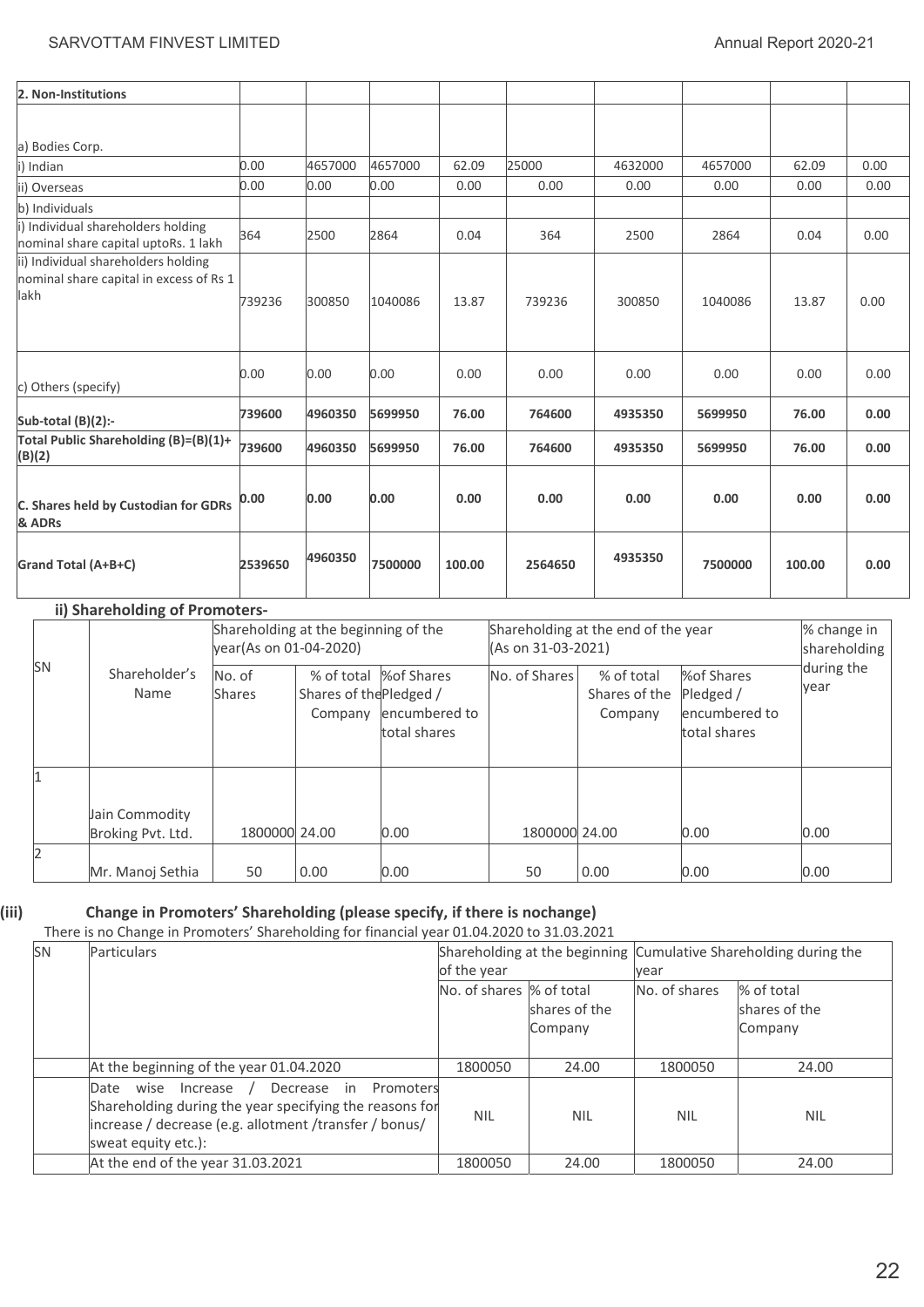#### (iv) Shareholding Pattern of top ten Shareholders: (Other than Directors, Promoters and Holders of GDRs and ADRs):

| SN  | Name of Shareholders        | No. of<br>shares | Shareholding at the<br>beginning<br>of the year (01-04-<br>2020) end of the<br>year(31.03.2021)<br>% of total<br>shares of<br>the<br>Company | Date                     | Increase/<br>Decrease in<br>shareholding | Reason | No. of<br>shares | <b>Cumulative Shareholding</b><br>during the year (01.04.2020<br>to 31.03.2021)<br>% of total<br>shares of the<br>Company |
|-----|-----------------------------|------------------|----------------------------------------------------------------------------------------------------------------------------------------------|--------------------------|------------------------------------------|--------|------------------|---------------------------------------------------------------------------------------------------------------------------|
| 1.  | Helios Vincom Pvt. Ltd.     | 125050           | 1.67                                                                                                                                         | 01-04-2020<br>31-03-2021 | NO.<br>CHANGE                            | N.A.   | 125050           | 1.67                                                                                                                      |
| 2.  | KaveriDealcom Pvt. Ltd      | 125050           | 1.67                                                                                                                                         | 01-04-2020<br>31-03-2021 | <b>NO</b><br>CHANGE                      | N.A.   | 125050           | 1.67                                                                                                                      |
| 3.  | ChitrakalaVincom Pvt. Ltd.  | 101500           | 1.35                                                                                                                                         | 01-04-2020<br>31-03-2021 | <b>NO</b><br>CHANGE                      | N.A.   | 101500           | 1.35                                                                                                                      |
| 4.  | DastakVincom Pvt. Ltd.      | 79650            | 1.06                                                                                                                                         | 01-04-2020<br>31-03-2021 | <b>NO</b><br><b>CHANGE</b>               | N.A.   | 79650            | 1.06                                                                                                                      |
| 5.  | FreshupVinimay Pvt. Ltd.    | 79650            | 1.06                                                                                                                                         | 01-04-2020<br>31-03-2021 | <b>NO</b><br>CHANGE                      | N.A.   | 79650            | 1.06                                                                                                                      |
| 6.  | Apex Dealmark Pvt. Ltd.     | 79550            | 1.06                                                                                                                                         | 01-04-2020<br>31-03-2021 | <b>NO</b><br>CHANGE                      | N.A.   | 79550            | 1.06                                                                                                                      |
| 7.  | BhagyalaxmiVincom Pvt. Ltd. | 79550            | 1.06                                                                                                                                         | 01-04-2020<br>31-03-2021 | <b>NO</b><br>CHANGE                      | N.A.   | 79550            | 1.06                                                                                                                      |
| 8.  | Deepraj Trading Pvt. Ltd.   | 79550            | 1.06                                                                                                                                         | 01-04-2020<br>31-03-2021 | NO.<br>CHANGE                            | N.A.   | 79550            | 1.06                                                                                                                      |
| 9.  | Aristo Dealmark Pvt. Ltd.   | 79500            | 1.06                                                                                                                                         | 01-04-2020<br>31-03-2021 | NO.<br>CHANGE                            | N.A.   | 79500            | 1.06                                                                                                                      |
| 10. | Pixel Commotrade Pvt. Ltd.  | 79450            | 1.06                                                                                                                                         | 01-04-2020<br>31-03-2021 | <b>NO</b><br>CHANGE                      | N.A.   | 79450            | 1.06                                                                                                                      |

#### **(v)** Shareholding of Directors and Key Managerial Personnel:

| <b>SN</b> | Shareholding of each Directors and each Key         |             | Shareholding at the beginning   | Cumulative Shareholding during the |                          |  |
|-----------|-----------------------------------------------------|-------------|---------------------------------|------------------------------------|--------------------------|--|
|           | Managerial Personnel                                | of the year | vear                            |                                    |                          |  |
|           |                                                     |             | No. of shares % of total shares | No. of                             | % of total shares of the |  |
|           |                                                     |             | of the Company                  | shares                             | Company                  |  |
|           | At the beginning of the year 01.04.2020             |             |                                 |                                    |                          |  |
|           | Manoj Sethia                                        | 50          | 0.00                            | 50                                 | 0.00                     |  |
|           | Decrease in<br>Date wise<br>Promoters<br>Increase   |             |                                 |                                    |                          |  |
|           | Shareholding during the year specifying the reasons | <b>NIL</b>  | <b>NIL</b>                      | <b>NIL</b>                         | <b>NIL</b>               |  |
|           | for increase /decrease (e.g. allotment / transfer / |             |                                 |                                    |                          |  |
|           | bonus/ sweat equityetc.):                           |             |                                 |                                    |                          |  |
|           | At the end of the year31.03.2021                    |             |                                 |                                    |                          |  |
|           | Manoj Sethia                                        | 50          | 0.00                            | 50                                 | 0.00                     |  |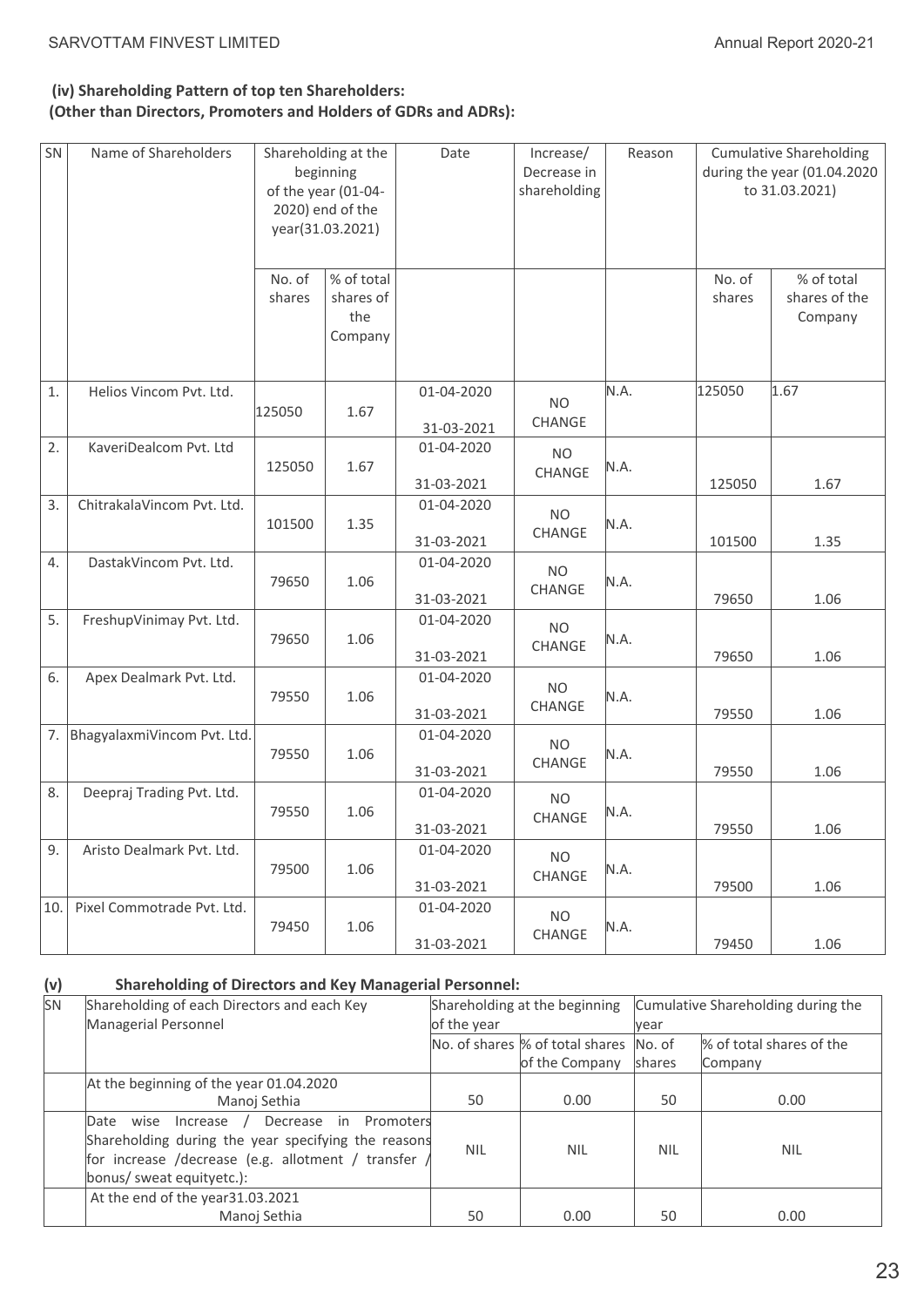#### **V) INDEBTEDNESS**

Indebtedness of the Company including interest outstanding/accrued but not due for payment.

|                                                                   | Secured Loans<br>excluding deposits | Unsecured<br>Loans | Deposits   | <b>Total Indebtedness</b> |
|-------------------------------------------------------------------|-------------------------------------|--------------------|------------|---------------------------|
| Indebtedness at the beginning of the financial<br>vear 01.04.2019 |                                     |                    |            |                           |
| i) Principal Amount                                               |                                     |                    |            |                           |
| ii) Interest due but not paid                                     |                                     |                    |            |                           |
| iii) Interest accrued but not due                                 |                                     |                    |            |                           |
| Total (i+ii+iii)                                                  |                                     |                    |            |                           |
| Change in Indebtedness during the financial year                  |                                     |                    | <b>NIL</b> |                           |
| * Addition                                                        |                                     |                    |            |                           |
| * Reduction                                                       |                                     |                    |            |                           |
| <b>Net Change</b>                                                 |                                     |                    |            |                           |
| Indebtedness at the end of the financial year<br>31.03.2020       |                                     |                    |            |                           |
| i) Principal Amount                                               |                                     |                    |            |                           |
| ii) Interest due but not paid                                     |                                     |                    |            |                           |
| iii) Interest accrued but not due                                 |                                     |                    |            |                           |
| Total (i+ii+iii)                                                  |                                     |                    |            |                           |

#### **VI. REMUNERATION OF DIRECTORS AND KEY MANAGERIALPERSONNEL-**

#### A. Remuneration to Managing Director, Whole-time Directors and/or Manager:

| SN. | <b>Particulars of Remuneration</b>                                                     | Name of MD/WTD/Manager                       | <b>Total Amount</b> |
|-----|----------------------------------------------------------------------------------------|----------------------------------------------|---------------------|
|     |                                                                                        | <b>Dilip Kumar Gupta (Managing Director)</b> |                     |
| 1   | Gross salary                                                                           |                                              |                     |
|     | (a) Salary as per provisions contained in<br>Section 17(1) of the Income-tax Act, 1961 | 4,50,000                                     | 4,50,000            |
|     | (b) Value of perquisites $u/s$ 17(2) Income-<br>tax Act, 1961                          | <b>NIL</b>                                   | <b>NIL</b>          |
|     | (c) Profits in lieu of salary under Section<br>17(3) Income- tax Act, 1961             | <b>NIL</b>                                   | <b>NIL</b>          |
| 2   | <b>Stock Option</b>                                                                    | <b>NIL</b>                                   | <b>NIL</b>          |
| 3   | <b>Sweat Equity</b>                                                                    | <b>NIL</b>                                   | <b>NIL</b>          |
| 4   | Commission<br>as % of profit<br>others, specify                                        | <b>NIL</b>                                   | <b>NIL</b>          |
| 15  | Others, please specify                                                                 | <b>NIL</b>                                   | <b>NIL</b>          |
|     | Total (A)                                                                              | 4,50,000                                     | 4,50,000            |
|     | Ceiling as per the Act                                                                 | <b>NIL</b>                                   | <b>NIL</b>          |

#### **B. Remuneration to other directors**

| <b>SN</b> | Particulars of Remuneration  |             | Name of Directors |                   |             |     |  |
|-----------|------------------------------|-------------|-------------------|-------------------|-------------|-----|--|
|           | <b>Independent Directors</b> | Rajesh      | <b>Mukesh</b>     | <b>Mali Chand</b> | Anupama     |     |  |
|           |                              | <b>Shah</b> | Agarwal           | Agarwala          | Madhogarhia |     |  |
|           | Fee for attending board      | NIL         | <b>NIL</b>        | <b>NIL</b>        | <b>NIL</b>  | NIL |  |
|           | committee meetings           |             |                   |                   |             |     |  |
|           | Commission                   | NIL         | <b>NIL</b>        | <b>NIL</b>        | <b>NIL</b>  | NIL |  |
|           | Others, please specify       | <b>NIL</b>  | <b>NIL</b>        | <b>NIL</b>        | <b>NIL</b>  | NIL |  |
|           | Total(1)                     | NIL         | <b>NIL</b>        | <b>NIL</b>        | <b>NIL</b>  | NIL |  |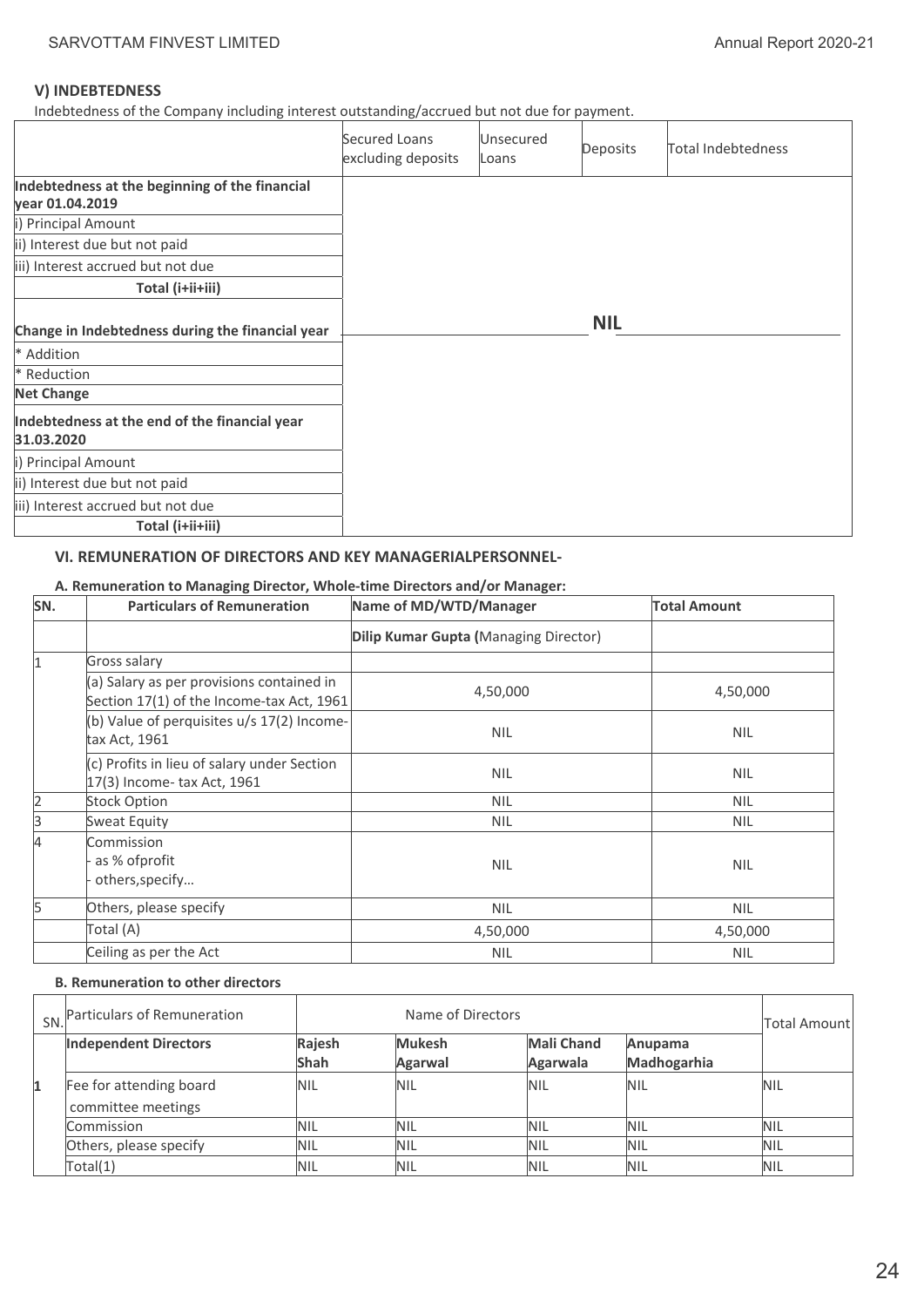|   | <b>Other Non-Executive Directors</b>       | Mr. Manoj Sethia | Mrs. Sangeeta Sethia |  |
|---|--------------------------------------------|------------------|----------------------|--|
| 2 | Fee for attending board committee meetings | NIL              | <b>NIL</b>           |  |
|   | Commission                                 | <b>NIL</b>       | <b>NIL</b>           |  |
|   | Others, please specify                     | <b>NIL</b>       | <b>NIL</b>           |  |
|   | Total $(2)$                                | <b>NIL</b>       | <b>NIL</b>           |  |
|   | Total $(B)=(1+2)$                          | <b>NIL</b>       | <b>NIL</b>           |  |
|   | <b>Total Managerial</b><br>Remuneration    | <b>NIL</b>       | <b>NIL</b>           |  |
|   | Overall Ceiling as per the Act             | NIL              | <b>NIL</b>           |  |

#### C. REMUNERATION TO KEY MANAGERIAL PERSONNEL OTHER THANMD/MANAGER/WTD

| <b>SN</b>      | Particulars of Remuneration                                                            | Key Managerial Personnel       |                          |            |  |
|----------------|----------------------------------------------------------------------------------------|--------------------------------|--------------------------|------------|--|
|                |                                                                                        | <b>Rohit Jain</b>              | Ms. Pooja Sethia*        | Total      |  |
|                |                                                                                        | <b>Chief Financial Officer</b> | <b>Company Secretary</b> |            |  |
| I1             | Gross salary                                                                           |                                |                          |            |  |
|                | (a) Salary as per provisions contained in Section 17(1) of<br>the Income Tax Act, 1961 | 3,50,000                       | 2,45,000                 | 5,95,000   |  |
|                | (b) Value of perquisites u/s 17(2) Income Tax Act, 1961                                | <b>NIL</b>                     | <b>NIL</b>               | <b>NIL</b> |  |
|                | (c) Profits in lieu of salary under Section 17(3) Income Tax<br>Act, 1961              | <b>NIL</b>                     | <b>NIL</b>               | <b>NIL</b> |  |
| 2              | <b>Stock Option</b>                                                                    | <b>NIL</b>                     | <b>NIL</b>               | <b>NIL</b> |  |
| $\overline{3}$ | Sweat Equity                                                                           | <b>NIL</b>                     | <b>NIL</b>               | <b>NIL</b> |  |
| 4              | Commission                                                                             | <b>NIL</b>                     | <b>NIL</b>               | <b>NIL</b> |  |
|                | as % of profit                                                                         | <b>NIL</b>                     | <b>NIL</b>               | <b>NIL</b> |  |
|                | others, specify                                                                        | <b>NIL</b>                     | <b>NIL</b>               | <b>NIL</b> |  |
| 5              | Others, please specify                                                                 | <b>NIL</b>                     | <b>NIL</b>               | <b>NIL</b> |  |
|                | Total                                                                                  | 3,50,000                       | 2,45,000                 | 5,95,000   |  |

\* Appointed w.e.f. 05.09.2020

#### **VII. PENALTIES / PUNISHMENT/ COMPOUNDING OFOFFENCES:**

| Type                         | Section of the<br>Companies Act | <b>Brief</b><br>Description | Details of Penalty /<br>Punishment/<br>Compounding fees<br>imposed | Authority<br>[RD / NCLT/<br>COURT] | Appeal made,<br>if any (give Details) |
|------------------------------|---------------------------------|-----------------------------|--------------------------------------------------------------------|------------------------------------|---------------------------------------|
| <b>A. COMPANY</b>            |                                 |                             |                                                                    |                                    |                                       |
| Penalty                      |                                 |                             |                                                                    |                                    |                                       |
| Punishment                   |                                 |                             |                                                                    |                                    |                                       |
| Compounding                  |                                 |                             |                                                                    |                                    |                                       |
| <b>B. DIRECTORS</b>          |                                 |                             |                                                                    |                                    |                                       |
| Penalty                      |                                 |                             |                                                                    |                                    |                                       |
| Punishment                   |                                 |                             | <b>NIL</b>                                                         |                                    |                                       |
| Compounding                  |                                 |                             |                                                                    |                                    |                                       |
| C. OTHER OFFICERS IN DEFAULT |                                 |                             |                                                                    |                                    |                                       |
| Penalty                      |                                 |                             |                                                                    |                                    |                                       |
| Punishment                   |                                 |                             |                                                                    |                                    |                                       |
| Compounding                  |                                 |                             |                                                                    |                                    |                                       |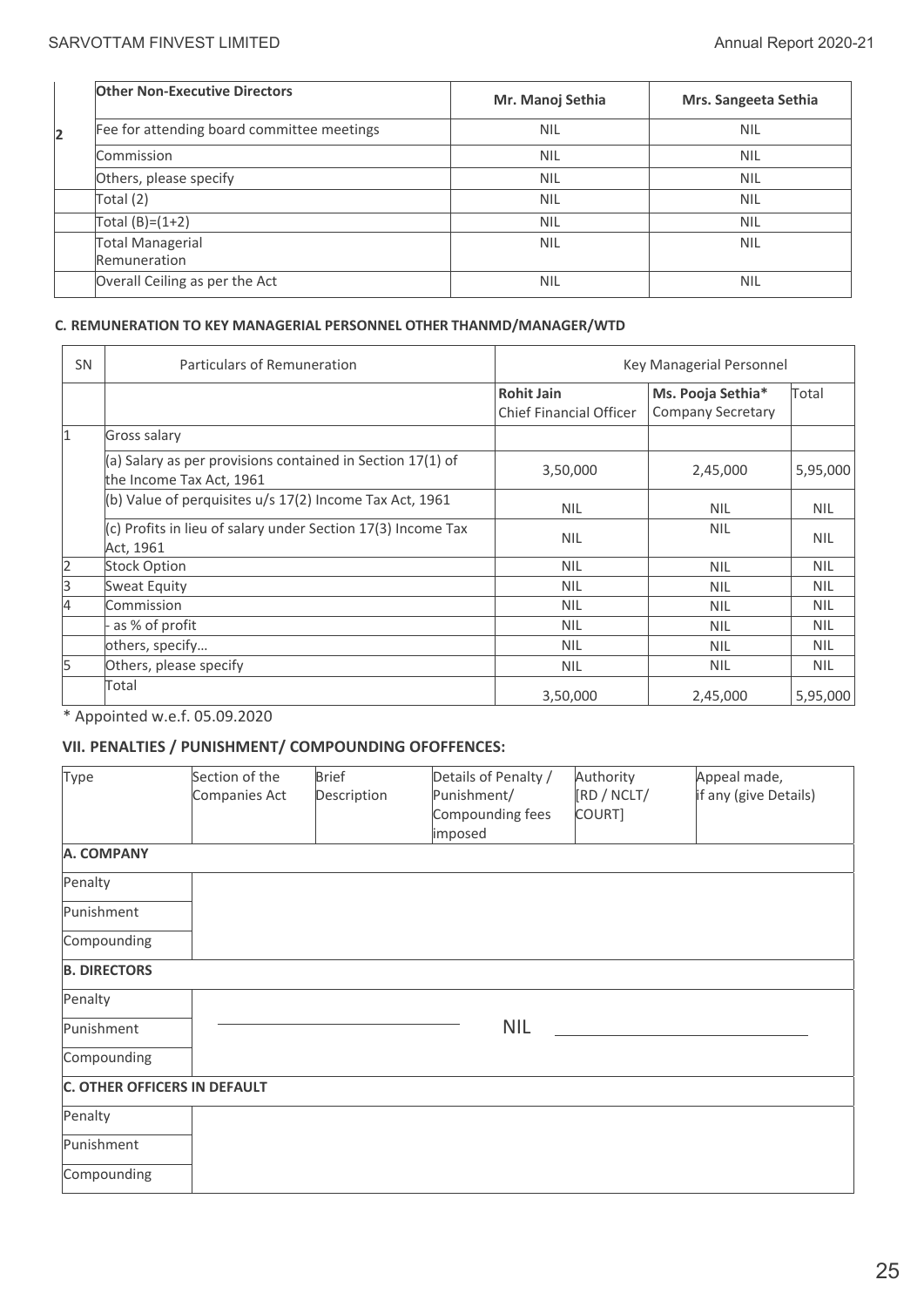#### **MANAGEMENT DISCUSSION AND ANALYSIS REPORT**

The Management Discussion and Analysis Report has to be read in conjunction with the Company's financial statements, covering overall performance and outlook of its activities which read as follows-

#### **MACROECONOMIC VIEW**

The Indian economy, after subdued growth in 2019, had begun to regain momentum January 2020 onwards, only to be stalled by the once-in-a-century black swan COVID-19 outbreak. The economy witnessed a sharp contraction of 23.9 per cent in Q1: FY 2020-21 and 7.5 per cent in Q2: FY 2020-21 due to the stringent lockdown imposed during March-April, 2020. Since then, several high frequency indicators have demonstrated a V-shaped recovery. The fundamentals of the economy remain strong as gradual scaling back of lockdowns along with the astute support of Atmanirbhar Bharat Mission have placed the economy firmly on the path of revival. There has been rapid recovery in India's economic activity from the COVID-19 pandemic induced unprecedented lows of the first quarter of FY 2020-21 on the back of extraordinary fiscal and monetary support provided by the Government and RBI. Overall movement of high frequency indicators over Q1, Q2 and Q3 indicated speedy pickup in Q2 and growing convergence to pre-pandemic levels in Q3. As India's mobility and pandemic trends aligned and improved concomitantly, indicators like E-way bills, rail freight, GST collections and power consumption not only reached pre-pandemic levels but also surpassed previous year levels.

The year also saw manufacturing sector's resilience, rural demand cushioning overall economic activity and structural consumption shifts in booming digital transactions. The full impact of the pandemic on the Indian economy is still unravelling and the future growth prospects would critically depend on sustenance of momentum of this recovery. Agriculture is set to cushion the shock of the COVID-19 pandemic on the Indian economy in 2020-21 with a growth of 3.4 per cent in both Q1 and Q2. It is the only sector that has contributed positively to the overall Gross Value Added (GVA) in both Q1 and Q2 2020-21. This indicates that agricultural activities for rabi harvesting and kharif sowing were largely unaffected by the Covid-19 induced lockdown.

The pandemic led receipts-expenditure wedge witnessed in this year has been bridged mainly through additional market borrowing, as demonstrated in the revised borrowing calendar announced by the Centre and higher market borrowing limits given to states. As on 8th January 2021, the Central Government gross market borrowing for FY2020-21 reached `10.72 lakh crore, while State Governments have raised `5.71 lakh crore. Since the COVID-19 outbreak depressed growth and revenues, a significant scale up of borrowings amply demonstrates the government's commitment to provide sustained fiscal stimulus by maintaining high public expenditure levels in the economy. The Indian economy recorded a negative growth rate of 24.4 percent and 7.3 percent in Q1 FY 2021 and Q2 FY 2021 due to lockdown measures. However, the lifting of lockdown measures brought the GDP growth into positive territory of 0.4 percent in Q3 FY2021, which again fell into a negative territory of 1.1 percent in Q4 FY2021 due to the reimposition of certain lockdown type restrictions in certain states. Hence, the overall growth is expected to be in negative territory by 8.0% in FY2021 compared to the growth rate of 4.2 percent in 2019-20. However, agriculture sector growth was estimated at 3.4 percent in FY 2021 due to lower COVID-19 incidence in rural areas and the Government measures to support the sector.

The external sector provided an effective cushion to India during these uncertain times. Amid domestic and global demand and supply disruptions, India's merchandise exports fell by 21.1 per cent in the first half of 2020-21 with the contraction being more severe for imports at 38.8 per cent. Exports, however, revived gradually as the rate of contraction eased to 5.0 per cent in Q3:2020-21, with non-oil exports increasing by 2.3 per cent during the quarter. India remained a preferred investment destination in FY 2020-21. FDI poured in amidst global asset shifts towards equities and prospects of quicker recovery in emerging economies. During April-December 2020, equities witnessed inflow of at USD 30.0 billion, five times its previous year value - India was the only country among emerging markets to receive equity FII inflows in 2020. As a result of these inflows, buoyant Sensex and NIFTY resulted in India's market-capitalisation to Gross Domestic Product (GDP) ratio crossing 100 per cent for the first time since October 2010.

Overall, India is well on its path to a V-shaped recovery to pre-pandemic levels and beyond. The economy was well supported by strategically paced macro-economic policies and resilient fundamentals. The coordinated policy response on both health and economic fronts helped India to endure the pandemic-induced shocks this year.

#### **INDUSTRY VIEW**

On the non-bank financing side, assets under management (AUM) of mutual funds grew at 17.73 per cent during April to November 2020. These funds faced aggressive redemption pressures during the first quarter of the year amid liquidity crunch in debt markets. However, RBI's special liquidity window for mutual funds helped them to tide over this difficult period. RBI's liquidity enhancing measures also boosted Commercial Paper (CP) issuances and eased spreads. In December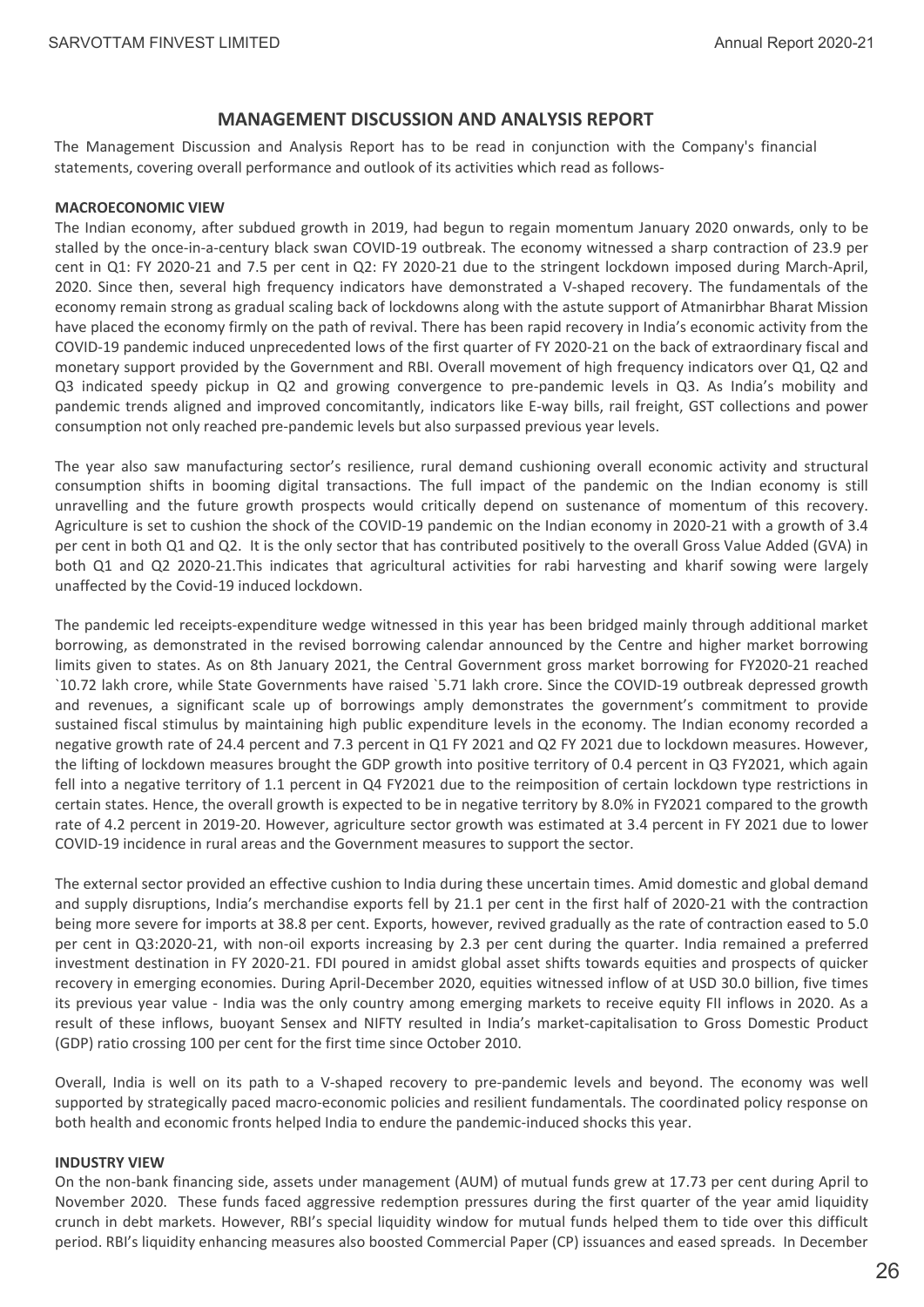2020, CP issuances rose by 55 percent to reach1.88 lakh crore as compared to `1.21 lakh crore in November 2020. The effective Weighted Average Yield of CPs continued to ease to reach 3.6 per cent in December 2020. The mutual fund holdings of NBFCs, after declining substantially post the IL&FS episode, increased by around 40 per cent in November 2020 from its March 2020 levels

The Government and RBI established an SBI Capital market administered Special Purpose Vehicle (SPV) to acquire eligible NBFCs' short-term papers for repayment of their short-term liabilities.RBI released draft measures on securitisation proposing allowance of single asset securitisations. Exposures which may be purchased from other lenders was also proposed to allowed for securitisation. The Reserve Bank of India (RBI) released a draft discussion paper on the revised legislative structure for NBFCs. However, the proposed quantitative norms, such as capital adequacy ratio, regular asset provisioning, and NPA classification, are not expected to have a significant effect on STFC because we are already well above the minimum compliance steps.

#### **FINANCIAL PERFORMANCE-OVERVIEW**

Sarvottam Finvest Limited ("The Company") is a registered Non-Banking Financial Company (NBFC). The performance of the Company is discussed in the Directors' Report. The Company is listed on Calcutta Stock Exchange Limited and BSE Ltd. The financial statements of the Company are prepared in compliance with applicable provision of the Companies Act, 2013 and Generally Accepted Accounting Principles in India (GAAP). The Company has earned income from financing, providing loans and advances trading of Securities, interest and dividend. The Company will extend the business further through identification of promising investment opportunities, through leveraging its resources. Company is also looking forward to expand its operations in the other fields permitted by the regulator, in conformity with its present status. The Company is engaged in the businesses permitted for Non-Banking Financial Company and offered a wide range of fund based financial services to its customers. Nearly 100 percent of the operating profits were contributed by core businesses viz., lending, trading in securities and investments.

#### **CAPABILITIES AND STRATEGY**

India's financial services sector comprises of commercial banks/co-operative banks, non-banking financial companies, insurance companies, pension / mutual funds and other various entities. India is expected to be fourth largest private wealth market globally by 2028.

NBFC sector plays important role in financial inclusion by meeting credit needs of retail and MSME sector. NBFC sector provides efficient credit distribution reach to untapped and under-penetrated regions and customer class. NBFC bring the much needed diversity to the financial sector by providing consumer credit, including automobile finance, home finance and consumer durable products finance, wholesale finance products such as bills discounting for small and medium companies and fee based services such as investment banking and underwriting. NBFCs have carved niche business areas for them within the financial sector space and are also popular for providing customized products. The credit delivery of NBFC sector constituted 11.6 per cent of GDP.

NBFCs have emerged as lenders to both Corporates and Non-Corporates. Few NBFCs have upheld their position in this market. However, intense competition, dynamic environment, compliance framework and stricter regulations are forcing companies to change its framework. The Company is helping enterprises to rationalize and making business operationally efficient and remain cost competitive in market. The Company is in process of creating a separate niche in market. The Company's strategy for long term profitable growth is based on continuous scaling and updated to its core businesses, while investing in new customers, services, markets and industries. The Company's strategy of strengthening the current business and investing in future revolves around:

- 1. Customer centricity.
- 2. Proximity to client's location.
- 3. Transparent communication.
- 4. Flexible control systems

#### **COPPORTUNITY ANDTHREATS**

India is an attractive investment destination and FY 2020-21 has adhered to the same. With the innovative marketing strategies, the company is able to add new customers and retain existing clientele. However, the continuous spread of Covid-19 leading to recession throughout world economic markets, a slowdown in financial flows into the economy, lingering impact of global credit crunch and also increased competition are seen as greatest risks faced by our company. Further the upsurge in borrowing cost, volatility in the Indian equity markets and huge liquidity crunch due to global financial meltdown would be a threat for the Company's business growth. The company has always maintained sufficient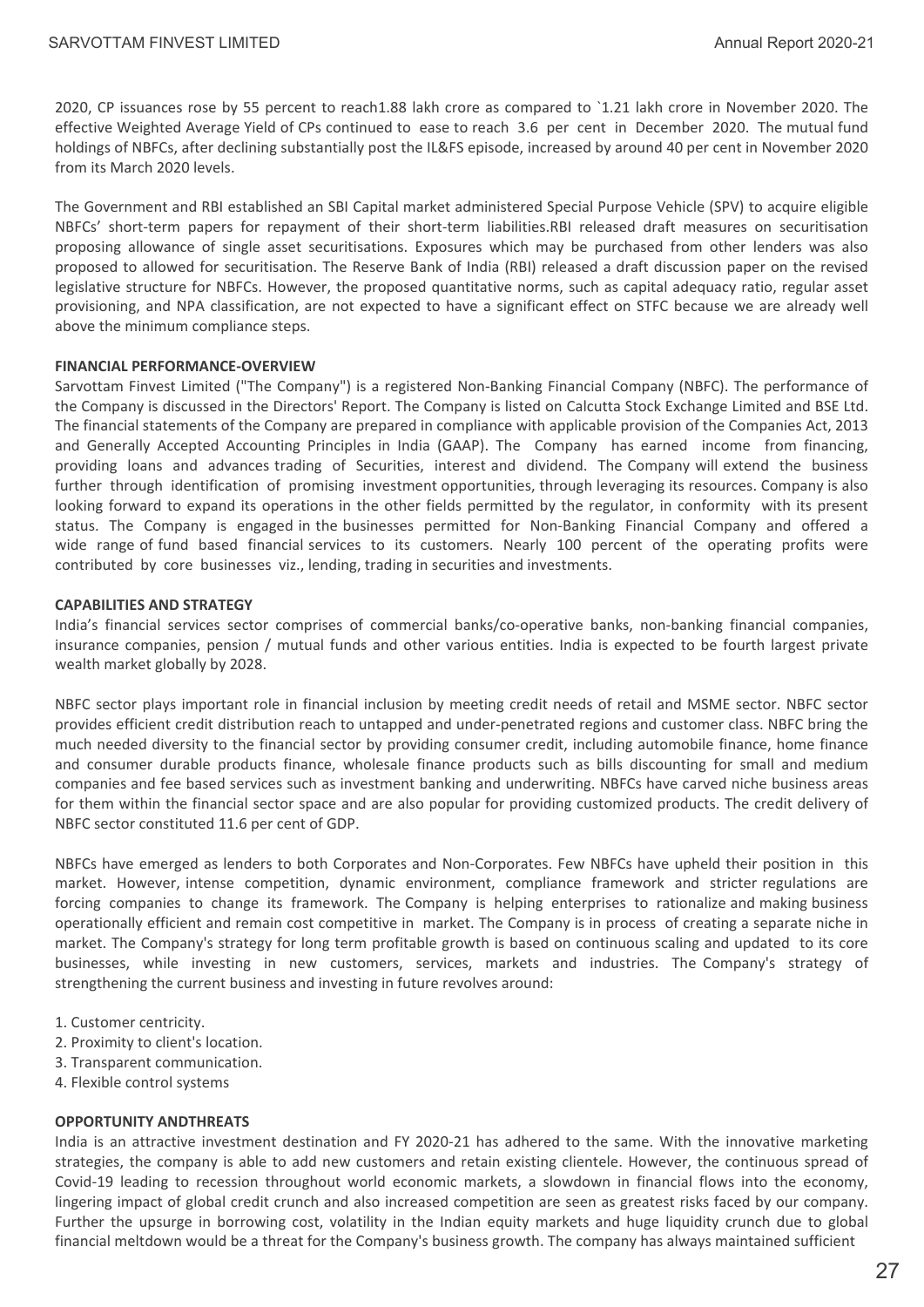liquid funds so that their operations are not affected. Constantly, sticking on to the traditional values and ethics and with the support of efficient and dedicated resources, we are able to phase out any difficulties in our area of operation.

#### **RISKS AND CONCERNS**

The Company is exposed to specific risks that are particular to its businesses and the environment within which it operates, which include pandemic risk, market risk, interest rate volatility, economic cycle and risk of competition from others operating in similar business. The pandemic risk was unprecedented and caused many disruptions and uncertainties globally. The company can be adversely affected by volatility in interest rates in India, which could cause its margins to decline and profitability to shrink. Earnings from interest income are one of the important businesses of the Company. It is therefore exposed to interest rate risk principally as a result of lending to its customers at interest rates, in amounts, and for periods which may differ from those of its funding sources. The company is hedged to some extent against this risk through the reset clause in its advance's portfolio.

- (i) The Company reviews its risk factors annually in order to keep it aligned with the changing global risks.
- (ii) The Company manages such risks by maintaining a conservative financial profile and following prudent business and risk management practices.
- (iii) The company is operating on a well-defined plan and strategy; hence we are equipped to face any change in regulatory risk.
- (iv) The risk appetite is enunciated by the Board from time to time.

#### **COMPLIANCE**

We have a robust risk management framework covering all elements of risk management which is aligned to RBI requirements and also other international best practices. The company regularly monitors the changes in legislation pertaining to employment, labour and immigration laws across the globe to ensure total compliance assisted by regular audits. The key areas where the Company needs to introduce new policies or modify the existing policies to remain compliant are identified and acted upon. The Company has complied with all the regulations and guidelines of RBI applicable to a Non-Banking Finance Company.

#### **INTERNAL CONTROL SYSTEMS AND THEIR ADEQUACY**

Company has adequate internal control system commensurate with its size and nature of business. Conforming to the requirements of the regulatory authorities such as the RBI and the SEBI and consistent with the requirements of the Listing agreements with the Stock Exchanges, the company has institutionalized an elaborate system of control processes designed to provide a high degree of assurance regarding the effectiveness and efficiency of operations, the adequacy of safeguards for assets, reliability of financial controls and compliance with applicable laws and regulations. These systems are designed in a manner to provide reasonable assurance about the integrity and reliability of the financial statements. The Internal Auditors are mandated to carry out periodical audit and report on areas of noncompliances/weaknesses. Corrective actions in case of reported deficiencies, if any, are taken actively to further strengthen the internal control systems. These reports are reviewed by the Audit Committee of the Board of Directors for follow-up action and instructions are issued for taking necessary measures.

The Company's present business operations are preponderantly that of a Loan Company, future of which largely depends upon financial and capital markets. Company has exposure in financially sound entities. Management is optimistic about the future outlook of the Company. Further, more promising areas of activity are being explored on a sustained basis. The Company will expand its activities, consistent with its status as a Non-Banking Finance Company.

#### **HUMAN RESOURCES**

The Company firmly believes that intellectual capital and human resources is the backbone of the Company's success. The Company always treats human resources as its most valuable assets and continuously evolves policies and process to attract and retain its substantial pool of managerial resources through friendly work environment. The Company has always aimed to create a work place where every person can achieve his optimum potential. In view of this, the Company encourages its people to balance their professional and personal responsibilities leading to a more productive tenure of its employees. The Company lays great emphasis on building a motivated work force, which can participate constructively in the growth of the Company. The pandemic has brought impactful changes in all our lives highlighting importance of social distancing, wearing of masks, use of sanitizers, maintaining cleanliness to mitigate spread of Corona virus and developing habits of living with the Corona virus, the longevity of which is not yet known. The Company continued to create awareness amongst employees to strictly follow the Social Distancing protocol and mitigate the health risks during the pandemic by adapting to new methods of efficient working, striking work-life balance, switching to Work From Home (WFH) whenever necessary.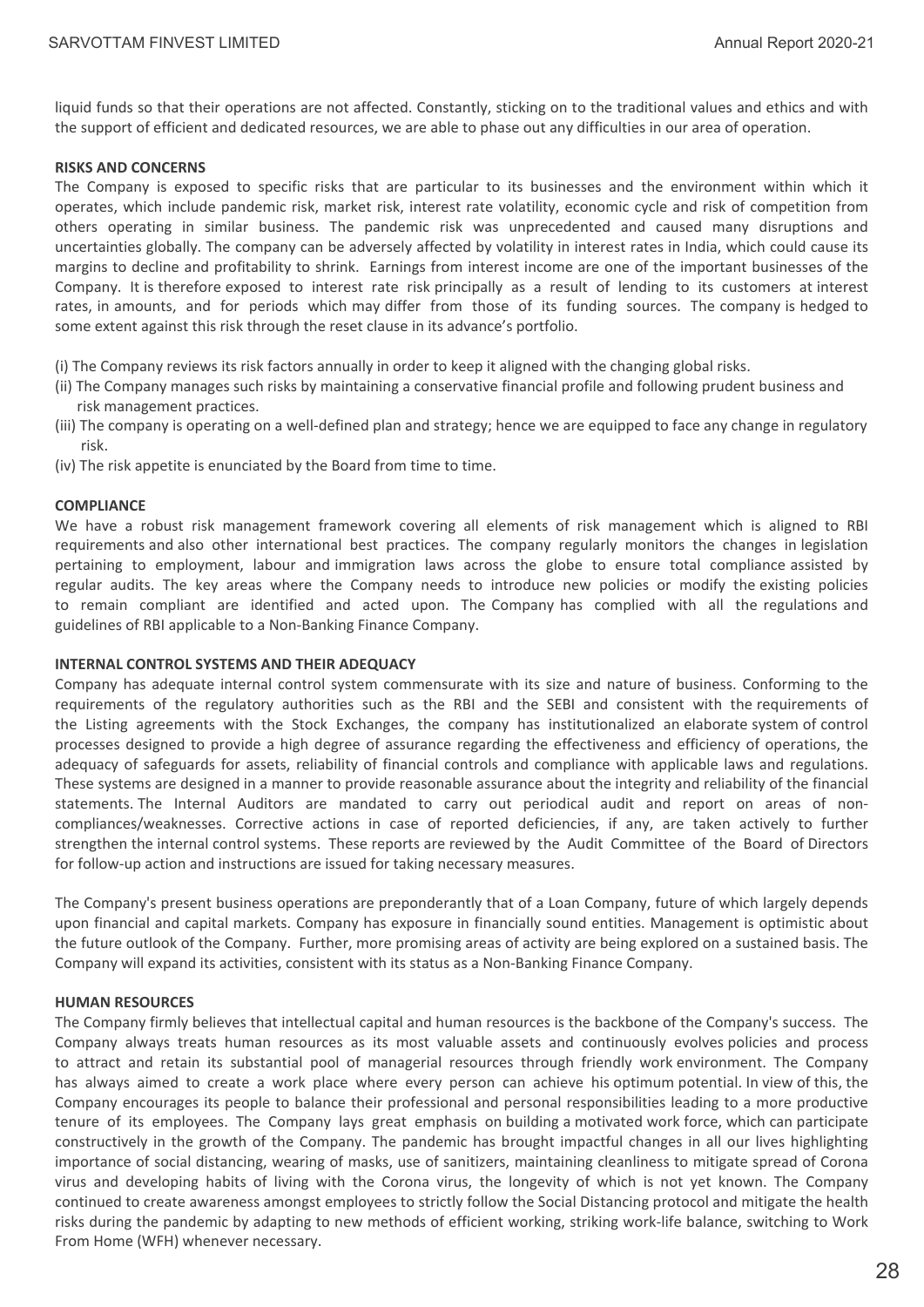#### *<u>OUTLOOK</u>*

The Company would continue to explore various options to strengthen its capital base and balance sheet to augment the long-term resources for meeting funding requirements of its business activities, financing the future growth opportunities, general corporate purposes and other purposes including effectively facing challenges of the uncertainties and disruptions caused by COVID-19 pandemic. The pandemic continues to pose major challenge to the entire world including India. However, it appears that the countries have now learnt the technique of adapting to the new normal- the new way of life. The duration and severity of spread of second wave of pandemic, roll out of two new vaccines (as per the recent announcement made by the Union Health Department) in addition to the existing two vaccines rolled out in February, 2021, the scale and effectiveness of implementation of the ongoing vaccination program and the efficacy of monetary and fiscal policy actions of Indian Government are the important factors to impacting the pace of economic recovery.

#### **CAUTIONARY STATEMENT**

The statement in the Management's Discussion and Analysis Report detailing the Company's objectives, projections, estimates, expectations or predictions may be "forward looking statements" within the meaning of applicable securities laws and regulations. These statements being based on certain assumptions and expectation of future events, actual results could differ materially from those expressed or implied. Important factors that could make a difference to the Company's operations include changes in Government regulations and tax regime, economic developments within India and abroad, financial markets etc. The Company assumes no responsibility in respect of forward-looking statements that may be revised or modified in future on the basis of subsequent developments, information or events. The management of the Company has used estimates and judgments relating to the financial statements on a prudent and reasonable basis, in order that the financial statements reflect true and fair picture, the state of affairs and profit for the year. The following discussions on our financial condition and result of operations should be read together with our audited financial statements and the notes to these statements included in the Annual Report.

For and on behalf of the Board

**Manoj Sethia** Chairman (DIN:00585491)

Place: Kolkata Date: 3<sup>rd</sup> September, 2021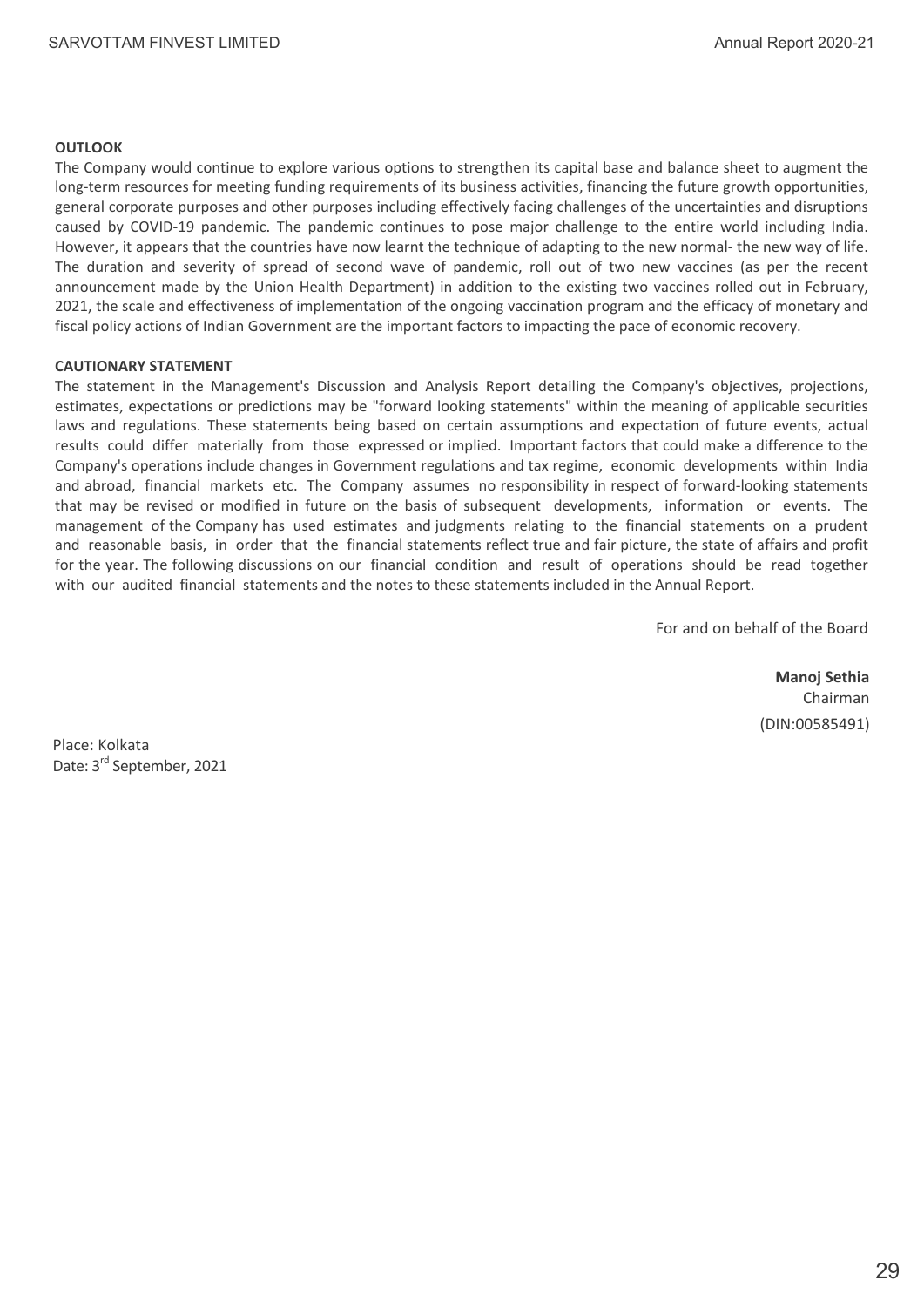#### **CORPORATE GOVERNANCE REPORT**

#### **A.** Company's Philosophy on Corporate Governance

The Report for the financial year ended March 31, 2021 on compliance by the Company with the Corporate Governance provisions as prescribed under the Securities and Exchange Board of India (Listing Obligations and Disclosure Requirements) Regulations, 2015 ("Listing Regulations") is given below.

Corporate governance refers to a combination of laws, regulation, procedure, implicit rules and good corporate practices, which ensure that a Company meets its obligation with the objective to optimize shareholder values and fulfill its responsibilities to the community, customers, employees, government and other societal segments.

The Company's philosophy is to conduct business with highest ethical standards for growth and prosperity of all stakeholders on a sustainable basis in keeping with its corporate social responsibilities. This philosophy is built on a rich legacy of fair, transparent and effective governance and led by strong emphasis on human values, individual dignity and adherence to honest, ethical and professional conduct.

The Company believes that a sound governance discipline enables the Board to direct and control the affair of the Company in an effective manner and maximize stakeholder values, including the society at large. This is an ongoing process with Sarvottam Finvest Limited and we continuously endeavour to improve upon our practices in line with the changing demand of the business. Sarvottam Finvest Ltd. adopts innovative approaches for leveraging all its resources and encourages a spirit of conversion of opportunities into achievements. Company's governance structures and system are the foundation which provides and nurtures ramping up of healthy and sustainable growth of human resources through empowerment and motivation. In this, your Company is guided by its vision, mission and the code on Corporate Governance.

Keeping in view the Company's size, reach and complexity of operation and corporate tradition, the Corporate Governance framework is based on the following main principles:

- 1. Strategic supervision by the Board of Directors which is made up of appropriate size, bouquet of experience and commitment to discharge their responsibilities:
- 2. Timely and adequate flow of information to the Board and its Committees for meaningful and focused Discussion at the meetings;
- 3. Independent verification of Company's financial reporting from time to time and on quarterly basis;
- 4. A sound system of internal controls within the Risk Management framework to mitigate perceived risk factors:
- 5. Timely and balanced disclosure of all material information and disclosure of all deviations, if any, to all stakeholders;
- 6. Compliance with applicable laws, rules, regulations and guidelines;
- 7. Transparency and defined accountability; and
- 8. Equitable and fair treatment to all the stakeholders including employees, customers, vendors, shares. and investors.

The Board of Directors play an active role in fulfilling its fiduciary obligation to shareholders by efficiently overseeing management functions to ensure their effectiveness in delivering shareholder values. The governance framework is made effective through an efficient system of timely disclosures and transparent business practices.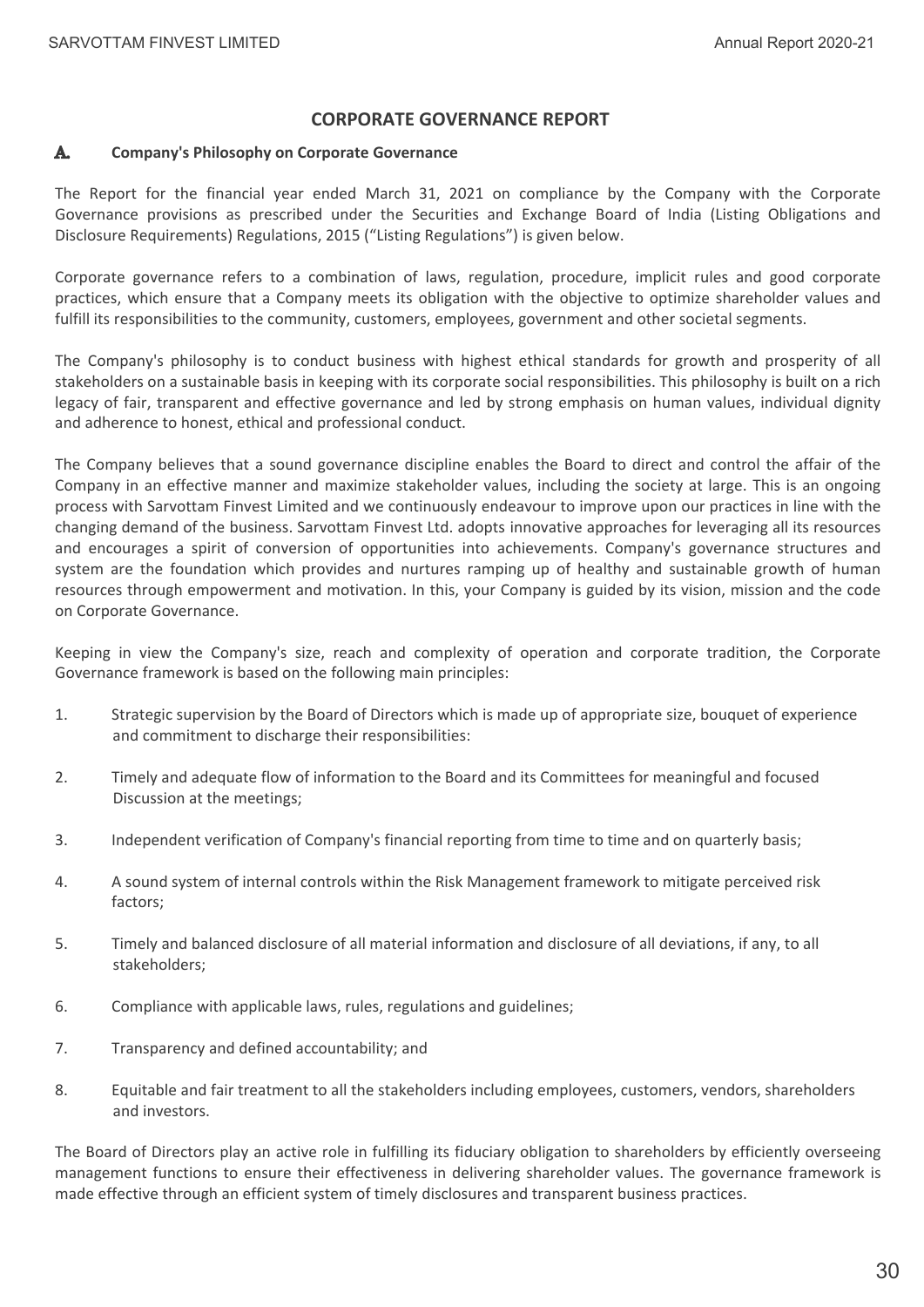#### A. Board of Directors

The Board of Directors provides and evaluates the strategic direction of the Company, formulates and reviews management policies and ensure their effectiveness.

#### **(a)** Constitution

The Company's Board of Directors presently comprises of Seven members. Seven of whom are non -executive directors and one Managing Director. The Board is headed by Mr. Manoj Sethia and it has required number of Independent Directors. All the directors possess the requisite qualification and experience in general corporate management, finance, banking and other allied fields enabling them to contribute effectively in their capacity as Directors of the Company. They ensure that the management adheres to high standards of ethics, transparency and compliance.

#### (b) Number of Board Meetings

During the year under review Eight board meetings were held on 01.04.2020, 25.06.2020, 10.07.2020, 30.07.2020, 05.09.2020, 15.09.2020, 10.11.2020, and 12.02.2021. The meetings were held as per the requirements of business and at intervals within the legally permitted limits. The Boards meets once in every quarter, inter alia, to review the quarterly results and other items on agenda.

#### (c) Directors' Attendance at Board Meetings and Details of Directorship / Committee Position held

The Composition of Board of Directors, their attendance at the board meetings during the year and at the last Annual General Meeting (AGM) and also number of other directorship in Indian Public Companies are as follows:

The Board consists of the following directors:

| Name of<br><b>Directors</b> | Attendance<br>of last<br><b>AGM</b> | No. of<br>Board<br>Meeting<br>Attended | Category<br>of Director                                    | Other<br>Directorship<br>in Indian<br>Public | No. of Other<br>Indian Public<br>Companies Board's<br>Committee |                |
|-----------------------------|-------------------------------------|----------------------------------------|------------------------------------------------------------|----------------------------------------------|-----------------------------------------------------------------|----------------|
|                             |                                     |                                        |                                                            | Companies                                    | Chairperson                                                     | Member         |
| Mr. Manoj Sethia            | <b>YES</b>                          | 8                                      | Promoter, Non-<br>Independent<br>Non-Executive<br>Director | $\overline{2}$                               | $\overline{2}$                                                  | $\overline{3}$ |
| Mr. Rajesh Shah             | <b>YES</b>                          | 8                                      | Independent<br>Director                                    | $\overline{2}$                               | $\overline{2}$                                                  | $\mathbf{1}$   |
| Mr. Dilip Kumar Gupta       | <b>YES</b>                          | 8                                      | Managing<br>Director                                       | <b>NIL</b>                                   | <b>NIL</b>                                                      | <b>NIL</b>     |
| Mrs. Sangeeta Sethia        | <b>YES</b>                          | 8                                      | Non-<br>Independent<br>Non-Executive<br>Director           | $\mathbf{1}$                                 | <b>NIL</b>                                                      | $\mathbf{1}$   |
| Mr. Mali Chand Agarwala     | <b>YES</b>                          | $\overline{7}$                         | Independent<br>Director                                    | $\overline{2}$                               | <b>NIL</b>                                                      | 5              |
| Mr. Mukesh Agarwal          | <b>YES</b>                          | $\overline{7}$                         | Independent<br>Director                                    | $\mathbf{1}$                                 | <b>NIL</b>                                                      | <b>NIL</b>     |
| Mrs. Anupama Madhogarhia*   | <b>YES</b>                          | 5                                      | Independent<br>Director                                    | $\mathbf{1}$                                 | $\mathbf{1}$                                                    | <b>NIL</b>     |

\*Appointed w.e.f. 10.07.2020

Mr. Manoj Sethia is husband of Mrs. Sangeeta Sethia.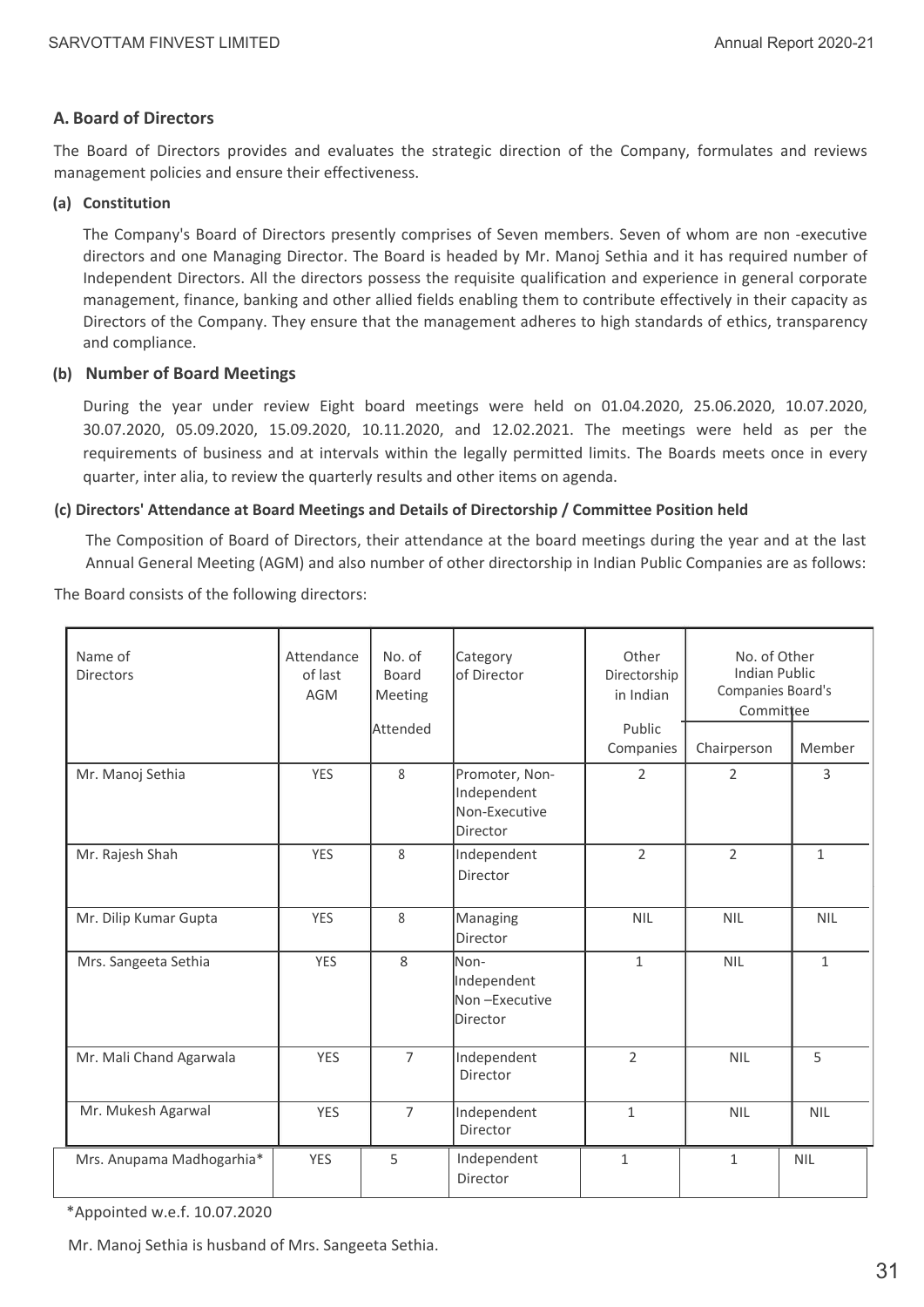#### $(d)$  Information placed before the Board

A detailed agenda folder is sent to each director in advance of the Board Meetings. As a policy, all major decisions involving investments, in addition to matters which statutorily require the approval of the Board are placed before the Board for its consideration and direction. Inter alia, the following information, as may be applicable and required, is provided to the Board as a part of the agenda paper.

- Quarterly, half yearly and annual results of the Company.
- Revenue and Capital Expenditure Budgets, as applicable.
- Minutes of the Audit and other Committees of the Boards.
- Materially important legal or taxation issues.
- Status of financial obligations to and by the Company.
- Any significant development in human resources or industrial relation.
- Details of risk exposure and steps taken by management to limit or restrain the risk.
- Compliance status with any regulatory, statutory or listing regulation related requirements or in relation to any shareholder services.
- Board periodically review compliance reports of all laws applicable to the Company, as well as steps taken by the Company to rectify instances of non-compliance, if any.

#### $(e)$  Separate Meeting of the Independent Directors:

The Independent Directors held a meeting on 12th February, 2021. All the Independent Directors were present at the meeting. The following issues were discussed in detail:

- $\circ$  Reviewed the performance of non-independent directors and the Board as a whole;
- $\circ$  Reviewed the performance of the Chairperson of the Company.
- $\circ$  Assessed the quality, quantity and timeliness of flow of information between the Company Management and the Board that is necessary for the Board to effectively and reasonably perform their duties.

#### $\blacksquare$  **f)** Certificate of Company Secretary in Practice

A Certificate obtained from a Company Secretary in Practice, confirming that none of the Directors of the Company is debarred or disqualified from being appointed or continuing as Director of Companies by the SEBI/Ministry of Corporate Affairs or any such statutory authority, is annexed hereto.

#### **Compliance Officer**

Name : Pooja Sethia

Designation : Company Secretary and Chief Compliance Officer

#### $g$  **Committees of the Board**

Pursuant to the provision of the Companies Act, 2013 and SEBI (Listing Obligations and Disclosure Requirements) Regulations, 2015, the Board of Directors has constituted various committees of the directors with adequate delegation of power to properly discharge business of the Company.

These Committees are:-

- Audit Committee
- Stakeholders' Relationship Committee
- Nomination and Remuneration Committee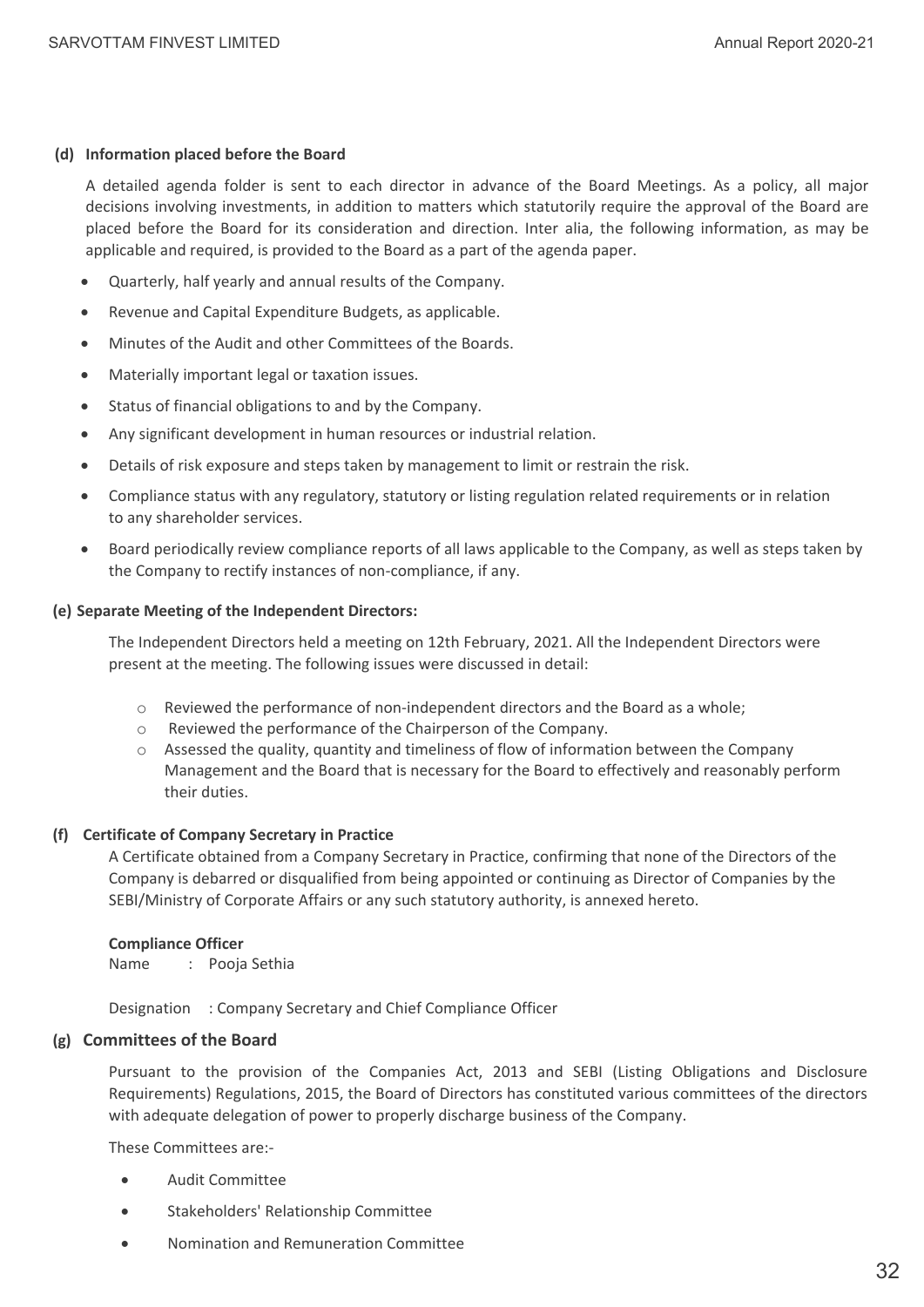#### **Audit Committee**

- $\circ$  **Composition and Terms of Reference**
- $\circ$  The Audit Committee comprises of three Non-Executive Directors viz. Mr. Rajesh Shah, Mr. Manoj Sethia and Mr. Mali Chand Agarwala.

Terms of reference of the Audit Committee comprises thefollowing:

- $\circ$  Overseeing the Company's financial reporting process and the disclosure of its financial information to ensure that the financial statements are correct, reliable and sufficient.
- $\circ$  Reviewing with the management, internal auditors and statutory auditors the quarterly /annual financial statements before submission to the Board and focusing primarily on:
	- $*$  Matters required to be included in the Directors' Responsibility Statement to be included in the Board's Report in terms of clause(c) of sub-section 3 of Section 134 of the Companies Act, 2013;
	- $\triangle$  Any changes in the accounting policies and procedures;
	- ❖ Major accounting entries involving estimates based on the exercise of judgment by management;
	- $\clubsuit$  Significant adjustments made in the financial statements arising out of audit findings;
	- $\clubsuit$  Compliances with Listing and other legal requirements relating financial statements.
	- ❖ Any related party transactions of the Company of a material nature that may cause potential conflict with the interest of the Company.
- $\circ$  Reviewing the Company's financial and risk management policy.
- $\circ$  Reviewing, with the management, the quarterly financial statements before submission to the Board for approval;
- $\circ$  Recommending the appointment and removal of statutory and internal auditors and determination of the audit fees and also grant approval for payment for any other services.
- $\circ$  Reviewing and monitoring the auditor's independence and performance, and effectiveness of audit process;
- $\circ$  Scrutiny of Inter-corporate loans and investment.
- $\circ$  Evaluation of internal financial controls and risk management systems:
- $\circ$  Reviewing, with the management, performance of statutory auditors and adequacy of the internal control systems.
- $\circ$  Approval of appointment of Chief Financial Officer after assessing the qualifications, experience and background, etc. of the candidate;
- $\circ$  The Audit Committee also reviews every quarter the Report on Corporate Governance under Regulation 27(2) of SEBI (Listing Obligation and Disclosure Requirements) Regulation, 2015.
- $\circ$  To review the function of the Vigil Mechanism and Whistle Blower Mechanism.
- $\circ$  Any other matter that may be referred to the Committee from time to time.

#### **(ii) Meetings and Attendance**

During the year under review four meetings of the committee were held on 30th July 2020, 15th September 2020, 10th November 2020 and 12th February 2021. The composition of the committee and the attendance of the members at the meetings were as follows:

| Name of Member          | <b>Designation in the Committee</b> | <b>No. of Meetings Attended</b> |
|-------------------------|-------------------------------------|---------------------------------|
| Mr. Rajesh Shah         | Chairman                            |                                 |
| Mr. Manoj Sethia        | Member                              |                                 |
| Mr. Mali Chand Agarwala | Member                              |                                 |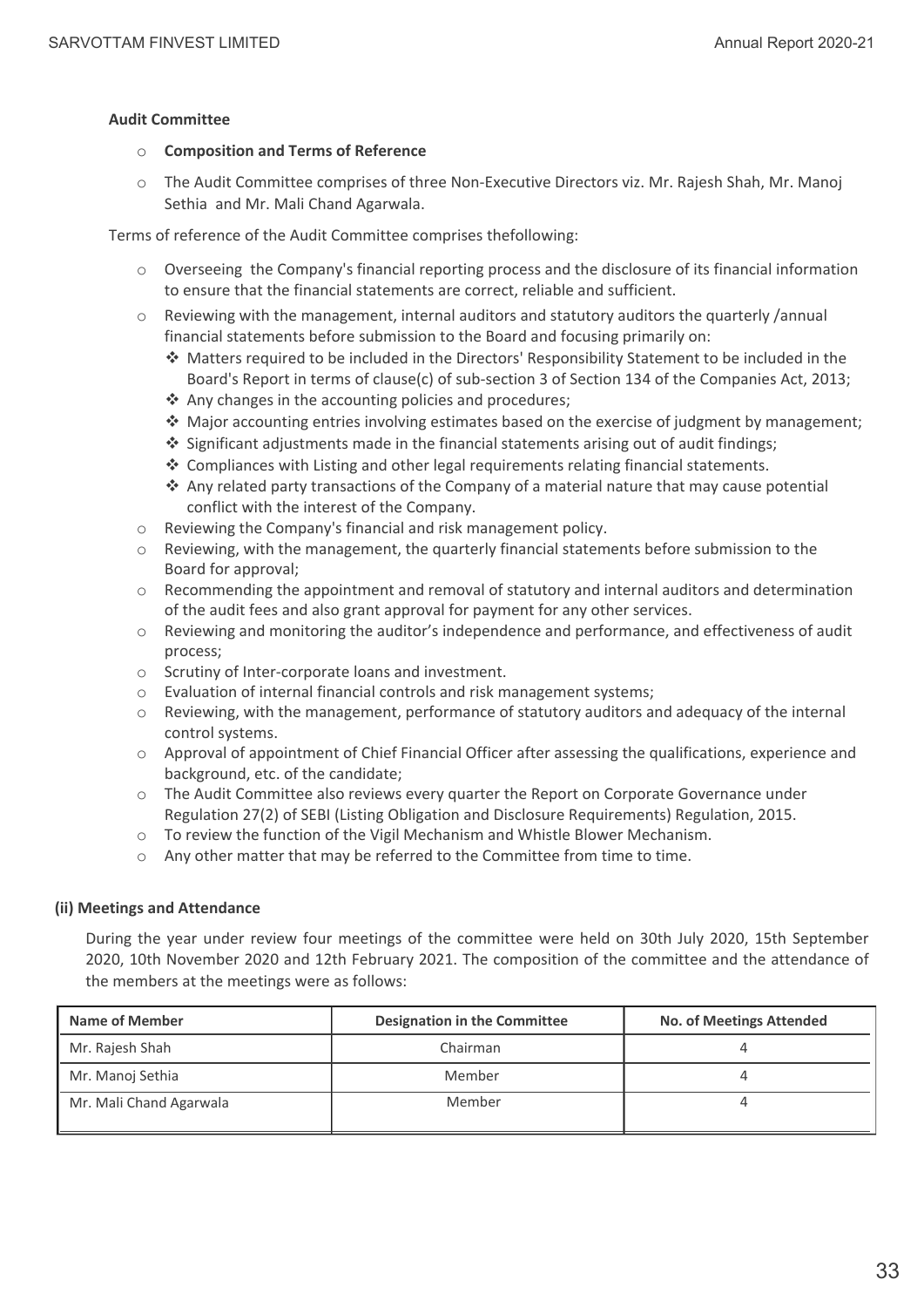The Committee reviews various aspects of the internal control system, financial and risk management policies. The requirements in respect of SEBI (Listing Obligations and Disclosure Requirements) Regulations, 2015 as amended from time to time are also reviewed by the Committee. The management makes a presentation before the Audit Committee on the observation and recommendation of the Statutory and Internal Auditors to strengthen control and compliance.

# **(b) Stakeholders' Relationship Committee**

The main function of the Stakeholders' Relationship Committee is to review the status of redressal of Shareholders/ Investors complaints on a periodical basis.

# $(i)$  Composition and Terms of Reference

The Stakeholders' Relationship Committee comprises of non-executive and executive directors viz. Mr. Manoj Sethia, Mr. Rajesh Shah and Mr. Dilip Kumar Gupta.

The role of the committee shall inter-alia include the following  $-$ 

1) Resolving the grievances of the security holders of the listed entity including complaints related to transfer/transmission of shares, non-receipt of annual report, non-receipt of declared dividends, issue of new/duplicate certificates, general meetings etc.

2) Review of measures taken for effective exercise of voting rights by shareholders.

3) Review of adherence to the service standards adopted by the listed entity in respect of various services being rendered by the Registrar & Share Transfer Agent.

4) Review of the various measures and initiatives taken by the listed entity for reducing the quantum of unclaimed dividends and ensuring timely receipt of dividend warrants/annual reports/statutory notices by the shareholders of the company.

## **(ii) Meetings and Attendance**

During the year under review, one meeting of the committee was held on 30th March, 2021. The composition of the committee and the attendance of the members at the meeting were as follows:

| <b>Name of Member</b> | <b>Designation in the Committee</b> | <b>No. of Meeting Attended</b> |
|-----------------------|-------------------------------------|--------------------------------|
| Mr. Manoj Sethia      | Chairman                            |                                |
| Mr. Rajesh Shah       | Member                              |                                |
| Mr. Dilip Kumar Gupta | Member                              |                                |

Minutes of the meeting of the Stakeholders' Relationship Committee are approved by the Chairman of the Committee and are noted by the Board at its next meeting.

## (iii)Shareholders/Investors' Complaints Received and Resolved during the year

During the year, the Company has not received any Shareholders/Investors' Complaints. There was no unresolved complaint as on 31st March, 2021.

# $(c)$  Nomination and Remuneration Committee

The Nomination and Remuneration Committee has complete discretion in determining /recommending the criteria for appointment of Executives, Directors and other officials at the Management level, reviewing and determining all elements of remuneration package, evaluating their performance etc.

## $(i)$  **Composition and Terms of Reference**

The Nomination and Remuneration Committee comprises of Non-Executive Directors viz. Mr.Mali Chand Agarwala, Mr. Manoj Sethia and Mr. Rajesh Shah.

The Committee's constitution and terms of reference are in compliance with provisions of Companies Act, 2013 and SEBI (Listing Obligations and Disclosure Requirements) Regulations, 2015 as amended from time to time.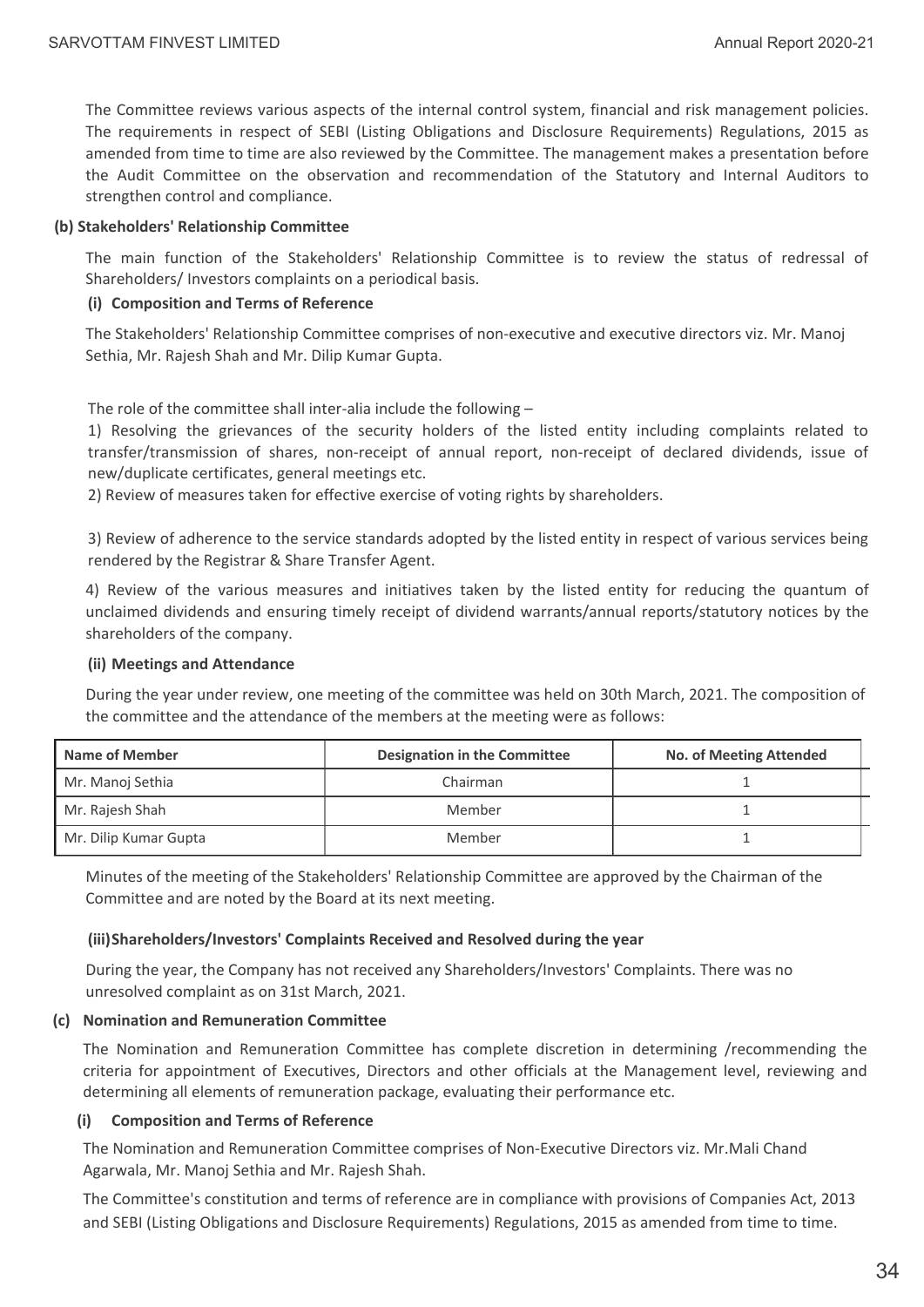The broad terms of reference of the Nomination and Remuneration Committee are as under:-

- To formulate the criteria for determining qualifications, positive attributes and independence of a Director, and recommend to the Board a policy, relating to the remuneration for the Directors, Key Managerial Personnel and other employees.
- To formulate the criteria for evaluation of Independent Directors and the Board.
- To devise a policy on Board diversity.
- To recommend/review remuneration of the Managing Director/Key Managerial Personnel based on their performance and defined assessment criteria.
- To carry out any other function as is mandated by the Board from time to time and /or enforced by any statutory notification, amendment or modification, as may be applicable.
- To perform such other functions as may be necessary or appropriate for the performance of its duties.

## $(iii)$  Meetings and Attendance

During the year under review One meeting of the committee was held on 30th March, 2021. The composition of the committee and the attendance of the members at the meeting were as follows:

| Name of Member          | <b>Designation in the Committee</b> | <b>No. of Meeting Attended</b> |
|-------------------------|-------------------------------------|--------------------------------|
| Mr. Mali Chand Agarwala | Chairman                            |                                |
| Mr. Manoj Sethia        | Member                              |                                |
| Mr. Rajesh Shah         | Member                              |                                |

# **(iii)** Remuneration Policy

Except Managing director, the remaining directors do not receive any remuneration, other than sitting fees for attending each Meeting of Board of Directors and Committees thereof. The Company has not paid any other remuneration to any other Directors.

## **D.** Management

- (a) Management Discussion and Analysis: The Directors' Report includes Management Discussion and Analysis of business of the Company, as a separate section.
- (b) Disclosures by the Management to the Board: All details relating to financial and commercial transactions where Directors may have pecuniary interest are provided to the Board and the Interested Directors neither participate in the discussion nor do they vote on such matters.

## **E.** Disclosures

# **(a)** Related Party Transactions

All related party transactions that were entered into during the financial year were on an arm's length basis and were in the ordinary course of business. Details of materially significant related party transactions that are the transactions of a material nature between the Company and the Promoters, Management, Directors or their relatives etc. are disclosed in the Note No.30 of the Financial Statements in compliance with the Accounting Standard relating to "Related Party Disclosures".

There are no materially significant related party transactions with the Company's Promoters. Directors. Management or their relatives, which may have a potential conflict with the interest of the Company.

## (b) Accounting Treatment in Preparation of Financial Statements

The Company has followed the Ind As Accounting Standards specified under Section 133 of the Act, read with Indian Accounting Standard (Ind As) as per Companies (Indian Accounting Standards), Rules 2015 as amended from time to time and notified under Section 133 in preparation of its financial statements.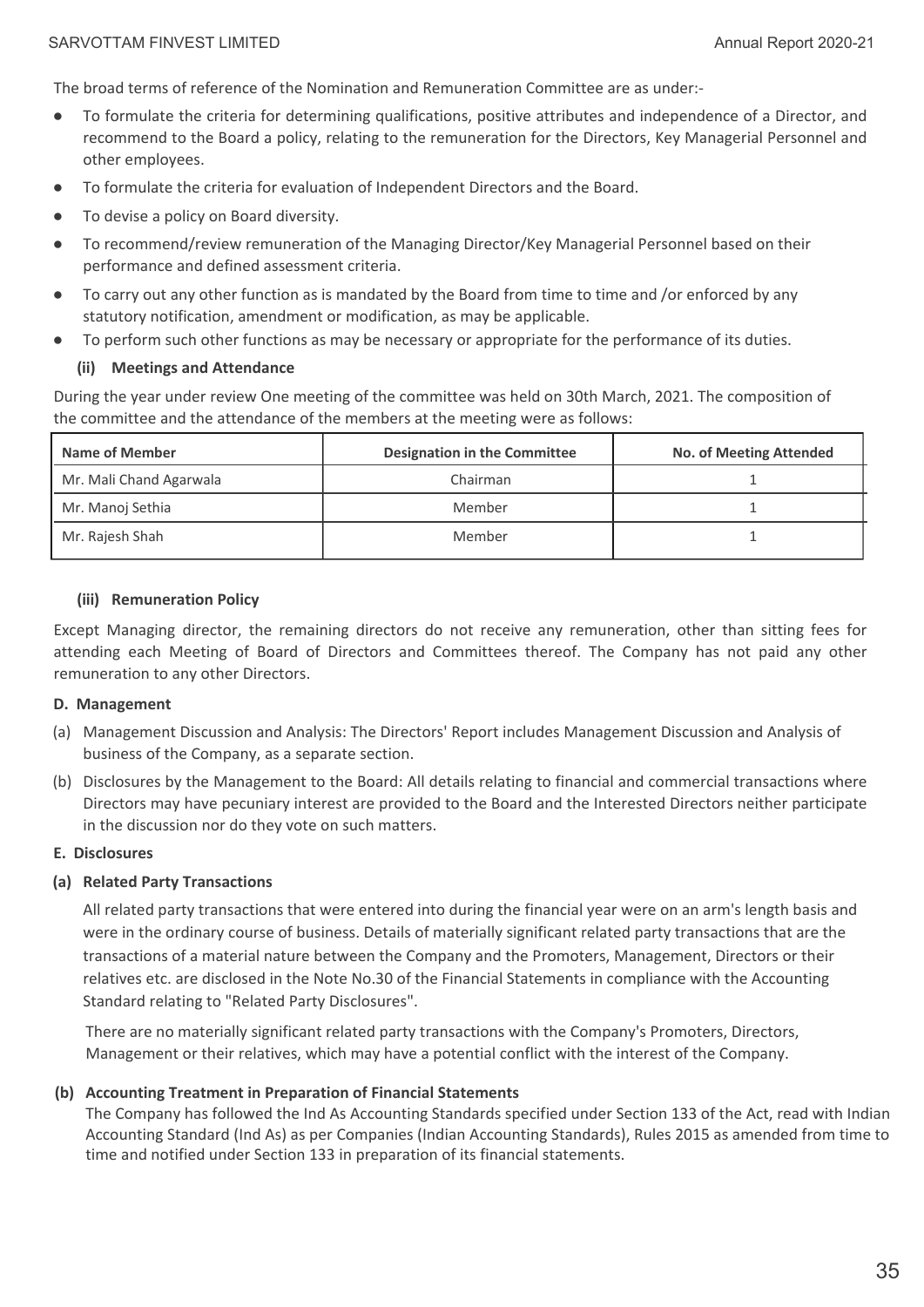# $(c)$  Risk Management

As required under SEBI (Listing Obligations and Disclosure Requirements) Regulations, 2015, the Company has established a well documented and robust risk management framework. Under this framework, risks are identified across all business process of the Company on a continuous basis. Once identified, these risks are classified as strategic risk, business risk or reporting risk. Strategic risk are those which are associated with the longer term interests of the Company. Reporting risk is associated with incorrect or un-timely financial and nonfinancial reporting.

The Audit Committee and the Board of Directors review the Risk Management Strategy of the Company to ensure effectiveness of the Risk Management policy and procedures. Board of Directors of the Company is regularly apprised on the key risk assessment areas and a mitigation mechanism is recommended.

During the year, the Board has reviewed the risk assessment and a risk minimization procedure commensurate to the risks has been adopted and is in place.

# $(d)$  Corporate Ethics

As a reasonable corporate citizen, the Company consciously follows corporate ethics in business and corporate interactions. Company has framed codes and policies providing guidance for carrying business in ethical manner. Some of these policies are:

- i) Code for prevention of Insider Trading
- ii) Code of Conduct

# (e) Chief Executive Officer (CEO) / Chief Financial Officer (CFO) Certification

The Company is fully cognizant of the need to maintain adequate internal control to protect its assets and interests and for integrity and fairness in financial reporting and is committed to laying down and enforcing such controls of appropriate system and procedures. Towards this the Managing Director and Chief Financial Officer have certified to the Board by placing a certificate on the internal control related to the financial reporting process during the year ended 31st March, 2021.

# (f) Disclosures in relation to the Sexual Harassment of Women at Workplace (Prevention, Prohibition and **Redressal) Act, 2013.**

Disclosures in relation to the Sexual Harassment of Women at Workplace (Prevention, Prohibition and Redressal) Act, 2013:

a) number of complaints filed during the financial year - Nil

b) number of complaints disposed of during the financial year - Nil

c) number of complaints pending as on end of the financial year – Nil

## **F.** Shareholders Information

## $(a)$  Means of Communication

In accordance with Regulation 46 of the SEBI (Listing Obligations and Disclosure Requirements), Regulations 2015, the Company has maintained a functioning website at www.sarvottamfinvest.in containing the basic information about the Company viz. the details of its business, financial information, shareholding pattern, compliance with corporate governance, contact information of the designated officials of the Company who are responsible for assisting and handling investor grievances etc. The contents of the said website are updated from time to time.

The quarterly and annual audited financial results of the Company are sent to the Stock Exchanges immediately after they are approved by the Board. The results are normally published in "Business Standard" in English and "Duranto Barta" in vernacular. The results are hosted on the website of the Company at www.sarvottafinvest.in.

Further the Company disseminates to the stock exchanges where the equity shares of the Company are listed, all mandatory information and price sensitive / such other information which in its opinion are material and / or have a bearing on its performance/ operations and issue press releases wherever necessary for the information to public at large. For the benefit of the shareholders an email id has been created for the shareholders correspondence viz. sarvottamfinvest@gmail.com.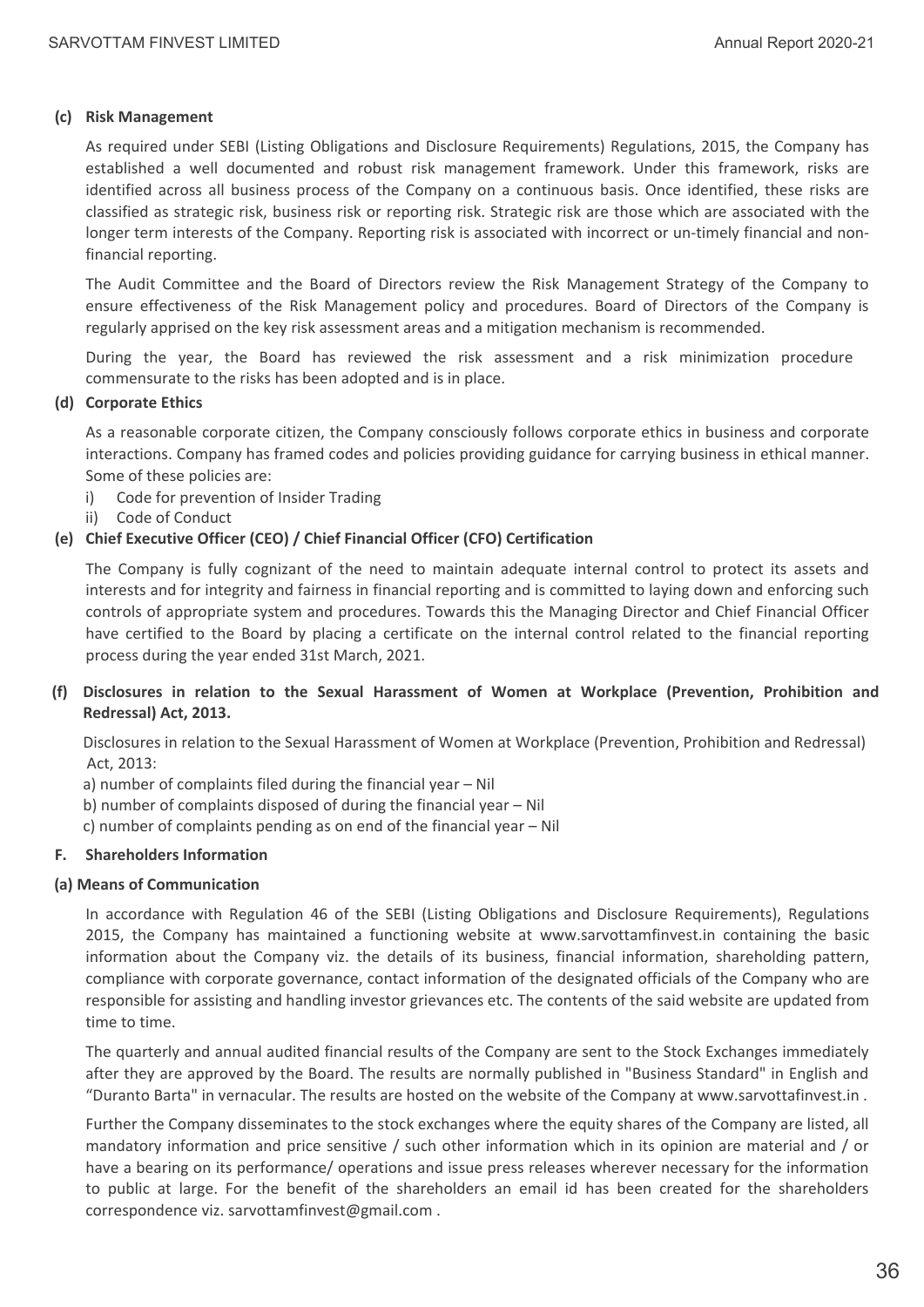# (b) Annual General Meetings of the Company

Details of last three Annual General Meetings of the Company are as under:

| AGM              | Financial<br>Year | Date               | Time     | Venue                                            | Special<br>resolution/s passed |
|------------------|-------------------|--------------------|----------|--------------------------------------------------|--------------------------------|
| $41^{\text{st}}$ | 2019-20           | September 30, 2020 | 3.00 P.M | 3, Bentinck Street,<br>2nd Floor, Kolkata-700001 | None                           |
| $40^{\text{th}}$ | 2018-19           | September 30, 2019 | 3:00 P.M | 3. Bentinck Street, 2nd Floor,<br>Kolkata-700001 | None                           |
| 39 <sup>th</sup> | 2017-18           | September 29, 2018 | 3:00 P.M | 3. Bentinck Street, 2nd Floor,<br>Kolkata-700001 | None                           |

The 42nd Annual General Meeting of the Company is proposed to be held on 30th September, 2021 at 3:00 P.M. at the Registered Office of the Company.

Postal Ballot: No resolution by way of Postal Ballot was passed during the year 2020-2021.

## (c) Disclosures regarding Directors seeking appointment/re-appointment

Requisite disclosure is stated in the Notice of Annual General Meeting.

### **(d)** General Shareholders' information

**(i)** 42nd Annual General Meeting:

As stated in the Notice of Annual General Meeting.

## $(i)$  Last Date for receipt of Proxies

As stated in the Notice of Annual General Meeting.

### $(iii)$  Book Closure

As stated in the Notice of Annual General Meeting.

### **(iv) Tentative Financial Calendar**

| First Quarter Result & Limited Review  | Mid Aug, 2021 |
|----------------------------------------|---------------|
| Second Quarter Result & Limited Review | Mid Nov, 2021 |
| Third Quarter Result & Limited Review  | Mid Feb, 2022 |
| Audited Annual Result (2021-2022)      | End May, 2022 |

### (v) Listing on Stock Exchanges and Stock Codes

The name of the stock exchanges where the equity shares of the Company are listed and the respective stock codes are as follows:

| l Sl. No. l | Name of the Stock Exchange       | <b>Scrip Code</b> |
|-------------|----------------------------------|-------------------|
|             | The Calcutta Stock Exchange Ltd. | 10012144          |
|             | l BSE Ltd.                       | 539124            |

Listing fees for the year 2021-2022 have been paid to both the Stock Exchanges within the stipulated time.

## $(vi)$  Corporate Identification Number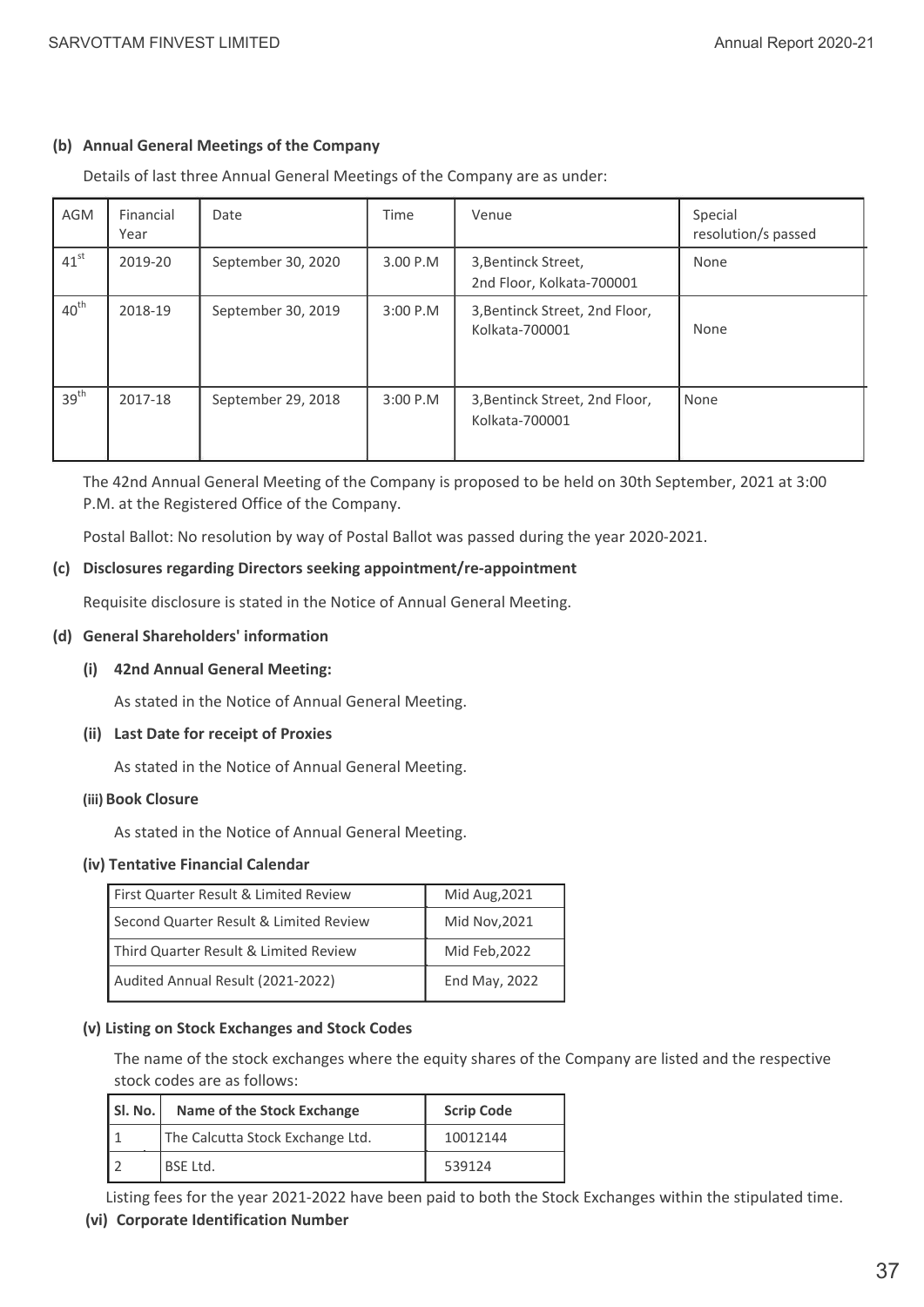Corporate Identification Number of the Company allotted by the Ministry of Corporate Affairs, Government of India is L6599WB1978PLC031793.

# **(vii)** Market Price Data

There has been no trading in the shares of the Company during the year. The last traded price is Rs. 33 as traded on BSE Ltd.

# (viii) Distribution of Equity Shareholding as on 31st March, 2021

| Sl. No.        | No. of<br><b>Equity Shares</b> | No. of<br>Shareholder | % of total<br><b>Shareholders</b> | <b>No. of Shares</b><br>held | % of total<br><b>Shares</b> |
|----------------|--------------------------------|-----------------------|-----------------------------------|------------------------------|-----------------------------|
| 1              | 1 to 500                       | 32                    | 25.00                             | 2914                         | 0.04                        |
| $\overline{2}$ | 501 to 1000                    | Nil                   | Nil                               | Nil                          | Nil                         |
| 3              | 1001 to 2000                   | Nil                   | Nil                               | Nil                          | Nil                         |
| 4              | 2001 to 3000                   | Nil                   | Nil                               | Nil                          | Nil                         |
| 5              | 3001 to 4000                   | Nil                   | Nil                               | Nil                          | Nil                         |
| 6              | 4001 to 5000                   | Nil                   | Nil                               | Nil                          | Nil                         |
| $\overline{7}$ | 5001 to 10000                  | Nil                   | Nil                               | Nil                          | Nil                         |
| 8              | 10001 to 50000                 | 35                    | 27.34                             | 1222570                      | 16.30                       |
| þ              | 50001 to 100000                | 56                    | 43.75                             | 3973816                      | 52.98                       |
| 10             | 100001 and above               | 5                     | 3.91                              | 2300700                      | 30.68                       |
|                | <b>Total</b>                   | 128                   | 100                               | 7500000                      | 100                         |

## (ix) Categories of Equity Shareholding as on 31st March, 2021

| Sl. No.        | Category                                  | No. of<br>Shareholder | $%$ of<br>shareholder | No. of Shares<br><b>Held</b> | % of Share<br><b>Holding</b> |  |
|----------------|-------------------------------------------|-----------------------|-----------------------|------------------------------|------------------------------|--|
|                | Promoter                                  | $\overline{2}$        | 1.56                  | 1800050                      | 24.00                        |  |
| 2              | Financial Instructions,                   | <b>NIL</b>            | <b>NIL</b>            | <b>NIL</b>                   | <b>NIL</b>                   |  |
|                | <b>Banks and Mutual Funds</b>             |                       |                       |                              |                              |  |
| 3              | Private Corporate Bodies<br>& Association | 76                    | 59.38                 | 4657000                      | 62.09                        |  |
| $\overline{4}$ | Indian Public                             | 50                    | 39.06                 | 1042950                      | 13.91                        |  |
| 5              | <b>FIIs</b>                               | <b>NIL</b>            | <b>NIL</b>            | <b>NIL</b>                   | <b>NIL</b>                   |  |
| 6              | NRI, Foreign, National & OCBs             | <b>NIL</b>            | <b>NIL</b>            | <b>NIL</b>                   | <b>NIL</b>                   |  |
|                | <b>Total</b>                              | 128                   | 100                   | 7500000                      | 100                          |  |

# **(x)** Share Transfer System

In terms of Regulation 40(1) of SEBI Listing Regulations, as amended, securities can be transferred only in dematerialized form w.e.f. 1st April, 2019, except in case of request received for transmission or transposition of securities. Members holding shares in physical form are requested to consider converting their holdings to dematerialized form. Transfers of equity shares in electronic form are effected through the depositories with no involvement of the Company.

# (xi) Address for Shareholders' Correspondence

The Company has appointed M/s. ABS Consultant Pvt. Ltd. as its Registrar and Share Transfer Agent (RTA) for handling share registry for both physical and electronic modes. Accordingly, all correspondence, share for transfer, transmission, demat/remat requests and other communication in relation there to should be mailed /hand delivered to the said RTA directly at the following address: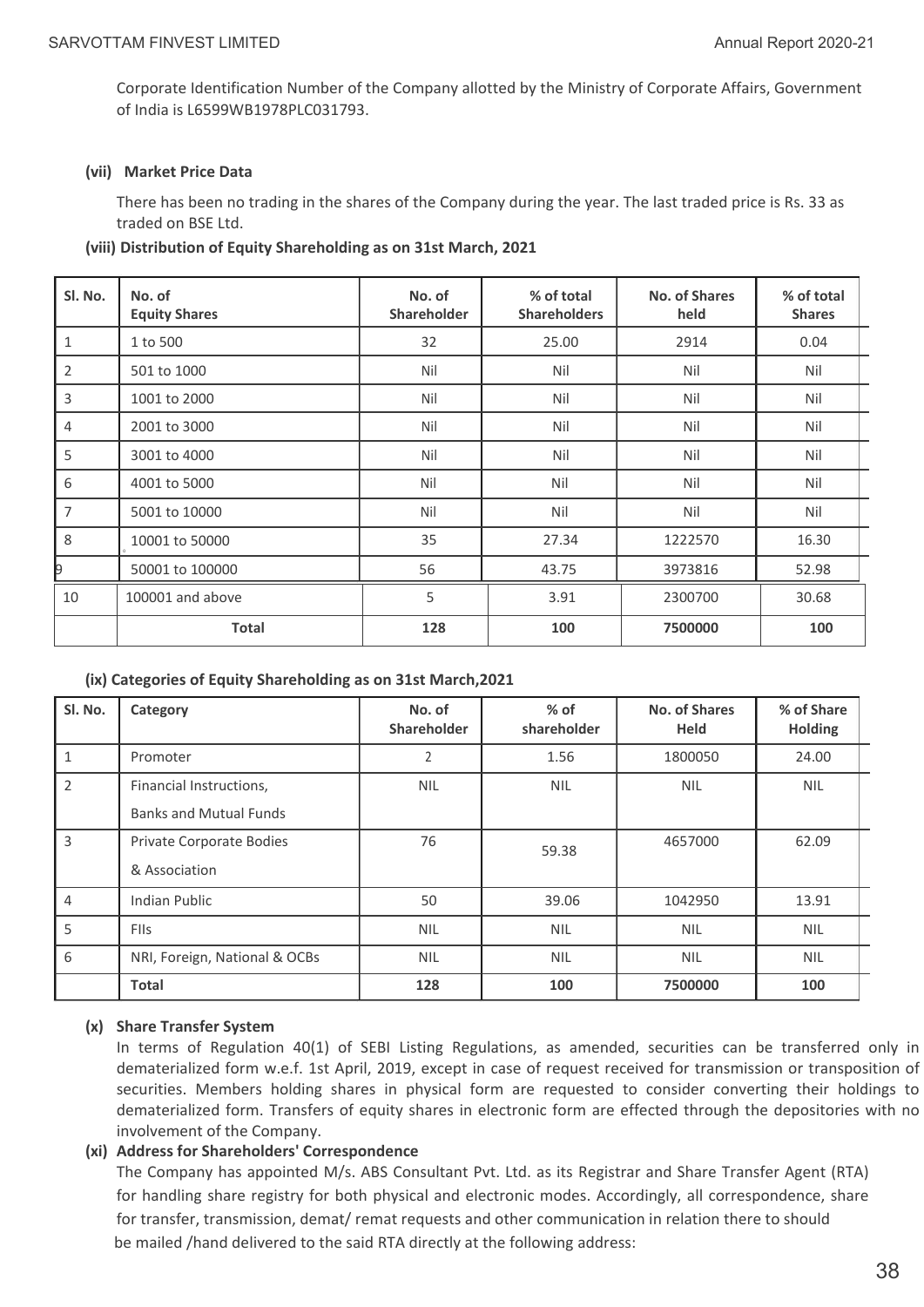## **ABS Consultant Pvt. Ltd.**

(Unit: - Sarvottam Finvest Limited) Room No. 99, 6th floor Stephen House 4, B.B.D. Bag (East) Kolkata- 700 001

### $(xii)$  **Investor Relations**

In order to facilitate investor servicing, the Company has designated an e-mail id sarvottamfinvest@gmail.com for registering complaints by investors.

### **G.** Compliance

(a) Statutory Compliance, Penalties and Strictures

The Company is regular in complying with the requirements of the Stock Exchanges, SEBI, RBI and other statutory authorities on all the relevant matters. There were no cases of penalties or strictures imposed on the Company by any Stock Exchanges, SEBI, RBI or any other statutory authorities for any violation related to the Capital Market / any other related matter or relating to condition of Licensing by the RBI, during the year.

(b) SEBI (Listing Obligation and Disclosure Requirements) Regulations, 2015 Compliance

The Company complies with all the requirement of the Regulation 17 to 27 of SEBI (Listing Obligation and Disclosure Requirements) Regulation, 2015.

(c) Insider Trading

The Company adopted the code of internal procedures and conduct framed under the SEBI (Prohibition of Insider Trading) Regulation, 2015 which, inter alia, prohibited the trading in shares by an 'insider' when in possession of unpublished price sensitive information.

(d) Code of Conduct and Ethics

The Company laid down a Code of Conduct for the entire Board of Director and senior management to avoid a conflict of interest. The Directors and the Senior Management affirmed compliance with Code of Conduct for the year 2020-2021. A declaration to this effect is attached to this report. The Code of Conduct is available on the Company's website www.sarvottamfinvest.in.

There was no material, financial, commercial transactions in which the senior management had a personal interest, leading to a potential conflict of interest during the year under review.

(e) Outstanding GDRs/ADRs/Warrants or any convertible instruments conversion date and likely impact on equity

As on date there are no outstanding warrants or any other convertible instruments. The Company has not issued GDR/ADR.

(f) Adoption of Non Mandatory Requirements

The Company has not adopted any non mandatory requirements except relating to the maintenance of the office of the Non-Executive Chairman. The internal auditor directly reports to Audit Committee.

(g) Auditors' Certificate on Corporate Governance

Pursuant to Regulation 34(3) read with Schedule V of SEBI (Listing Obligation and Disclosure Requirements), Regulation 2015, Compliance Certificate from the Statutory Auditors regarding compliance of condition of Corporate Governance by the Company is annexed to the Director's Report.

(h) Disclosure under Regulation 46 of the SEBI (Listing Obligations and Disclosure Requirements) Regulations, 2015 regarding certain Agreements with the Media Companies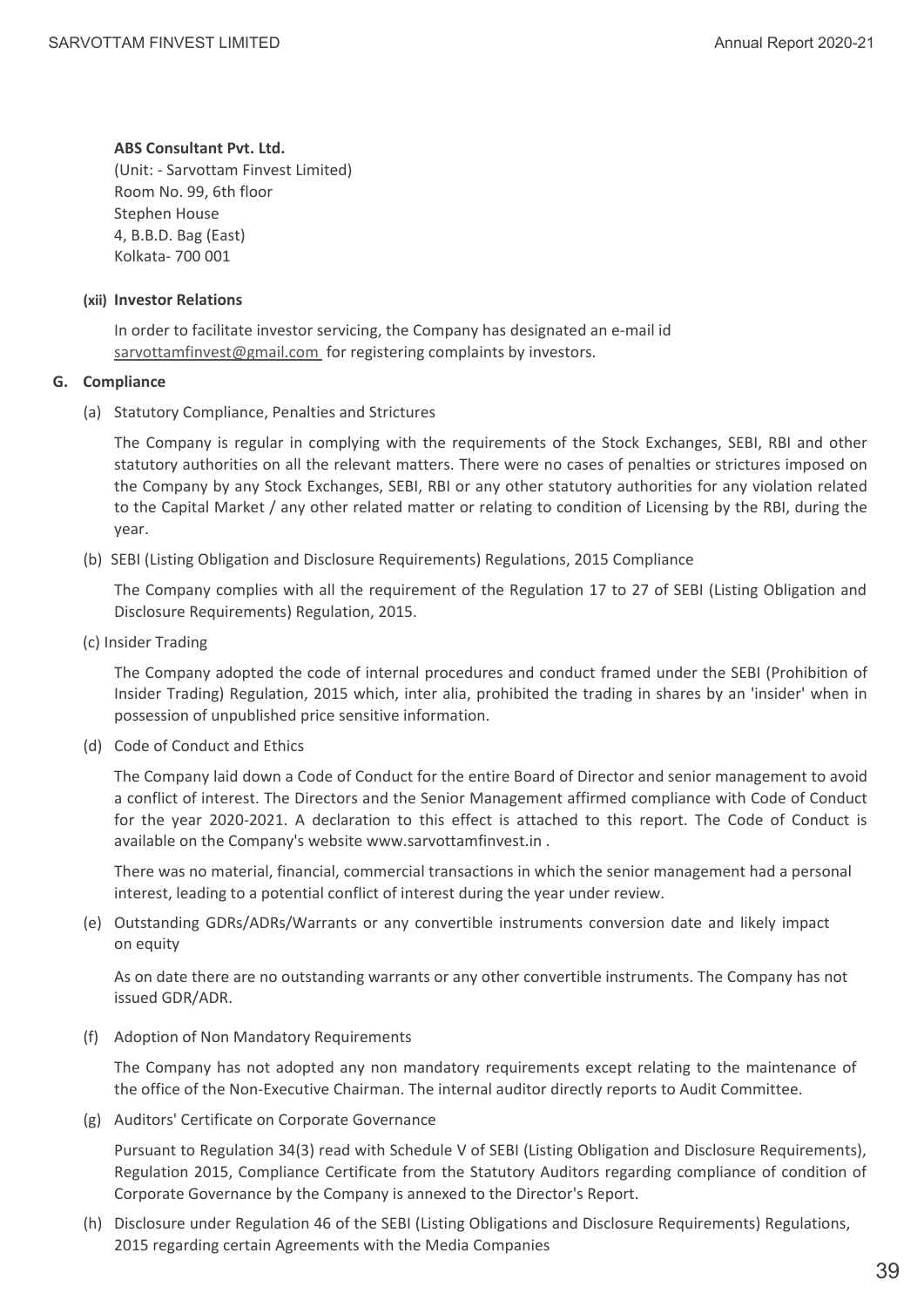Pursuant to the Regulation 46 of the SEBI (Listing Obligation And Disclosure Requirements) Regulations 2015, the Company would like to inform that no agreement(s) have been entered into with the media companies and/or their associates which has resulted in/will result in any kind of shareholding in the Company and consequently any other related disclosure viz. details of nominee(s) of the media companies on the Board of the Company, any management control or potential conflict of interest arising out of such agreements, etc. are not applicable. Nor has the Company entered into any other back to back treaties /contracts/ agreements /MOUs or similar instruments with media companies and/or their associates. Investor Safeguards and Other Information

### (i) Update Address/Bank Details

To receive all communications/corporate action promptly, shareholder holding shares in dematerialized form are requested to please update their address/bank details with the respective DPs and in case of physical shares, the update details have to be intimated to the Registrar and Share Transfer Agent/ Company.

(j) Consolidate Multiple Holdings (in respect of physical holding)

Members are requested to consolidate their shareholdings under multiple folios to eliminate receipt of multiple communications and this would ensure that future correspondence/corporate benefit could be sent to consolidated folio.

(k) Register Email Address

As you all may be aware, Ministry of Corporate Affairs has taken a 'Green Initiative in Corporate Governance' by issuing Circulars 17/2011 and 18/2011 dated 21st April 2011 and 29th April 2011 whereby companies are permitted to send Notice/ documents including Annual Report in electronic mode, provided the Company has obtained email address of its members for sending these documents through email by giving an advance opportunity to every shareholder to register their email addresses and changes therein from time to time with the Company.

Accordingly, shareholders holding shares in physical form are requested to register their email addresses and changes therein from time to time, by directly sending the relevant email addresses along with the details such as name, address, Folio No., No. of shares held to the Registrar and Share Transfer Agent, M/s ABS Consultant Pvt. Ltd.

In respect of shares held in electronic form, the e-mail addresses along with DP ID/ Client ID and other shareholders details as mentioned above should be registered by the shareholders with their respective Depositary Participants. Upon registration of the email address, the Company proposes to send notices and documents, in electronic form to such shareholders. Address for Correspondence

### **Sarvottam Finvest Limited**

3, Bentinck Street 2nd Floor, Kolkata-700 001 Telephone: 033-22100875 E-mail: sarvottamfinvest@gmail.com Website:www.sarvottamfinvest.in

### ABS Consultant Pvt. Ltd.

(Unit: Sarvottam Finvest Limited) Room No. 99, 6th Floor, Stephen House, 4 B.B.D Bag (East), Kolkata-700 001 Telephone: 033-2230 1043/ 033-22430153 E-mail:absconsultant99@gmail.com

Place: Kolkata Date: 3<sup>rd</sup> September. 2021 **Analyzist Controllering Controllering Controllering Controllering Controllering Controllering Controllering Controllering Controllering Controllering Controllering Controllering Controllering C** 

For and on behalf of the Board

Chairman DIN: 00585491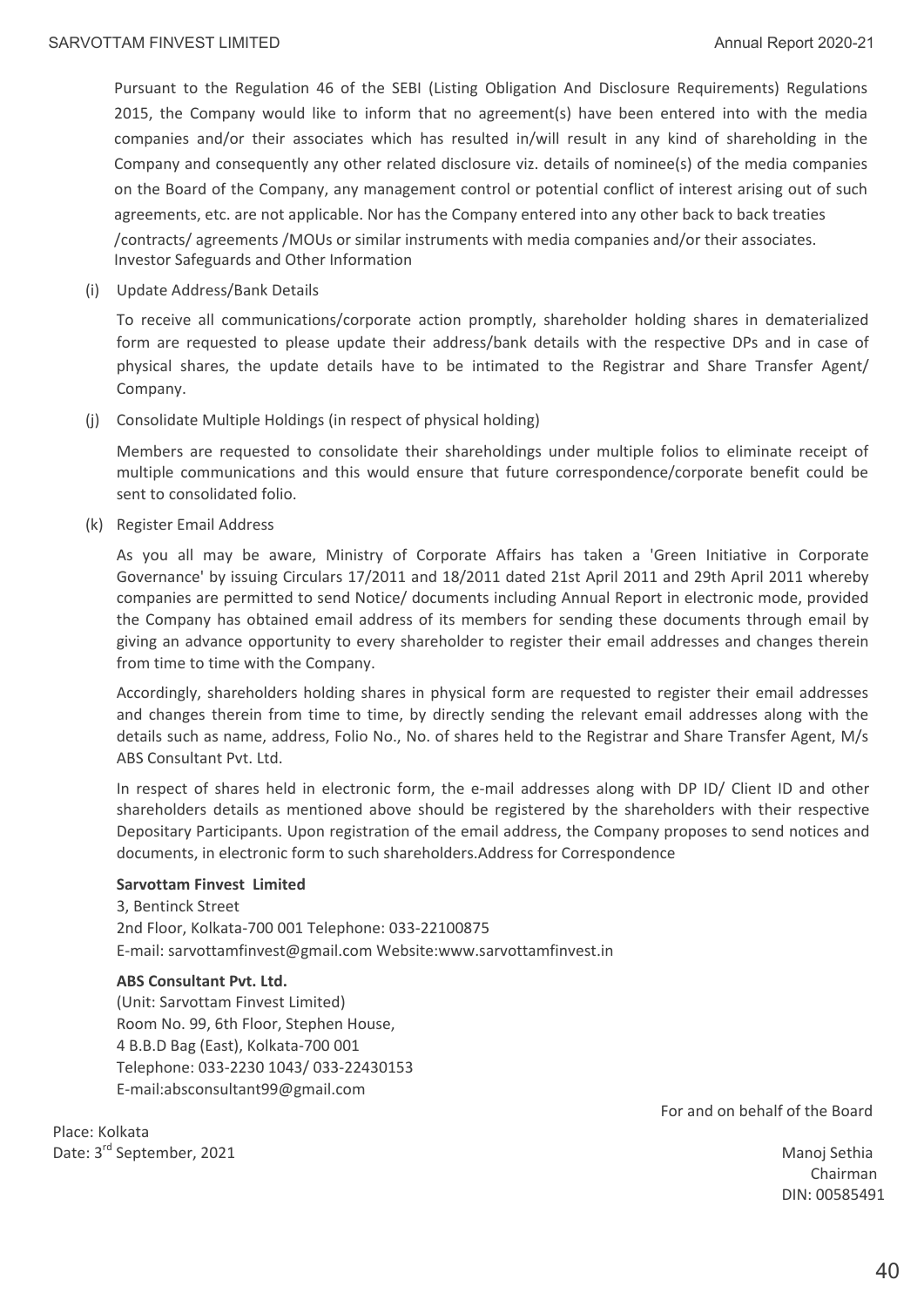# **CERTIFICATION BY CHIEF EXECUTIVE OFFICER (CEO) & CHIEF FINANCIAL OFFICER (CFO)**

In terms of Regulation 17(8) of SEBI(Listing Obligations and Disclosure Requirements) Regulations, 2015

The Board of Directors Sarvottam Finvest Limited 3. Bentinck Street. 2<sup>nd</sup> Floor Kolkata $-700001$ 

We, Dilip Kumar Gupta, Managing Director & CEO and Rohit Jain, Chief Financial Officer of the Sarvottam Finvest Limited hereby certify as under :

- A. We have reviewed financial statements and the cash flow statement for the year ended March 31, 2021 and that to the best of our knowledge and belief:
	- a) These statements do not contain any materially untrue statements or omit any material fact or contain statements that might be misleading;
	- b) These statements together present a true fair of the Company's affairs and are in compliances with existing accounting standards, applicable laws and regulations; and
- B. To the best of our knowledge and belief, no transactions entered into by the Company during the year ended March 31, 2021 are fraudulent, illegal or violative of the Company's Code of Conduct.
- C. For the purpose of financial reporting, we accept the responsibility for establishing and maintaining internal controls and that we have evaluated the effectiveness of the internal controls system of the Company pertaining to financial reporting and we have disclosed to the Auditors and the Audit Committee, and further state that there were no deficiencies in the design or operation of such internal controls.
- D. We do further certify that there has been:
	- a. no significant changes in internal controls over financial reporting during the year;
	- b. no significant changes in accounting policies during the year; and
	- c. no instances during the year of significant fraud with involvement therein of the management or an employee having a significant role in the Company's internal control system over financial reporting.

Dilip Kumar Gupta<br>
Rohit Jain (Managing Director & CEO) (Chief Financial Officer) DIN:01168576 PAN:BBOPJ1476H

Place: Kolkata Date: 3<sup>rd</sup> September, 2021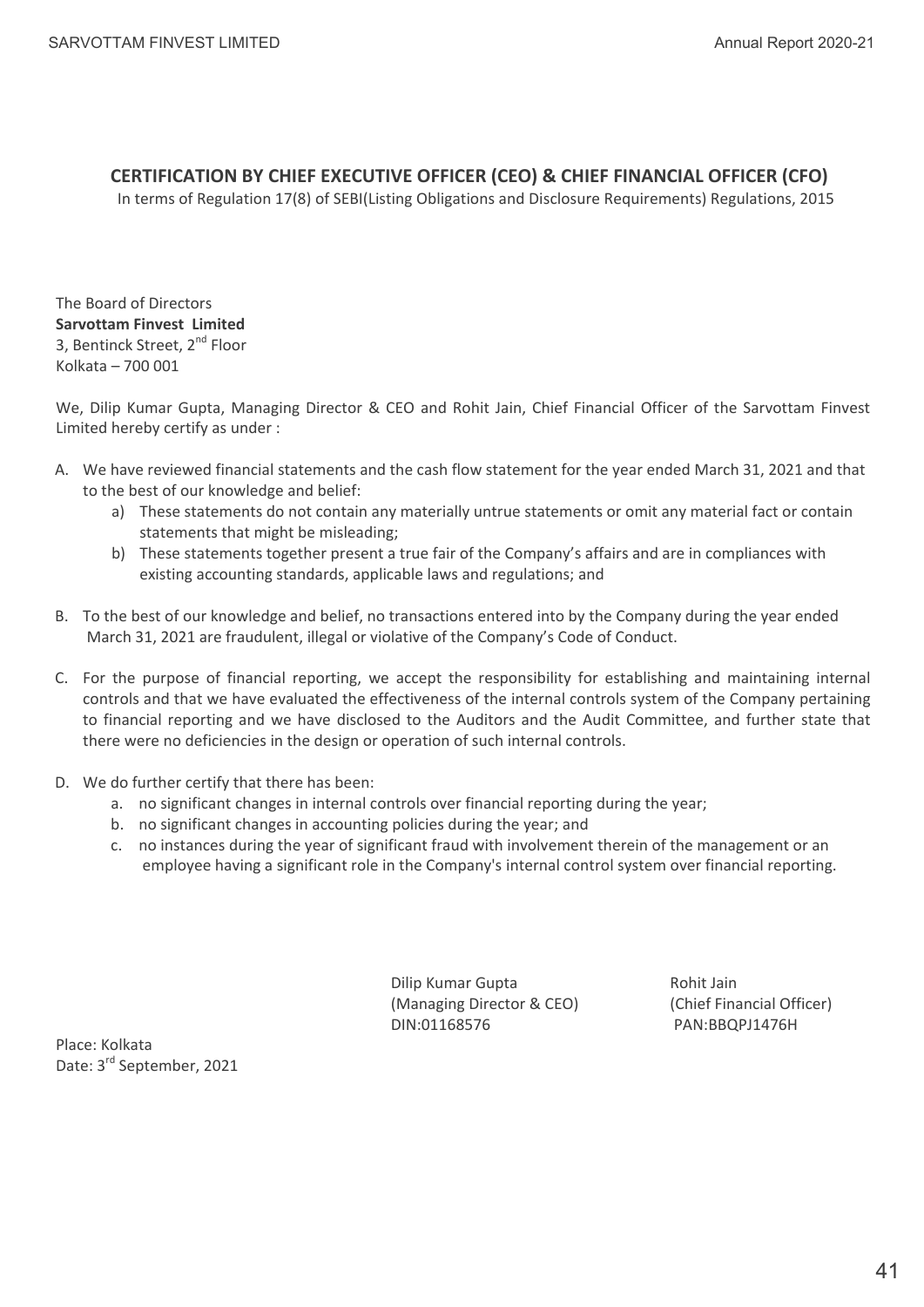# **CODE OF CONDUCT DECLARATION**

(Regulation 26(3) read with Schedule V(D) of the SEBI (Listing Obligations and Disclosure Requirements) Regulations, 2015)

T<sub>Ω</sub> The Members **Sarvottam Finvest Limited** 

> I hereby declare that all the members of the Board and Senior Management Personnel of the Company have affirmed due observance of the Code of Conduct for the financial year ended 31st March, 2021.

> > For Sarvottam Finvest Limited

*<u>Dilip Kumar Gupta</u>* Managing Director (DIN: 01168576)

Place: Kolkata Date: 3rd September, 2021

# *CERTIFICATE FROM COMPANY SECRETARY IN PRACTICE*

## *CERTIFICATE*

(Pursuant to clause 10 of Para C of Schedule V of the SEBI (Listing Obligations and Disclosure Requirements) Regulations, 2015)

In pursuance of sub clause (i) of clause 10 of Para C of Schedule V of the SEBI(Listing Obligations and Disclosure Requirements) Regulations, 2015 in respect of SARVOTTAM FINVEST LIMITED (CIN:L65993WB1978PLC031793), we hereby certify that, on the basis of written representation/declaration received from the Directors and taken on record by the Board of Directors, as on  $31<sup>st</sup>$  March, 2021, none of the Directors on the Board of the Company has been debarred or disqualified from being appointed or continuing as Director of Companies by the SEBI/Ministry of Corporate Affairs or any such statutory authority

For Agarwal Priti & Associates

**Priti Agarwal** Proprietor (Company Secretary in Practice) PCS No.:10877 and C.P. No:9937 UDIN:F010877C000894311

Place: Kolkata Date: 3rd September, 2021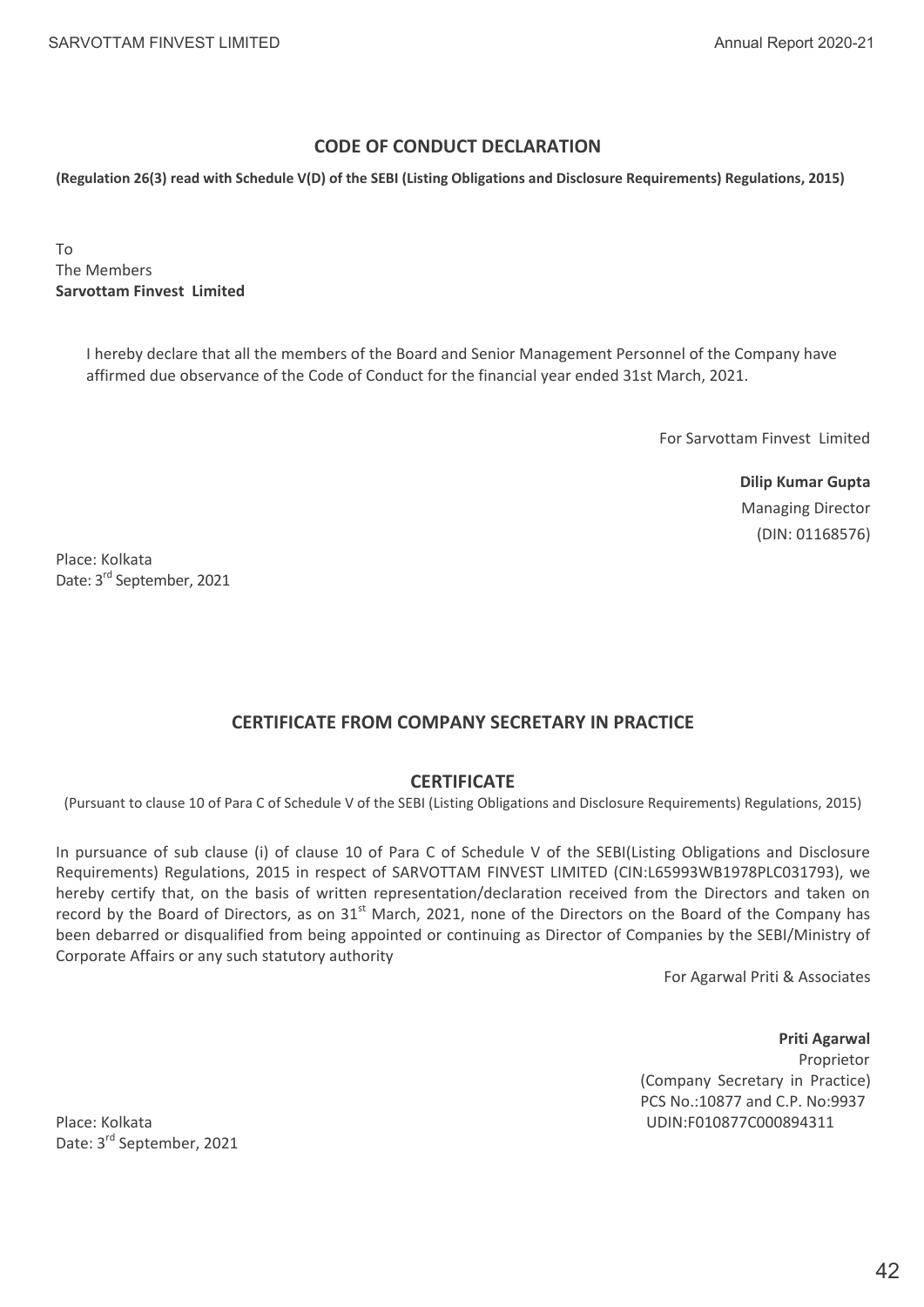# **AUDITORS' CERTIFICATE ON CORPORATE GOVERNANCE**

(in terms of Regulation 34(3) and Schedule V (E) of SEBI (Listing Obligations and Disclosure Requirements) Regulations, 2015

 $T<sub>0</sub>$ The Members **Sarvottam Finvest Limited** (CIN: L65993WB1978PLC031793)

1. We have examined the compliance of the conditions of Corporate Governance by Sarvottam Finvest Limited ('the Company') for the year ended on 31st March, 2021 as stipulated in SEBI (Listing Obligations and Disclosure Requirements) Regulations, 2015 ("Listing Regulations").

## **Management's Responsibility**

2. The compliance of conditions of Corporate Governance is the responsibility of the Management. This responsibility includes the designing, implementing and maintain operating effectiveness of internal control to ensure compliance with the conditions of corporate governance as stipulated in the Listing Regulations.

# **Auditor's Responsibility**

- 3. Pursuant to the requirements of the Listing Regulations, our responsibility is to express a reasonable assurance in the form of an opinion as to whether the Company has complied with the conditions of corporate governance as stated in paragraph 1 above. Our responsibility is limited to examining the procedures and implementation thereof, adopted by the Company for ensuring the compliance with the conditions of corporate governance. It is neither an audit nor an expression of opinion on the financial statements of the Company.
- 4. We have examined the relevant records of the Company in accordance with the applicable Generally Accepted Auditing Standards in India, the Guidance Note on Certification of Corporate Governance issued by the Institute of Chartered Accountants of India (the 'ICAI'), and the Guidance note on Reports or Certificate for Special Purposes issued by the ICAI which requires that we comply with the ethical requirements of the Code of Ethics issued by the ICAI.
- 5. We have complied with the relevant applicable requirements of the Standard on Quality Control (SQC) 1, Quality Control for Firms that Performs Audits and Review of Historical Financial Information, and Other Assurance and Related Services Engagements.

# **2**Opinion

 $6.$  Based on our examination of the relevant records and according to the information and according to the information and explanations provided to us and the representations provided by the Management, we certify that the Company has complied with the conditions of Corporate Governance as stipulated in the Listing Regulations during the year ended 31st March, 2021.

We state that such compliance is neither an assurance as to the future viability of the Company nor the efficiency or effectiveness with which the management has conducted the affairs of the Company.

> **For V. Goval & Associates** Chartered Accountants Firm Registration No.:312136E

**Pankaj Kumar Goyal** Partner Membership No.: 059991 UDIN: 21059991AAAADS1068

Place: Kolkata Date: 30th August, 2021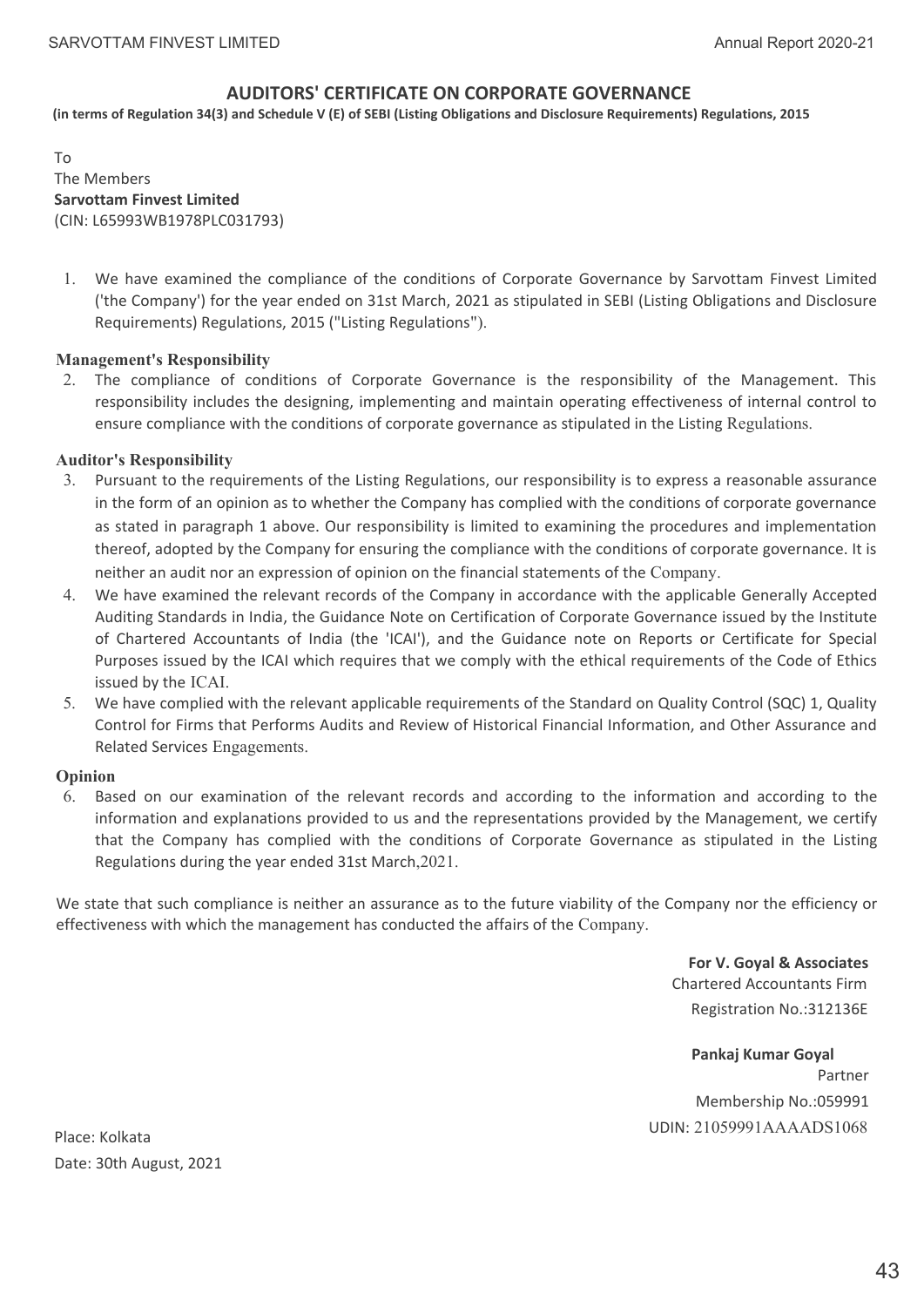# **INDEPENDENT AUDITORS' REPORT**

The Members. **Sarvottam Finvest Limited,** 

# **Report on the Audit of the Standalone Financial Statements**

# Opinion

We have audited accompanying standalone financial statements of SARVOTTAM FINVEST LIMITED ("the Company"), which comprise of the Balance Sheet as at March 31, 2021, the Statement of Profit and Loss, Statement of changes in equity and Statement of Cash Flows for the year then ended, and notes to the Financial Statements, including a summary of significant accounting policies and other explanatory information.

In our opinion and to the best of our information and according to the explanations given to us, the aforesaid standalone financial statements give the information required by the Act, in the manner so required and give a true and fair view in conformity with the accounting principles generally accepted in India, of the state of affairs of the Company as at March 31, 2021 and profit/loss, changes in equity and its cash flows for the year ended on that date.

# **Basis for Opinion**

We conducted our audit in accordance with the Standards on Auditing (SAs) specified under Section 143(10) of the Companies Act, 2013. Our responsibilities under those Standards are further described in the Auditor's Responsibilities for the Audit of the Financial Statements section of our report. We are independent of the Company in accordance with the Code of Ethics issued by the Institute of Chartered Accountants of India together with the ethical requirements that are relevant to our audit of the financial statements under the provisions of the Companies Act, 2013 and the Rules thereunder, and we have fulfilled our other ethical responsibilities in accordance with these requirements and the Code of Ethics. We believe that the audit evidence we have obtained is sufficient and appropriate to provide a basis for our opinion.

# **Emphasis of Matter**

We draw attention to Note No. 2, which describes the impact of the outbreak of corona virus (COVID-19) on the business operations of the company. In view of highly uncertain economic environment, a definitive assessment of the impact on the subsequent periods is highly dependent upon circumstances as they evolve.

# **Key Audit Matters**

Key audit matters are those matters that, in our professional judgment, were of most significance in our audit of the standalone financial statements of the current period. These matters were addressed in the context of our audit of the financial statements as a whole, and in forming our opinion thereon, and we do not provide a separate opinion on these matters. For each matter below, our description of how our audit addressed the matter is provided in that context.

We have determined the matters described below to be the key audit matters to be communicated in our report. We have fulfilled the responsibilities described in the Auditor's responsibilities for the audit of the standalone Ind AS financial statements section of our report, including in relation to these matters. Accordingly, our audit included the performance of procedures designed to respond to our assessment of the risks of material misstatement of the standalone Ind AS financial statements. The results of our audit procedures, including the procedures performed to address the matters below, provide the basis for our audit opinion on the accompanying standalone Ind AS financial statements.

# **Management's Responsibility for the Standalone Financial Statements**

The Company's Board of Directors is responsible for the matters stated in Section 134(5) of the Companies Act, 2013 ("the Act") with respect to the preparation of these standalone financial statements that give a true and fair view of the financial position, financial performance, changes in equity and cash flows of the Company in accordance with the accounting principles generally accepted in India, including the Indian Accounting Standards specified under Section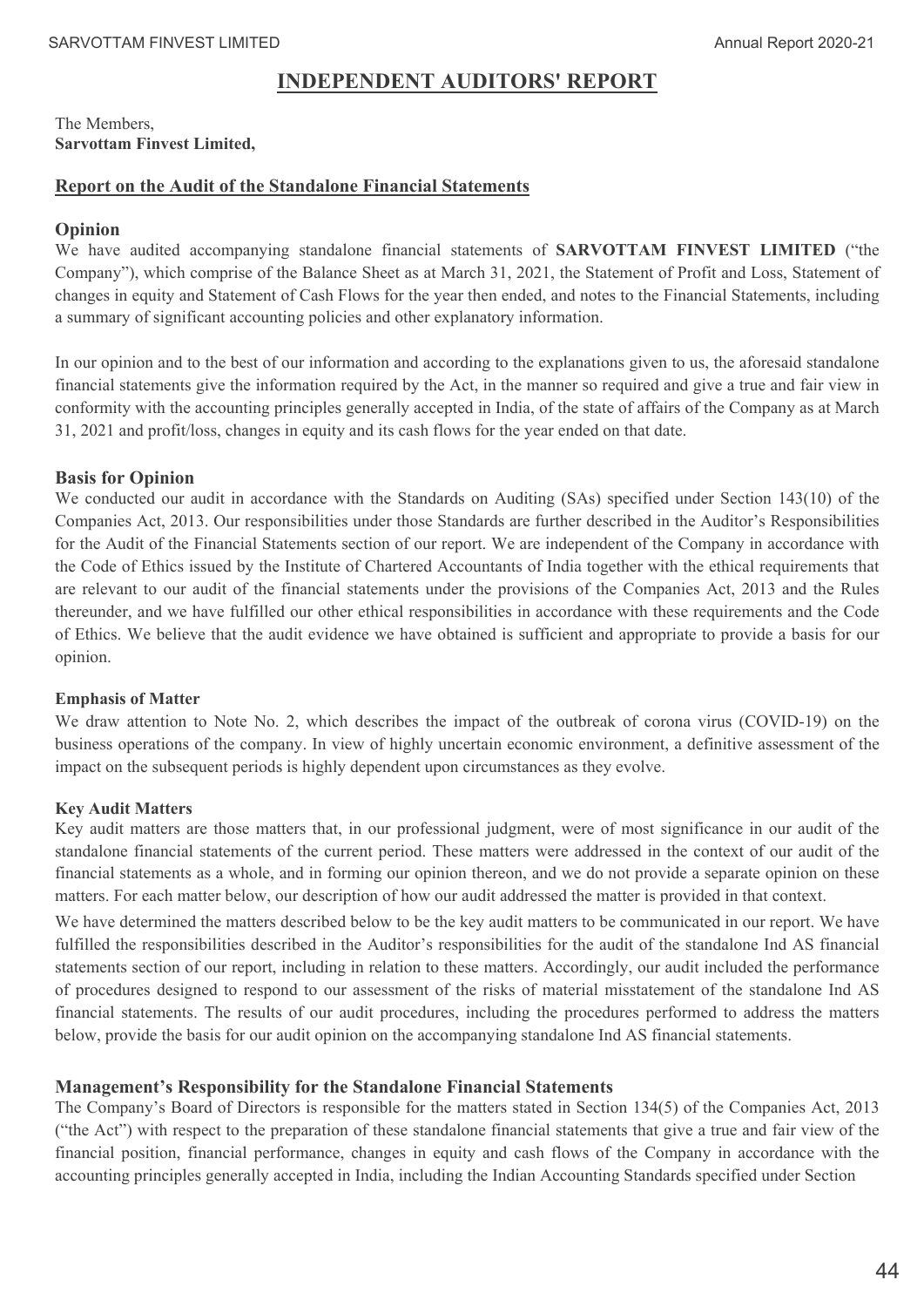133 of the Act. This responsibility also includes maintenance of adequate accounting records in accordance with the provisions of the Act for safeguarding of the assets of the Company and for preventing and detecting frauds and other irregularities; selection and application of appropriate accounting policies; making judgements and estimates that are reasonable and prudent and design, implementation and maintenance of adequate internal financial controls, that were operating effectively for ensuring the accuracy and completeness of the accounting records, relevant to the preparation and presentation of the financial statement that give a true and fair view and are free from material misstatement. whether due to fraud or error.

In preparing the financial statements, management is responsible for assessing the Company's ability to continue as a going concern, disclosing, as applicable, matters related to going concern and using the going concern basis of accounting unless management either intends to liquidate the Company or to cease operations, or has no realistic alternative but to do so.

Those Board of Directors are also responsible for overseeing the Company's financial reporting process.

# **Auditor's Responsibilities for the Audit of the Standalone Financial Statements**

Our objectives are to obtain reasonable assurance about whether the standalone financial statements as a whole are free from material misstatement, whether due to fraud or error, and to issue an auditor's report that includes our opinion. Reasonable assurance is a high level of assurance but is not a guarantee that an audit conducted in accordance with SAs will always detect a material misstatement when it exists. Misstatements can arise from fraud or error and are considered material if, individually or in the aggregate, they could reasonably be expected to influence the economic decisions of users taken on the basis of these standalone financial statements. As part of an audit in accordance with SAs, we exercise professional judgement and maintain professional skepticism throughout the audit.

We also:

- a) Identify and assess the risks of material misstatement of the standalone financial statements, whether due to fraud or error, design and perform audit procedures responsive to those risks, and obtain audit evidence that is sufficient and appropriate to provide a basis for our opinion. The risk of not detecting a material misstatement resulting from fraud is higher than for one resulting from error, as fraud may involve collusion, forgery, intentional omissions, misrepresentations, or the override of internal control.
- b) Obtain an understanding of internal control relevant to the audit in order to design audit procedures that are appropriate in the circumstances. Under Section  $143(3)(i)$  of the Companies Act, 2013, we are also responsible for expressing our opinion on whether the company has adequate internal financial controls system in place and the operating effectiveness of such controls
- c) Evaluate the appropriateness of accounting policies used and the reasonableness of accounting estimates and related disclosures made by management.
- d) Conclude on the appropriateness of management's use of the going concern basis of accounting and, based on the audit evidence obtained, whether a material uncertainty exists related to events or conditions that may cast significant doubt on the Company's ability to continue as a going concern. If we conclude that a material uncertainty exists, we are required to draw attention in our auditor's report to the related disclosures in the standalone financial statements or, if such disclosures are inadequate, to modify our opinion. Our conclusions are based on the audit evidence obtained up to the date of our auditor's report. However, future events or conditions may cause the Company to cease to continue as a going concern.
- e) Evaluate the overall presentation, structure and content of the standalone financial statements, including the disclosures, and whether the standalone financial statements represent the underlying transactions and events in a manner that achieves fair presentation.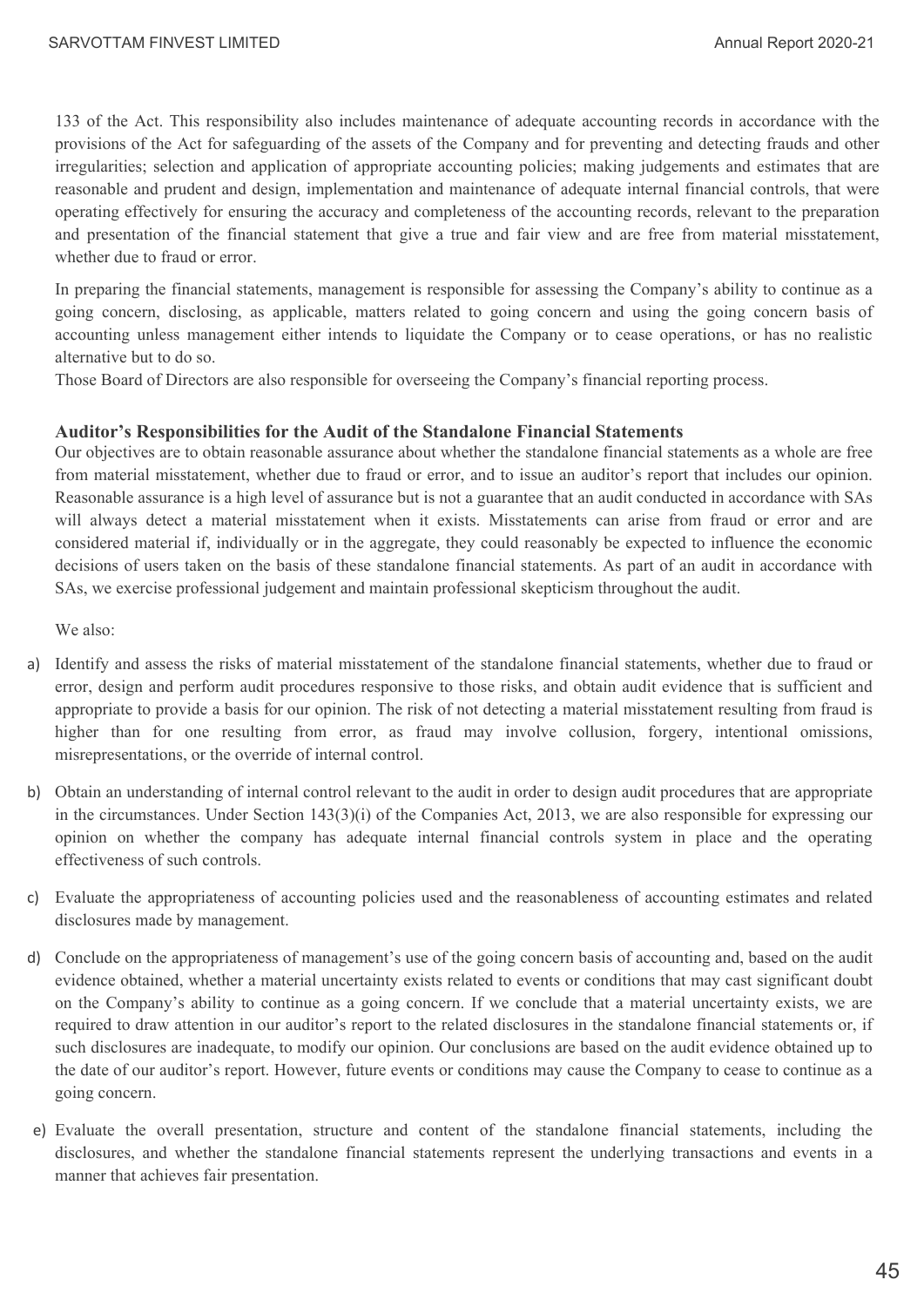We communicate with those charged with governance regarding, among other matters, the planned scope and timing of the audit and significant audit findings, including any significant deficiencies in internal control that we identify during our audit.

We also provide those charged with governance with a statement that we have complied with relevant ethical requirements regarding independence, and to communicate with them all relationships and other matters that may reasonably be thought to bear on our independence, and where applicable, related safeguards.

From the matters communicated with those charged with governance, we determine those matters that were of most significance in the audit of the standalone financial statements of the current period and are therefore the key audit matters. We describe these matters in our auditor's report unless law or regulation precludes public disclosure about the matter or when, in extremely rare circumstances, we determine that a matter should not be communicated in our report because the adverse consequences of doing so would reasonably be expected to outweigh the public interest benefits of such communication.

# **Report on Other Legal and Regulatory Requirements**

- 1. As required by the Companies (Auditor's Report) Order, 2016 issued by the Central Government of India in terms of sub-section (11) of Section 143 of the Act, we give in the Annexure ('Annexure A') a statement on the matters specified in paragraphs 3 and 4 of the Order, to the extent applicable.
- 2. As required by Section 143 (3) of the Act, we report that:
- a. We have sought and obtained all the information and explanations which to the best of our knowledge and belief were necessary for the purposes of our audit.
- b. In our opinion proper books of account as required by law have been kept by the Company so far as it appears from our examination of those books.
- c. The Balance Sheet, Statement of Profit and Loss, Statement of changes in equity and the Cash Flow Statement dealt with by this Report are in agreement with the books of account.
- d. In our opinion, the aforesaid standalone financial statements comply with the Indian Accounting Standards specified under Section 133 of the Act
- e. On the basis of written representations received from the Directors as on March 31, 2021, and taken on record by the Board of Directors, none of the directors is disqualified as on March 31, 2021, from being appointed as a director in terms of Section 164(2) of the Act.
- f. With respect to the adequacy of the internal financial controls over financial reporting of the Company and the operating effectiveness of such controls, refer to our separate report in "Annexure B"
- g. With respect to the other matters to be included in the Auditor's Report in accordance with Rule 11 of the Companies (Audit and Auditors), 2014, in our opinion and to the best of our information and according to the explanations given to us;

The Company does not have any pending litigations which would impact its financial position.

- h. In our opinion and as per the information and explanations provided to us, the Company has not entered into any longterm contracts including derivative contracts, requiring provision under applicable laws or accounting standards, for material foreseeable losses, and
- i. There were no amounts which were required to be transferred to the Investor Education and Protection Fund by the Company.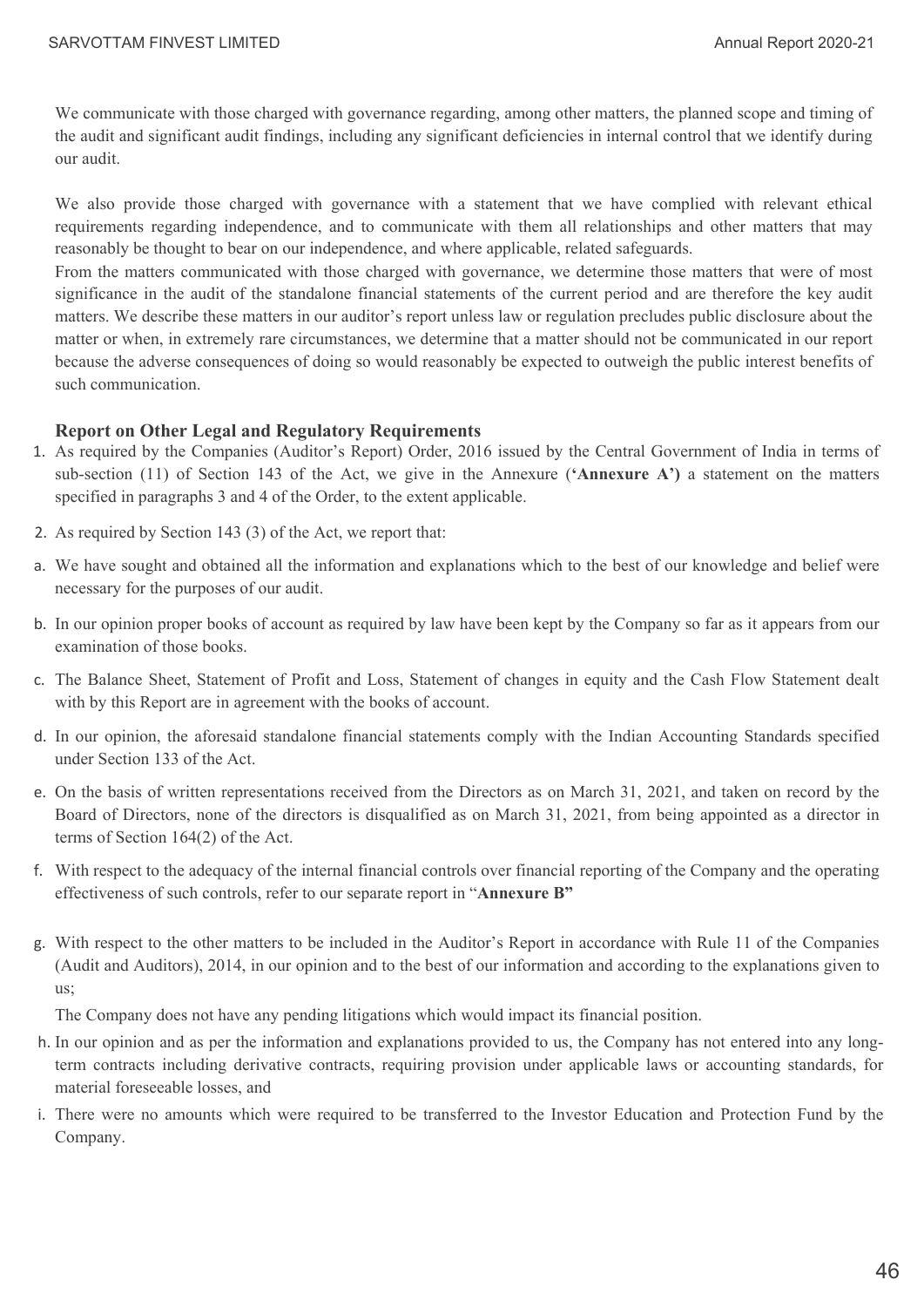# SARVOTTAM FINVEST LIMITED

- 3. With respect to the matter to be included in the Auditors' Report under Section 197(16):
	- In our opinion and according to the information and explanations given to us, the remuneration paid by the company to its directors during the current year is in accordance with the provisions of Section 197 of the Act. The remuneration paid/provided to any director is not in excess of the limit laid down under Section 197of the Act. The Ministry of Corporate Affairs has not prescribed other details under Section 197(16) which are required to be commented upon by us.

For V Goval & Associates **Chartered Accountants** FRN: 312136E

Date: June 30, 2021 Place: Kolkata UDIN: 21059991AAAACM8577 Pankaj Kumar Goyal Partner M. No.: 059991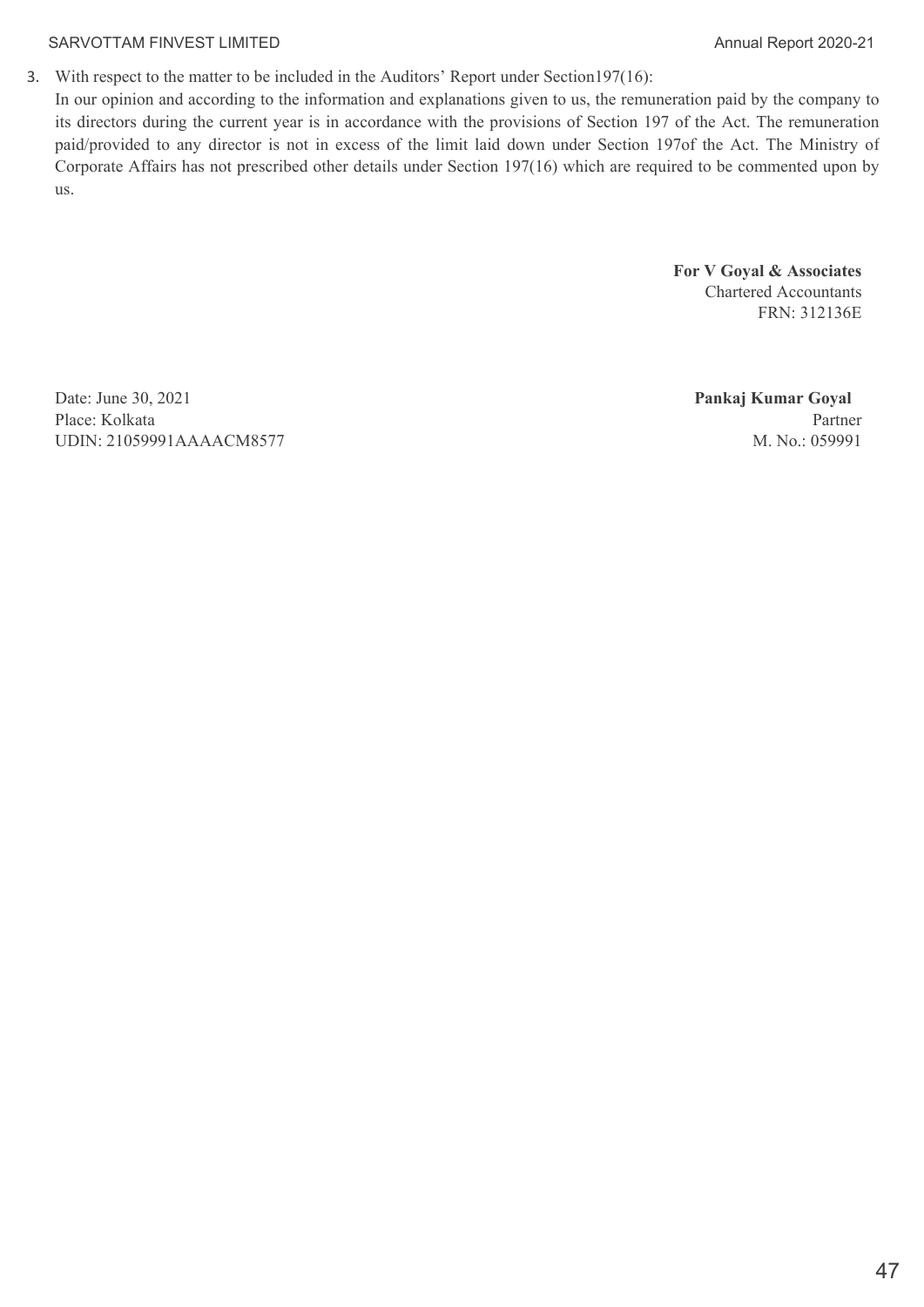# ANNEXURE 'A' TO THE INDEPENDENT AUDITORS REPORT OF EVEN DATE ON THE FINANCIAL STATEMENTS OF SARVOTTAM FINVEST LIMITED

Referred to in Paragraph 1 under section (Report on Other Legal and Regulatory Requirements) of our report of even date

 $1.$ 

- (a) The company is maintaining proper records showing full particulars, including quantitative details and situation of its property, plant and equipment
- (b) These property, plant and equipments have been physically verified by the management at reasonable intervals; and no material discrepancies were noticed on such verification
- (c) The company does not possess any immovable property and hence clause  $1(c)$  is not applicable
- 2. Physical verification of inventory has been conducted at reasonable intervals by the management and no material discrepancies were noticed.
- 3. As per information and explanations given to us, the Company has not granted loans to company firm, limited liability partnership or other parties covered in the register maintained under Section 189 of the Companies Act, 2013. Accordingly, paragraph 3 (iii) (a) to (c) of the order are not applicable to the Company.
- 4. In our opinion and according to the information and explanations given to us, the Company has complied with the provisions of Section 185 and 186 of the Act, with respect to the loans and investments made.
- 5. The Company has not accepted any deposits from the public. Accordingly, paragraph  $3(v)$  of the Order is not applicable to the Company.
- 6. The Central Government has not prescribed the maintenance of cost records under Section 148(1) of the Act, for any of the services rendered by the Company. Accordingly, paragraph 3(vi) of the Order is not applicable to the company.
- 7. (a) According to the information given to us and on the basis of our examination of the books of the Company, the Company is regular in depositing undisputed statutory dues including provident fund, employees' state insurance, income-tax, sales-tax, service tax, duty of customs, duty of excise, value added tax, goods and service tax, cess and any other statutory dues to the appropriate authorities.

According to the information and explanations given to us, no undisputed amounts payable in respect of provident fund, income tax, sales tax, value added tax, duty of customs, service tax, cess and other material statutory dues were in arrears as at 31<sup>st</sup>March, 2021 for a period of more than six months from the date they became payable.

(b) On the basis of the information and explanations given to us, there are no material dues with respect to income tax or sales tax or service tax or duty of customs or duty of excise or value added tax pending with appropriate authorities on account of any dispute.

- 8. The Company has not availed any loans or borrowings from any financial institution, banks, government or debenture holders during the year. Accordingly, paragraph 3 (viii) of the Order is not applicable to the company.
- 9. The Company has not raised any money by way of initial public offer or further public offer (including debt instruments) and term loans during the year. Accordingly, paragraph 3 (ix) of the Order is not applicable to the company.
- 10. To the best of our knowledge and according to the information and explanations given to us, no material fraud by the Company or on the Company by its officers or employees has been noticed or reported during the course of our audit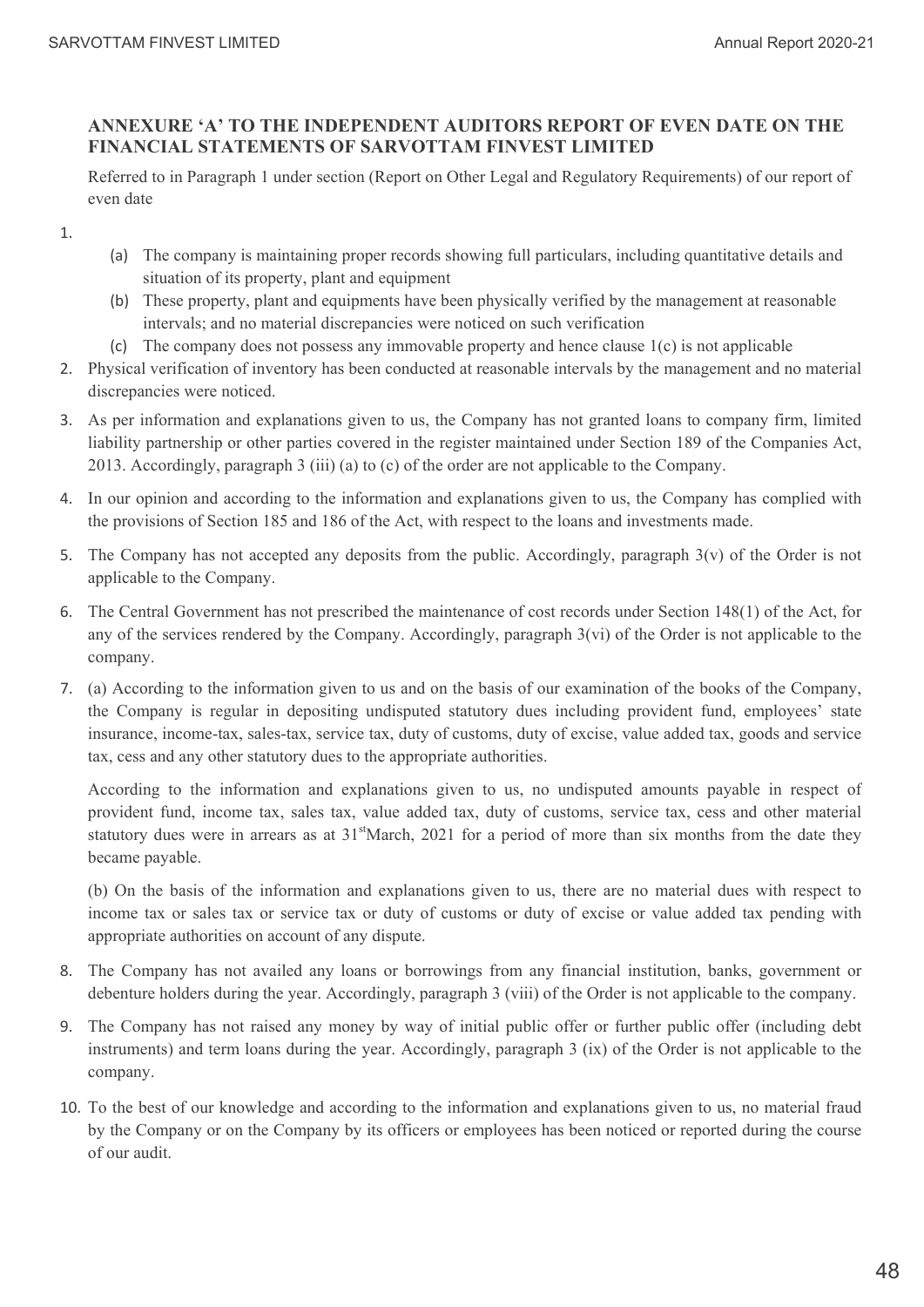- 11. According to the information and explanations give to us and based on our examination of the records of the Company, the Company has paid/provided for managerial remuneration in accordance with the requisite approvals mandated by the provisions of Section 197 read with Schedule V to the Act.
- 12. In our opinion and according to the information and explanations given to us, the Company is not a Nidhi *company*. Accordingly, paragraph 3(xii) of the Order is not applicable to the company.
- 13. In our opinion and according to information and explanations given to us, the Company is in compliance with Section 177 and 188 of the Companies Act, 2013, where applicable, for all transactions with the related parties and details of related party transactions have been disclosed in the Financial Statements as required by applicable Accounting Standards.
- 14. During the year, the Company has not made any preferential allotment or private placement of shares or fully or partly convertible debentures during the year. "Accordingly, paragraph 3(xiv) of the Order is not applicable to the company".
- 15. In an opinion and according to the information and explanations given to us and based on our examination of the records of the Company, the Company has not entered into non-cash transactions with directors or persons connected with him. Accordingly, paragraph  $3(xy)$  of the Order is not applicable to the company.
- 16. The company is a registered NBFC under section 45-IA of the Reserve Bank of India Act, 1934.

For V Goyal & Associates **Chartered Accountants** FRN: 312136E

Date: June 30, 2021 Place: Kolkata **UDIN: 21059991AAAACM8577**  Pankaj Kumar Goyal Partner  $M \text{ No} \cdot 059991$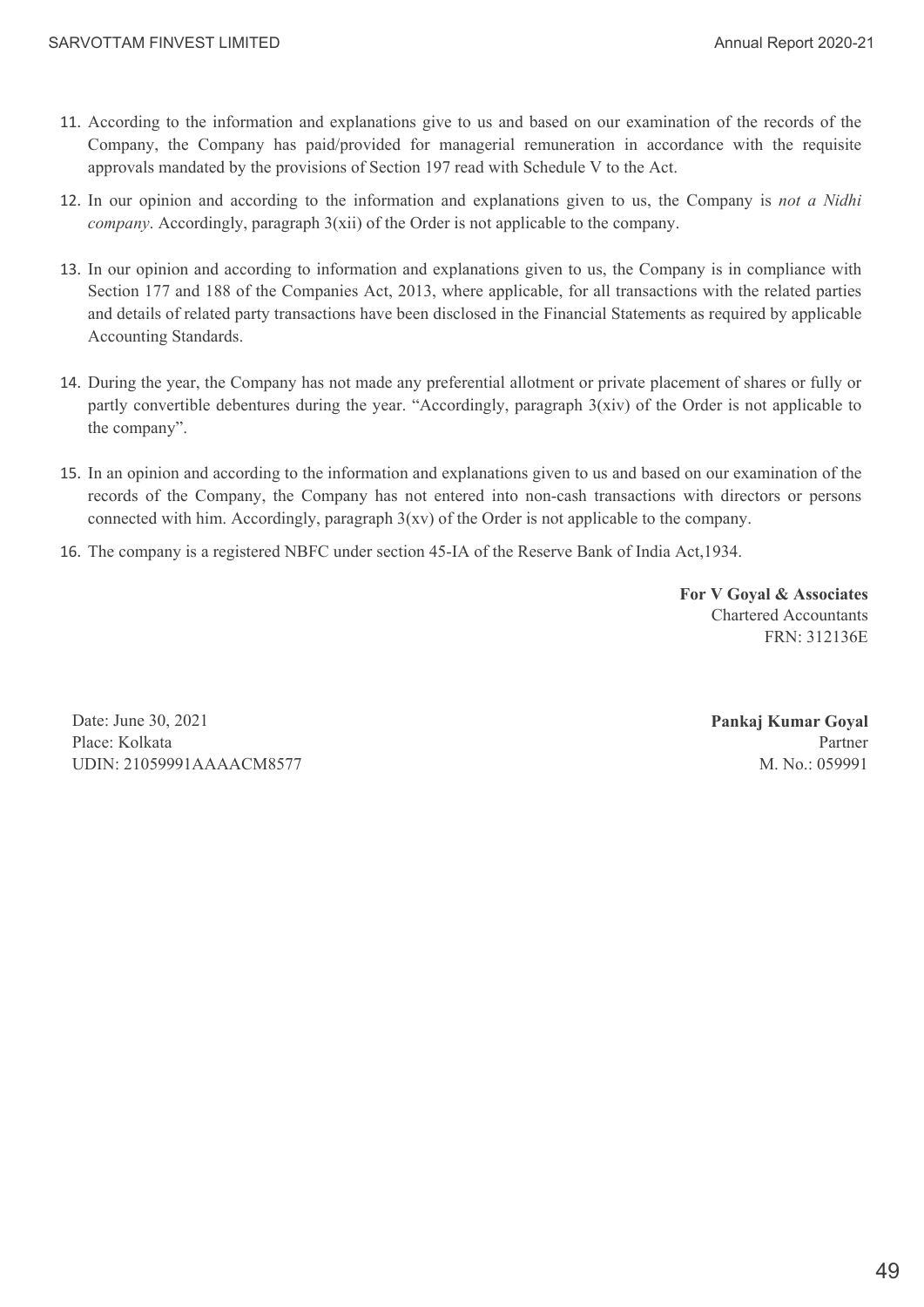# ANNEXURE 'B' TO THE INDEPENDENT AUDITORS REPORT OF EVEN DATE ON THE FINANCIAL STATEMENTS OF SARVOTTAM FINVEST LIMITED

Report on the Internal Financial Controls under clause (i) of sub-section 3 of Section 143 of the Companies Act. 2013 ("the Act")

We have audited the internal financial controls over financial reporting of Sarvottam Finvest Limited ("the **Company**") as of 31st March, 2021 in conjunction with our audit of the financial statements of the Company for the year ended on that date.

# **Management's Responsibility for Internal Financial Controls**

The Company's management is responsible for establishing and maintaining internal financial controls based on the internal control over financial reporting criteria established by the Company considering the essential components of internal control stated in the Guidance Note on Audit of Internal Financial Controls over Financial Reporting issued by the Institute of Chartered Accountants of India ('ICAI'). These responsibilities include the design, implementation and maintenance of adequate internal financial controls that were operating effectively for ensuring the orderly and efficient conduct of its business, including adherence to company's policies, the safeguarding of its assets, the prevention and detection of frauds and errors, the accuracy and completeness of the accounting records, and the timely preparation of reliable financial information, as required under the Companies Act, 2013.

# **Auditors' Responsibility**

Our responsibility is to express an opinion on the Company's internal financial controls over financial reporting based on our audit. We conducted our audit in accordance with the Guidance Note on Audit of Internal Financial Controls over Financial Reporting (the "Guidance Note") and the Standards on Auditing, issued by ICAI and deemed to be prescribed under Section  $143(10)$  of the Companies Act, 2013, to the extent applicable to an audit of internal financial controls, both applicable to an audit of Internal Financial Controls and, both issued by the Institute of Chartered Accountants of India. Those Standards and the Guidance Note require that we comply with ethical requirements and plan and perform the audit to obtain reasonable assurance about whether adequate internal financial controls over financial reporting was established and maintained and if such controls operated effectively in all material respects.

Our audit involves performing procedures to obtain audit evidence about the adequacy of the internal financial controls system over financial reporting and their operating effectiveness. Our audit of internal financial controls over financial reporting included obtaining an understanding of internal financial controls over financial reporting, assessing the risk that a material weakness exists, and testing and evaluating the design and operating effectiveness of internal control based on the assessed risk. The procedures selected depend on the auditor's judgment, including the assessment of the risks of material misstatement of the financial statements, whether due to fraud or error

We believe that the audit evidence we have obtained is sufficient and appropriate to provide a basis for our audit opinion on the Company's internal financial controls system over financial reporting.

# **Meaning of Internal Financial Controls over Financial Reporting**

A company's internal financial control over financial reporting is a process designed to provide reasonable assurance regarding the reliability of financial reporting and the preparation of financial statements for external purposes in accordance with generally accepted accounting principles. A company's internal financial control over financial reporting includes those policies and procedures that (1) pertain to the maintenance of records that, in reasonable detail, accurately and fairly reflect the transactions and dispositions of the assets of the company;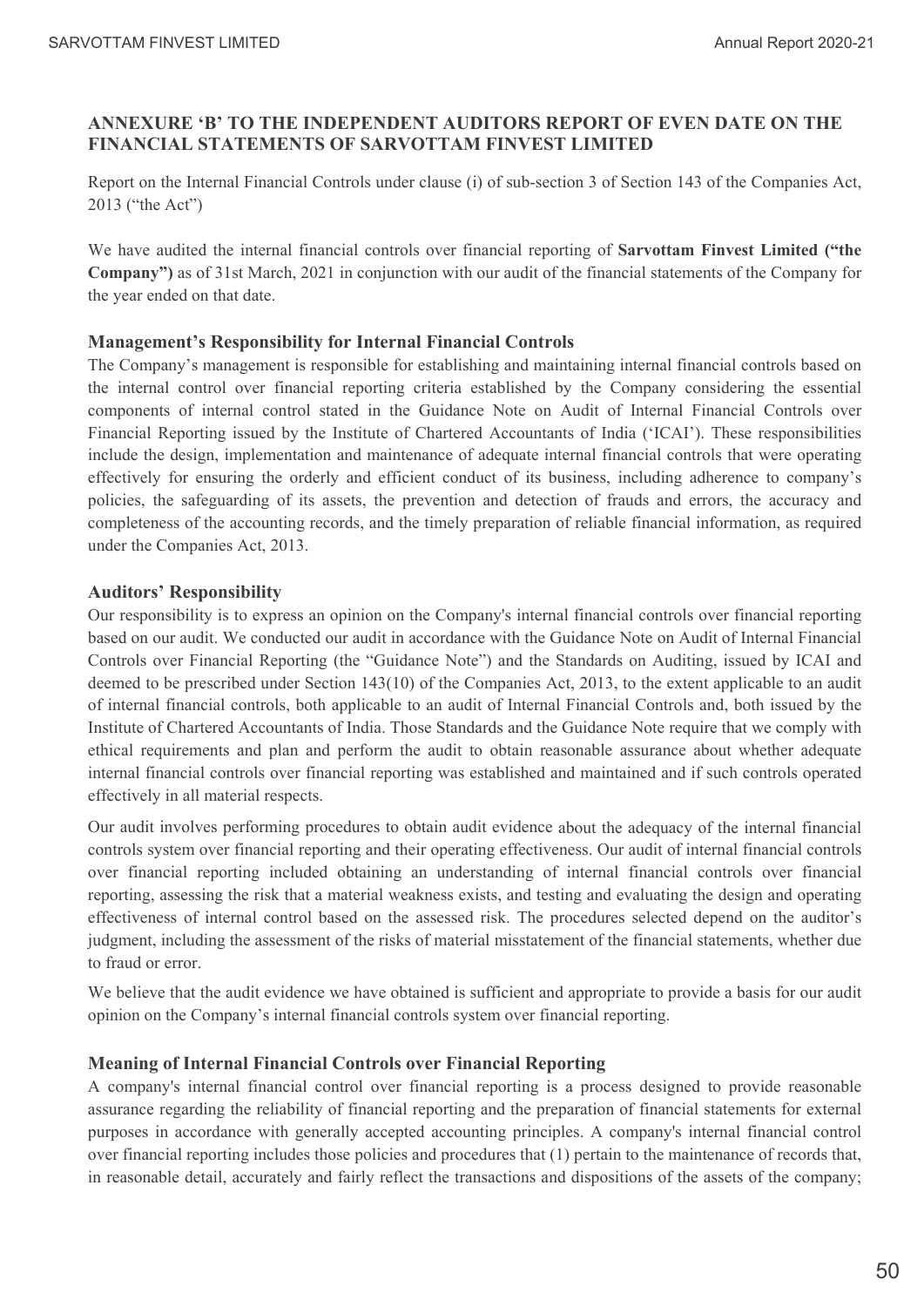(2) provide reasonable assurance that transactions are recorded as necessary to permit preparation of financial statements in accordance with generally accepted accounting principles, and that receipts and expenditures of the company are being made only in accordance with authorisations of management and directors of the company; and (3) provide reasonable assurance regarding prevention or timely detection of unauthorised acquisition, use, or disposition of the company's assets that could have a material effect on the financial statements.

# **Inherent Limitations of Internal Financial Controls over Financial Reporting**

Because of the inherent limitations of internal financial controls over financial reporting, including the possibility of collusion or improper management override of controls, material misstatements due to error or fraud may occur and not be detected. Also, projections of any evaluation of the internal financial controls over financial reporting to future periods are subject to the risk that the internal financial control over financial reporting may become inadequate because of changes in conditions, or that the degree of compliance with the policies or procedures may deteriorate.

# Opinion

In our opinion and to the best of our information and according to the explanations given to us, the Company has, in all material respects, an adequate internal financial controls system over financial reporting and such internal financial controls over financial reporting were operating effectively as at March 31, 2021, based on the internal control over financial reporting criteria established by the Company considering the essential components of internal control stated in the Guidance Note on Audit of Internal Financial Controls Over Financial Reporting issued by the Institute of Chartered Accountants of India.

> For V Goval & Associates **Chartered Accountants** FRN: 312136E

Date: June 30, 2021 Place: Kolkata **UDIN: 21059991AAAACM8577**  Pankaj Kumar Goyal Partner M. No.: 059991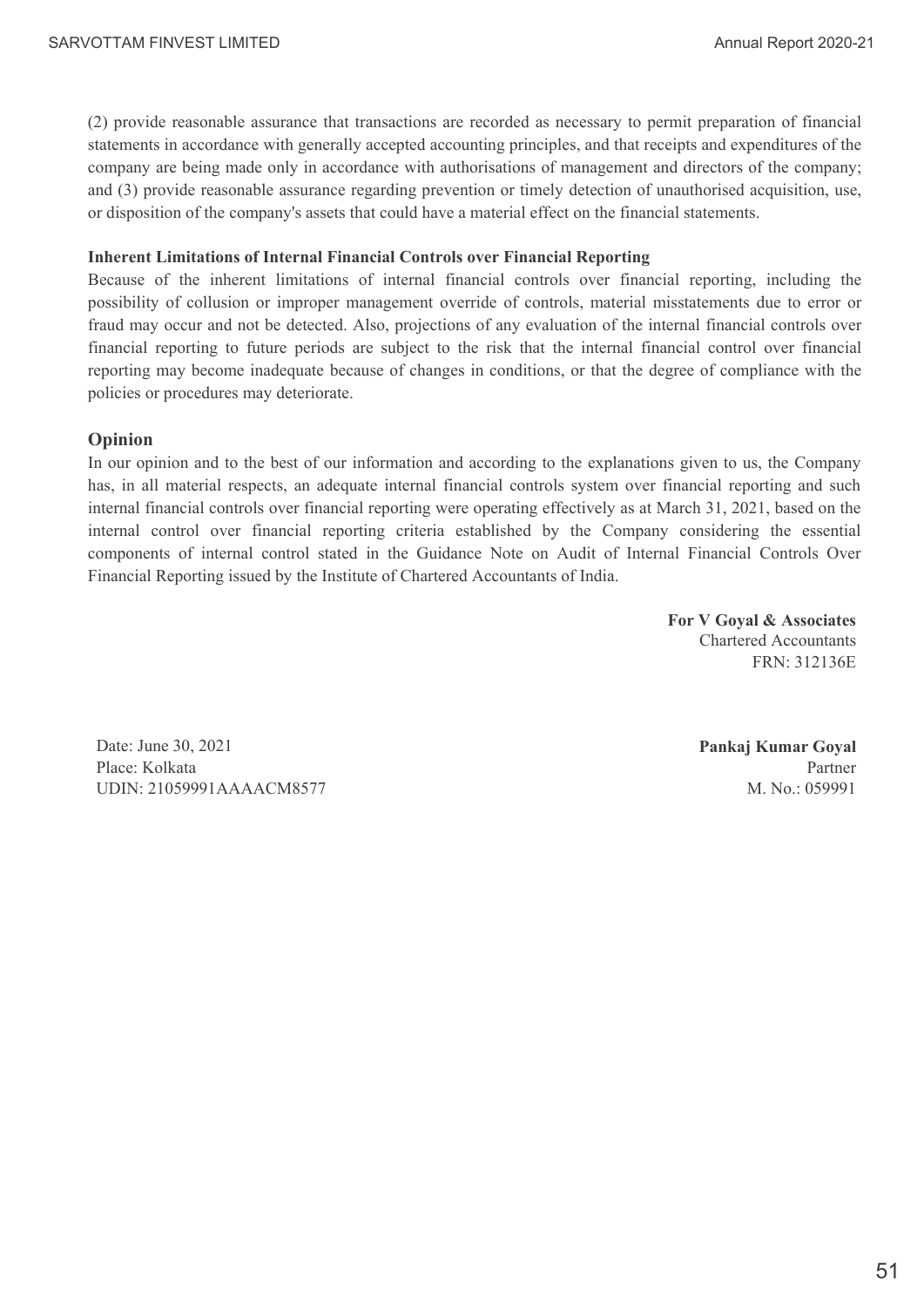#### Balance Sheet as at March 31, 2021

|                | (Amount in Lakhs.) |                                                           |          |                |                |  |  |  |
|----------------|--------------------|-----------------------------------------------------------|----------|----------------|----------------|--|--|--|
|                |                    | <b>Particulars</b>                                        | Note No. | As at          | As at          |  |  |  |
|                |                    |                                                           |          | March 31, 2021 | March 31, 2020 |  |  |  |
|                |                    | <b>ASSETS</b>                                             |          |                |                |  |  |  |
| $\mathbf{1}$   |                    | <b>Financial Assets</b>                                   |          |                |                |  |  |  |
|                |                    | (a) Cash and cash equivalents                             | 4        | 44.24          | 9.03           |  |  |  |
|                |                    | (b) Receivables                                           | 5        |                |                |  |  |  |
|                |                    | (I) Trade Receivables                                     |          | 189.52         | 229.66         |  |  |  |
|                |                    | (c) Loans                                                 | 6        | 2,386.80       | 2,363.94       |  |  |  |
| $\overline{2}$ |                    | <b>Non-Financial Assets</b>                               |          |                |                |  |  |  |
|                |                    | (a) Inventories                                           | 7        | $0.00*$        | 0.06           |  |  |  |
|                |                    | (b) Current tax assets (net)                              | 8        | 15.46          | 31.52          |  |  |  |
|                |                    | (c) Deferred tax assets (net)                             | 9        | 2.04           | 2.96           |  |  |  |
|                |                    | (d) Property, Plant and Equipment                         | 10       | 1.18           | 1.45           |  |  |  |
|                |                    | <b>Total Assets</b>                                       |          | 2,639.23       | 2,638.61       |  |  |  |
|                |                    |                                                           |          |                |                |  |  |  |
|                |                    | <b>LIABILITIES AND EQUITY</b>                             |          |                |                |  |  |  |
|                |                    | <b>LIABILITIES</b>                                        |          |                |                |  |  |  |
| 1              |                    | <b>Financial Liabilities</b>                              |          |                |                |  |  |  |
|                |                    | (a) Payables                                              | 11       |                |                |  |  |  |
|                |                    | (I) Trade Payables                                        |          |                |                |  |  |  |
|                |                    | (i) total outstanding dues of micro and small enterprises |          |                |                |  |  |  |
|                |                    | (ii) total outstanding dues of creditors other than micro |          |                |                |  |  |  |
|                |                    | and small enterprises                                     |          | 0.28           | 1.68           |  |  |  |
| $\overline{2}$ |                    | <b>Non-Financial Liabilities</b>                          |          |                |                |  |  |  |
|                |                    | (a) Provisions                                            | 12       | 13.84          | 6.03           |  |  |  |
|                |                    | (b) Other Non-Financial Liabilities                       | 13       | 0.04           |                |  |  |  |
| 3              |                    | <b>EQUITY</b>                                             |          |                |                |  |  |  |
|                |                    | (a) Equity Share capital                                  | 14       | 750.00         | 750.00         |  |  |  |
|                |                    | (b) Other Equity                                          | 15       | 1,875.06       | 1,880.90       |  |  |  |
|                |                    | <b>Total Liabilities and Equity</b>                       |          | 2,639.23       | 2,638.61       |  |  |  |
|                |                    | $*!$                                                      |          |                |                |  |  |  |

Less than 1,000

See accompanying notes form part of financial statements

As per our attached report to even date

### **For and on behalf of the Board of Directors**

**For V. Goyal & Associates**<br>Chartered Accountants Chartered Accountants<br>
FRN - 312136E<br>
FRN - 312136E<br>
FRN - 312136E

Pankaj Kumar Goyal<br>
Partner **Markaj Kumar Goyal**<br>
Partner **Markaj Kumar Goyal**<br>
Chief Financial Officer<br>
Chief Financial Officer Partner **MAZ Company Secretary** Mem No. - 059991

Date: June 30, 2021 Place: Kolkata UDIN: 21059991AAAACM8577 (DIN: 01168576)

Managing Director<br>
(DIN: 01168576) (DIN: 06746791)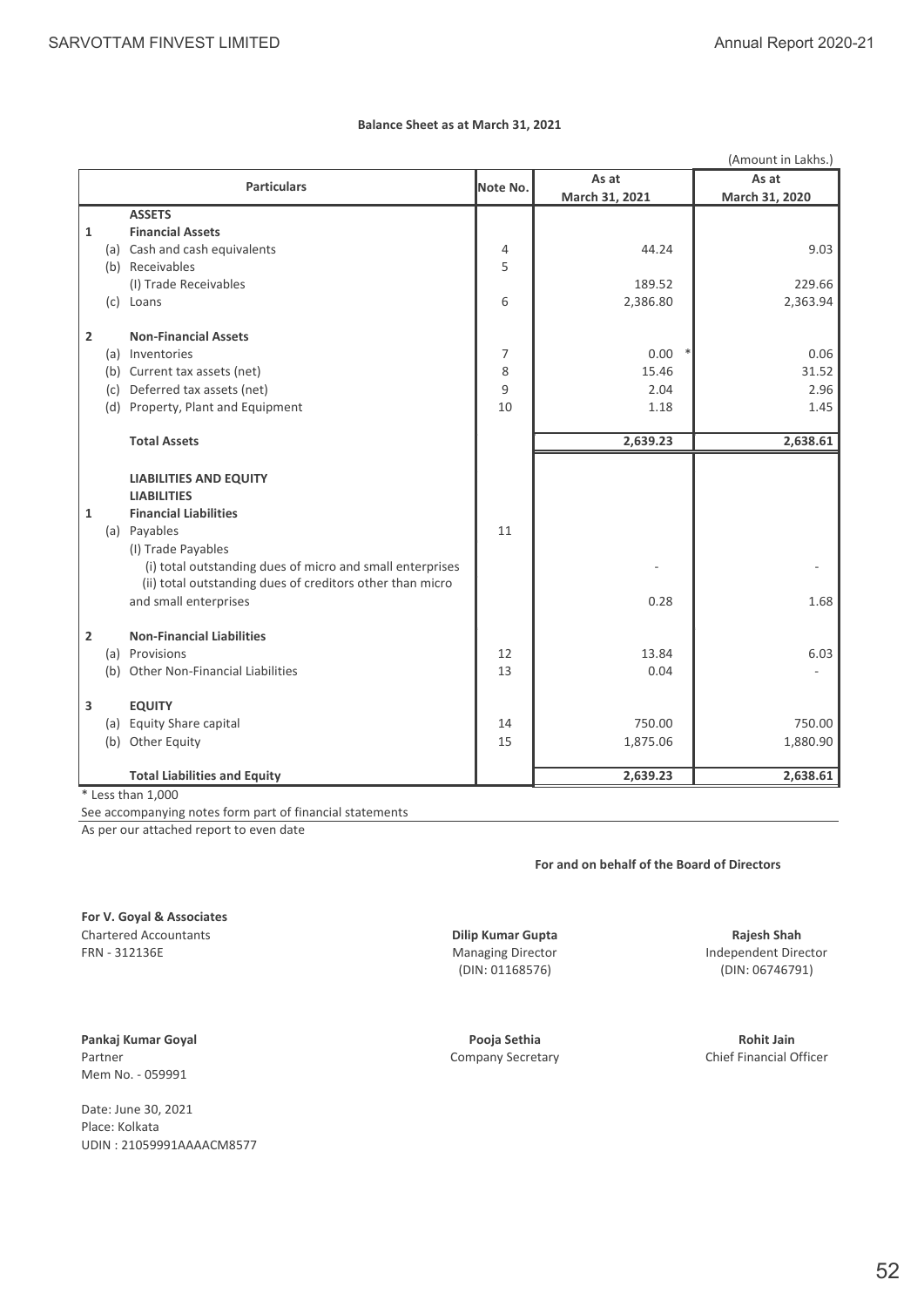|        |                                           |          |                    | (Amount in Lakhs.) |
|--------|-------------------------------------------|----------|--------------------|--------------------|
|        |                                           |          | For the year ended | For the year ended |
|        | <b>Particulars</b>                        | Note No. | March 31, 2021     | March 31, 2020     |
| (1)    | Income                                    |          |                    |                    |
| (i)    | Interest income                           | 16       | 170.96             | 165.52             |
| (ii)   | Dividend income                           | 17       |                    | $0.00*$            |
| (iii)  | Sale of stock-in-trade                    | 18       | 33.98              | 106.24             |
| (iv)   | Others                                    | 19       | 0.33               | 1.66               |
|        | <b>Total Income</b>                       |          | 205.27             | 273.42             |
|        |                                           |          |                    |                    |
| (11)   | <b>Expenses</b>                           |          |                    |                    |
| (i)    | Purchases of stock-in-trade               | 20       | 32.27              | 67.55              |
| (ii)   | Changes in inventories of stock-in-trade  | 21       | 0.05               | 43.22              |
| (iii)  | Employee benefits expense                 | 22       | 49.14              | 47.60              |
| (iv)   | Depreciation & amortisation expenses      | 23       | 0.52               | 0.84               |
| (v)    | Contingent provisions for standard assets | 24       | 7.81               |                    |
| (vi)   | Others expenses                           | 25       | 119.93             | 115.06             |
|        | <b>Total Expenses (II)</b>                |          | 209.72             | 274.26             |
|        |                                           |          |                    |                    |
| (III)  | Profit/(loss) before tax (I-II)           |          | (4.45)             | (0.84)             |
| (IV)   | Tax expense                               | 26       | 1.38               | 4.43               |
| (V)    | Profit / (loss) for the year (III-IV)     |          | (5.84)             | (5.27)             |
|        |                                           |          |                    |                    |
| (VI)   | Other comprehensive income                |          |                    |                    |
|        |                                           |          |                    |                    |
| (VII)  | Total comprehensive income for the year   |          | (5.84)             | (5.27)             |
|        | $(V+VI)$                                  |          |                    |                    |
|        |                                           |          |                    |                    |
| (VIII) | <b>Earnings per equity share</b>          | 27       |                    |                    |
|        | Basic (Rs.)                               |          | (0.08)             | (0.07)             |
|        | Diluted (Rs.)                             |          | (0.08)             | (0.07)             |

### Statement of Profit or Loss for the year ended March 31, 2021

 $*$  Less than 1,000

See accompanying notes form part of financial statements

As per our attached report to even date

### **Eor and on behalf of the Board of Directors**

For V. Goyal & Associates Chartered Accountants **School Community State Shah Dilip Kumar Gupta Shah Rajesh Shah** 

(DIN: 01168576) (DIN: 06746791)

&ZEͲϯϭϮϭϯϲ DĂŶĂŐŝŶŐŝƌĞĐƚŽƌ /ŶĚĞƉĞŶĚĞŶƚŝƌĞĐƚŽƌ

Pankaj Kumar Goyal **Witter School School** Pooja Sethia **Witter School School School School** Rohit Jain Partner **MAZ** Company Secretary **Company Secretary** Chief Financial Officer Mem No. - 059991

Date: June 30, 2021 Place: Kolkata UDIN: 21059991AAAACM8577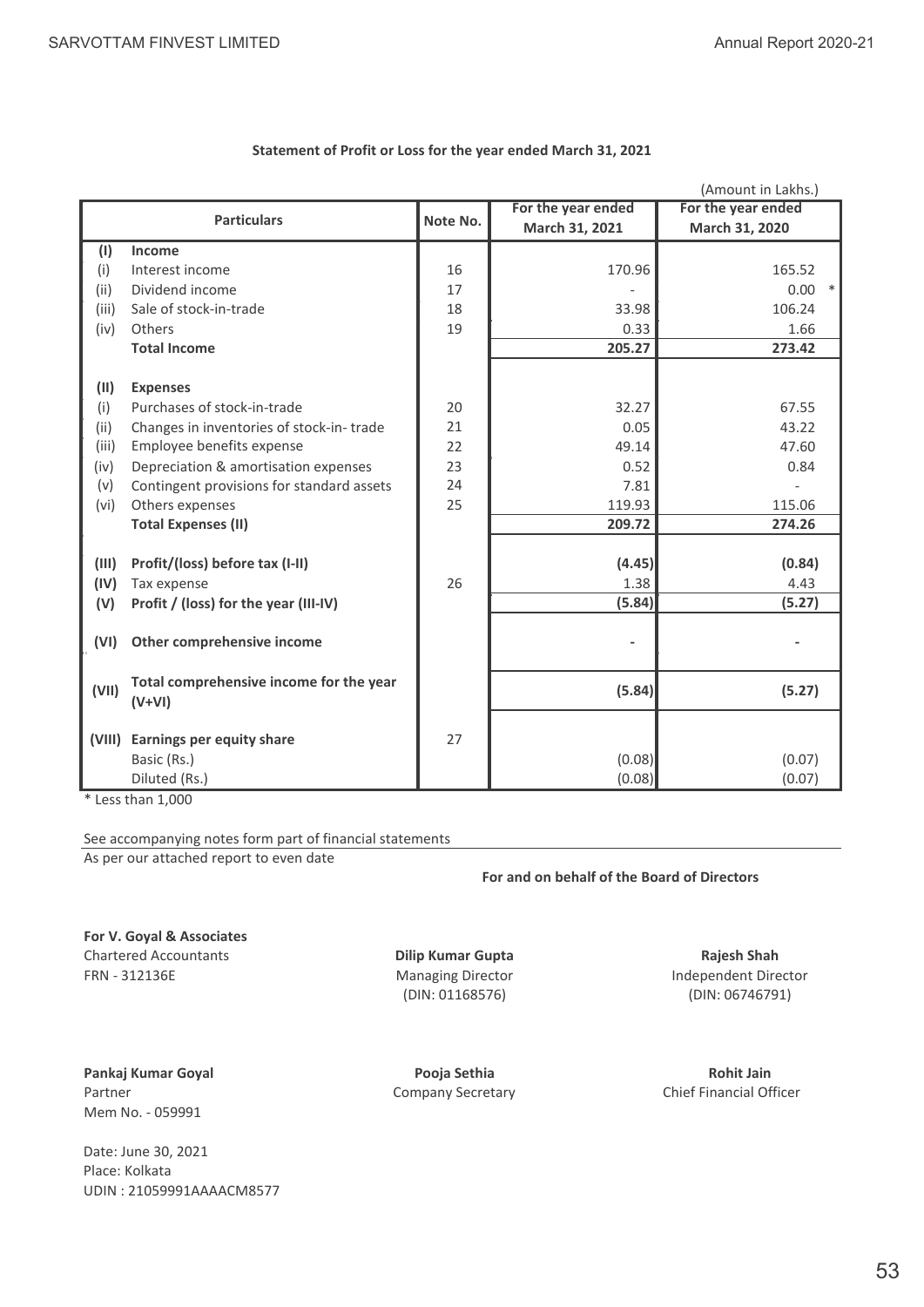### Statement of Changes in Equity for the year ended March 31, 2021

#### **A. Equity Share Capital**

|                                                 | (Amount in Lakhs.) |
|-------------------------------------------------|--------------------|
| Balance as at April 01, 2019                    | 750.00             |
| Changes in equity share capital during the year |                    |
| Balance as at March 31, 2020                    | 750.00             |
| Changes in equity share capital during the year |                    |
| Balance as at March 31, 2021                    | 750.00             |

#### **B.** Other equity

| (Amount in Lakhs.)                      |                                    |                                                |                           |                                    |                                           |              |
|-----------------------------------------|------------------------------------|------------------------------------------------|---------------------------|------------------------------------|-------------------------------------------|--------------|
|                                         |                                    | <b>Reserves and surplus</b>                    |                           |                                    |                                           |              |
| <b>Particulars</b>                      | <b>Statutory</b><br><b>Reserve</b> | <b>Securities</b><br><b>Premium</b><br>Reserve | General<br><b>Reserve</b> | <b>Retained</b><br><b>Earnings</b> | Items of other<br>comprehensive<br>income | <b>Total</b> |
| Balance as at April 01, 2019            | 15.32                              | 1,825.00                                       | 17.43                     | 28.42                              |                                           | 1,886.17     |
| <b>Profit for the year</b>              |                                    |                                                |                           | (5.27)                             |                                           | (5.27)       |
| Other comprehensive income for the year |                                    |                                                |                           |                                    |                                           |              |
| Changes during the year                 |                                    | $\overline{\phantom{a}}$                       |                           | $\overline{\phantom{a}}$           | ۰                                         |              |
| Balance as at March 31, 2020            | 15.32                              | 1,825.00                                       | 17.43                     | 23.15                              |                                           | 1,880.90     |

|                                         |                             | <b>Reserves and surplus</b>                           |                    |                                    |                                           |              |
|-----------------------------------------|-----------------------------|-------------------------------------------------------|--------------------|------------------------------------|-------------------------------------------|--------------|
| <b>Particulars</b>                      | <b>Statutory</b><br>Reserve | <b>Securities</b><br><b>Premium</b><br><b>Reserve</b> | General<br>Reserve | <b>Retained</b><br><b>Earnings</b> | Items of other<br>comprehensive<br>income | <b>Total</b> |
| Balance as at March 31, 2020            | 15.32                       | 1.825.00                                              | 17.43              | 23.15                              |                                           | 1,880.90     |
| Profit for the year                     |                             |                                                       |                    | (5.84)                             |                                           | (5.84)       |
| Other comprehensive income for the year |                             | -                                                     |                    |                                    |                                           |              |
| Changes during the year                 |                             | -                                                     |                    | $\overline{\phantom{a}}$           |                                           |              |
| Balance as at March 31, 2021            | 15.32                       | 1,825.00                                              | 17.43              | 17.31                              |                                           | 1.875.06     |

See accompanying notes form part of financial statements

As per our attached report of even date

**For and on behalf of the Board of Directors** 

### For V. Goyal & Associates

Chartered Accountants FRN - 312136E

### Pankaj Kumar Goyal

Partner Mem No. - 059991

Date: June 30, 2021 **And America** Company Secretary Place: Kolkata UDIN: 21059991AAAACM8577

**Suhip Kumar Gupta Shah** Rajesh Shah Managing Director lndependent Director (DIN: 01168576) (DIN: 06746791)

**Pooja Sethia**<br>
mpany Secretary **Manual Chief Financial Officer** 

(Amount in Lakhs)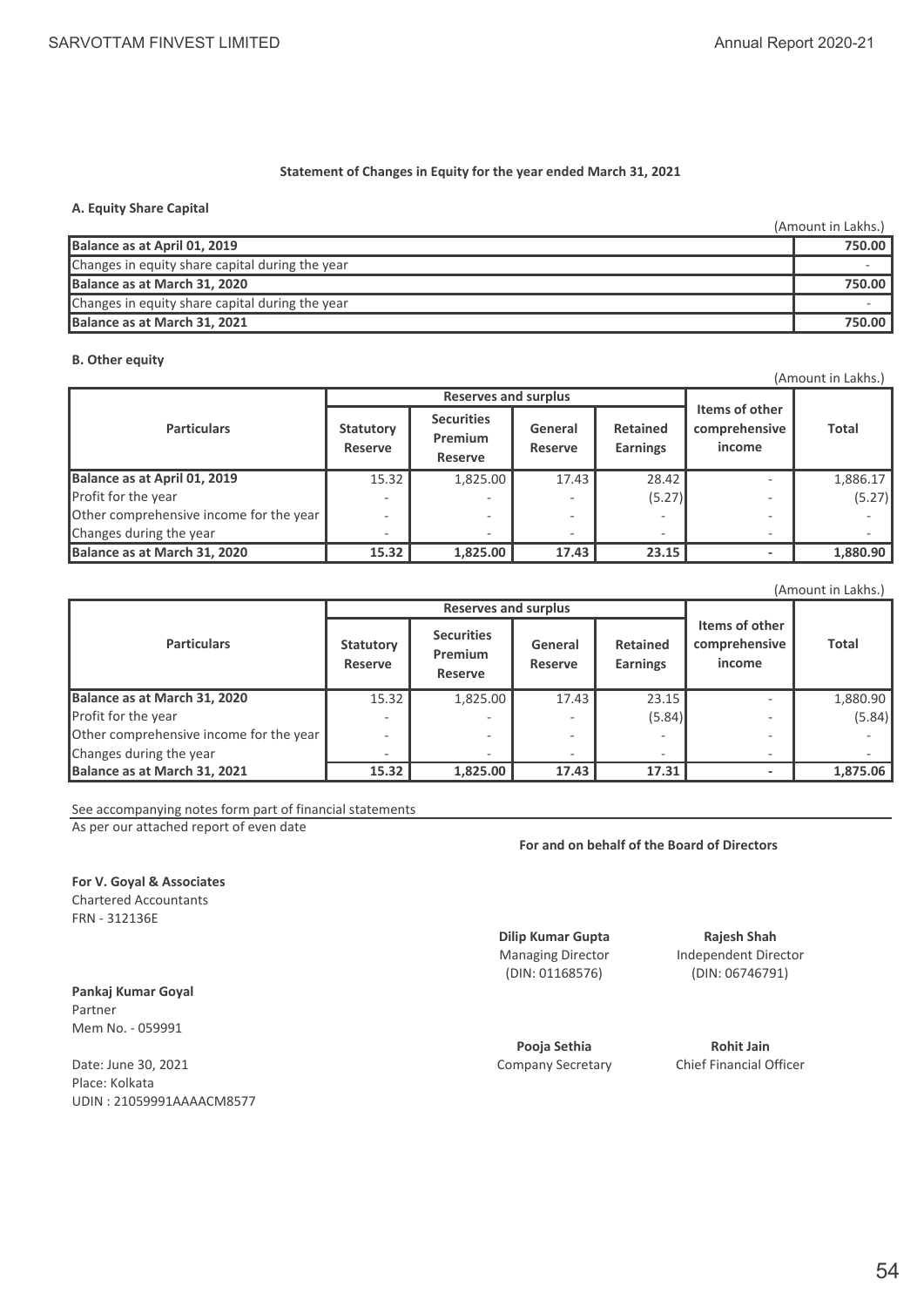| (Amount in Lakhs.)                                                   |          |                |                          |                          |
|----------------------------------------------------------------------|----------|----------------|--------------------------|--------------------------|
| For the year ended March                                             |          |                | For the year ended March |                          |
| <b>Particulars</b>                                                   | 31, 2021 |                | 31, 2020                 |                          |
|                                                                      |          |                |                          |                          |
| <b>I CASH FLOW FROM OPERATING ACTIVITIES</b>                         |          |                |                          |                          |
|                                                                      |          |                |                          |                          |
| Profit/ (Loss) before tax                                            |          | (4.45)         |                          | (0.84)                   |
| <b>Adjusted for:</b>                                                 |          |                |                          |                          |
| (a) Depreciation and amortisation expense                            | 0.52     |                | 0.84                     |                          |
| (b) Profit from share dealings                                       |          | 0.52           | (1.66)                   | (0.82)                   |
|                                                                      |          |                |                          |                          |
| Cash generated from operation before working capital changes         |          | (3.94)         |                          | (1.66)                   |
|                                                                      |          |                |                          |                          |
| <b>Adjustment for:</b>                                               |          |                |                          |                          |
| (a) Inventories                                                      | 0.05     |                | 43.22                    |                          |
| (b) Loans                                                            | (22.86)  |                | (40.84)                  |                          |
| (c) Trade receivables                                                | 40.15    |                | (10.47)                  |                          |
| (d) Other current assets                                             | 16.06    |                | (3.49)                   |                          |
| (e) Payables                                                         | (1.35)   |                | 1.44                     |                          |
|                                                                      |          |                |                          |                          |
|                                                                      |          | 32.04          |                          | (10.13)                  |
| Cash generated from operations                                       |          | 28.11          |                          | (11.80)                  |
| Income tax paid (net)                                                |          | 0.47           |                          |                          |
| Contingent provision on assets                                       |          | 7.81           |                          |                          |
| NET CASH FLOWS FROM/ (USED IN) OPERATING ACTIVITIES                  |          | 35.45          |                          | (11.80)                  |
| II CASH FLOW FROM INVESTING ACTIVITIES                               |          |                |                          |                          |
|                                                                      |          |                |                          |                          |
| Purchase of Property, Plant and Equipment<br>Purchase of Investments |          | (0.25)         |                          | (6.99)                   |
| Sale of Investments                                                  |          |                |                          | 8.64                     |
|                                                                      |          |                |                          |                          |
| <b>NET CASH FLOWS FROM INVESTING ACTIVITIES</b>                      |          | (0.25)         |                          | 1.66                     |
| IIII CASH FLOW FROM FINANCING ACTIVITIES                             |          |                |                          |                          |
|                                                                      |          |                |                          |                          |
| <b>Financing Activities</b>                                          |          |                |                          |                          |
| <b>NET CASH FROM FINANCING ACTIVITIES</b>                            |          | $\overline{a}$ |                          | $\overline{\phantom{a}}$ |
| NET INCREASE / (DECREASE) IN CASH AND CASH EQUIVALENTS               |          |                |                          |                          |
|                                                                      |          |                |                          |                          |
| $(I+II+III)$                                                         |          | 35.20          |                          | (10.14)                  |
| CASH AND CASH EQUIVALENTS - AT THE BEGINNING OF THE                  |          | 9.03           |                          | 19.17                    |
|                                                                      |          |                |                          |                          |
| <b>YEAR</b>                                                          |          |                |                          |                          |
| CASH AND CASH EQUIVALENTS - AT THE END OF THE YEAR                   |          | 44.24          |                          | 9.03                     |
| (Refer Note No. 4)                                                   |          |                |                          |                          |

### Statement of Cash Flows for the year ended March 31, 2021

Note: The above Statement of Cash Flows has been prepared under the 'Indirect Method' as set out in Ind AS 7, 'Statement of Cash Flows'.

See accompanying notes form part of financial statements As per our attached report to even date

For V. Goyal & Associates Chartered Accountants FRN - 312136E

For and on behalf of the Board of Directors

*<u>Dilip Kumar Gupta</u>* Managing Director (DIN: 01168576) (DIN: 06746791)

**Rajesh Shah** Independent Director

Pankaj Kumar Goyal Partner Mem No. - 059991

Date: June 30, 2021 Place: Kolkata UDIN: 21059991AAAACM8577 Company Secretary Pooja Sethia **WAZZA Rohit Jain** 

Chief Financial Officer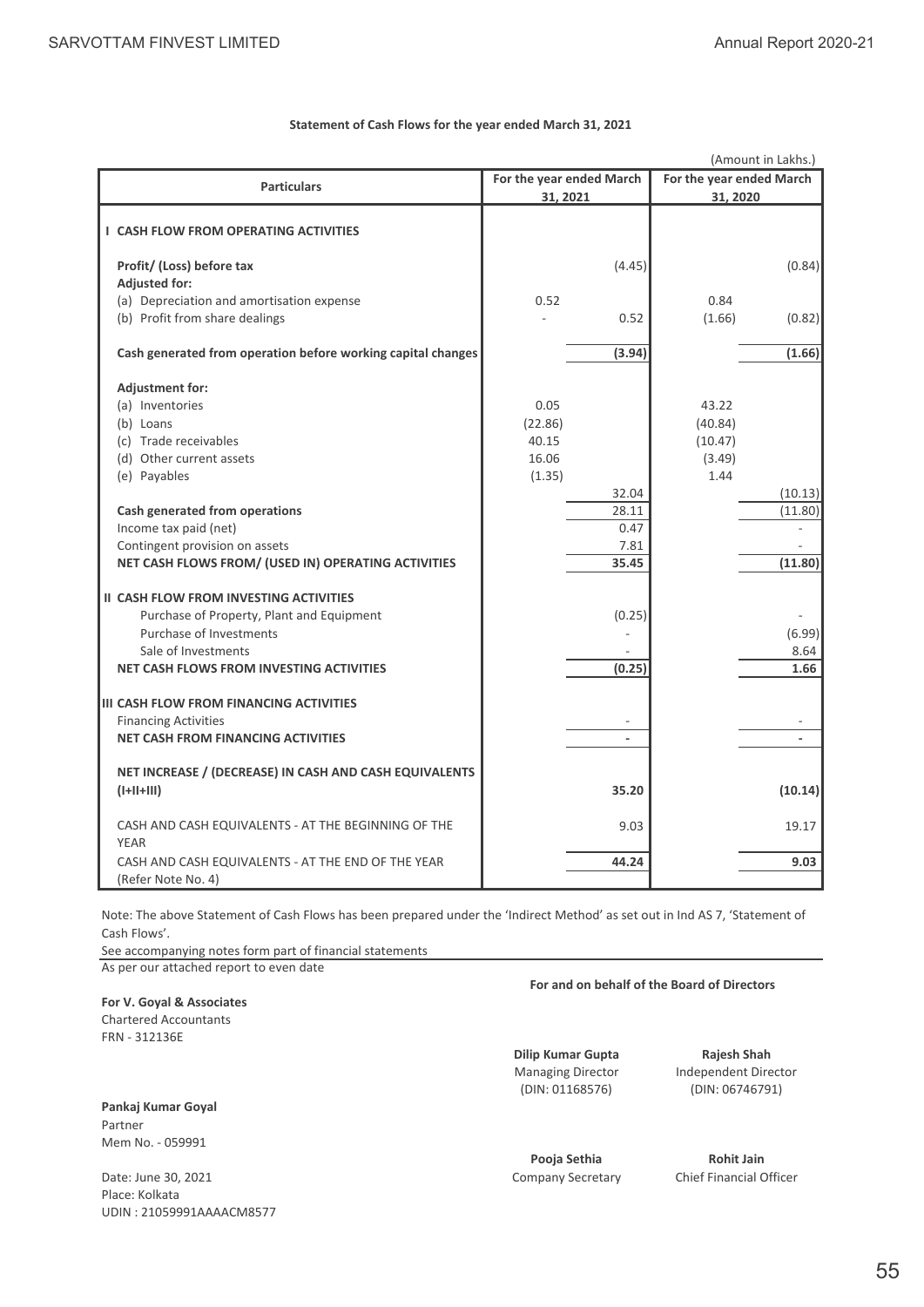#### **Note No. 1 - Corporate Information**

Sarvottam Finvest Ltd. ('the Company', 'SFL') is a company limited by shares, incorporated on 30 November 1978 and domiciled in India. The Company is engaged in the business of financing, providing loans and advances, inter-corporate deposits and investment & trading in shares & securities. It's shares are listed on The Calcutta Stock Exchange Limited and BSE Limited. The Company has its registered office at 3, Bentinck Street, Kolkata, West Bengal, India.

The Company is a non-deposit taking Non-Banking Financial Company (NBFC) registered with the Reserve Bank of India (RBI) with effect from 09-July -2012, with Registration No. B.05.01047 and classified as NBFC Investment and Credit Company (NBFC-ICC) pursuant to circular DNBR(PD) CC No. 097/03.10.001/2018-19 dated 22 February 2019.

The audited financial statements were subject to review and recommendation of Audit Committee and approval of Board of Directors. On 30 June 2021, Board of Directors of the Company approved and recommended the audited financial statements for consideration and adoption by the shareholders in its annual general meeting.

#### **Note No. 2 - Basis of Preparation**

The financial statements have been prepared in accordance with Indian Accounting Standards (Ind AS) as per the Companies (Indian Accounting Standards) Rules, 2015 as amended from time to time and notified under Section 133 of the Companies Act, 2013 (the Act) along with other relevant provisions of the Act and the Master Direction - Non-Banking Financial Company - Non-Systemically Important Non-Deposit taking Company (Reserve Bank) Directions, 2016 ('the NBFC Master Directions') issued by RBI. Despite the outbreak of Covid-19, the financial statements have been prepared on a going concern basis. The Company uses accrual basis of accounting except in case of significant uncertainties.

#### **(i) Functional and presentation currency**

These financial statements are presented in Indian Rupees (INR), which is also the Company's functional currency. All amounts have been rounded off to the nearest rupees, unless otherwise indicated.

#### **(ii) Use of Estimates & Judgements**

The preparation of these Financial Statements requires management judgements, estimates and assumptions that affect the application of Accounting Policies, the Accounting disclosures made and the reported amounts of Assets, Liabilities, Income and Expenses. The estimates and underlying assumptions are reviewed on an ongoing basis. Revisions to Accounting estimates are recognised in the period in which the estimates are revised and any future periods effected pursuant to such revision.

#### Estimation of uncertainties relating to the global health pandemic from COVID-19:

The management has assessed the potential impact of COVID-19 on the financial statements of the Company. In assessing the carrying value of its assets, the Company has considered internal and certain external information up to the date of approval of these financial statements including economic forecasts. The Company expects to recover the carrying amount of these assets. The Company will keep monitoring any future material changes due to the global health pandemic in estimates as at the date of approval of these financial results.

#### **Note No. 3 - Significant Accounting Policies**

The note provides a list of the significant accounting policies adopted in the preparation of these financial statements. These policies have been consistently applied to all the years presented, unles otherwise stated.

### **3.1 Revenue Recognition**

*(i)* Interest income Interest income is calculated by applying effective interest rate.

*(ii)* Dividend income

Dividend on shares & securities is recognised on receipt basis.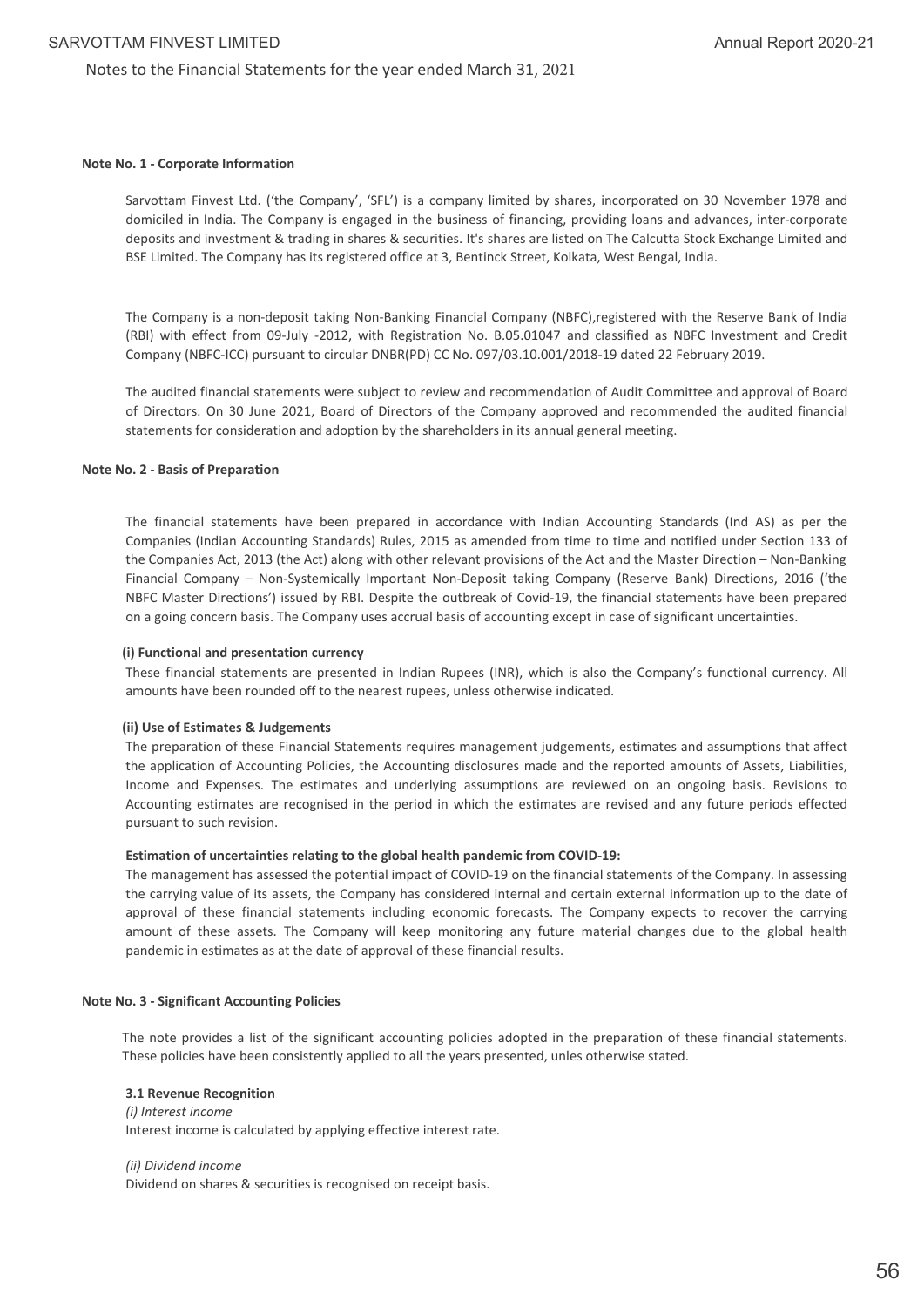#### *(iii)* Sale of stock-in-trade

Revenue is recognized on satisfaction of performance obligation upon transfer of control of products or services to customers in an amount that reflects the consideration the Company expects to receive in exchange for those products or SArvices

#### **3.2 Expenditures**

#### *(i)* Finance costs

Borrowing costs on financial liabilities are recognised using the Effective interest rate.

#### *(ii)* Other expenses

Other expenses which are not directly linked to the sourcing of financial assets are recognised in the Statement of Profit and Loss on an accrual basis.

#### **3.3 Cash and cash equivalents**

Cash and cash equivalents include cash on hand, other short term, highly liquid investments with original maturities of three months or less that are readily convertible to known amounts of cash and which are subject to an insignificant risk of changes in value.

#### **3.4 Financial Instruments**

A financial instrument is defined as any contract that gives rise to a financial asset of one entity and a financial liability or equity instrument of another entity. Trade receivables and payables, loan receivables, investments in securities and subsidiaries, debt securities and other borrowings, preferential and equity capital etc. are some examples of financial instruments. All the financial instruments are recognised on the date when the Company becomes party to the contractual provisions of the financial instruments. For tradable securities, the Company recognises the financial instruments on settlement date.

#### $3.5$  Financial assets

Financial assets include cash, or an equity instrument of another entity, or a contractual right to receive cash or another financial asset from another entity. Few examples of financial assets are loan receivables, investment in equity and debt instruments, trade receivables and cash and cash equivalents.

#### 3.5.1 Classification and subsequent measurement

The Company has applied Ind As 109 and classifies its financial assets in the following measurement categories: - Fair value through profit or loss (FVTPL)

- Fair value through other comprehensive income (FVOCI); or
- Amortised cost

Fair value through profit or loss; Assets that do not meet the criteria for amortised cost or FVOCI are measured at fair value through profit or loss; A gain or loss on a debt investment that is subsequently measured at fair value through profit or loss and is not part of a hedging relationship is recognised in statement of profit and loss in the period in which it arise, unless it arises from debt instruments that were designated at fair value or which are not held for trading. Interest income from these financial assets is included in 'interest income' using the effective interest rate method.

Fair value option for financial assets; The Company may also irrevocably designate financial assets at fair value through profit or loss if doing so significantly reduces or eliminates an accounting mismatch created by assets and liabilities being measured on different bases.

Amortised Cost; Assets that are held for collection of contractual cash flows where those cash flows represent solely payments of principal and interest ('SPPI,), and that are not designated at FVTPL, are measured at amortised cost. The carrying amount of these assets

Is adjusted by any expected credit loss allowance recognise and measured .Interest income from these financial assets is recognised using the effective interest rate method.

However, the loans granted by the company are in the nature of repayable on demand and the time period of the same is uncertain and as a result, amortised cost of loans has not been taken.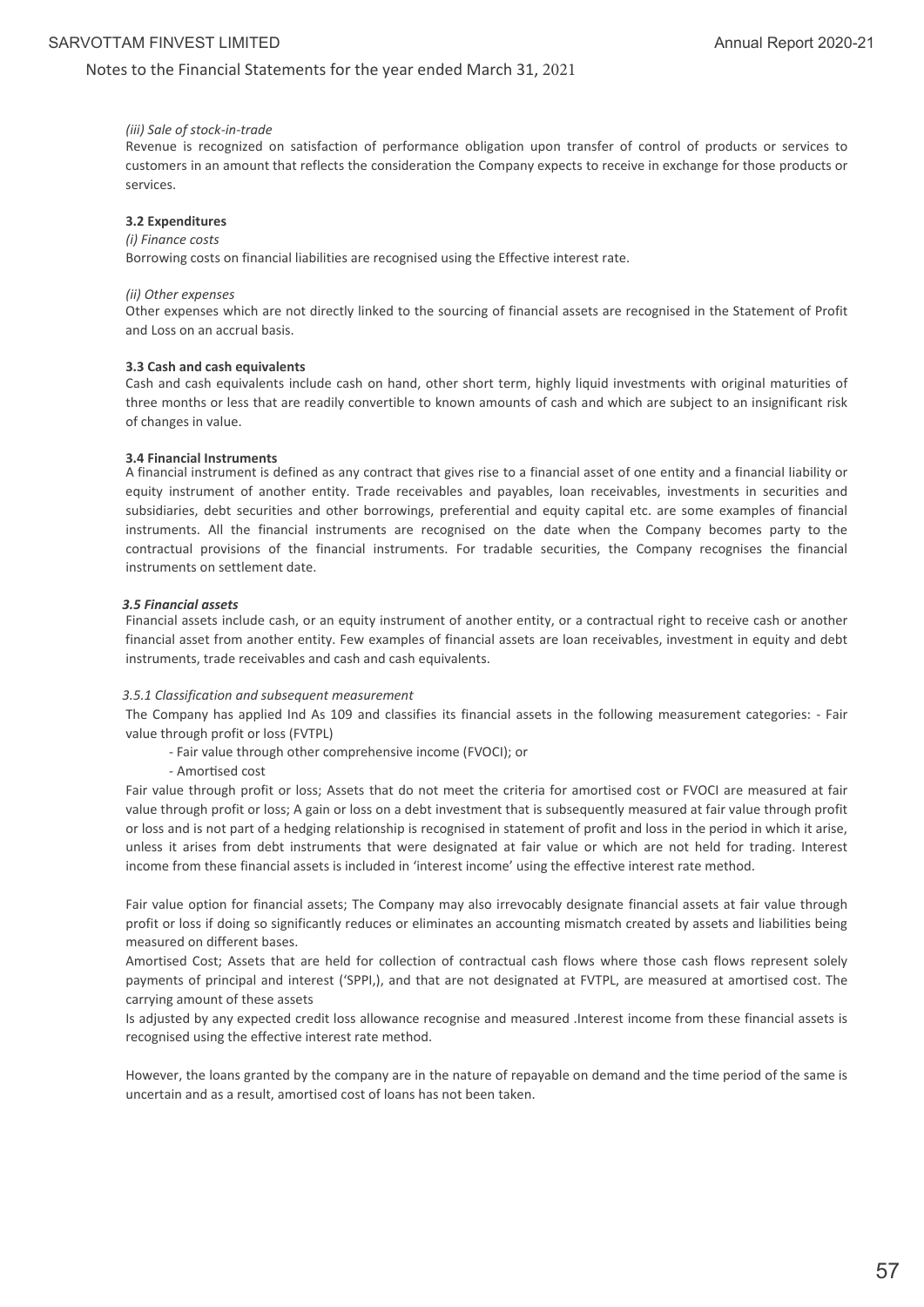#### 3.5.2 Interest Income

Interest income is calculated by applying the effective interest rate to the gross carrying amount of financial assets, except for:

a) Purchased or originated credit impaired (POCI) financial assets, for which the original credit -adjusted effectiv interest rate is applied to the amortised cost of that financial assets.

b)Financial assets that are not 'POCI' but have subsequently become credit-impaired (or 'stage 3'), for which interest revenue is calculated by applying the effective interest rate to their amortised cost (i,e net of the expected credit loss provision).

The effective interest rate is the exactly discounts estimated future cash payments or receipts through the expected life of the financial assets or liability to the gross carrying amount of a financial assets (i,e, its amortised cost before any impairment allowance) or to the amortised cost of a financial liability. The calculation does not consider expected credit losses and includes transaction cost, premiums or discounts and fees and points paid or received that are integral to the effective interest rate, such as origination fees. For FVOCI financial assets -assets that are credit impared at intial recognition- the company calculates the credit-adjusted effective interest rate, which is calculated based on the amortised cost of the financial assets instead of its gross carrying amount and incorporates the impact of expected credit losses in estimated future cash flows.

### 3.5.3 Equity instruments

Equity instruments are instruments that meet the definition of equity from the issuer's perspective; that is, instruments that do not contain a contractual obligation to pay and that do not contain a contractual obligation to pay and that evidence a residual interest in the issuer's net assets. The Company subsequently measures all equity investments at fair value. Where the company's management has elected to present fair value gains and losses on equity investments in other comprehensive income, there is no subsequent reclassification of fair values gains and losses to profit or loss following the derecognition of the investment. Changes in the fair value of financial assets at fair value through profit or loss are recognised in net gain/loss on fair value changes in the statement of profit and loss. Impairment losses (and reversal of impairment losses) on equity investments measured at FVOIC are not reported separately from other changes in fair value.

Gains and losses on equity investments at FVTPL are included in the statement of Profit and Loss.

### 3.5.4 Impairment

The Company assesses on a forward looking basis the expected credit losses (ECL)associated with its debit instruments carried at amortised cost and FVOCI and with the exposure arising from loan commitments and financial guarantee contracts. The Company recognizes a loss allowance for such losses at each reporting date.

The measurements of ECL reflects:

- An unbiased probability-weighted amount that is determined by evaluating a range of possible outcome;

- The time value of money; and

- Reasonable and supportable information that is available without undue cost or effort at the reporting date about pat events, current conditions and forecasts of future economic conditions.

The measurement of the ECL allowance is an area that requires the use of complex models and significant assumptions about future economic condition and credit behaviour (e.g. the likelihood of customers defaulting and the resulting losses.)

### 3.5.5 Write-off policy

The Company writes off financial assets, in whole or in part, when it has exhausted all practical recovery efforts and has concluded there is no reasonable expectation of recovery. Indicators that there is no reasonable expectation of recovery include (i) ceasing enforcement activity and (ii) where the company's recovery method is foreclosing on collateral and the value of the collateral is such that there is no reasonable expectation of recovering in full.

#### 3.5.6 Derecognition other than on a modification

Financial assets, or a portion thereof, are derecognised when the contractual rights to receive the cash flows from the assets have expired, or when they have been transferred and either (i) the Company transfers substantially all the risk and rewards of ownership, or (ii) the Company neither transfer nor retains substantially all the risks and rewards of ownership and the company has not retained control. The company directly reduces the gross carrying amount of a financial assets when there is no reasonable expectation of recovering a financial assets in its entirely or a portion thereof.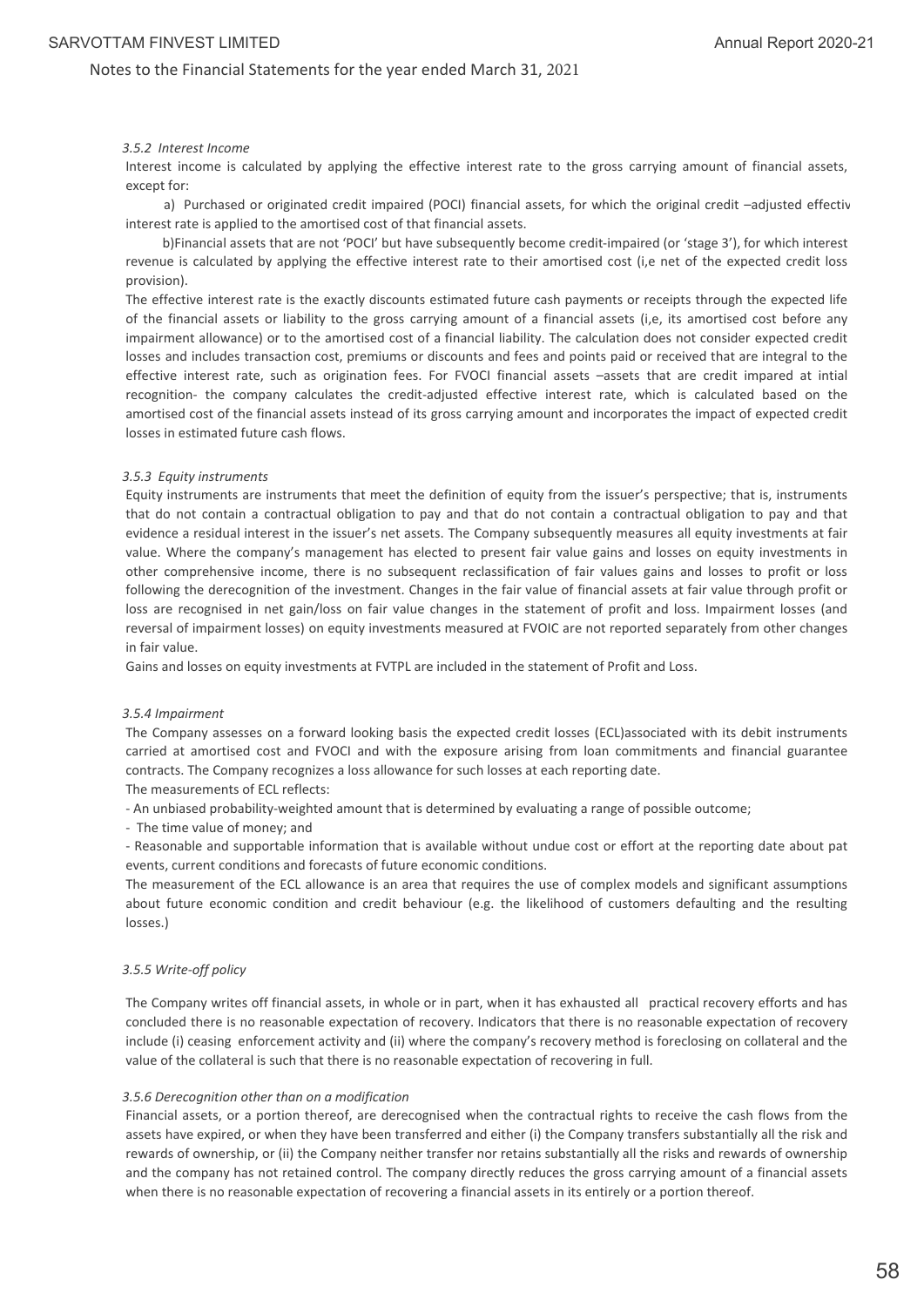#### **3.6 Financial liabilities**

Financial liabilities include liabilities that represent a contractual obligation to deliver cash or another financial assets to another entity, or a contract that may or will be settled in the entities own equity instruments. Few examples of financial liabilities are trade payables, debt securities and other borrowings and subordinated debts.

#### *ϯ͘ϲ͘ϭ/ŶŝƚŝĂůŵĞĂƐƵƌĞŵĞŶƚ*

All financial liabilities are recognised initially at fair value and, in the case of borrowings and payables, net of directly attributable transaction costs. The Company's financial liabilities include trade payables, other payables, debt securities and other borrowings.

### 3.6.2 Subsequent measurement

After initial recognition, all financial liabilities are subsequently measured at amortised cost using the EIR [Refer note no. 3.1(i)]. Any gains or losses arising on derecognition of liabilities are recognised in the Statement of Profit and Loss.

### **3.6.3 Derecognition**

The Company derecognises a financial liability when the obligation under the liability is discharged, cancelled or expired.

### **3.7 Offsetting of financial instruments**

Financial assets and financial liabilities are offset and the net amount is reported in the Balance Sheet only if there is an enforceable legal right to offset the recognised amounts with an intention to settle on a net basis or to realise the assets and settle the liabilities simultaneously.

### **3.8 Fair value measurement**

The Company measures its qualifying financial instruments at fair value on each Balance Sheet date.

Fair value is the price that would be received against sale of an asset or paid to transfer a liability in an orderly transaction between market participants at the measurement date. The fair value measurement is based on the presumption that the transaction to sell the asset or transfer the liability takes place in the accessible principal market or the most advantageous accessible market as applicable. The Company uses valuation techniques that are appropriate in the circumstances and for which sufficient data is available to measure fair value, maximising the use of relevant observable inputs and minimising the use of unobservable inputs. All assets and liabilities for which fair value is measured or disclosed in the financial statements are categorised within the fair value hierarchy into Level I, Level II and Level III based on the lowest level input that is significant to the fair value measurement as a whole. For a detailed information on the fair value hierarchy, refer note no. 47 and 48. For assets and liabilities that are fair valued in the financial statements on a recurring basis, the Company determines whether transfers have occurred between levels in the hierarchy by re-assessing categorisation (based on the lowest level input that is significant to the fair value measurement as a whole) at the end of each reporting period. For the purpose of fair value disclosures, the Company has determined classes of assets and liabilities on the basis of the nature, characteristics and risks of the asset or liability and the level of the fair value hierarchy.

#### **3.9 Inventory**

Inventories are stated at lower of cost and net realisable value. Cost is determined on weighted average / first-in, first-out (FIFO) basis, as considered appropriate by the Company. Net realisable value is the estimated selling price in the ordinary course of business less the estimated costs necessary to make the sale.

Provision is made for obsolete/slow moving/defective stocks, wherever necessary.

### **3.10 Taxes**

### 3.10.1 Current tax

Current tax assets and liabilities are measured at the amount expected to be recovered from or paid to the taxation authorities, in accordance with the Income Tax Act, 1961 and the Income Computation and Disclosure Standards (ICDS) prescribed therein. The tax rates and tax laws used to compute the amount are those that are enacted or substantively enacted, at the reporting date. Current tax relating to items recognised outside profit or loss is recognised in correlation to the underlying transaction either in OCI or directly in other equity. Management periodically evaluates positions taken in the tax returns with respect to situations in which applicable tax regulations are subject to interpretation and establishes provisions where appropriate.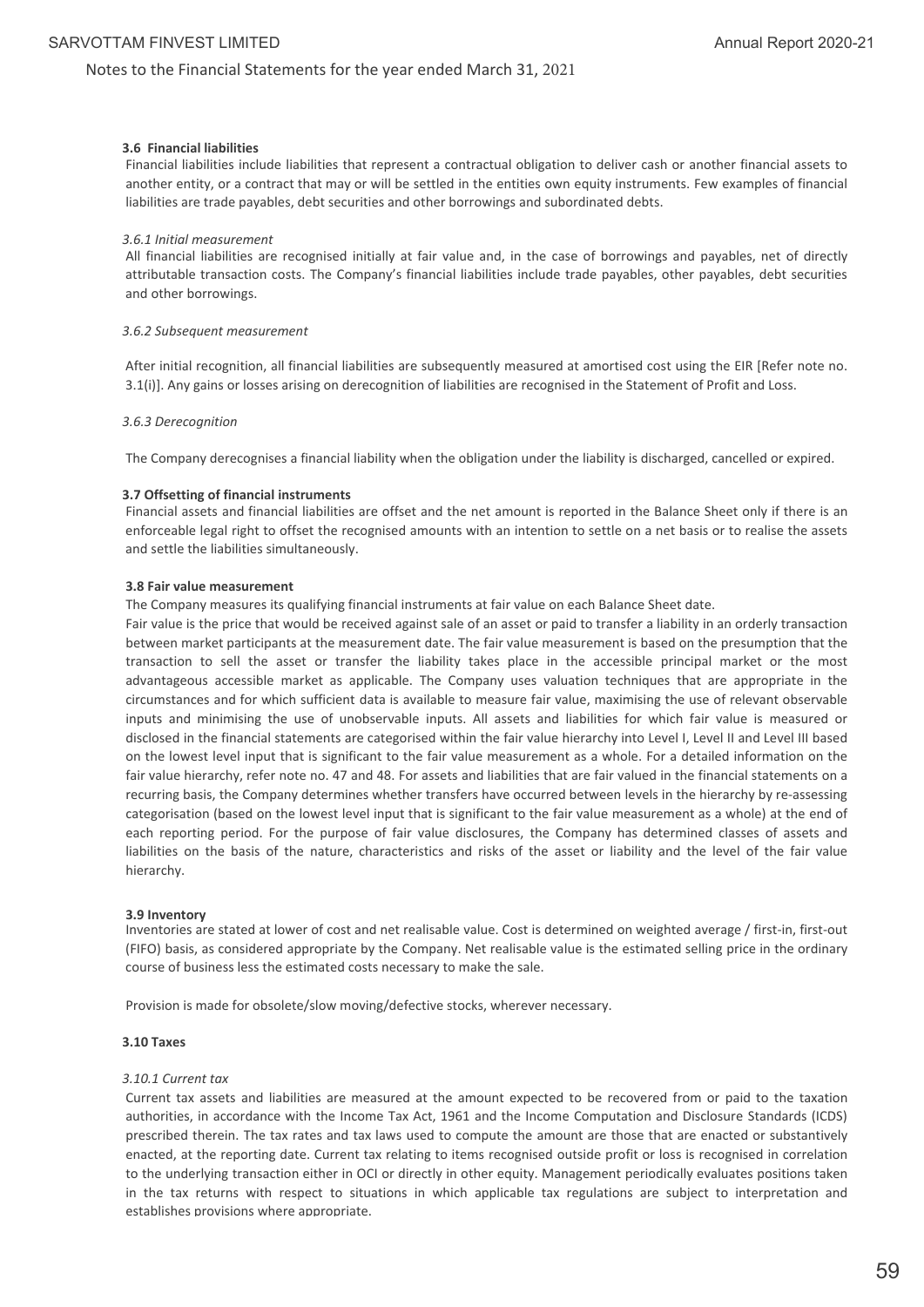### 3.10.2 Deferred tax

Deferred tax is provided using the Balance Sheet approach on temporary differences between the tax bases of assets and liabilities and their carrying amounts for financial reporting purposes at the reporting date. Deferred tax liabilities are recognised for all taxable temporary differences and deferred tax assets are recognised for deductible temporary differences to the extent that it is probable that taxable profits will be available against which the deductible temporary differences can be utilised. The carrying amount of deferred tax assets is reviewed at each reporting date and reduced to the extent that it is no longer probable that sufficient taxable profit will be available to allow all or part of the deferred tax asset to be utilised. Unrecognised deferred tax assets, if any, are reassessed at each reporting date and are recognised to the extent that it has become probable that future taxable profits will allow the deferred tax asset to be recovered.

Deferred tax assets and liabilities are measured at the tax rates that are expected to apply in the year when the asset is realised or the liability is settled, based on tax rates (and tax laws) that have been enacted or substantively enacted at the reporting date.

Deferred tax relating to items recognised outside profit or loss is recognised either in OCI or in other equity. Deferred tax assets and deferred tax liabilities are offset if a legally enforceable right exists to set off current tax assets against current tax liabilities and the deferred taxes relate to the same taxable entity and the same taxation authority.

#### **3.11 Impairment of non-financial assets**

An assessment is done at each Balance Sheet date to ascertain whether there is any indication that an asset may be impaired. If any such indication exists, an estimate of the recoverable amount of asset is determined. If the carrying value of relevant asset is higher than the recoverable amount, the carrying value is written down accordingly.

#### **3.12 Provisions and contingent liabilities**

The Company creates a provision when there is present obligation as a result of a past event that probably requires an outflow of resources and a reliable estimate can be made of the amount of the obligation. A disclosure for a contingent liability is made when there is a possible obligation or a present obligation that may, but probably will not, require an outflow of resources. The Company also discloses present obligations for which a reliable estimate cannot be made. When there is a possible obligation or a present obligation in respect of which the likelihood of outflow of resources is remote, no provision or disclosure is made.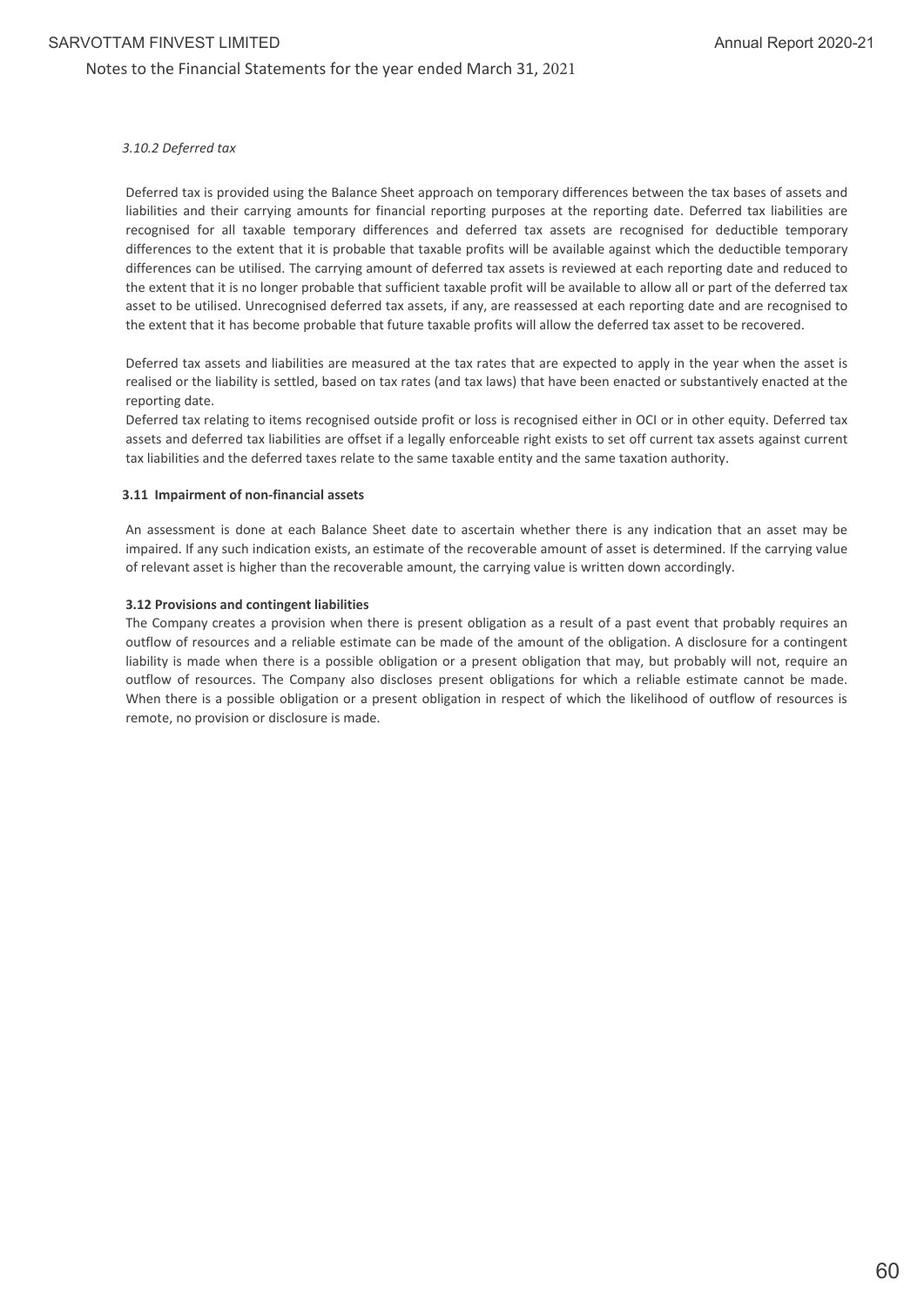| (Amount in Lakhs.)                             |                      |                      |
|------------------------------------------------|----------------------|----------------------|
| <b>Particulars</b>                             | As at March 31, 2021 | As at March 31, 2020 |
| Note No. 4 - Cash and cash equivalents         |                      |                      |
| Balances with banks in current accounts<br>(i) | 32.52                | 0.01                 |
| (ii)<br>Cheques on hand                        | 5.39                 |                      |
| (iii) Cash on hand                             | 6.33                 | 9.02                 |
| <b>Total cash and cash equivalents</b>         | 44.24                | 9.03                 |
|                                                |                      |                      |
| Note No. 7 - Inventories                       |                      |                      |
| (at lower of cost or net realizable value)     |                      |                      |
| (i) Equity instruments (Quoted)                |                      | 0.05                 |
| (ii) Mutual Funds (Quoted)                     | 0.00                 | $0.00*$              |
| <b>Total inventories</b>                       | 0.00                 | 0.06                 |
| $*$ Less than 1,000                            |                      |                      |
| Note No. 8 - Current tax assets (net)          |                      |                      |
| Income tax refundable                          | 4.03                 | 15.53                |
| TDS for the year                               | 11.90                | 15.98                |
| Less: Provision for taxation                   | (0.47)               |                      |
| Total current tax assets (net)                 | 15.46                | 31.52                |
| Note No. 9 - Deferred tax assets (net)         |                      |                      |
| Deferred tax relates to the following:         |                      |                      |
| (i) Deferred tax assets                        |                      |                      |
| Carried forward losses                         | 1.94                 | 2.85                 |
| Timing difference on depriciable assets        | 0.11                 | 0.11                 |
| Deferred tax liabilities<br>(i)                |                      |                      |
| Total deferred tax assets (net)                | 2.04                 | 2.96                 |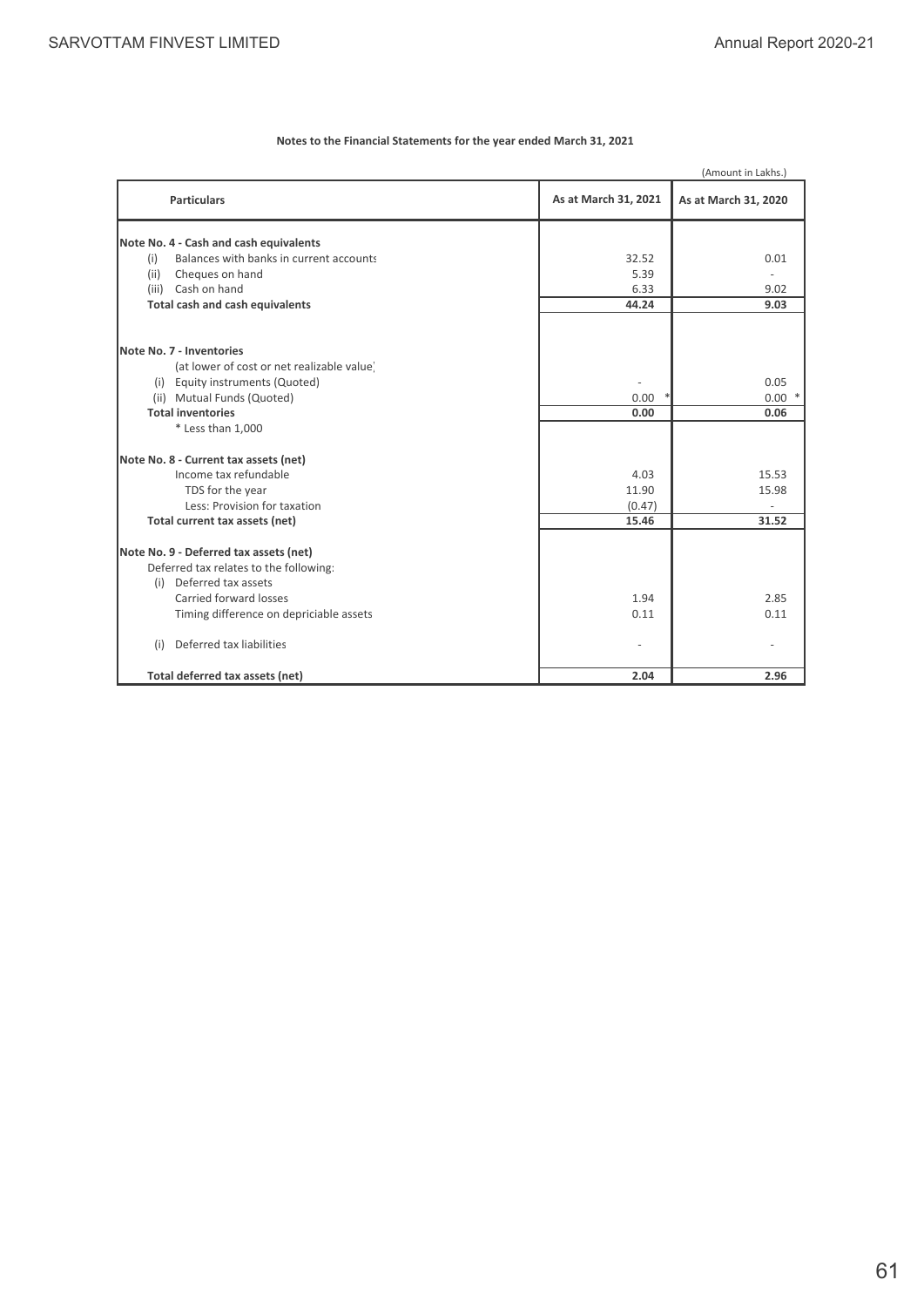| (Amount in Lakhs.)                                                                                                             |                      |                      |
|--------------------------------------------------------------------------------------------------------------------------------|----------------------|----------------------|
| <b>Particulars</b>                                                                                                             | As at March 31, 2021 | As at March 31, 2020 |
| Note No. 5 - Receivables                                                                                                       |                      |                      |
| (Considered good - unsecured)                                                                                                  |                      |                      |
| From related party<br>(i)                                                                                                      | 0.24                 |                      |
| From Others<br>(ii)                                                                                                            | 189.27               | 229.66               |
| <b>Total receivables</b>                                                                                                       | 189.52               | 229.66               |
| Impairment allowance recognised on trade receivables is Rs. NIL (Previous year: Rs. NIL                                        |                      |                      |
| No trade receivables are due from directors or other officers of the Company either severally or jointly with any other person |                      |                      |
| Note No. 6 - Loans                                                                                                             | At amortised cost    | At amortised cost    |
| (a)                                                                                                                            |                      |                      |
| Term Loan                                                                                                                      |                      |                      |
| <b>Related Party</b>                                                                                                           |                      |                      |
| Others<br>Loans repayable on demand                                                                                            | 139.00               |                      |
| <b>Related Party</b>                                                                                                           | 31.00                |                      |
| Others                                                                                                                         | 2,234.84             | 2,381.80             |
|                                                                                                                                |                      |                      |
| Less: Impairment loss allowance                                                                                                | 18.04                | 17.86                |
| Total (a)                                                                                                                      | 2,386.80             | 2,363.94             |
|                                                                                                                                |                      |                      |
| Out of above<br>(b)                                                                                                            |                      |                      |
| Unsecured                                                                                                                      | 2,404.84             | 2,381.80             |
| Less: Impairment loss allowance                                                                                                | 18.04                | 17.86                |
| Total (b)                                                                                                                      | 2,386.80             | 2,363.94             |
|                                                                                                                                |                      |                      |
| Out of above<br>(c)                                                                                                            |                      |                      |
| (i) Loans in India                                                                                                             | 2,404.84             | 2,381.80             |
| Less: Impairment loss allowance<br>Sub-total (i)                                                                               | 18.04<br>2,386.80    | 17.86<br>2,363.94    |
|                                                                                                                                |                      |                      |
| (ii) Loans outside India                                                                                                       |                      |                      |
| Total (c)                                                                                                                      | 2,386.80             | 2,363.94             |
|                                                                                                                                |                      |                      |
| <b>Total loans</b>                                                                                                             | 2,386.80             | 2,363.94             |
| Movement in loss allowance - loans                                                                                             |                      |                      |
| Opening loss allowance                                                                                                         | 17.86                |                      |
| Loss allowance reversed during the year                                                                                        | 3.28                 |                      |
| Loss allowance recognised during the year                                                                                      | 3.45                 | 17.86                |
| Closing loss allowance                                                                                                         | 18.04                | 17.86                |
| Summary of loans by stage distribution                                                                                         |                      |                      |
| Stage $-1$                                                                                                                     |                      |                      |
| <b>Gross Carring amount</b>                                                                                                    | 2,404.84             | 2,381.80             |
| Less: Impairment loss allowance                                                                                                | 18.04                | 17.86                |
| Net carrying amount                                                                                                            | 2,386.80             | 2,363.94             |
|                                                                                                                                |                      |                      |
| Stage -2                                                                                                                       |                      |                      |
| <b>Gross Carring amount</b>                                                                                                    |                      |                      |
| Less: Impairment loss allowance                                                                                                |                      |                      |
| Net carrying amount                                                                                                            | $\omega$             | $\omega$             |
| Stage $-3$                                                                                                                     |                      |                      |
| Gross Carring amount                                                                                                           |                      |                      |
| Less: Impairment loss allowance                                                                                                |                      |                      |
| Net carrying amount                                                                                                            |                      |                      |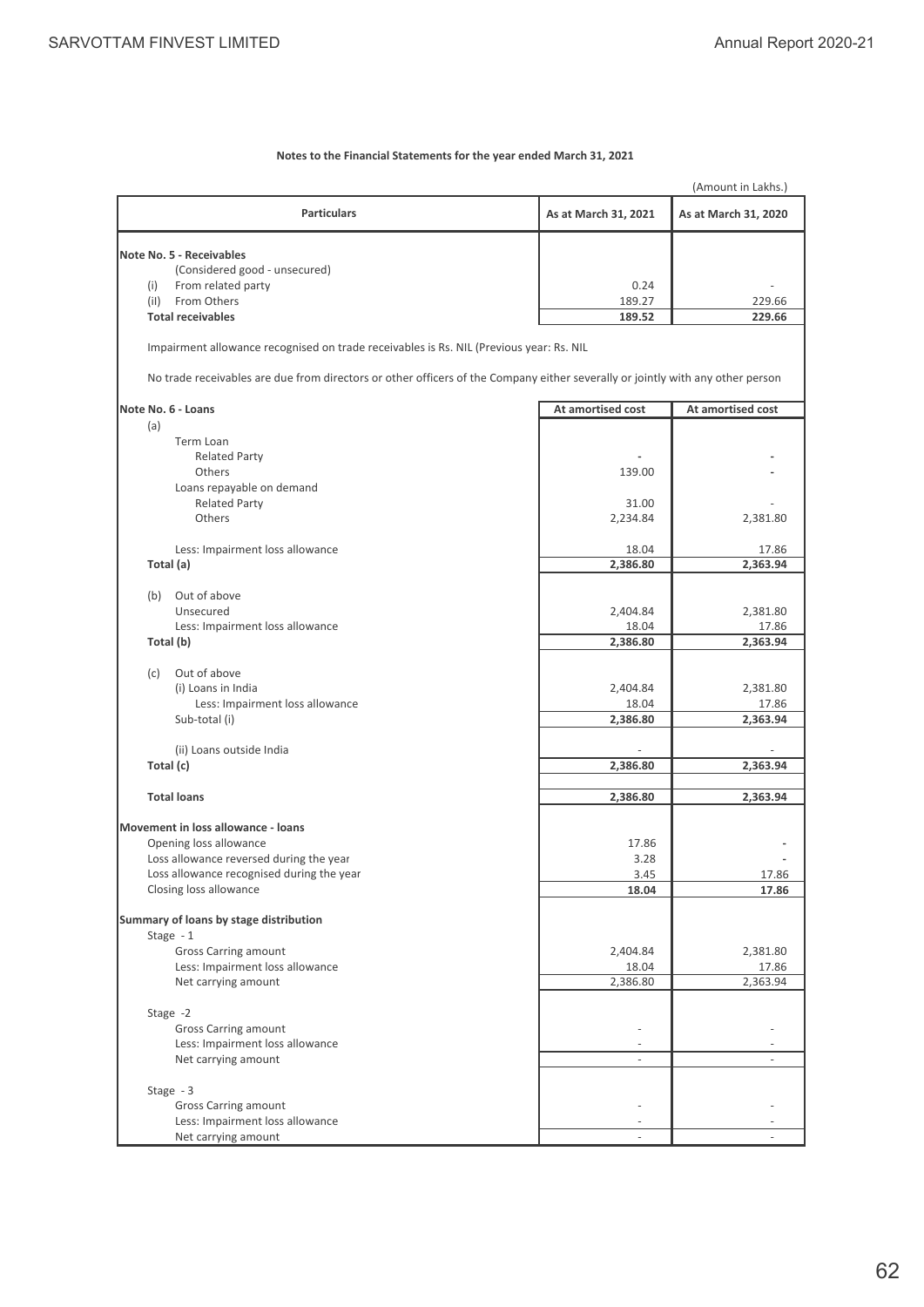|                                                      |                 | AIIIVUIIL III LANIIS.J |
|------------------------------------------------------|-----------------|------------------------|
| <b>Particulars</b>                                   | As at March 31, | As at March 31, 2020   |
|                                                      | 2021            |                        |
| Note No. 10 - Property, plant and equipment          |                 |                        |
| Office equipments                                    |                 |                        |
| I Gross carrying value                               |                 |                        |
| Balance at the beginning of the year                 | 2.63            | 2.63                   |
| Additions/ (Disposals)                               | 0.25            |                        |
| Balance at the end of the year                       | 2.88            | 2.63                   |
|                                                      |                 |                        |
| <b>II</b> Accumulated Depreciation                   |                 |                        |
| Balance at the beginning of the year                 | 2.19            | 1.49                   |
| Depreciation for the year                            | 0.38            | 0.70                   |
| Balance at the end of the year                       | 2.58            | 2.19                   |
|                                                      |                 |                        |
| III Net carrying value at the end of the year (I-II) | 0.30            | 0.43                   |
|                                                      |                 |                        |
|                                                      |                 |                        |
| <b>Furniture</b>                                     |                 |                        |
| I Gross carrying value                               |                 |                        |
| Balance at the beginning of the year                 | 1.28            | 1.28                   |
| Additions/ (Disposals)                               |                 |                        |
| Balance at the end of the year                       | 1.28            | 1.28                   |
|                                                      |                 |                        |
| <b>II</b> Accumulated Depreciation                   |                 |                        |
| Balance at the beginning of the year                 | 0.27            | 0.14                   |
| Depreciation for the year                            | 0.14            | 0.14                   |
| Balance at the end of the year                       | 0.41            | 0.27                   |
|                                                      |                 |                        |
| III Net carrying value at the end of the year (I-II) | 0.88            | 1.01                   |
|                                                      |                 |                        |
| Net property, plant and equipment                    | 1.18            | 1.45                   |

 $(A$ mount in Lakhs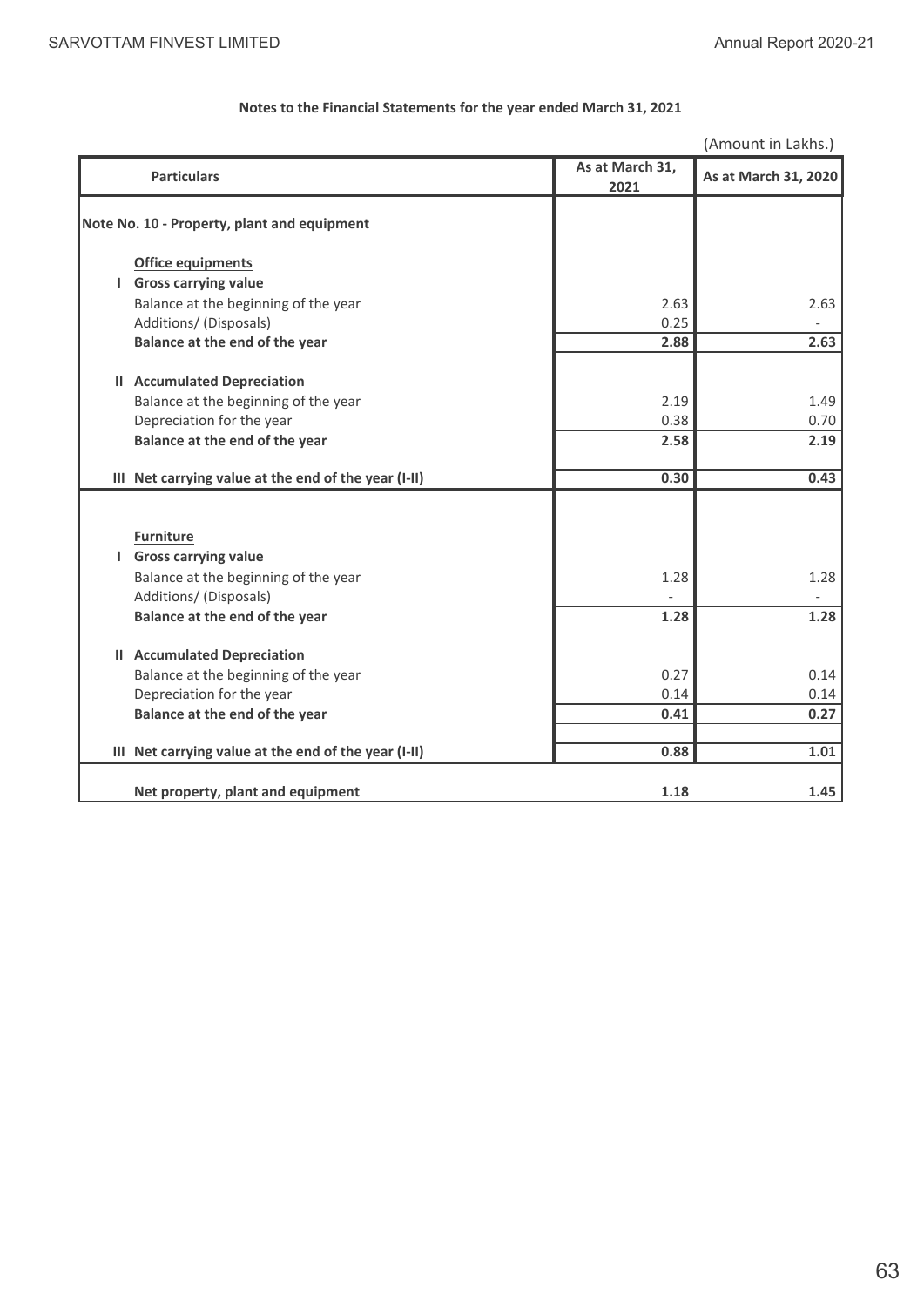|                                                          |                 | והווסטווג ווו במגווס. |
|----------------------------------------------------------|-----------------|-----------------------|
| <b>Particulars</b>                                       | As at March 31, | As at March 31,       |
|                                                          | 2021            | 2020                  |
|                                                          |                 |                       |
| Note No. 11 - Payables                                   |                 |                       |
| <b>Trade Payables</b><br>(i)                             |                 |                       |
| (a) total outstanding dues of micro and small            |                 |                       |
| enterprises                                              |                 |                       |
| (b) total outstanding dues of creditors other than micro |                 |                       |
| and small enterprises                                    | 0.28            | 1.68                  |
| <b>Total payables</b>                                    | 0.28            | 1.68                  |

 $(Amoint in Lakhs)$ 

 $(A$ mount in Lakhs Based on and to the extent of information received by the Company from the suppliers regarding their status under the Micro, Small and Medium Enterprises Development Act, 2006 (MSMED Act) and relied upon by the auditors, the relevant particulars as at the year-end are furnished below:

|                                                          |                          | (Allioulit III Lakiis.) |
|----------------------------------------------------------|--------------------------|-------------------------|
| <b>Particulars</b>                                       | As at March 31,          | As at March 31,         |
|                                                          | 2021                     | 2020                    |
| Principal amount due to suppliers under MSMED Act, as    |                          |                         |
| at the year end                                          |                          |                         |
| Interest accrued and due to suppliers under MSMED Act,   |                          |                         |
| on the above amount as at the year end                   |                          |                         |
| Payment made to suppliers (other than interest) beyond   |                          |                         |
| the appointed day, during the year                       |                          |                         |
| Interest paid to suppliers under MSMED Act (other than   |                          |                         |
| section 16)                                              |                          |                         |
| Interest paid to suppliers under MSMED Act (section 16)  |                          |                         |
| Interest due and payable to suppliers under MSMED Act,   |                          |                         |
| for payments already made                                |                          |                         |
| Interest accrued and remaining unpaid at the year end to |                          |                         |
| suppliers under MSMED Act                                |                          |                         |
|                                                          | $\overline{\phantom{a}}$ |                         |
|                                                          |                          |                         |
|                                                          |                          |                         |
| Note No. 12 - Provisions                                 |                          |                         |
| Contingent provision on standard assets                  |                          |                         |
| <b>Standard Assets</b>                                   | 6.44                     | 6.03                    |
| Sub-Standard Assets                                      | 7.40                     |                         |
| <b>Total provisions</b>                                  | 13.84                    | 6.03                    |
|                                                          |                          |                         |
| Note No. 13 - Other non-Financial Liabilities            |                          |                         |
| Statutory dues                                           | 0.04                     |                         |
|                                                          | 0.04                     |                         |
|                                                          |                          |                         |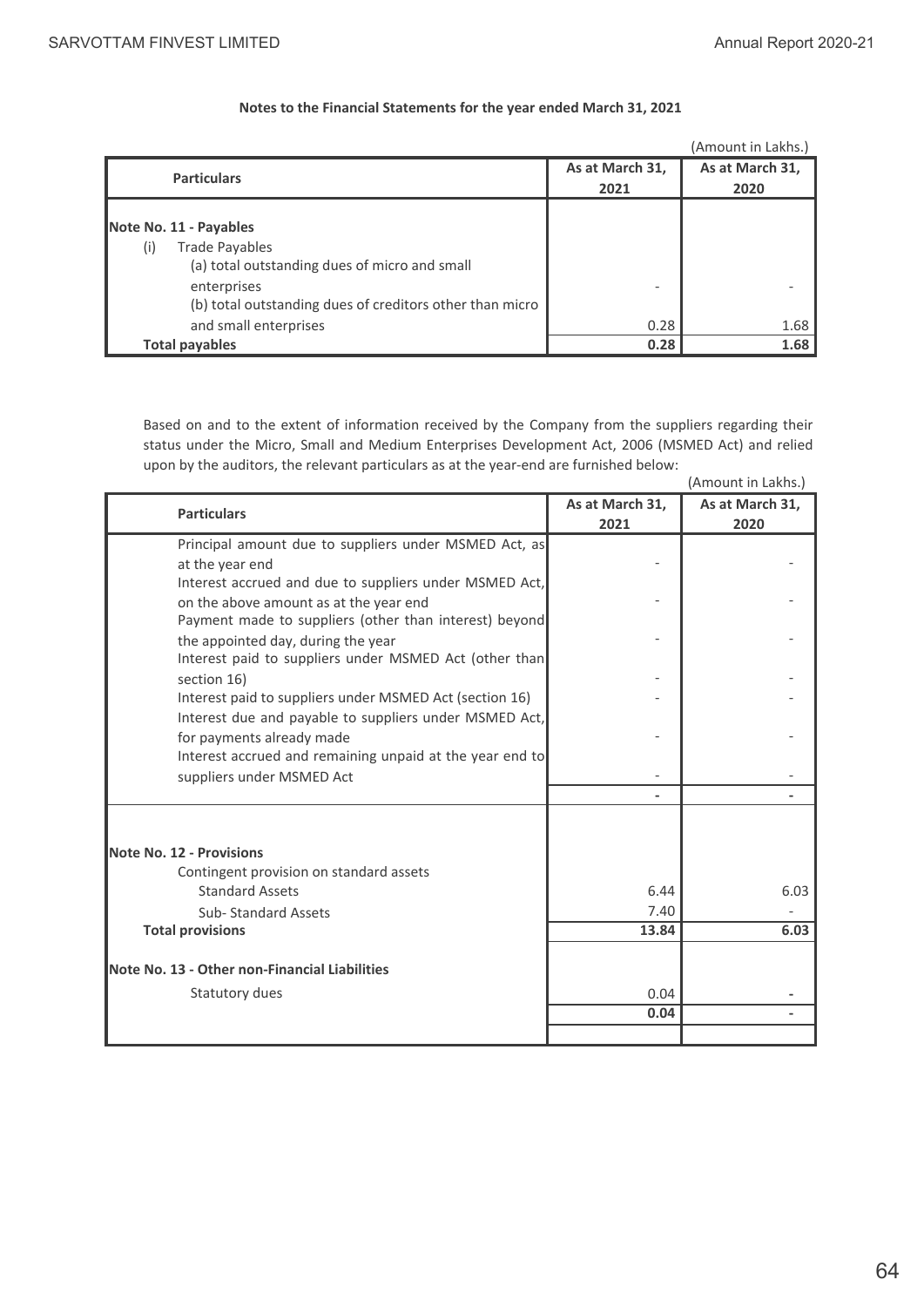|                                                         |                      | (Amount in Lakhs.) |
|---------------------------------------------------------|----------------------|--------------------|
| <b>Particulars</b>                                      | As at March 31, 2021 | As at March 31,    |
|                                                         |                      | 2020               |
| Note No. 14 - Equity share capital                      |                      |                    |
| Authorised:                                             |                      |                    |
| 1,00,00,000 Equity Shares of Rs.10/- each               | 1,000.00             | 1,000.00           |
| <b>Issued, Subscribed &amp; Fully Paid</b>              |                      |                    |
| 75,00,000 Equity Shares of Rs.10/- each                 | 750.00               | 750.00             |
| Total subscribed and fully paid up Equity share capital | 750.00               | 750.00             |

### (a) Reconciliation of the number of shares outstanding at the beginning and end of the year:

| <b>Particulars</b>                              | No. of Shares | No. of Shares |
|-------------------------------------------------|---------------|---------------|
| Balance as at the beginning and end of the year | 7500000       | 7500000       |

## (b) Terms & Rights attached to equity shares :

The Company has issued one class of equity shares having a face value of Rs. 10 per share. Each shareholder has right to vote in respect of such share, on every resolution placed before the Company and his voting right on a poll shall be in proportion to his share of the paid-up equity capital of the Company. In the event of liquidation, the equity shareholders are entitled to receive the remaining assets of the Company after payments to secured and unsecured creditors, in proportion to their shareholding.

## **(c)** Details of shareholding more than 5% (Face value Rs. 10 per share)

| Jain Commodity Broking Pvt. Ltd. |         |         |
|----------------------------------|---------|---------|
| No. of shares                    | 1800000 | 1800000 |
| Percentage                       | 24%     | 24%     |

| Note No. 15 - Other Equity                     |          |          |
|------------------------------------------------|----------|----------|
| Other equity consist of the following:         |          |          |
| a) Statutory Reserve u/s 45IC of RBI Act, 1934 |          |          |
| <b>Opening Balance</b>                         | 15.32    | 15.32    |
| Changes during the year                        |          |          |
|                                                | 15.32    | 15.32    |
|                                                |          |          |
| b) Securities Premium                          |          |          |
| <b>Opening Balance</b>                         | 1,825.00 | 1,825.00 |
| Changes during the year                        |          |          |
|                                                | 1,825.00 | 1,825.00 |
| c) General Reserve                             |          |          |
| <b>Opening Balance</b>                         | 17.43    | 17.43    |
| Changes during the year                        | ٠        |          |
|                                                | 17.43    | 17.43    |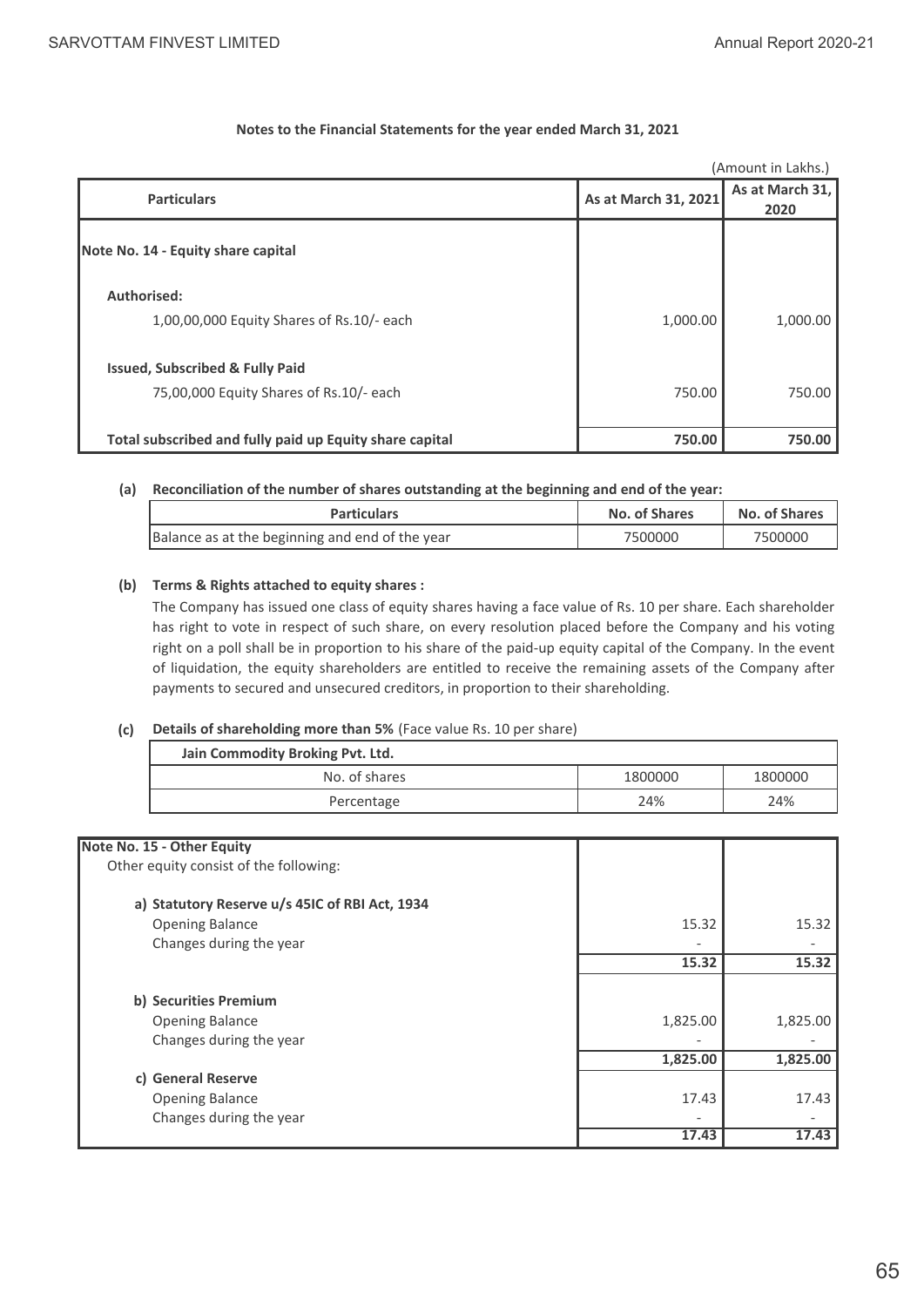|                                                               |                      | (Amount in Lakhs.) |
|---------------------------------------------------------------|----------------------|--------------------|
| <b>Particulars</b>                                            | As at March 31, 2021 | As at March 31,    |
|                                                               |                      | 2020               |
| d) Retained Earnings                                          |                      |                    |
| <b>Opening Balance</b>                                        | 23.15                | 28.42              |
| Net Profit/ (Loss) for the year                               | (5.84)               | (5.27)             |
|                                                               | 17.31                | 23.15              |
| Less: Transfer to statutory reserve u/s 45IC of RBI Act, 1934 |                      |                    |
|                                                               | 17.31                | 23.15              |
|                                                               |                      |                    |
| <b>Total Other Equity</b>                                     | 1,875.06             | 1,880.90           |

### **Nature and purpose of Reserves**

### a) Statutory Reserve

Reserve fund is created as per the terms of section 45-IC(1) of the Reserve Bank of India Act, 1934 as a statutory reserve.

### b) Securities Premium

Securities premium is used to record the premium on issue of shares. The reserve is utilised in accordance with the provisions of Section 52 of the Companies Act, 2013.

### c) General Reserve

This Reserve is created by an appropriation from one component of equity (generally Retained Earnings) to another, not being an item of Other Comprehensive Income. The same can be utilized in accordance with the provisions of the Companies Act, 2013.

### d) Retained Earnings

This Reserve represents the cumulative profits of the Company. This Reserve can be utilized in accordance with the provisions of the Companies Act, 2013.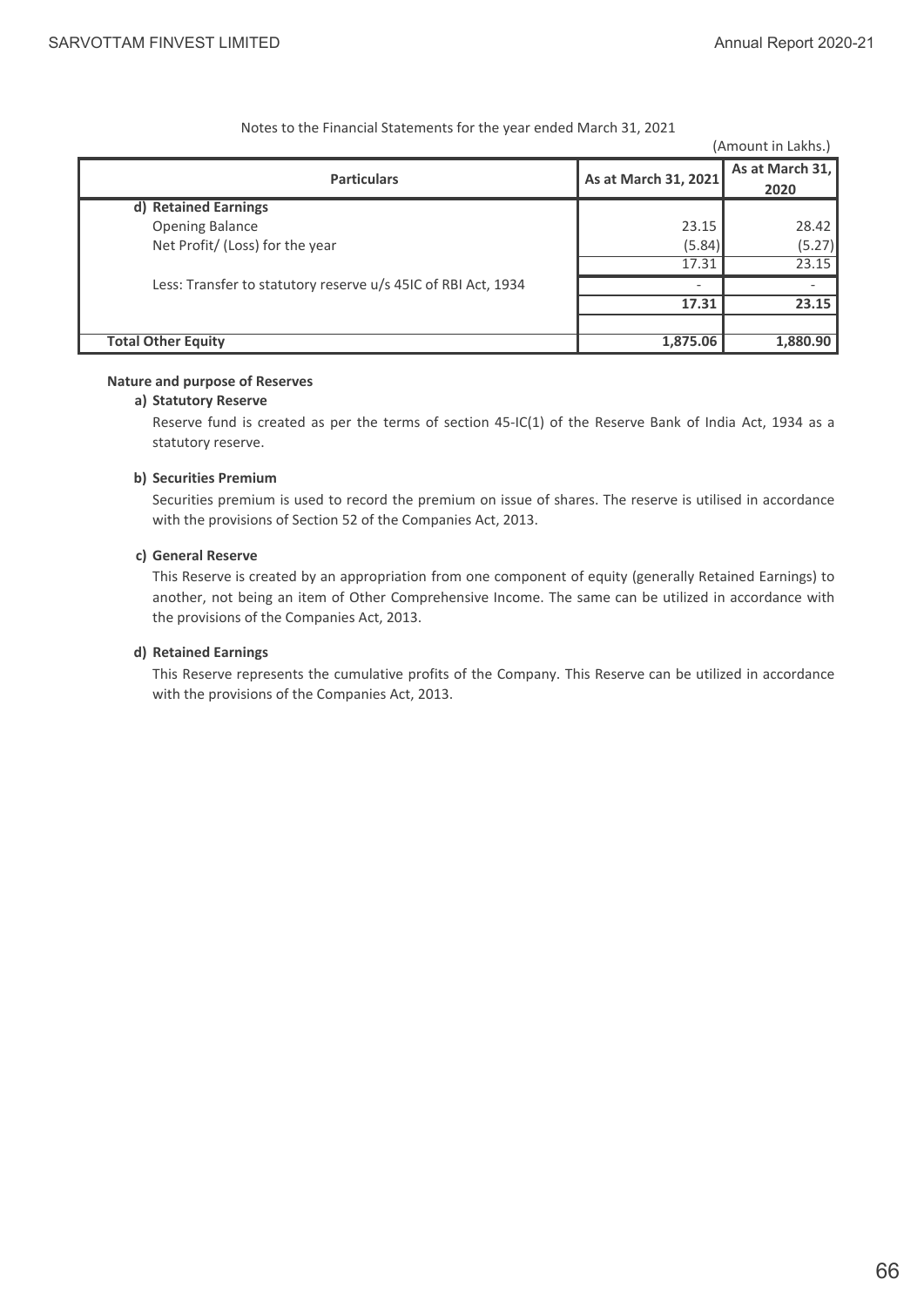| (Amount in Lakhs.)                                            |                                      |                                      |
|---------------------------------------------------------------|--------------------------------------|--------------------------------------|
| <b>Particulars</b>                                            | For the year ended<br>March 31, 2021 | For the year ended<br>March 31, 2020 |
| Note No. 16 - Interest income                                 |                                      |                                      |
| (on financial assets measured at amortised cost)              |                                      |                                      |
| Interest on loans                                             | 169.40                               | 164.27                               |
| Interest on Bank deposits                                     | 1.03                                 | 0.36                                 |
| On Others                                                     | 0.52                                 | 0.89                                 |
| <b>Total Interest income</b>                                  | 170.96                               | 165.52                               |
| Note No. 17 - Dividend income                                 |                                      |                                      |
| from Mutual Funds                                             |                                      | $0.00*$                              |
| <b>Total dividend income</b>                                  |                                      | 0.00                                 |
| * Less than 1,000                                             |                                      |                                      |
| Note No. 18 - Sale of stock-in-trade                          |                                      |                                      |
| Sale of securities                                            | 33.98                                | 106.24                               |
| Total sale of stock-in-trade                                  | 33.98                                | 106.24                               |
| Note No. 19 - Others                                          |                                      |                                      |
| Profit in Share Dealing                                       | 0.33                                 | 1.66                                 |
| <b>Total others</b>                                           | 0.33                                 | 1.66                                 |
| Note No. 20 - Purchase of stock-in-trade                      |                                      |                                      |
| Purchase of securities                                        | 32.27                                | 67.55                                |
| Total purchase of stock-in-trade                              | 32.27                                | 67.55                                |
| Note No. 21 - Changes in inventories of stock-in-trade        |                                      |                                      |
| Opening stock                                                 | 0.06                                 | 43.28                                |
| Less: Closing stock                                           | $0.00*$                              | 0.06                                 |
| Changes in inventories of stock-in-trade<br>* Less than 1,000 | 0.05                                 | 43.22                                |
| Note No. 22 - Employee benefits expense                       |                                      |                                      |
| Salaries                                                      | 42.26                                | 41.63                                |
| Staff welfare expenses                                        | 6.88                                 | 5.97                                 |
| Total employee benefit expense                                | 49.14                                | 47.60                                |
| Note No. 23 - Depreciation and Amortisation expense           |                                      |                                      |
| Depreciation                                                  | 0.52                                 | 0.84                                 |
| <b>Total depreciation</b>                                     | 0.52                                 | 0.84                                 |
|                                                               |                                      |                                      |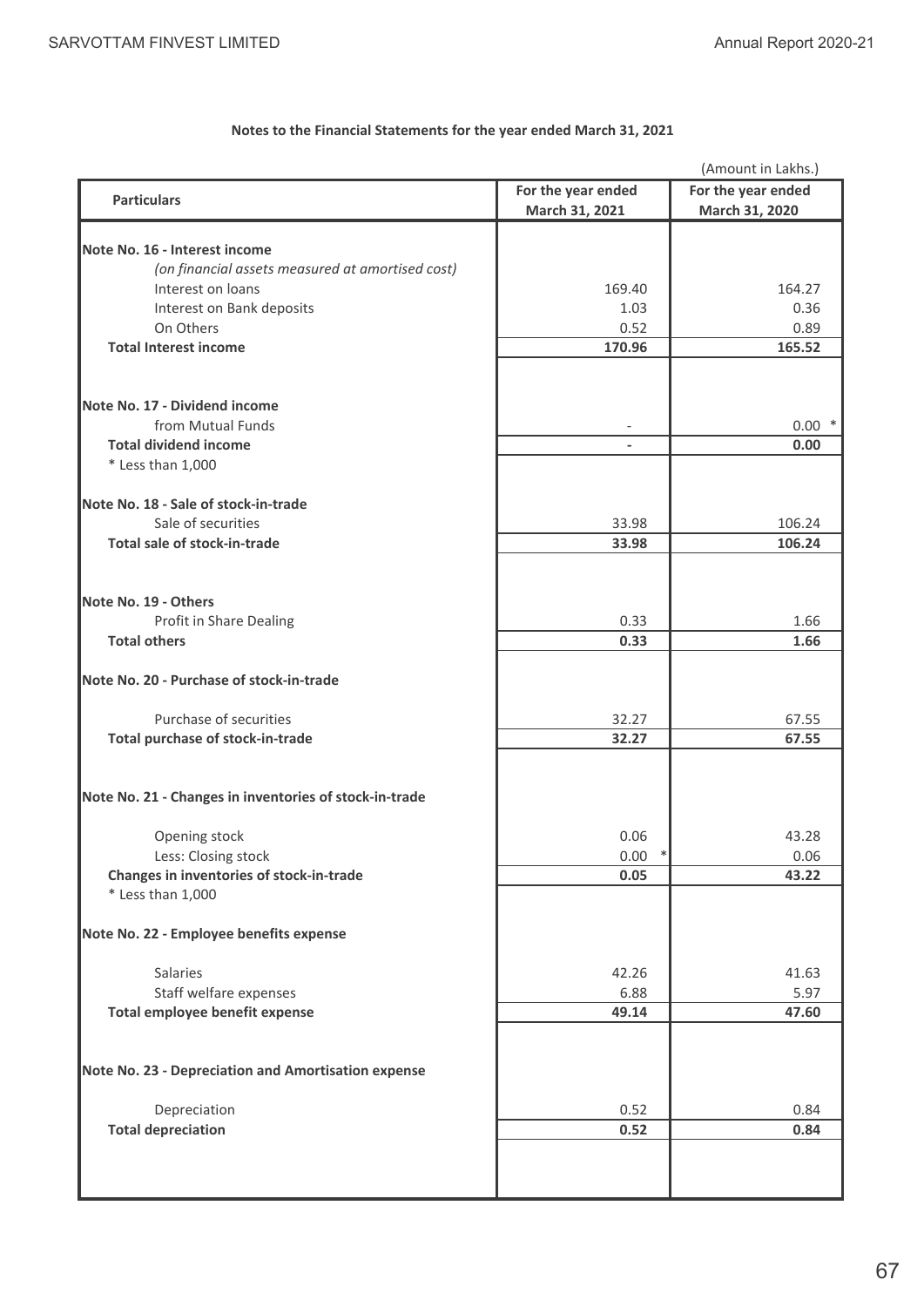|                                                            | (Amount in Lakhs.) |                          |
|------------------------------------------------------------|--------------------|--------------------------|
| <b>Particulars</b>                                         | For the year ended | For the year ended       |
|                                                            | March 31, 2021     | March 31, 2020           |
|                                                            |                    |                          |
| Note No. 24 - Contingent provision on assets               |                    |                          |
| Provision required as on date of balance Sheet             | 13.84              | 6.03                     |
| Less: Provision brought forward from previous year         | 6.03               | 6.03                     |
| Note No. 25 - Other expenses                               | 7.81               | $\overline{\phantom{a}}$ |
|                                                            |                    |                          |
| Rent, rates and taxes                                      | 1.85               | 1.85                     |
| Repairs and maintenance                                    | 1.14               | 1.12                     |
| Electricity charges                                        | 2.76               | 2.72                     |
| Office maintenance                                         | 7.18               | 7.00                     |
| <b>Communication Costs</b>                                 | 5.22               | 4.63                     |
| Postage and courier                                        | 4.88               | 4.80                     |
| Conveyance                                                 | 6.94               | 6.53                     |
| Impairment loss allowance                                  | 0.17               | 17.86                    |
| <b>Travelling</b>                                          | 5.40               | 4.86                     |
| Printing and stationery                                    | 5.56               | 5.12                     |
| Books and periodicals                                      | 4.78               | 4.26                     |
| Depository and RTA charges                                 | 0.81               | 0.80                     |
| Fees to Stock exchanges                                    | 3.75               | 3.75                     |
| General expenses                                           | 18.75              | 18.01                    |
| Advertisement and publicity                                | 2.95               | 2.89                     |
| Bad debts written off                                      | 32.51              | 13.00                    |
| Auditor's remuneration                                     |                    |                          |
| - For statutory audit                                      | 0.24               | 0.24                     |
| - For other certifications                                 | 0.05               | 0.05                     |
| Professional charges                                       | 3.43               | 3.43                     |
| Miscellaneous Expenses                                     | 11.57              | 12.14                    |
| <b>Total other expenses</b>                                | 119.93             | 115.06                   |
|                                                            |                    |                          |
| Note No. 26 - Tax expenses                                 |                    |                          |
|                                                            |                    |                          |
| Current tax                                                | 0.47               |                          |
| Deferred tax                                               | 0.92               | 4.43                     |
| <b>Total tax expenses</b>                                  | 1.38               | 4.43                     |
|                                                            |                    |                          |
| Note No. 27 - Earning per share                            |                    |                          |
| Net profit after taxation as disclosed in the Statement of | (5.84)             | (5.27)                   |
| Profit & Loss                                              |                    |                          |
| Weighted average number of equity shares outstanding       | 75,00,000          | 75,00,000                |
| during the year                                            |                    |                          |
| Earnings per share (EPS) (Rs.)                             | (0.08)             | (0.07)                   |
| Nominal value per equity share                             | 10                 | 10                       |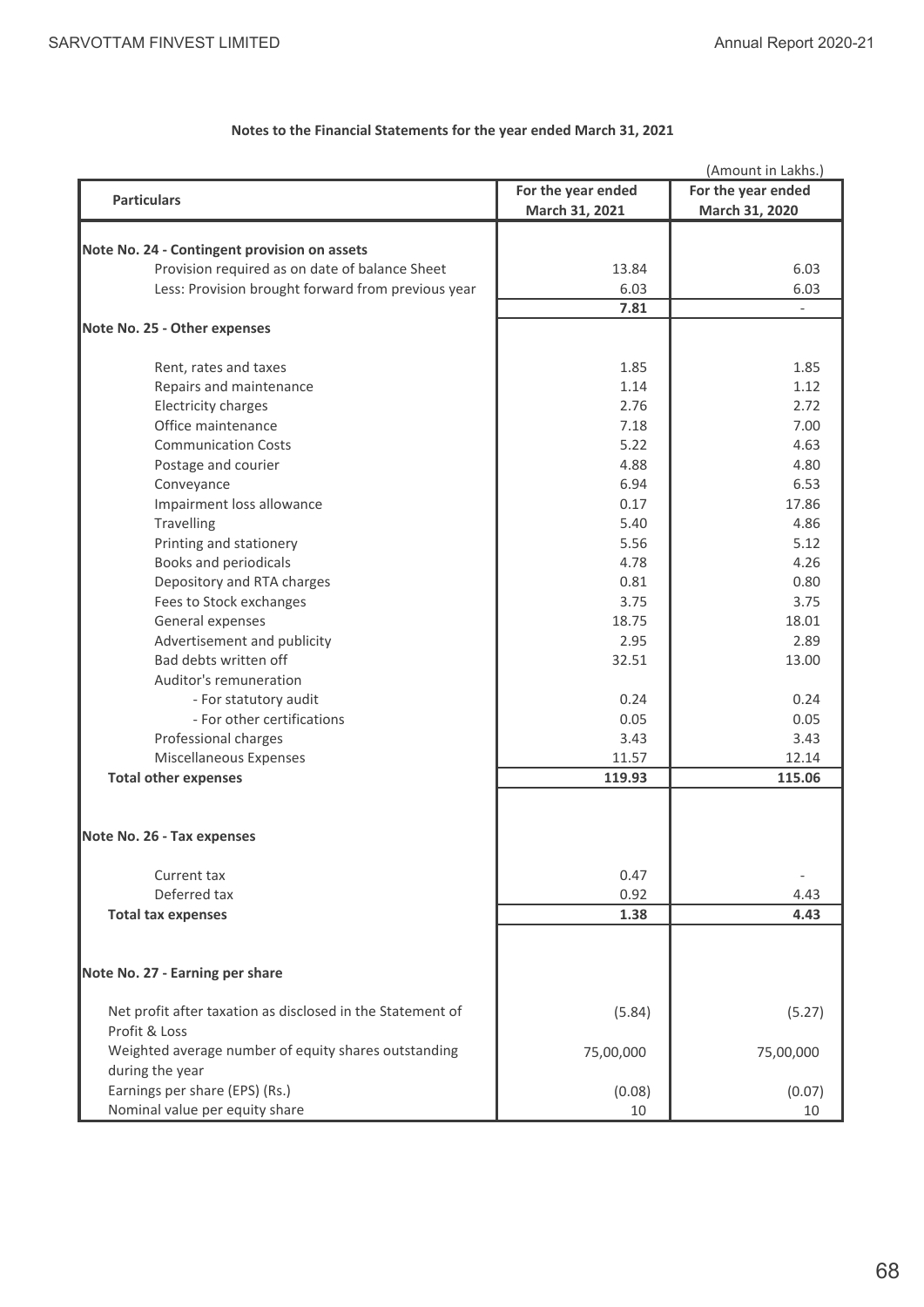#### **Note No. 28 - Segment information**

The Managing Director of the Company has been identified as the Chief Operating Decision Maker (CODM) as defined by Ind AS 108, "Operating Segments". The CODM evaluates the Company's performance and allocates resources based on an analysis of various performance indicators, however the Company is primarily engaged in only one segment viz., Financing and that all of the operations are in India. Hence the Company does not have any reportable Segments as per Ind AS 108 "Operating Segments".

### **Note No. 29 - Capital management & Risk Management Strategies**

### **(i) Capital Management**

The Company's objective is to maintain appropriate levels of capital to support its business strategy taking into account the regulatory, economic and commercial environment. The Company aims to maintain a strong capital base to support the risks inherent to its business and growth strategies. The Company endeavours to maintain a higher capital base than the mandated regulatory capital at all times.

The Company's assessment of capital requirement is aligned to its planned growth which forms part of an annual operating plan which is approved by the Board and also a long range strategy. Accordingly, increase in capital is planned well in advance to ensure adequate funding for its growth. The Company does not owe any debt.

#### **Dividend**

The Company follows the policy of Dividend for every financial year as may be decided by Board considering financial performance of the company and other internal and external factors enumerated in the Company dividend policy. The Company has not proposed/declared dividend for current financial year as well as in the previous financial year.

### **(ii) Risk Management Strategies**

The Company's activities expose it to market risk, liquidity risk and credit risk. In order to minimise any adverse effects on the financial performance of the Company, derivative financial instruments, such as foreign exchange forward contracts, foreign currency option contracts are entered to hedge certain foreign currency risk exposures and interest rate swaps to hedge variable interest rate exposures. Derivatives are used exclusively for hedging purposes and not as trading or speculative instruments.

| <b>Risk</b>        | <b>Exposure arising from</b>                                                                                                   | <b>Measurement</b>        | <b>Management</b>                   |
|--------------------|--------------------------------------------------------------------------------------------------------------------------------|---------------------------|-------------------------------------|
| <b>Credit risk</b> | Credit risk is the risk of financial loss Aging analysis, Credit Diversification of bank deposits,                             |                           |                                     |
|                    | arising out of a customer or ratings                                                                                           |                           | credit limits and letters of credit |
|                    | counterparty failing to meet their                                                                                             |                           |                                     |
|                    | repayment obligations to the Company                                                                                           |                           |                                     |
|                    |                                                                                                                                |                           |                                     |
|                    | Liquidity and funding Liquidity risk arises from mismatches in Identifying gaps in the  - Availability of borrowing facilities |                           |                                     |
| <b>I</b> risk      | the timing of cash flows                                                                                                       | structural and dynamic    | - Periodic reviews of the liquidity |
|                    |                                                                                                                                | liquidity statements.     | position and stress test            |
|                    |                                                                                                                                |                           |                                     |
| Interest rate risk | risk stems<br>Interest<br>rate                                                                                                 | from Sensitivity analysis | Portfolio diversification           |
|                    | movements in market factors, such as                                                                                           |                           |                                     |
|                    | interest rates, credit spreads which                                                                                           |                           |                                     |
|                    | impacts investments, income and the                                                                                            |                           |                                     |
|                    | value of portfolios.                                                                                                           |                           |                                     |

### **Note No. 30 - Related party disclosures**

### **A.** List of related parties

Key Management Personnel

- 1. Mr. Dilip Kumar Gupta Managing Director
- 2. Ms. Pooja Sethia Company Secretary and Compliance Officer (w.e.f. 05.09.2020)
- 3. Mr. Rohit Jain Chief Financial Officer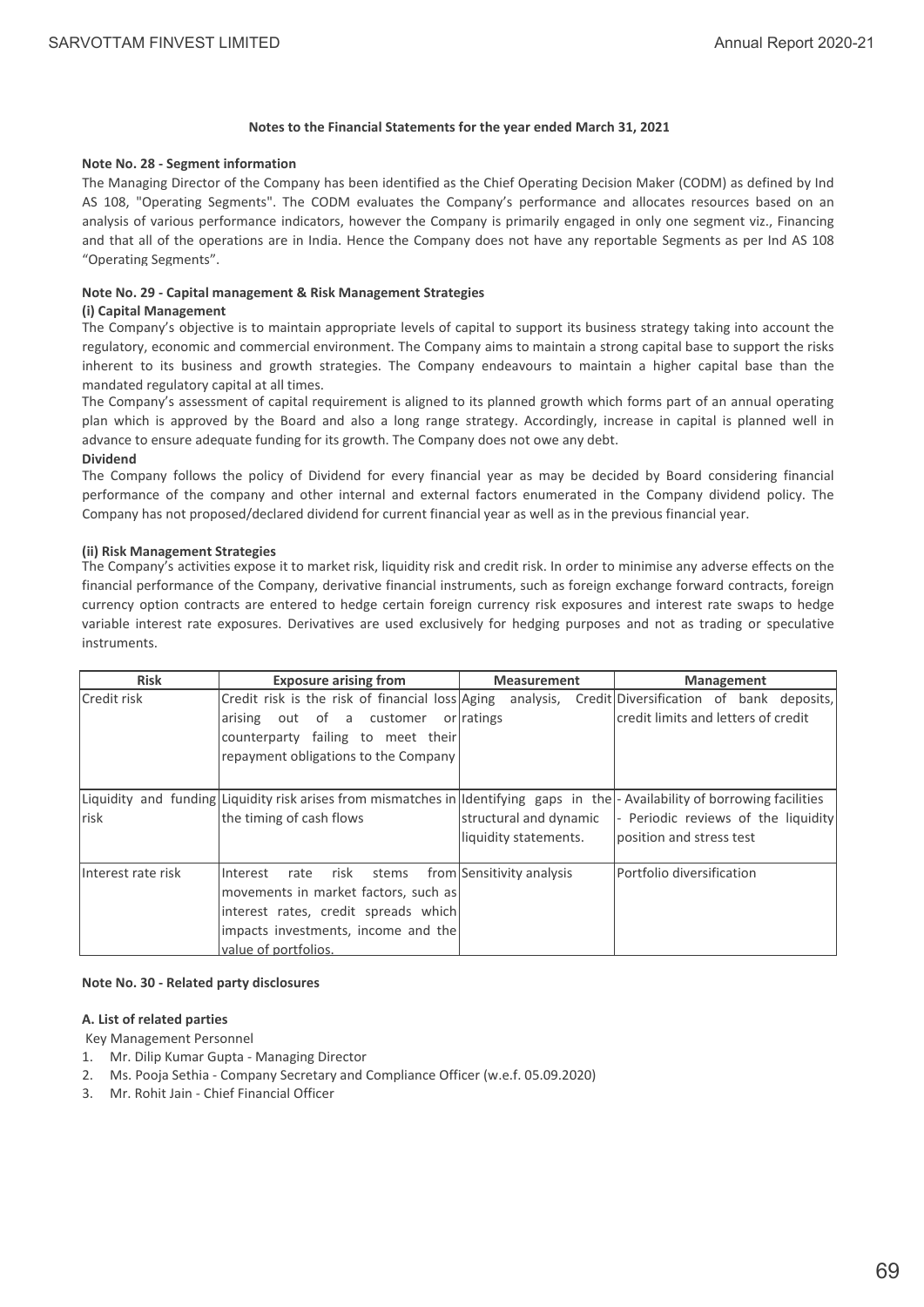# B. The remuneration to key managerial personnel during the year was as follows:

|     |                                          |      | (Amount in Lakhs.) |
|-----|------------------------------------------|------|--------------------|
|     | As at March 31, As at March 31,          |      |                    |
|     |                                          | 2021 | 2020               |
|     | <b>Managing Director</b>                 | 4.50 | 4.50               |
| I2. | Company Secretary and Compliance Officer | 2.45 | 3.001              |
|     | <b>Chief Financial Officer</b>           | 3.50 | 3.00               |

# C. Other Related parties with whom the Company has entered into transactions:

1. Vardy Apparels Pvt. Ltd.

| Transactions during the year:<br>(Amount in Lakhs.) |                        |                |                |  |
|-----------------------------------------------------|------------------------|----------------|----------------|--|
| <b>Particulars</b>                                  | Nature of Transactions | As at          | As at          |  |
|                                                     |                        | March 31, 2021 | March 31, 2020 |  |
| Vardy Apparels Pvt. Ltd.                            | Loan Given             | 34.00          |                |  |
|                                                     | Loan Refunded          | 3.00           |                |  |
|                                                     | Interest (Less TDS)    | 0.24           |                |  |

| <b>Closing Balances:</b> | (Amount in Lakhs.)                              |      |  |
|--------------------------|-------------------------------------------------|------|--|
| <b>Particulars</b>       | As at March 31, $\vert$ As at March 31,<br>2021 | 2020 |  |
| Vardy Apparels Pyt. Ltd. | 31.24                                           |      |  |

Note: All related party transactions entered during the year were in ordinary course of the business and are on arm's length basis.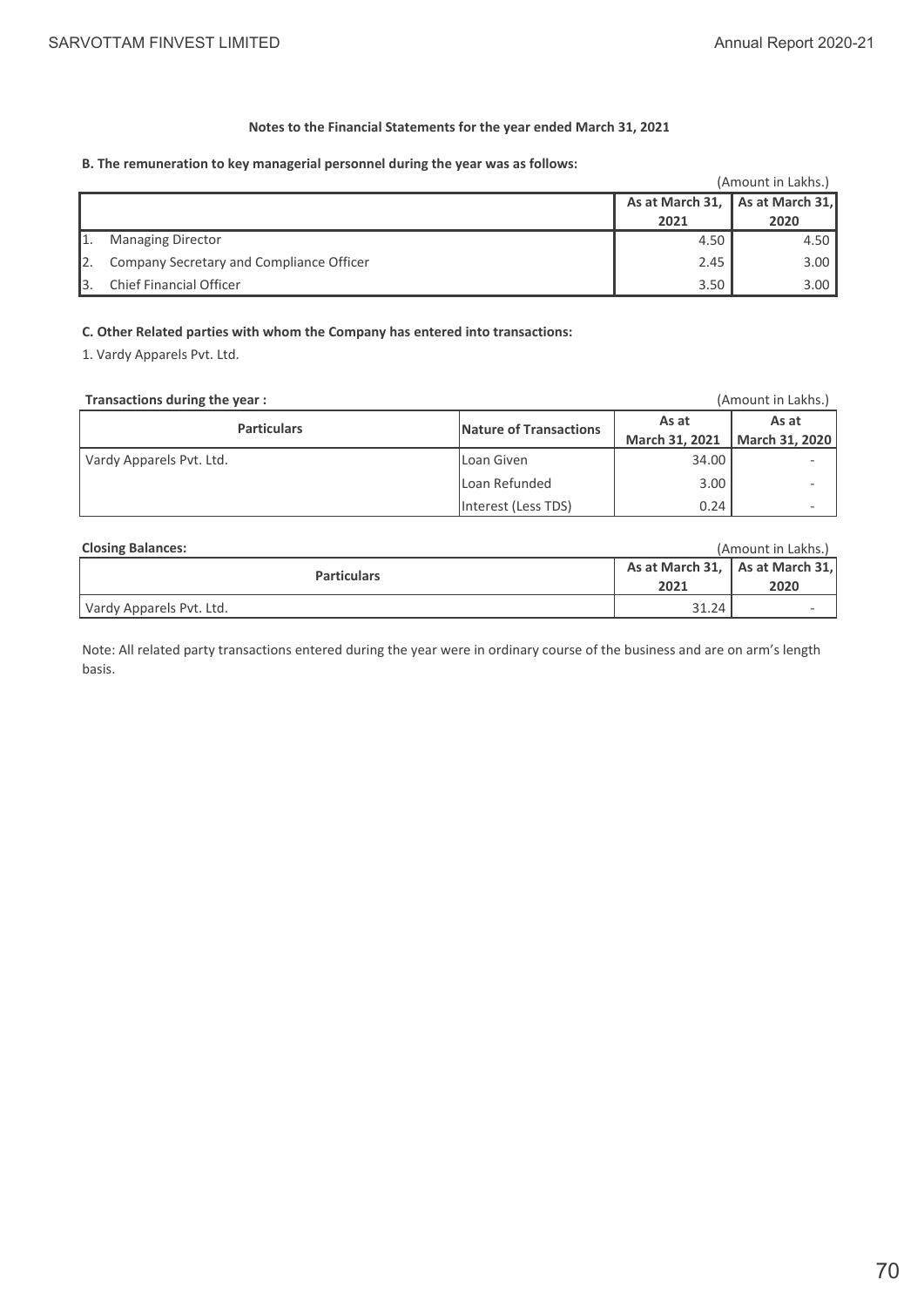#### **Note No. 31 - Income Taxes**

 $l$ Amount in Iakhe) A reconciliation between the statutory income tax rate applicable to the Company and the effective income tax rate of the Company is as follows ·

|                                         |                    | (Amount in Lakns.) |
|-----------------------------------------|--------------------|--------------------|
|                                         | For the year ended | For the year ended |
| <b>Particulars</b>                      | March 31, 2021     | March 31, 2020     |
|                                         |                    |                    |
| Profit /(loss) before taxation          | (4.45)             | (0.84)             |
| Enacted income tax rate in India        | 26.00%             | 26.00%             |
| Tax at the enacted income tax rate      | (1.16)             | (0.22)             |
| Effect due to non-deductible expenses   | 2.07               | 4.69               |
| <b>MAT Credit entitlement</b>           | 0.47               |                    |
| Effect of remeasurement of deferred tax | 0.00               | (0.04)             |
| Tax expense/ (credit)                   | 1.38               | 4.43               |

 $*$  Less than 1,000

|                                   |                          |                                                          |                           |                                                               | (Amount in Lakhs.)        |
|-----------------------------------|--------------------------|----------------------------------------------------------|---------------------------|---------------------------------------------------------------|---------------------------|
|                                   | As at<br>1st April, 2019 | Credit/ (charge)<br>in Statement of I<br>profit and loss | As at<br>31st March, 2020 | Credit/ (charge) in<br><b>Statement of</b><br>profit and loss | As at<br>31st March, 2021 |
| Deferred tax assets/(liabilities) |                          |                                                          |                           |                                                               |                           |
| Property, plant and equipment     | 0.07                     | 0.04                                                     | 0.11                      | (0.00)                                                        | 0.11                      |
| Carried forwarded losses          | 7.32                     | (4.47)                                                   | 2.85                      | (0.91)                                                        | 1.94                      |
|                                   | 7.38                     | (4.43)                                                   | 2.96                      | (0.92)                                                        | 2.04                      |

 $*$  Less than 1,000

Note No. 32 - Schedule to the Balance Sheet as required in terms of Non-Banking Finance Company - Non Systematically Important Non-Deposit taking (Reserve Bank) Directions, 2016 is annexed

#### **Note No. 33 - Fair values and fair value hierarchy**

The fair values of the financial assets and liabilities are included at the amount at which the instrument could be exchanged in a current transaction between willing parties, other than in a forced or liquidation sale.

The following methods and assumptions were used to estimate the fair values:

1.Fair value of cash and short-term deposits, trade and other short term receivables, trade payables, other current liabilities, short term loans from banks and other financial institutions approximate their carrying amounts largely due to short term maturities of these instruments.

2. Financial instruments with fixed and variable interest rates are evaluated by the Company based on parameters such as interest rates and individual credit worthiness of the counterparty. Based on this evaluation, allowances are taken to account for expected losses of these receivables. Accordingly, fair value of such instruments is not materially different from their carrying amounts.

#### The Company uses the following hierarchy for determining and disclosing the fair value of financial instruments by valuation technique: Level 1: quoted (unadjusted) prices in active markets for identical assets or liabilities.

Level 2: other techniques for which all inputs which have a significant effect on the recorded fair value are observable, either directly or indirectly.

Level 3: techniques which use inputs that have a significant effect on the recorded fair value that are not based on observable market data.

#### The carrying amounts and fair values of financial instruments by category are as follows:

|                          |                          |                          | (Amount in Lakhs.) |
|--------------------------|--------------------------|--------------------------|--------------------|
| <b>FVOCI</b>             | <b>FVTPL</b>             | <b>Amortised cost</b>    | Total              |
|                          |                          |                          |                    |
|                          |                          | 9.03                     | 9.03               |
|                          |                          | 229.66                   | 229.66             |
|                          |                          | 2,363.94                 | 2,363.94           |
| ۰                        |                          | 2,602.63                 | 2,602.63           |
| ۰                        | $\overline{\phantom{a}}$ | $\overline{\phantom{a}}$ |                    |
|                          |                          |                          | (Amount in Lakhs.) |
| <b>FVOCI</b>             | <b>FVTPL</b>             | <b>Amortised cost</b>    | Total              |
|                          |                          |                          |                    |
|                          |                          | 44.24                    | 44.24              |
|                          |                          | 189.52                   | 189.52             |
| $\overline{\phantom{a}}$ |                          | 2,386.80                 | 2,386.80           |
| ۰                        |                          | 2,620.55                 | 2,620.55           |
|                          |                          | $\overline{\phantom{a}}$ |                    |
|                          |                          |                          |                    |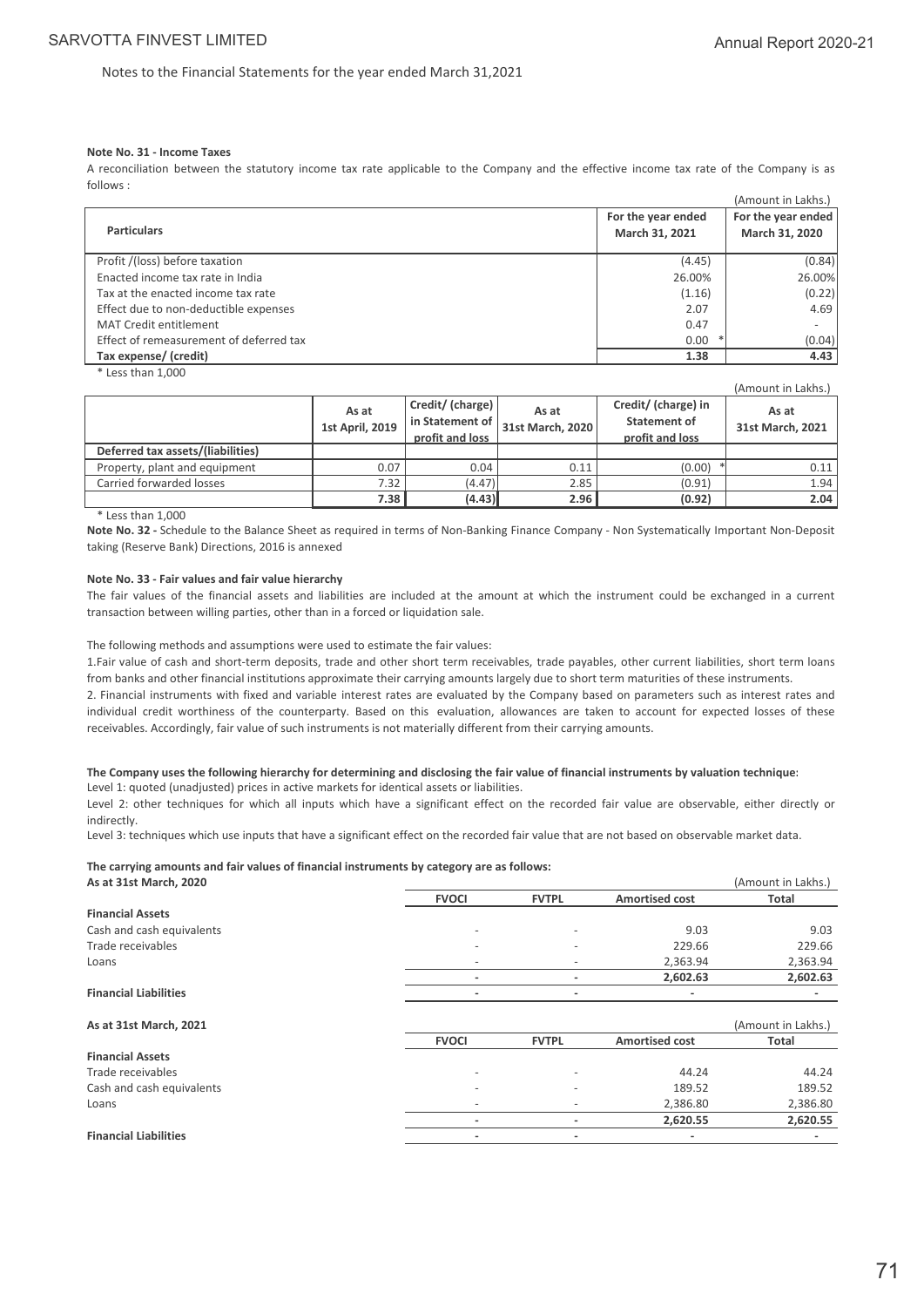### **Note No. 34 - Financial Risk Factors**

A summary of the major risk faced by the company, its measurement monitoring and management are described as under:

| <b>Nature of Risk</b>      | <b>Arising From</b>                                                                                                                                                                                                                                                                                                 | <b>Executive</b><br>Governance<br><b>Structure</b> | <b>Measurement, monitoring and management</b><br>of risk                                                                                                                                                                                                                                                                                                                                                                                                                                                                                                                                                                                                                                                                                                                                                                                                                                                                                                                                    |
|----------------------------|---------------------------------------------------------------------------------------------------------------------------------------------------------------------------------------------------------------------------------------------------------------------------------------------------------------------|----------------------------------------------------|---------------------------------------------------------------------------------------------------------------------------------------------------------------------------------------------------------------------------------------------------------------------------------------------------------------------------------------------------------------------------------------------------------------------------------------------------------------------------------------------------------------------------------------------------------------------------------------------------------------------------------------------------------------------------------------------------------------------------------------------------------------------------------------------------------------------------------------------------------------------------------------------------------------------------------------------------------------------------------------------|
| Liquidity and funding risk | Liquidity<br>risk<br>arises<br>mismatches in the timing of cash Asset<br>flows.<br>Funding risk arises:<br>when long term assets cannot be<br>funded at the expected term<br>resulting in cashflow mismatches;<br>amidst volatile market conditions<br>impacting sourcing of funds from<br>banks and money markets. | Liability $\vert \cdot$<br>Committee<br>(ALCO)     | from Board appointed Liquidity and funding risk is:<br>measured by identifying gaps in the<br>structural and dynamic liquidity statements.<br>monitored by<br>- assessment of the gap between visibility of<br>funds and the near term liabilities given<br>current liquidity conditions and evolving<br>regulatory directions for NBFCs.<br>- a constant calibration of sources of funds in<br>line with emerging market conditions in<br>banking and money markets.<br>- periodic reviews by ALCO relating to the<br>liquidity position and stress tests assuming<br>varied 'what if' scenarios and comparing<br>probable gaps with the liquidity buffers<br>maintained by the Company.                                                                                                                                                                                                                                                                                                   |
| Interest rate risk         | Interest rate risk stems from Board appointed Interest rate risk is:<br>movements in market factors, Asset<br>such as interest rates, credit Committee<br>which<br>impacts<br>spreads<br>investments, income and the value<br>of portfolios                                                                         | Liability $\vert \cdot$<br>the (ALCO)              | measured using Valuation at Risk<br>('VaR'), and modified duration analysis and<br>other measures, including the sensitivity of<br>net interest income.<br>monitored by assessment of probable<br>impacts of interest rate sensitivities under<br>simulated stress test scenarios given range of<br>probable interest rate movements on both<br>fixed and floating assets and liabilities.<br>managed by the Company's treasury<br>team under the guidance of ALCO.                                                                                                                                                                                                                                                                                                                                                                                                                                                                                                                         |
| Credit risk                | Credit risk is the risk of financial Board appointed Credit risk is:<br>loss arising out of a customer or Risk Management<br>counterparty failing to meet their Committee<br>repayment obligations to the<br>Company                                                                                                |                                                    | measured as the amount at risk due to<br>repayment default of a customer or<br>counterparty to the Company. Various<br>matrics such as EMI default rate, overdue<br>position, collection efficiency, customers non<br>performing loans etc. are used as leading<br>indicators to assess credit risk.<br>monitored by Risk Management<br>Committee using level of credit exposures,<br>portfolio monitoring, repurchase rate,<br>bureau data of portfolio performance and<br>industry, geographic, customer and portfolio<br>concentration risks.<br>managed by a robust control<br>framework by the risk department which<br>continuously align credit policies, obtaining<br>external data from credit bureaus and<br>reviews of portfolios and delinquencies by<br>senior and middle Management team<br>comprising of risk, analytics, collection and<br>fraud containment along with business. The<br>same is periodically reviewed by the Board<br>appointed Risk Management committee. |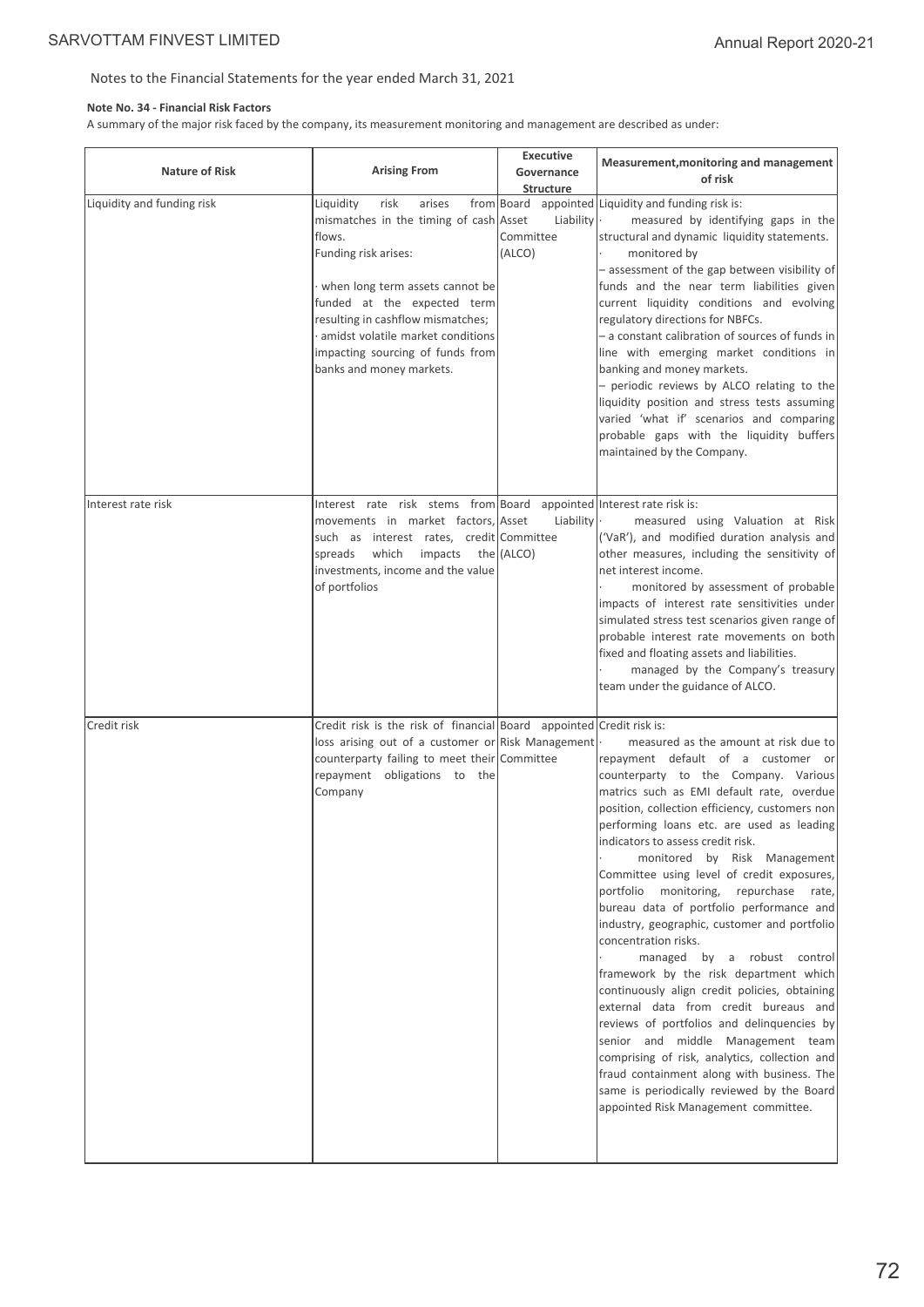Note No. 35 - The disclosures as required bt the NBFC Master directions issued by RBI  $|A|$  Capital

| $1.1$ and $1.1$ |                                                       |                          |                          |
|-----------------|-------------------------------------------------------|--------------------------|--------------------------|
|                 | S.No. Particulars                                     | As at March 31, 2021     | As at March 31, 2020     |
| (i)             | $CRAR (\%)$                                           | 101.89%                  | 101.43%                  |
| (iii)           | CRAR - Tier I Capital (%)                             | 101.89%                  | 101.43%                  |
| (iii)           | CRAR - Tier II Capital (%)                            |                          |                          |
| (iv)            | Amount of subordinated debt raised as Tier II capital | -                        | $\overline{\phantom{a}}$ |
| (v)             | Amount raised by issue of prepentual Debt Instruments | $\overline{\phantom{a}}$ | -                        |

#### **Note No. 36 - Recent Accounting Pronouncements**

# Applicability of new Indian Accounting Standards ('Ind AS'), amendments and interpretations:

The Ministry of Corporate Affairs ("MCA") through Companies (Indian Accounting Standards) Amendment Rules, 2020 has notified the following major amendments which became applicable with effect from April 1, 2020.

#### **Amendments to Ind AS 103- Business combinations**

The amendments clarify that while businesses usually have outputs, outputs are not required for an integrated set of activities and assets to qualify as a business. To be considered a business, an acquired set of activities and assets must include, at a minimum, an input and a substantive process that together significantly contribute to the ability to create outputs.

The amendments remove the assessment of whether market participants are capable of replacing any missing inputs  $\sigma$  or processes and continuing to produce outputs. The amendments also introduce additional guidance that helps to determine whether a substantive process has been acquired.

The amendments introduce an optional concentration test that permits a simplified assessment of whether an acquired set of activities and assets is not a business. Under the optional concentration test, the acquired set of activities and assets is not a business if substantially all of the fair value of the gross assets acquired is concentrated in a single identifiable asset or group of similar assets.

The adoption of these amendments has not had any impact on the disclosures or reported amounts in these financial statements.

#### Amendments to Ind AS 116 - Leases

The amendments provide practical relief, subiect to certain conditions, to lessees in accounting for rent concessions occurring as a direct consequence of COVID-19, by introducing a practical expedient to Ind AS 116. The practical expedient permits a lessee to elect not to assess whether a COVID-19-related rent concession is a lease modification. A lessee that makes this election shall account for any change in lease payments resulting from the COVID-19-related rent concession the same way it would account for the change applying Ind AS 116 if the change were not a lease modification.

The adoption of this amendment has not had any impact on the disclosures or reported amounts in these financial statements.

#### Amendment to Ind AS 109 and Ind AS 107 - Interest Rate Benchmark Reform

These amendments modify specific hedge accounting requirements to allow hedge accounting to continue for affected hedges during the period of uncertainty before the hedged items or hedging instruments affected by the current interest rate benchmarks are amended as a result of the on-going interest rate benchmark reforms. The adoption of this amendment has not had any impact on the disclosures or reported amounts in these financial statements.

#### **Amendment to Ind AS 1 and Ind AS 8 - Definition of "Material"**

The Company has adopted the amendments to Ind AS 1 and Ind AS 8 for the first time in the current year. The amendments make the definition of material in Ind AS 1 easier to understand and are not intended to alter the underlying concept of materiality in Ind ASs. The concept of 'obscuring' material information with immaterial information has been included as part of the new definition."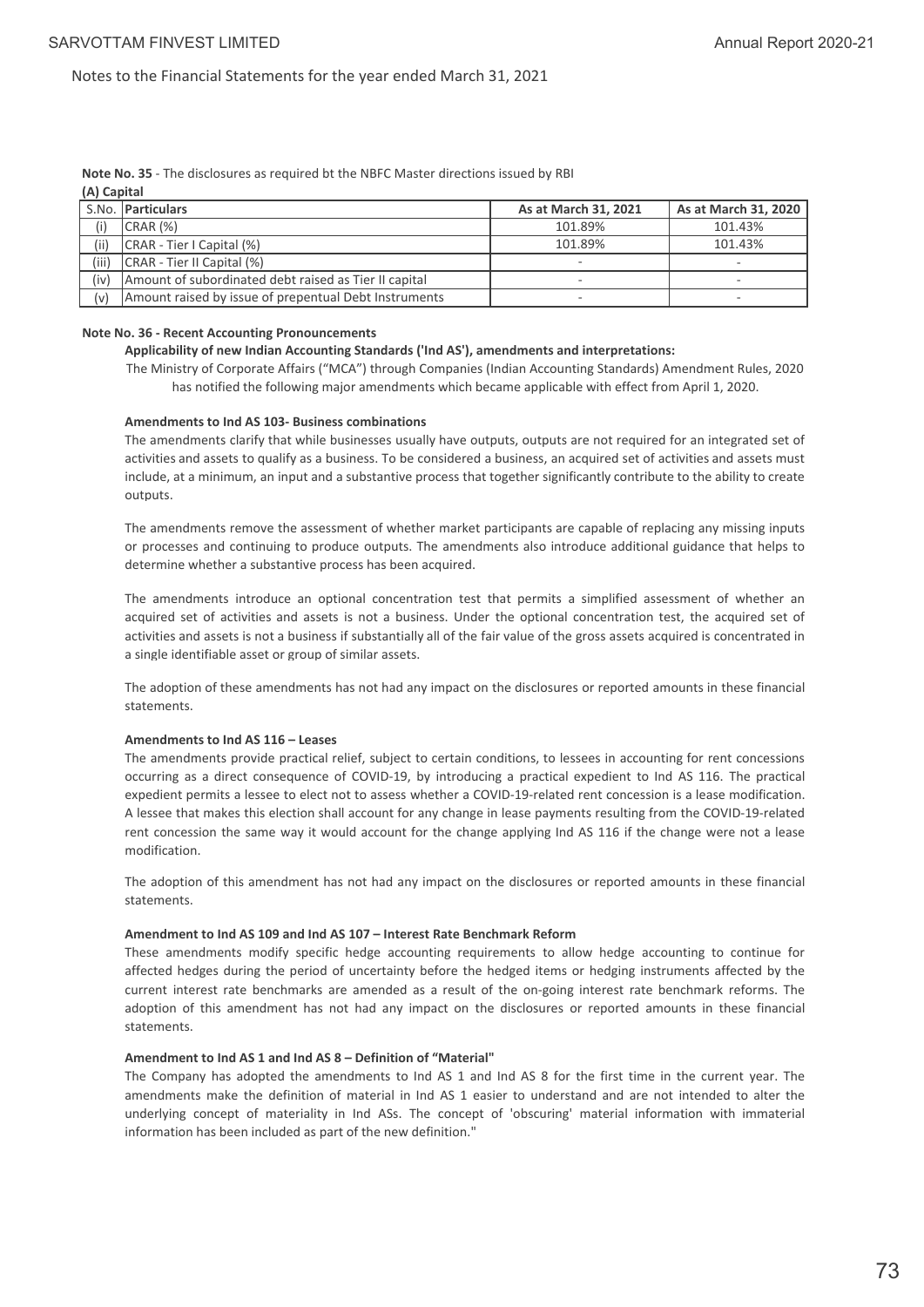The threshold for materiality influencing users has been changed from 'could influence' to 'could reasonably be expected to influence'. The definition of material in Ind AS 8 has been replaced by a reference to the definition of material in Ind AS 1. In addition, the MCA amended other Standards that contain the definition of 'material' or refer to the term 'material' to ensure consistency.

The adoption of these amendments did not have any material impact on its evaluation of materiality in relation to the financial statements.

#### New and revised Ind ASs, amendments and interpretations in issue but not yet effective:

At the date of approval of these financial statements, the Company has not applied the following amendments that have been issued but are not vet effective.

#### **Amendment to Ind AS:**

The Ministry of Corporate Affairs (MCA) yide Notification dated 18th June, 2021 has issued new Companies (Indian Accounting Standard) Amendment Rules, 2021. These rules are applicable with immediate effect from the date of the said notification. Major amendments notified in the notification are provided below:

- (a) Ind AS 116 | Leases The amendment extends the benefits of the COVID 19 related rent concession that were introduced in the previous year (which allowed lessees to recognize COVID 19 related rent concessions as income rather than as lease modification) from 30th June, 2021 to 30th June, 2022.
- (b) Ind AS 109 | Financial Instruments The amendment provides a practical expedient for assessment of contractual cash flow test, which is one of the criteria for being eligible to measure a financial asset at amortized cost, for the changes in the financial assets that may arise as a result of Interest Rate Benchmark Reform. An additional temporary exception from applying hedge accounting is also added for Interest Rate Benchmark Reform.
- (c) Ind AS 101 | Presentation of Financial Statements The amendment substitutes the item (d) mentioned in paragraph B1 as 'Classification and measurement of financial instruments'. The term 'financial asset' has been replaced with 'financial instruments'.
- (d) Ind AS 102 | Share-Based Payment The amendments to this standard are made in reference to the Conceptual Framework of Financial Reporting under Ind AS in terms of defining the term 'Equity Instrument' which shall be applicable for the annual reporting periods beginning on or after 1st April, 2021.
- (e) Ind AS 103 | Business Combinations The amendment substitutes the definition of 'assets' and 'liabilities' in accordance with the definition given in the framework for the Preparation and Presentation of Financial Statements in accordance with Ind AS for qualifying the recognition criteria as per acquisition method.
- (f) Ind AS 104 | Insurance Contracts The amendment covers the insertion of certain paragraphs in the standard in order to maintain consistency with IFRS 4 and also incorporates the guidance on accounting treatment for amendments due to Interest Rate Benchmark Reform.
- (g) Ind AS 105 | Non-current assets held for sale and discontinued operations The amendment substitutes the definition of - "fair value less costs to sell" with "fair value less costs of disposal".
- (h) Ind AS 106 | Exploration for and evaluation of mineral resources The amendment has been made in reference to the Conceptual Framework for Financial Reporting under Indian Accounting Standards in respect of expenditures that shall not be recognized as exploration and evaluation assets.
- $(i)$ Ind AS 107 | Financial Instruments: Recognition, Presentation and Disclosure – The amendment clarifies the certain additional disclosures to be made on account of Interest Rate Benchmark Reform like the nature and extent of risks to which the entity is exposed arising from financial instruments subject to interest rate benchmark reform; the entity's progress in completing the transition to alternative benchmark rates, and how the entity is managing the transition.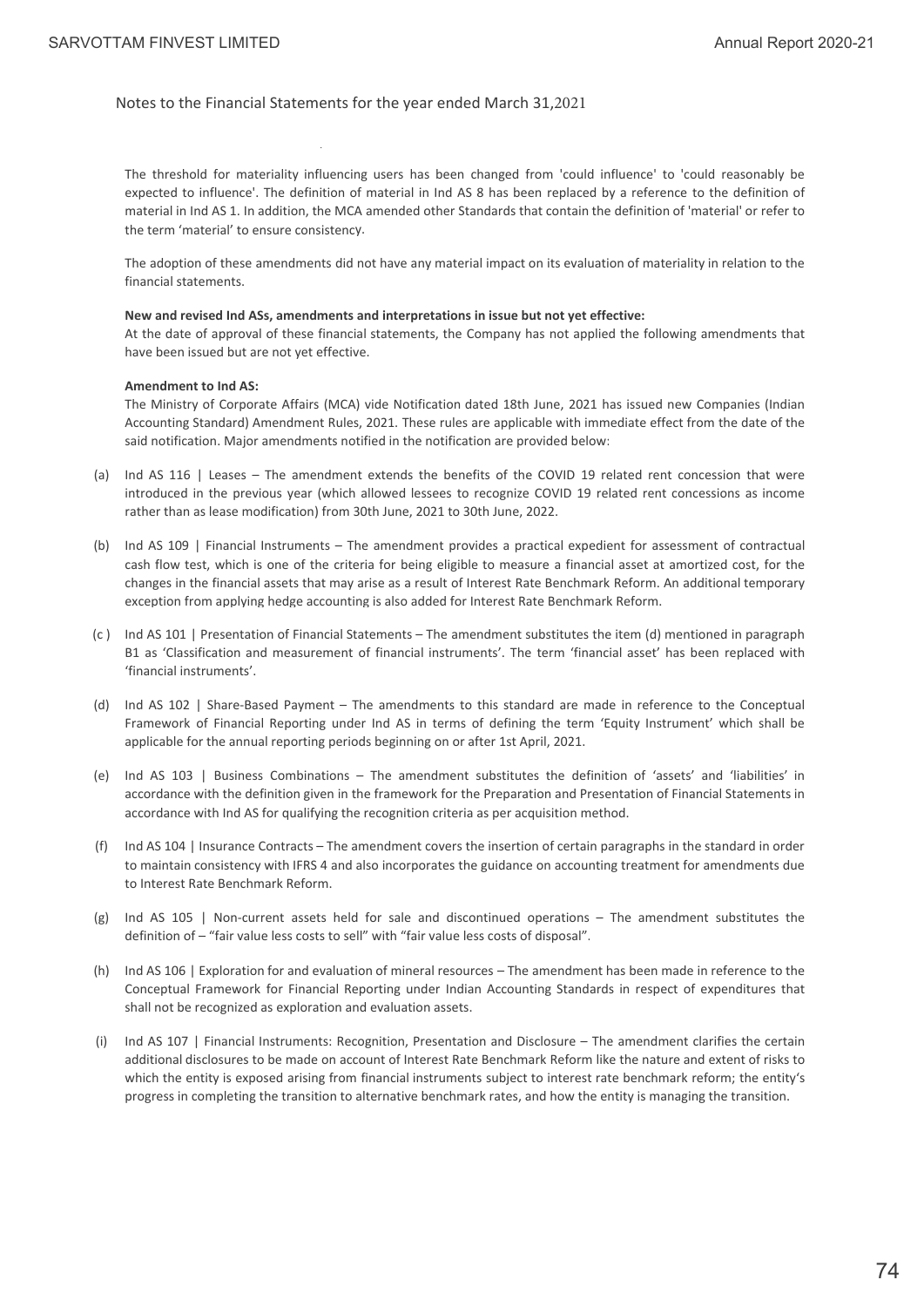- (j) Ind AS 111 | Joint Arrangements In order to maintain consistency with the amendments made in Ind AS 103, respective changes have been made in Ind AS 111.
- (k) Ind AS 114 | Regulatory Deferral Accounts The amendment clarifies that an entity may only change its accounting policies for the recognition, measurement, and impairment & derecognition of regulatory deferral account balances if the change makes the financial statements more relevant to the economic decision-making needs of users and no less reliable.
- (I) Ind AS 115 | Revenue from Contracts with Customers Certain amendments have been made in order to maintain consistency with number of paragraphs of IFRS 15.
- (m) Ind AS 8 | Accounting Policies, Changes in Accounting Estimates and Errors In order to maintain consistency with the amendments made in Ind AS 114 and to substitute the word 'Framework' with the 'Conceptual Framework of Financial Reporting in Ind AS', respective changes have been made in the standard.
- (n) Ind AS 16 | Property, Plant and Equipment The amendment has been made by substituting the words "Recoverable amount is the higher of an asset's fair value less costs to sell and its value in use" with "Recoverable amount is the higher of an asset's fair value less costs of disposal and its value in use".
- (o) Ind AS 34 | Interim Financial Reporting -The amendments to this standard are made in reference to the conceptual framework of Financial Reporting in Ind AS.
- (p) Ind AS 37 | Provisions, Contingent Liabilities and Contingent Assets The amendment substitutes the definition of the term 'Liability' as provided in the Conceptual Framework for Financial Reporting under Indian Accounting Standards.
- (q) Ind AS 38 | Intangible Assets The amendment substitutes the definition of the term 'Asset' as provided in the Conceptual Framework for Financial Reporting under Indian Accounting Standards.

The Company is evaluating the impact of these amendments.

Note No. 37 - The figures of previous year have been regrouped/ recast wherever considered necessary to make them comparable with those of current year.

#### **Note No. 38 - Approval of financial statements**

The financial statements were approved for issue by the Board of Directors on June 30 2021.

#### **For and on behalf of the Board of Directors**

Chartered Accountants **Sales and Solution Community School Chartered Accountants School Chartered Accountants** (DIN: 01168576)

FRN - 312136E<br>
Managing Director Molependent Director **Rajesh Shah** (DIN: 06746791)

Pankaj Kumar Goyal Partner Mem No. - 059991 **DECO** WAS SERVED AND MELTIC MELTIC MELTIC MELTIC MELTIC MELTIC MELTIC MELTIC MELTIC MELTIC MELTIC

**For V. Goval & Associates** 

Date: June 30, 2021 Place: Kolkata UDIN: 21059991AAAACM8577

Company Secretary Chief Financial Officer **Zobit Jain**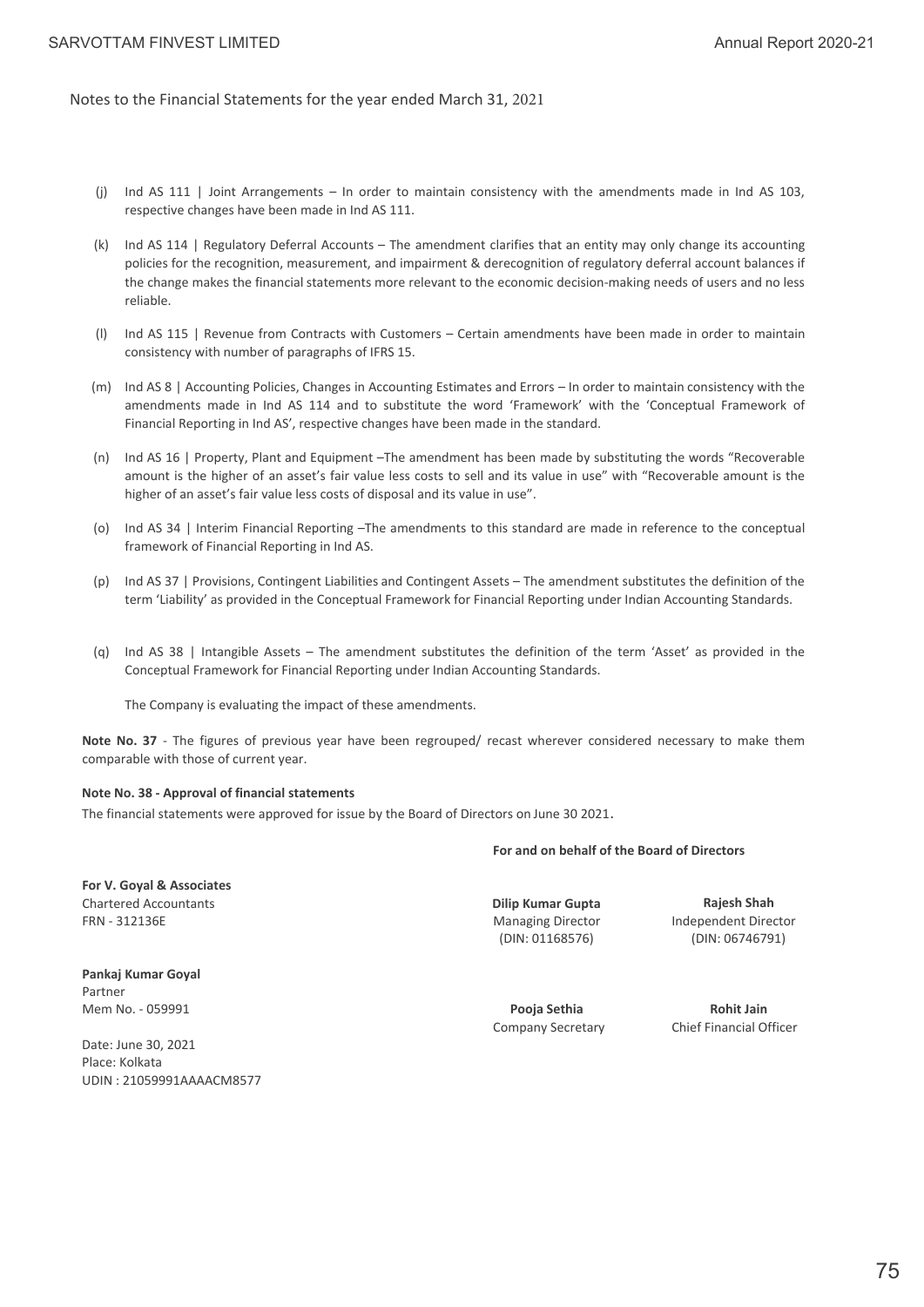## SCHEDULE TO THE BALANCE SHEET OF A NON-DEPOSIT TAKING NON-BANKING FINANCIAL COMPANY

Non-Banking Financial Company - Non-Systemically Important Non-Deposit taking (Reserve Bank) Directions, 2016 Schedule to the Balance Sheet as on 31st March, 2021

|                                                                   |                           | (Rs. In Lakhs)        |
|-------------------------------------------------------------------|---------------------------|-----------------------|
| <b>PARTICULARS</b>                                                | <b>Amount Outstanding</b> | <b>Amount Overdue</b> |
| <b>Liabilities Side</b>                                           |                           |                       |
| 1 Loans and advances availed by the NBFC inclusive of interest    |                           |                       |
| accrued thereon but not paid:                                     |                           |                       |
| a Debentures: Secured                                             | Nil                       | Nil                   |
| Unsecured                                                         | Nil                       | Nil                   |
| (other than falling within the meaning of public                  |                           |                       |
| deposits)                                                         |                           |                       |
| b Deferred Credits                                                | Nil                       | Nil                   |
| c Term Loans                                                      | Nil                       | Nil                   |
| d Inter-corporate loans and borrowing                             | Nil                       | Nil                   |
| e Commercial Paper                                                | Nil                       | Nil                   |
| f Public Deposits*                                                | Nil                       | Nil                   |
| g Other Loans (Specify nature)                                    | Nil                       | Nil                   |
| 2 Break-up of (1) (f) above (outstanding public deposits          |                           |                       |
| inclusive of interest accrued thereon but not paid):              |                           |                       |
| a In the form of Unsecured denentures                             | N.A.                      | N.A.                  |
| b In the form of partly secured debentures i.e. debentures        |                           |                       |
| where there is a shortfall in the value of security               | N.A.                      | N.A.                  |
| c Other public deposits                                           | N.A.                      | N.A.                  |
| * Please see Note 1 below                                         |                           |                       |
| <b>Assets Side</b>                                                | <b>Amount Outstanding</b> |                       |
| 3 Break up of Loans and Advances including Bills Receivables      |                           |                       |
| (Other than those included in (5) below)                          |                           |                       |
| a Secured                                                         | <b>NIL</b>                |                       |
| b Unsecured                                                       | 2,576.32                  |                       |
| 4 Break-up of Leased Assets and Stock on Hire and other assets    |                           |                       |
| counting towards AFC activities                                   |                           |                       |
| (i) Lease Assets including lease rentals under sundry debtors     |                           |                       |
| a Financial Lease                                                 | Nil                       |                       |
| b Operating Lease                                                 | Nil                       |                       |
| Stock on hire including hire charges under sundry debtors<br>(ii) |                           |                       |
| a Assets on Hire                                                  | Nil                       |                       |
| b Repossessed Assets                                              | Nil                       |                       |
| (iii) Other Loans counting towards AFC activities                 |                           |                       |
| a Loans where assets have been repossessed                        | Nil                       |                       |
| b Loans other than (a) above                                      | Nil                       |                       |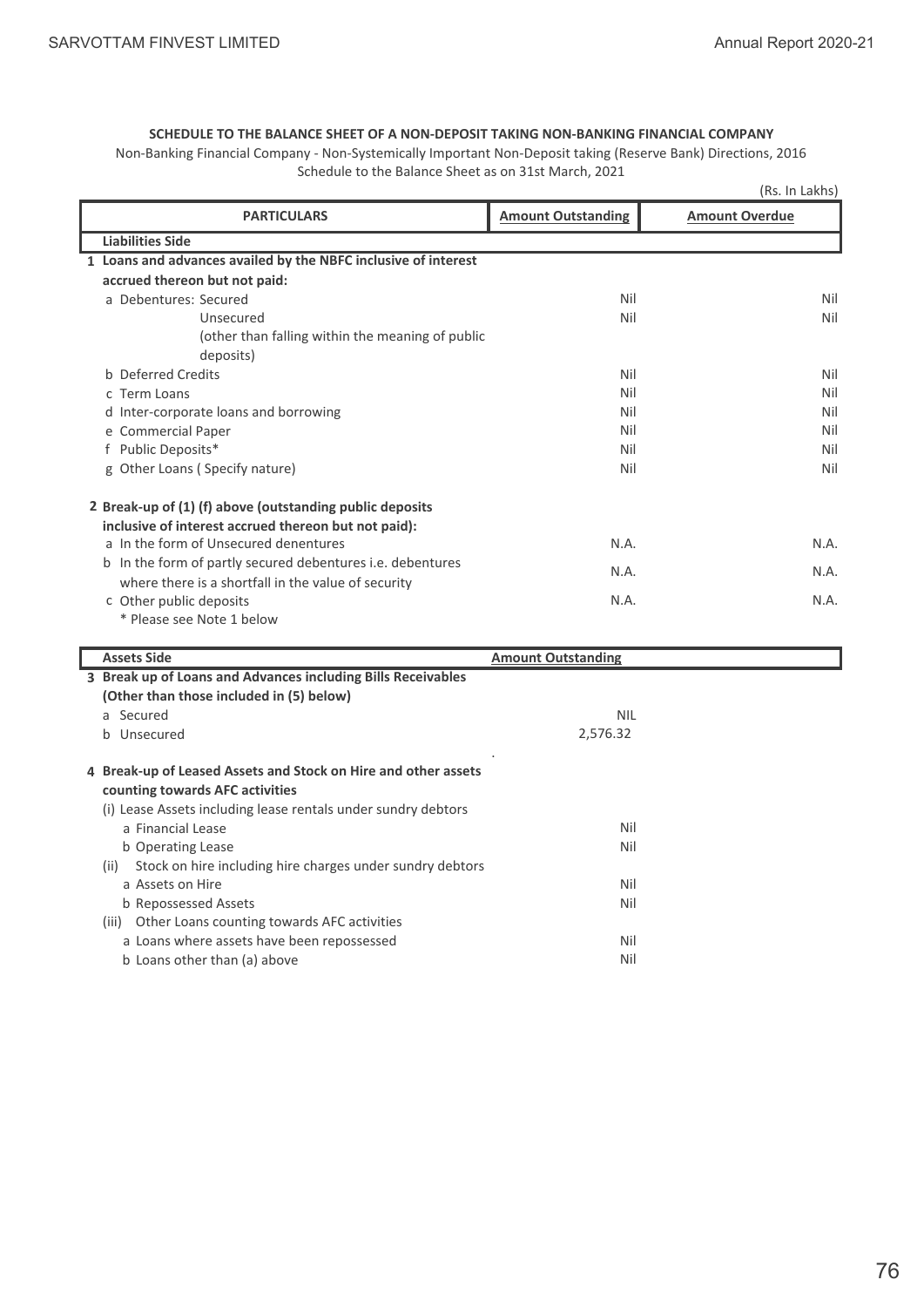# **SCHEDULE TO THE BALANCE SHEET OF A NON-DEPOSIT TAKING NON-BANKING FINANCIAL COMPANY**

Non-Banking Financial Company - Non-Systemically Important Non-Deposit taking (Reserve Bank) Directions, 2016 Schedule to the Balance Sheet as on 31st March, 2021

|                                                                                                                              |         |                                              | (Rs. In Lakhs)        |
|------------------------------------------------------------------------------------------------------------------------------|---------|----------------------------------------------|-----------------------|
| <b>PARTICULARS</b>                                                                                                           |         | <b>Amount Outstanding</b>                    | <b>Amount Overdue</b> |
| 5 Break-up of Investments:                                                                                                   |         |                                              |                       |
| <b>Current Investment</b>                                                                                                    |         |                                              |                       |
| 1 Quoted:                                                                                                                    |         |                                              |                       |
| i Shares:<br>a<br>Equity                                                                                                     |         | Nil                                          |                       |
| Preference<br>$\mathbf b$                                                                                                    |         | Nil                                          |                       |
| ii Debentures and Bonds                                                                                                      |         | Nil                                          |                       |
| iii Units of Mutual Funds                                                                                                    |         | $0.00*$                                      |                       |
| iv Government Securities                                                                                                     |         | Nil                                          |                       |
| v. Others (Please Specify)                                                                                                   |         | Nil                                          |                       |
| * Less than 1,000                                                                                                            |         |                                              |                       |
| 2 Unquoted                                                                                                                   |         |                                              |                       |
| <i>i</i> Shares:<br>a<br>Equity                                                                                              |         | Nil                                          |                       |
| Preference<br>$\mathbf b$                                                                                                    |         | Nil                                          |                       |
| ii Debentures and Bonds                                                                                                      |         | Nil                                          |                       |
| iii Units of Mutual Funds                                                                                                    |         | Nil                                          |                       |
| iv Government Securities                                                                                                     |         | Nil                                          |                       |
| v. Others (Please Specify)                                                                                                   |         | Nil                                          |                       |
| <b>Long Term Investments</b>                                                                                                 |         |                                              |                       |
| 1 Quoted:                                                                                                                    |         |                                              |                       |
| i Shares:<br>a Equity                                                                                                        |         | Nil                                          |                       |
| b Preference                                                                                                                 |         | Nil                                          |                       |
| ii Debentures and Bonds                                                                                                      |         | Nil                                          |                       |
| iii Units of Mutual Funds                                                                                                    |         | Nil                                          |                       |
| iv Government Securities                                                                                                     |         | Nil                                          |                       |
| v. Others (Please Specify)                                                                                                   |         | Nil                                          |                       |
| 2 Unquoted                                                                                                                   |         |                                              |                       |
| i Shares:<br>a Equity                                                                                                        |         | Nil                                          |                       |
| b Preference                                                                                                                 |         | Nil                                          |                       |
| ii Debentures and Bonds                                                                                                      |         | Nil                                          |                       |
| iii Units of Mutual Funds                                                                                                    |         | Nil                                          |                       |
| iv Government Securities                                                                                                     |         | Nil                                          |                       |
| v. Others (Please Specify)                                                                                                   |         | Nil                                          |                       |
| 6 Borrower group-wise classification of Assets financed as in (3) and (4) above. Please see Note 2 Below                     |         |                                              |                       |
| Category                                                                                                                     | Secured | <b>Amount net of provisions</b><br>Unsecured | Total                 |
| 1 Related Parties**                                                                                                          |         |                                              |                       |
| a Subsidiaries                                                                                                               | Nil     | Nil                                          | Nil                   |
| b Companies in the same Group                                                                                                | Nil     | Nil                                          | Nil                   |
| c Other related parties                                                                                                      | Nil     | 31.24                                        | 31.24                 |
| 2 Other than related parties                                                                                                 | Nil     | 2,545.08                                     | 2,545.08              |
| Total                                                                                                                        | Nil     | 2,576.32                                     | 2,576.32              |
| Investor group-wise classification of all investments (current and long term) in shares and securities (Both quoted and<br>7 |         |                                              |                       |
| unquoted): please see note 3 below                                                                                           |         |                                              |                       |
|                                                                                                                              |         | Market value/Breakup                         | <b>Book Value</b>     |
| Category                                                                                                                     |         | or Fair value or NAV                         | (Net of provisions)   |
| 1 Related Parties**                                                                                                          |         |                                              |                       |
| a Subsidiaries                                                                                                               |         | Nil                                          | Nil                   |
| b Companies in the same Group                                                                                                |         | Nil                                          | Nil                   |
| c Other related parties                                                                                                      |         | Nil                                          | Nil                   |
| 2 Other than related parties                                                                                                 |         | Nil                                          | Nil                   |
| Total                                                                                                                        |         | Nil                                          | Nil                   |

Note : As per Ind AS of ICAI (Please see Note 3)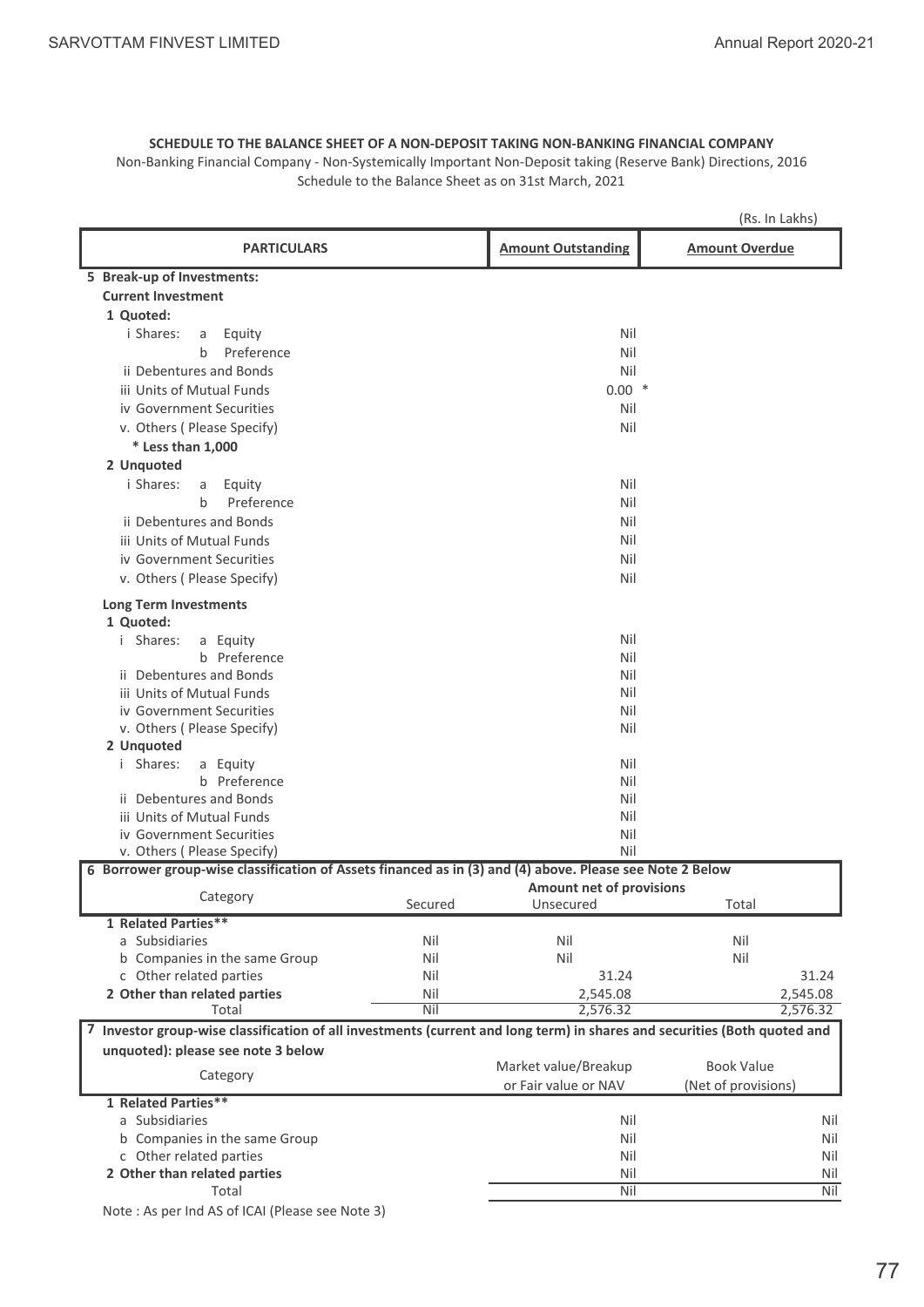UDIN: 21059991AAAACM8577

# SCHEDULE TO THE BALANCE SHEET OF A NON-DEPOSIT TAKING NON-BANKING FINANCIAL COMPANY

Non-Banking Financial Company - Non-Systemically Important Non-Deposit taking (Reserve Bank) Directions, 2016 Schedule to the Balance Sheet as on 31st March, 2021 (Rs. In Lakhs)

| <b>PARTICULARS</b>                                                                                                                                                                                                                                                                                                                               | <b>Amount Outstanding</b>                | <b>Amount Overdue</b>          |
|--------------------------------------------------------------------------------------------------------------------------------------------------------------------------------------------------------------------------------------------------------------------------------------------------------------------------------------------------|------------------------------------------|--------------------------------|
| 8 Other Information<br><b>Particulars</b>                                                                                                                                                                                                                                                                                                        |                                          | <b>Amount</b>                  |
| <b>Gross Non-Performing Assets</b><br>a Related Parties<br>b Other than related parties<br>ii Net Non-Performing Assets                                                                                                                                                                                                                          |                                          | Nil<br>Nil                     |
| a Related Parties<br>b Other than related parties<br>iii Assets acquired in satisfaction of debt                                                                                                                                                                                                                                                 |                                          | Nil<br>Nil<br>Nil              |
| Notes: 1. As defined in point xix of paragraph 3 of Chapter -2 of these Directions.<br>2. Provisioning norms shall be applicable as prescribed in these Directions.<br>3. All Ind AS and guidance notes issued by ICAI are applicable including for valution of investments and others assets<br>as also assets aquired in satisfaction of debt. |                                          |                                |
| In terms of our report attached.                                                                                                                                                                                                                                                                                                                 | For and on behalf of Board of Directors: |                                |
| For V. Goyal & Associates                                                                                                                                                                                                                                                                                                                        | <b>Dilip Kumar Gupta</b>                 | <b>Rajesh Shah</b>             |
| <b>Chartered Accountants</b>                                                                                                                                                                                                                                                                                                                     | <b>Managing Director</b>                 | Independent Director           |
| FRN - 312136E                                                                                                                                                                                                                                                                                                                                    | (DIN: 01168576)                          | (DIN: 06746791)                |
| Pankaj Kumar Goyal                                                                                                                                                                                                                                                                                                                               |                                          |                                |
| Partner                                                                                                                                                                                                                                                                                                                                          | Pooja Sethia                             | <b>Rohit Jain</b>              |
| Mem No. - 059991                                                                                                                                                                                                                                                                                                                                 | <b>Company Secretary</b>                 | <b>Chief Financial Officer</b> |
| Date: June 30, 2021<br>Place: Kolkata                                                                                                                                                                                                                                                                                                            |                                          |                                |

78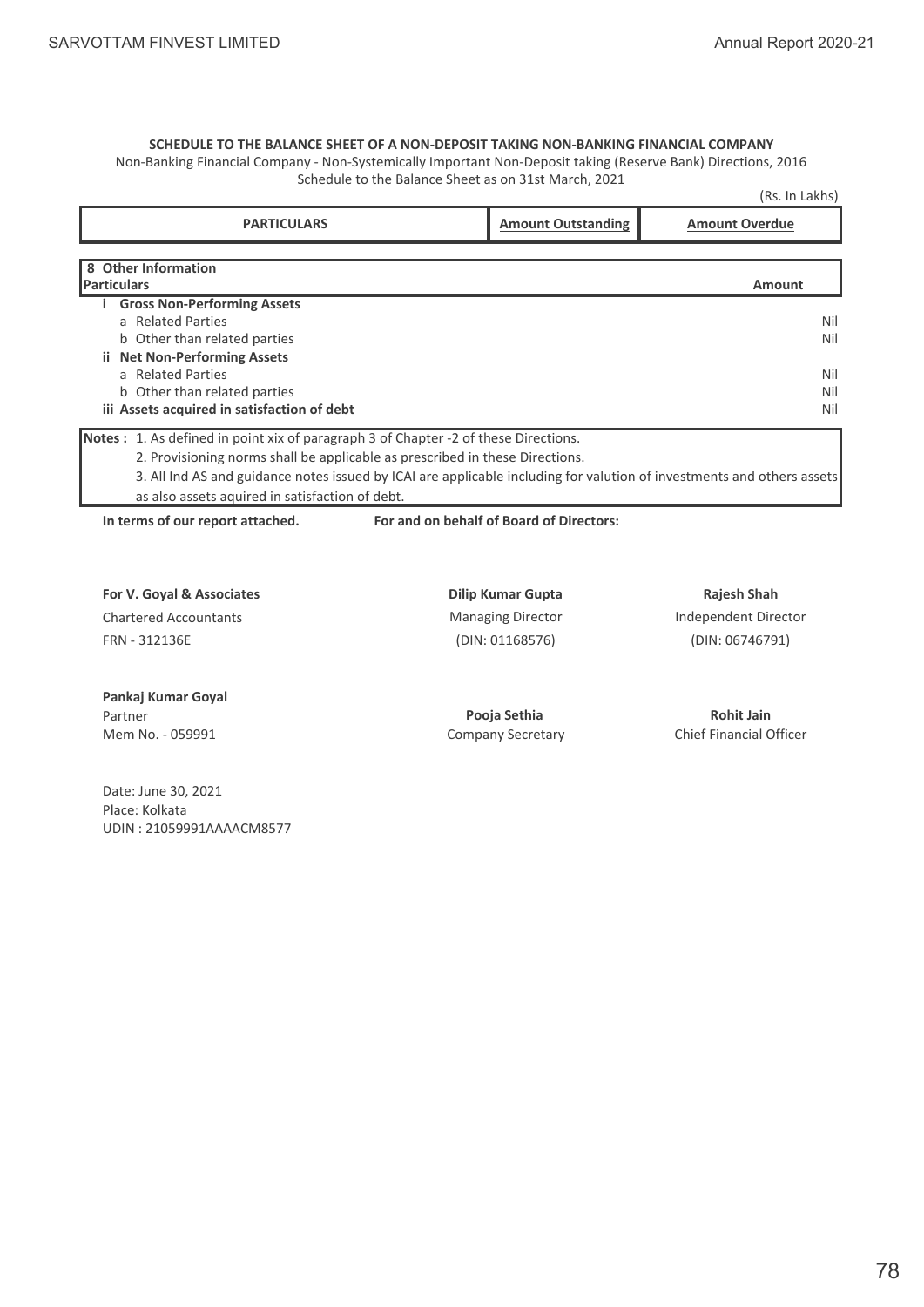# **SARVOTTAM FINVEST LIMITED** CIN-L65993WB1978PLC031793

REGD OFFICE: 3, BENTINCK STREET, 2ND FLOOR KOLKATA - 700 001 PH: (033) 2210 0875

EMAIL ID: sarvottamfinvest@gmail.com

Website: www.sarvottamfinvest.in

# **FORM NO. MGT-11**

# **PROXY FORM**

[Pursuant to Section 105(6) of the Companies Act, 2013 and rule 19(3) of the Companies (Management and Administration) Rules, 2014]

| Name of the member(s):                    |          |  |  |
|-------------------------------------------|----------|--|--|
| Registered Office:                        |          |  |  |
| Folio No./ DP ID : Client                 |          |  |  |
| ID:                                       |          |  |  |
| $E$ -mail ID:                             |          |  |  |
|                                           |          |  |  |
|                                           |          |  |  |
| $\rightarrow$ $\rightarrow$ $\rightarrow$ | $\cdots$ |  |  |

as my/our proxy to attend and vote for me/us and on my/our behalf at the 42<sup>nd</sup> Annual General Meeting of the Company, to be held on 30<sup>th</sup> day of September, 2021 at 3.00 P. M at 3, Bentinck Street, 2<sup>nd</sup> Floor, Kolkata - 700 001 and at any adjournment thereof in respect of such resolution as are indicated below:

# **Ordinary Business:**

| No. | <b>Ordinary Resolution</b><br>To receive, consider and adopt the Audited Financial Statements of the Company for the                                       | <b>For</b> | <b>Against</b> |
|-----|------------------------------------------------------------------------------------------------------------------------------------------------------------|------------|----------------|
|     |                                                                                                                                                            |            |                |
|     | financial year ended 31st March 2021 together with the reports of the Board of Directors<br>and Auditors thereon.                                          |            |                |
| 2.  | To appoint a director in place of Mr. Dilip Kumar Gupta (DIN: 01168576), who<br>retires by rotation and being eligible, offers himself for re-appointment. |            |                |

|            | <b>NANCHER DAMATION.</b>                                                     |     |                 |  |  |
|------------|------------------------------------------------------------------------------|-----|-----------------|--|--|
| <b>Sl.</b> | <b>Special Resolution</b>                                                    |     | <b>Optional</b> |  |  |
| No         |                                                                              | For | <b>Against</b>  |  |  |
| ಲ.         | Re-appointment of Mr. Dilip Kumar Gupta (DIN:01168576) as Managing Director. |     |                 |  |  |

Signed this.............day of .. 2021

Affix Rs.1 Revenue Stamp

Note: This form of proxy in order to be effective should be duly completed and deposited at the registered office of the Company at 3, Bentinck Street, 2nd Floor, Kolkata - 700001, not less than 48 hours before the commencement of the meeting.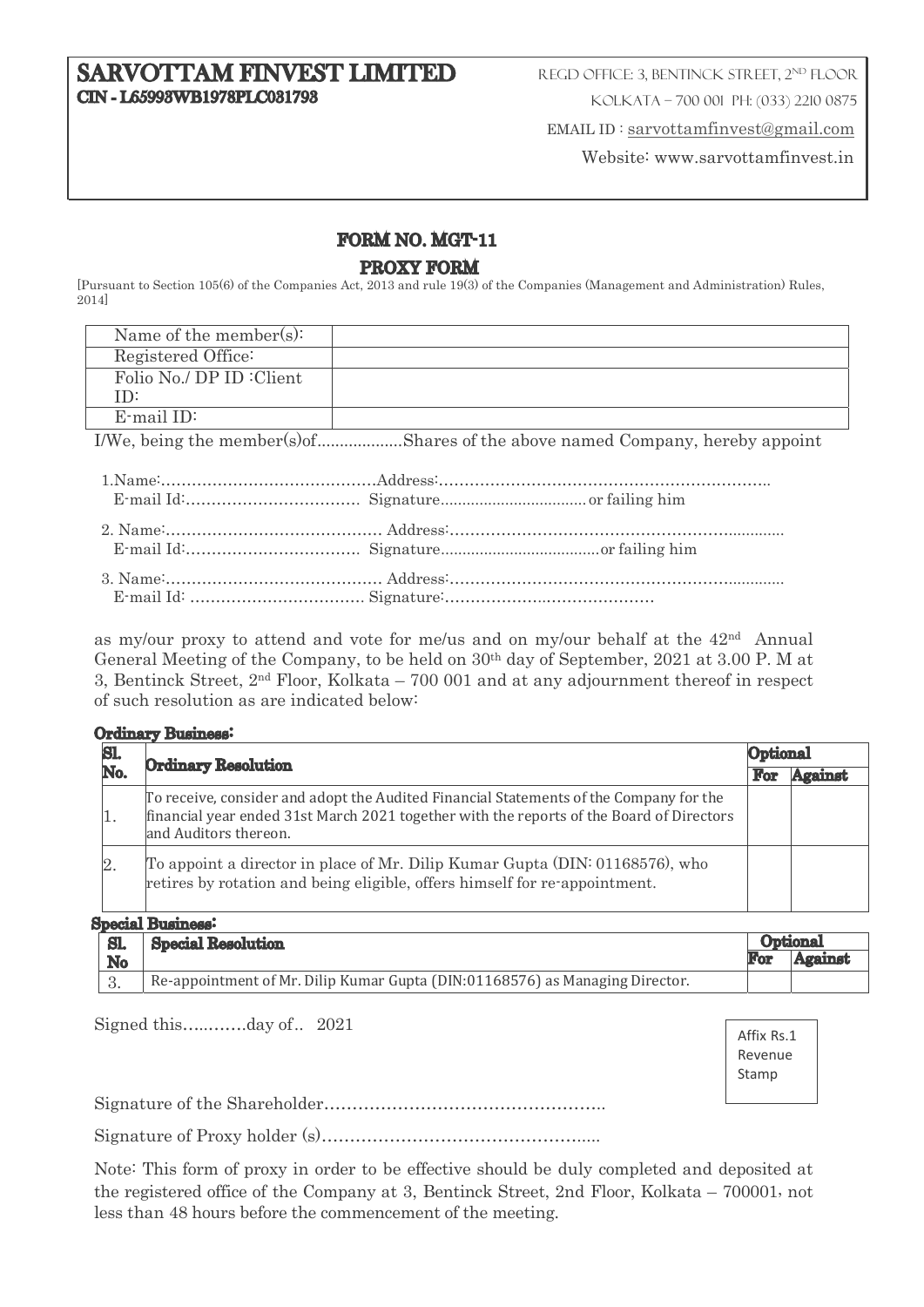# **SARVOTTAM FINVEST LIMITED** CIN-L65993WB1978PLC031793

EMAIL ID: sarvottamfinvest@gmail.com

Website: www.sarvottamfinvest.in

# ATTENDANCE SLIP - 42ND ANNUAL GENERAL MEETING

(Please sign and handover at the entrance of the Meeting Hall)

| Regd. Folio / DP ID & Client ID |
|---------------------------------|
|---------------------------------|

# Name and Address of the Shareholder

- 1. I, hereby record my presence at the **42ND ANNUAL GENERAL MEETING** of the Company being held on **30<sup>th</sup> September, 2021** at 3.00 P.M. at the Registered Office of the Company at 3, Bentinck Street,  $2^{nd}$ Floor, Kolkata-700001
- Signature of the Shareholder/Proxy Present 2.
- Shareholder / Proxy holder wishing to attend the meeting must bring the Attendance Slip to the 3. meeting and hand over the same at the entrance duly signed.
- Shareholder / Proxy holder desiring to attend the meeting may bring his / her copy of the Annual  $4.$ Report for reference at the meeting.

Note: - PLEASE CUT HERE AND BRING THE ABOVE ATTENDANCE SLIP TO THE MEETING.

# **ELECTRONIC VOTING PARTICULARS**

| <b>TVSN</b>             | USER ID. | PAN or Relevant No. as | <b>Bank Account</b> |
|-------------------------|----------|------------------------|---------------------|
| (E-Voting Sequence No.) |          | under                  | No.                 |
|                         |          |                        | (See Note No.1)     |

Notes:

(1) Where Bank Account Number is not registered with the Depositories or Company please enter your User Id. as mentioned in column (2) above.

(2) Please read the Instructions printed under the Note No. 11 to the Notice dated 03.09.2021 of the  $42^{ND}$ Annual General Meeting. The e-voting period starts from 9.00 A.M. on 27.09.2021 and ends at 5.00 P.M. on 29.09.2021, the e-voting module shall be disabled by Central Depository Services (India) Ltd. for voting thereafter.